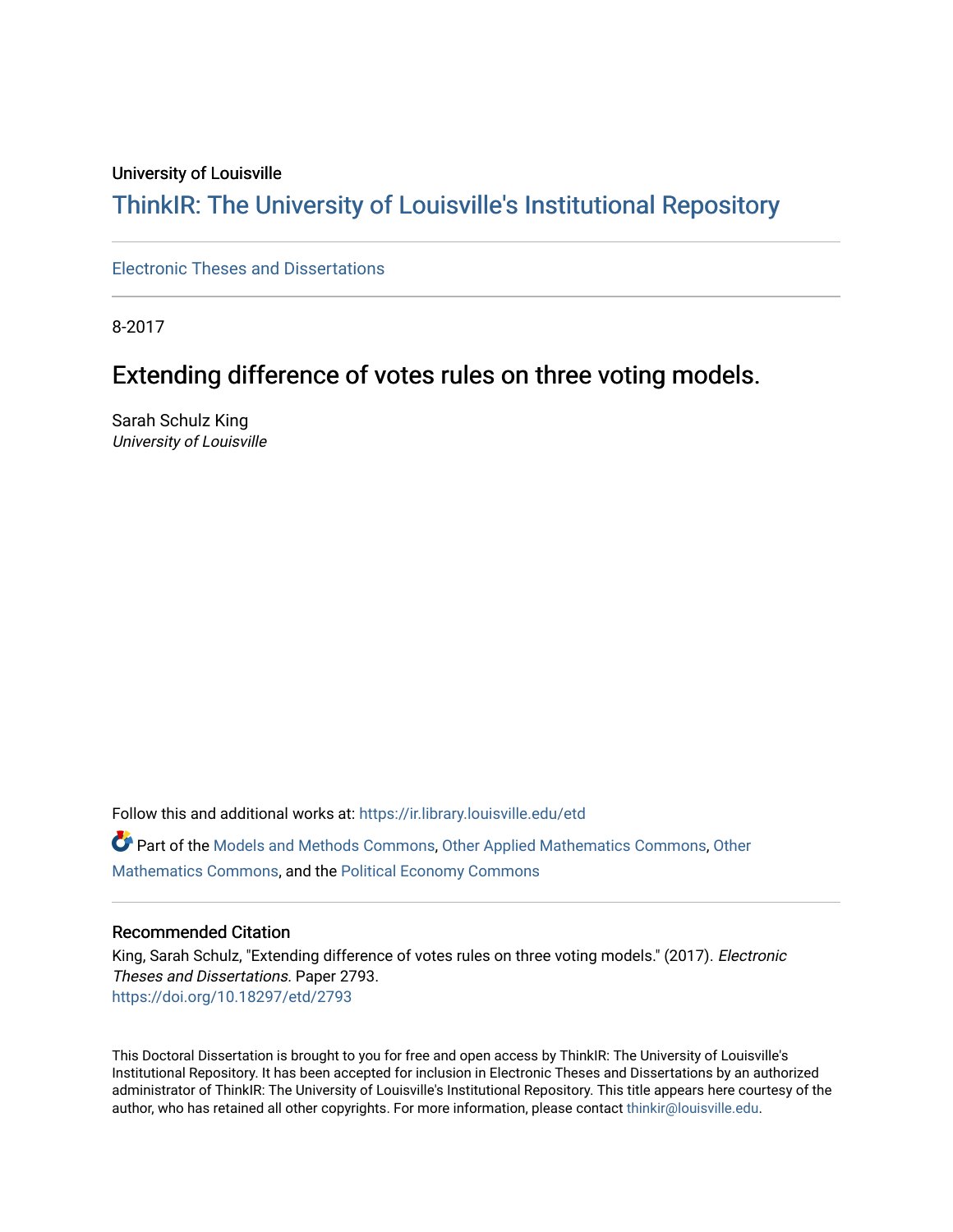#### EXTENDING DIFFERENCE OF VOTES RULES ON THREE VOTING MODELS

By

Sarah Schulz King B.S. University of Evansville, 2010 B.A. University of Evansville, 2010 M.S. Eastern Kentucky University, 2013

A Dissertation Submitted to the Faculty of the College of Arts and Sciences of the University of Louisville in Partial Fulfillment of the Requirements for the Degree of

> Doctor of Philosophy in Applied and Industrial Mathematics

Department of Mathematics University of Louisville Louisville, KY

August 2017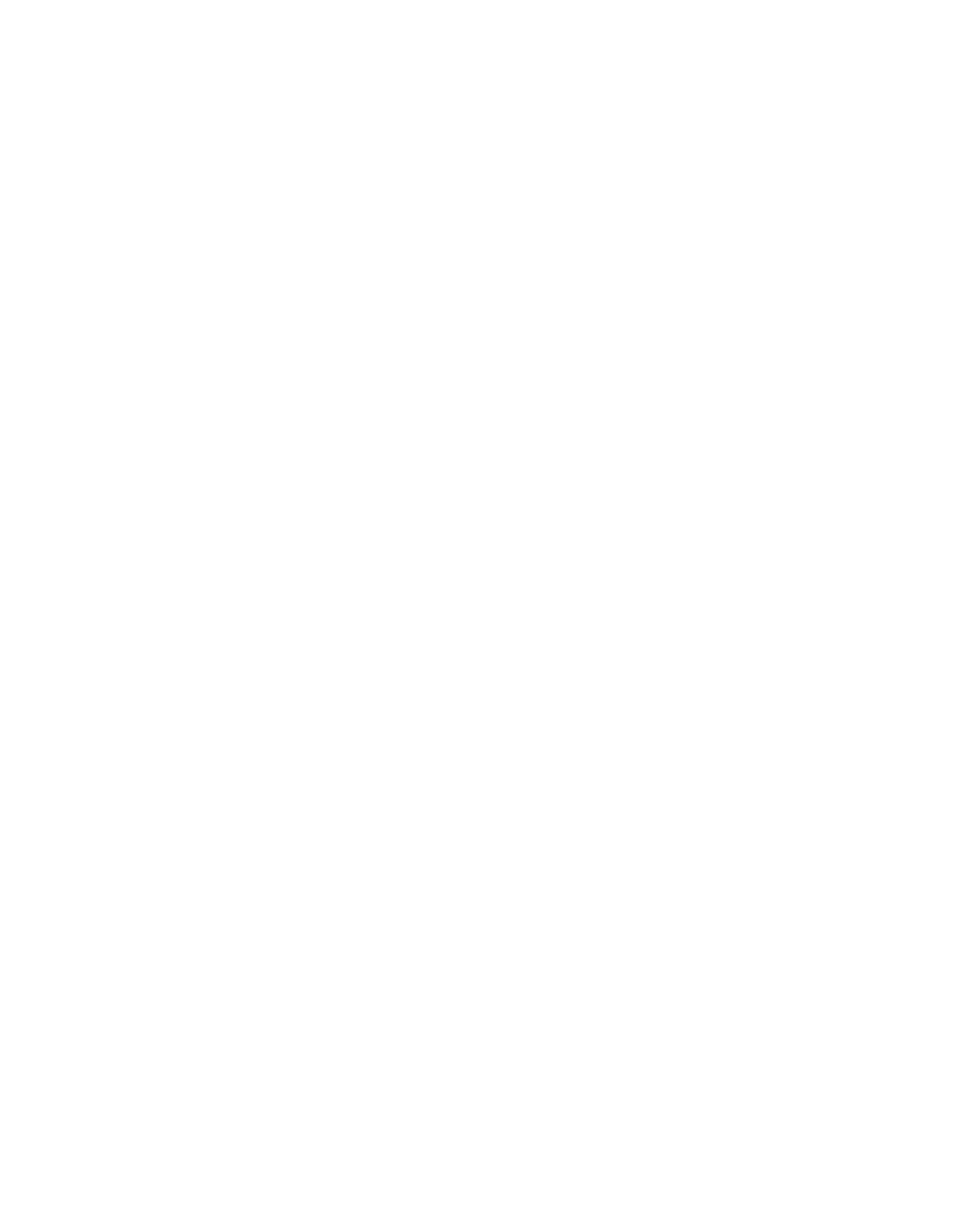### EXTENDING DIFFERENCE OF VOTES RULES ON THREE VOTING MODELS

Submitted by

Sarah Schulz King

A Dissertation Approved on

June 16, 2017

by the Following Dissertation Committee:

Dr. Robert Powers, Dissertation Director

Dr. Fred McMorris

Dr. Ryan Gill

Dr. Jason Gainous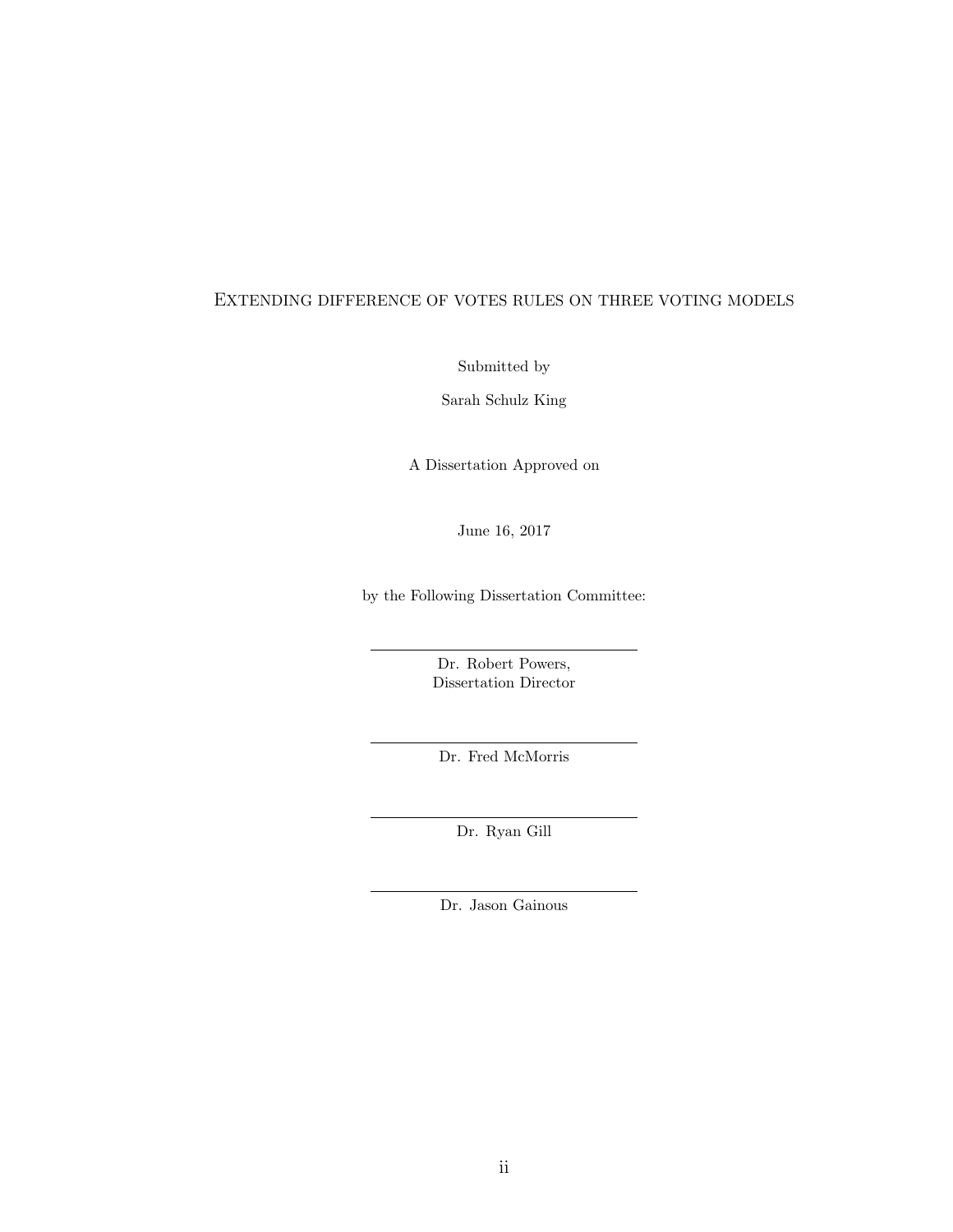### DEDICATION

Dedicated to my daughter, Kameron Morgan King, who has taught me more about myself in three years than I could ever have learned without her.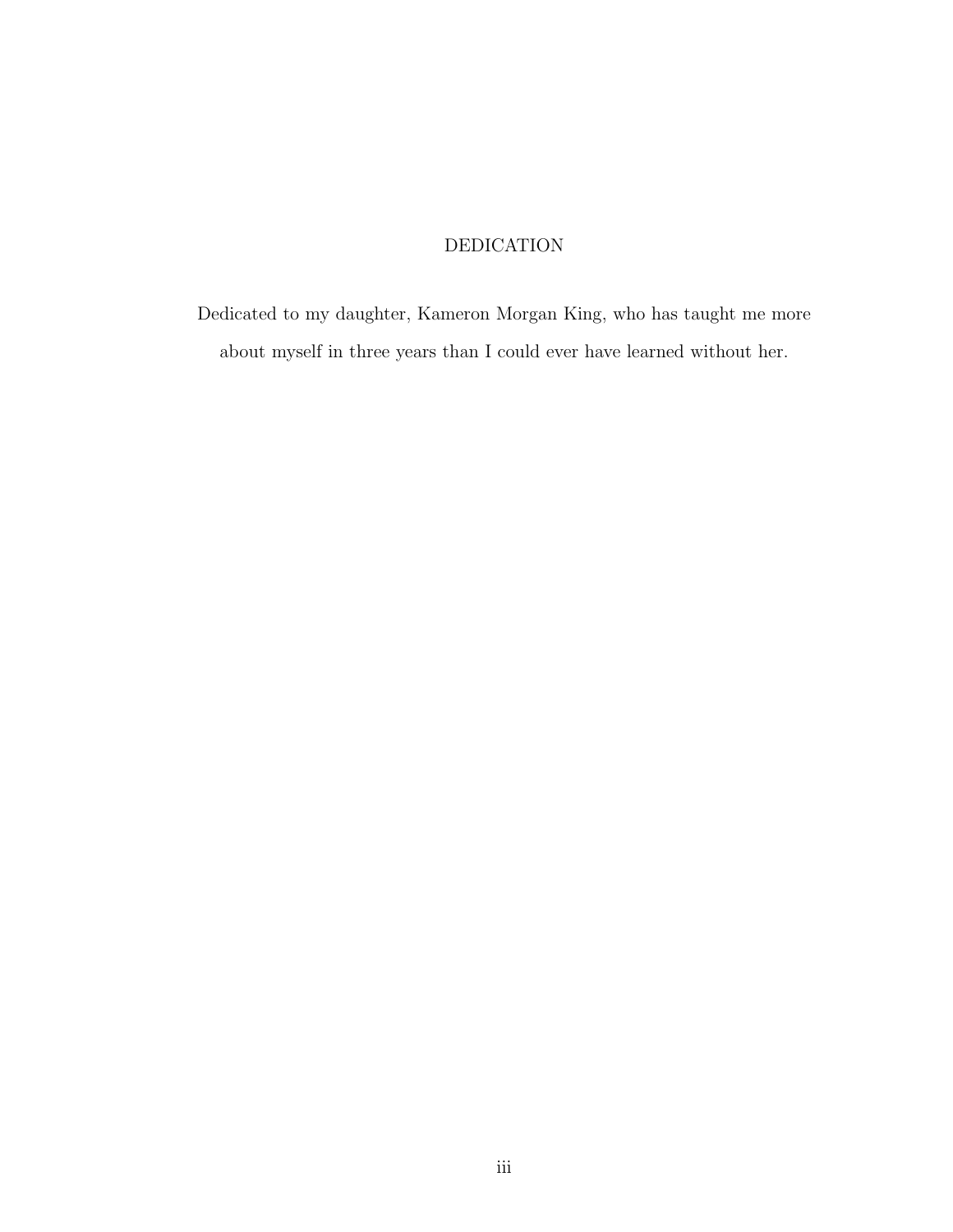#### ACKNOWLEDGEMENTS

I would like to thank my parents and grandparents, who have always believed in me, and my husband, for supporting me throughout this process. I would also like to especially thank Dr. Jeffrey Neugebauer, who helped me believe that I could do this, Dr. Robert Powers, who helped guide me through this process, Dr. Thomas Riedel and Dr. Ryan Gill, for allowing me the opportunity to pursue this degree. I would like to thank Dr. Wesley Milner, for his influence in making me a problem solver and self directed learner and Dr. Talitha Washington, for introducing me to the joy of mathematical research! Additionally, I would like to thank Ravindra Agrawal, Chris Pierce, and Krista Baumgart for their help with C# coding. Last, but not least, I would like the thank the Lord my God for giving me the mind to understand and interpret mathematics on this level.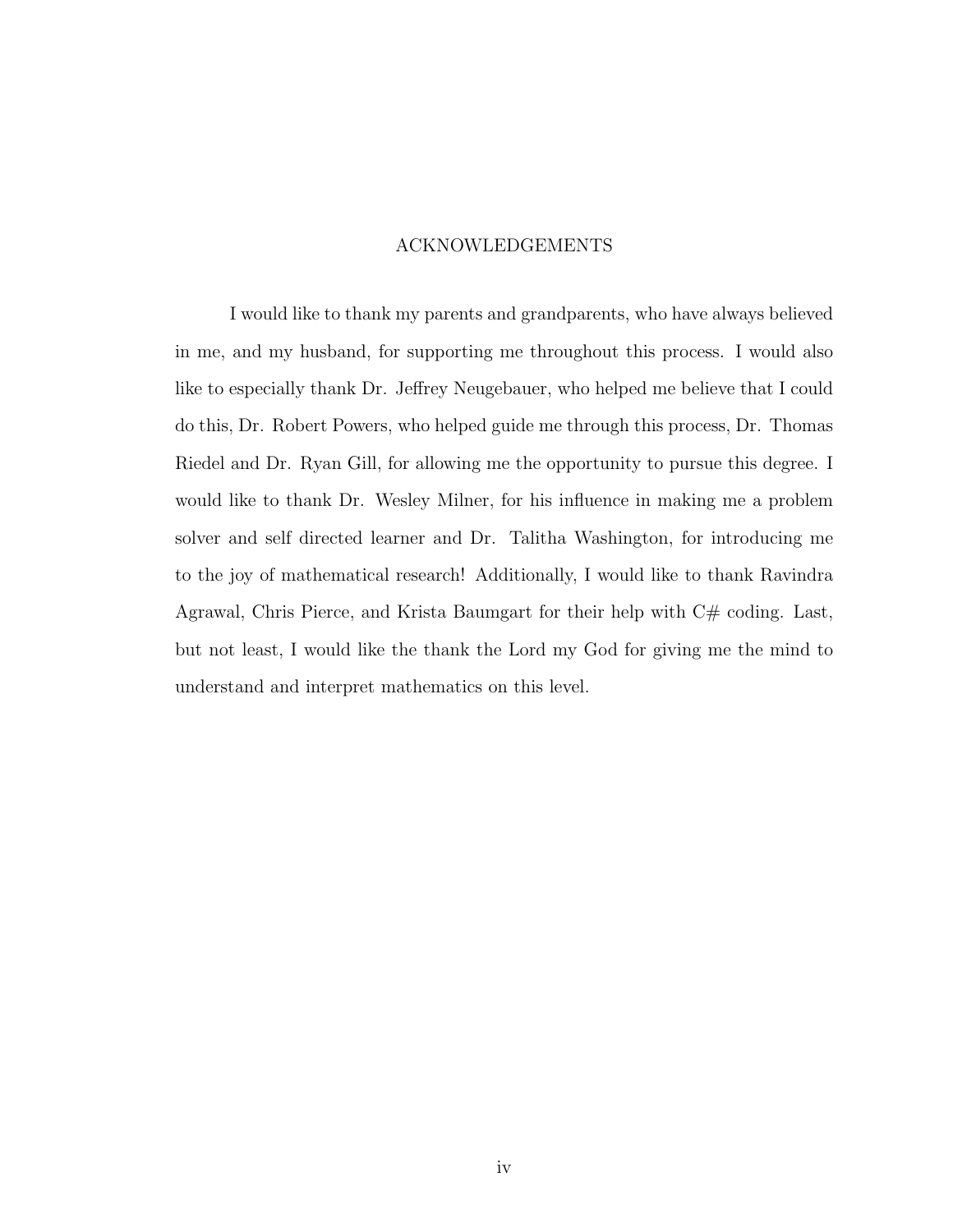#### ABSTRACT

# EXTENDING DIFFERENCE OF VOTES RULES ON THREE VOTING MODELS Sarah Schulz King

June 16, 2017

In a voting situation where there are only two competing alternatives, simple majority rule outputs the alternatives with the most votes or declares a tie if both alternatives receive the same number of votes. For any nonnegative integer  $k$ , the difference of votes rule  $M_k$  outputs the alternative that beats the competing alternative by more than  $k$  votes. Llamazares (2006) gives a characterization of the difference of votes rules in terms of five axioms. In this thesis, we extend Llamazares' result by completely describing the class of voting rules that satisfy only two out of his five axioms. In addition, we state and prove Llamazares' theorem in voting models where either there is an infinite number of votes or each voter is allowed to express an intensity level for one alternative over the other. Finally, we will use a computer simulation to compare different voting methods to simple majority rule, in order to analyze the probability that the voting rules would output different results.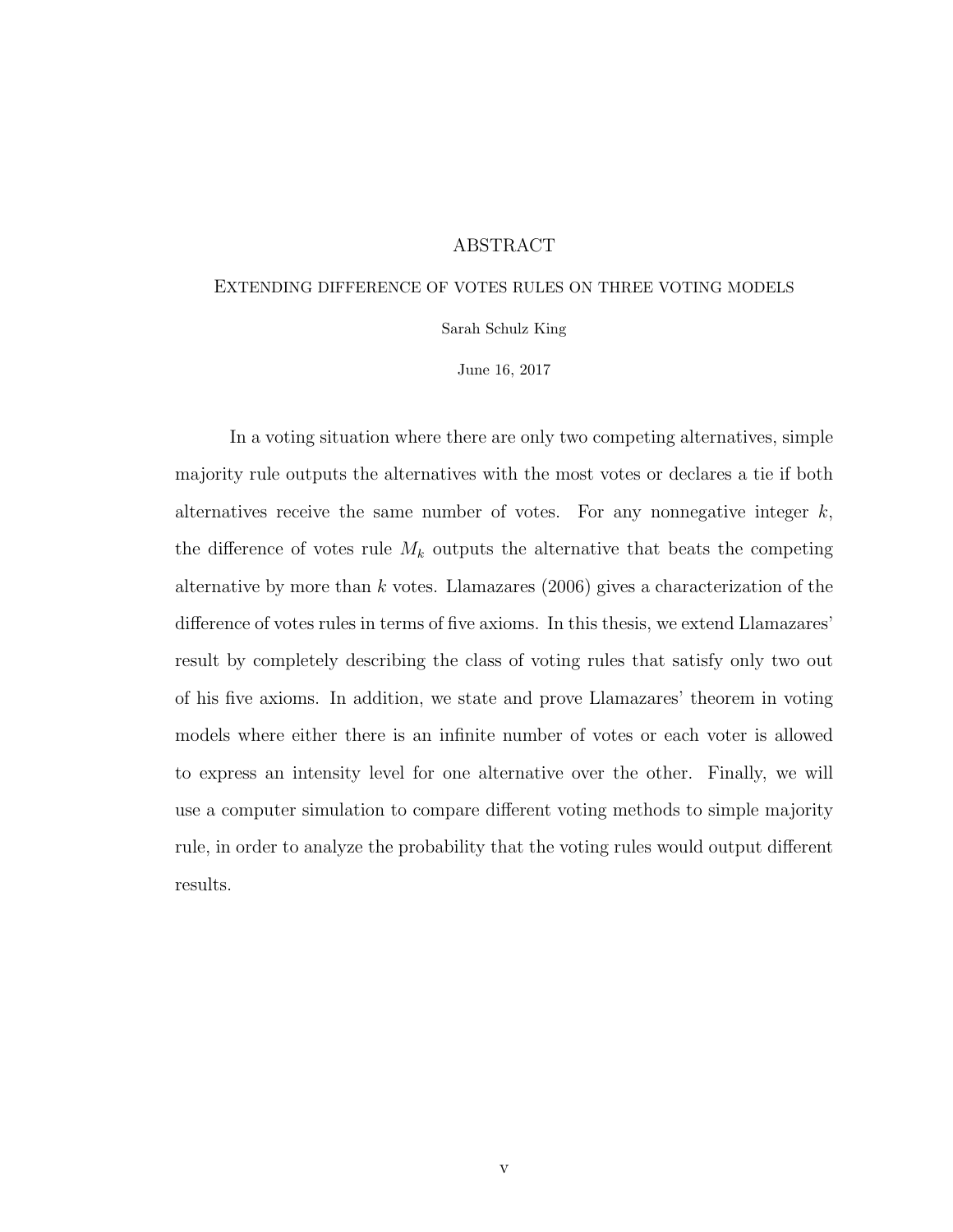### TABLE OF CONTENTS

|                | iii                                                      |
|----------------|----------------------------------------------------------|
|                | ACKNOWLEDGEMENTS<br>iv                                   |
|                | $\overline{\mathbf{V}}$                                  |
|                | vii                                                      |
|                | viii                                                     |
| 1.             | $\mathbf{1}$                                             |
| 2.             | $\overline{5}$                                           |
| 3.             | DIFFERENCE OF VOTES RULES ON A FINITE VOTING MODEL<br>17 |
| $\overline{4}$ | DIFFERENCE OF VOTES RULES ON AN INFINITE VOTING          |
|                | 42                                                       |
| 5.             | DIFFERENCE OF VOTES RULES ON THE FUZZY VOTING MODEL 71   |
| 6.             | SIMULATING DIFFERENCE OF VOTES RULES AND OTHER           |
|                | 80                                                       |
| 7.             | REMARKS AND CONCLUSION<br>94                             |
|                | 97                                                       |
|                | 99                                                       |
|                | 122                                                      |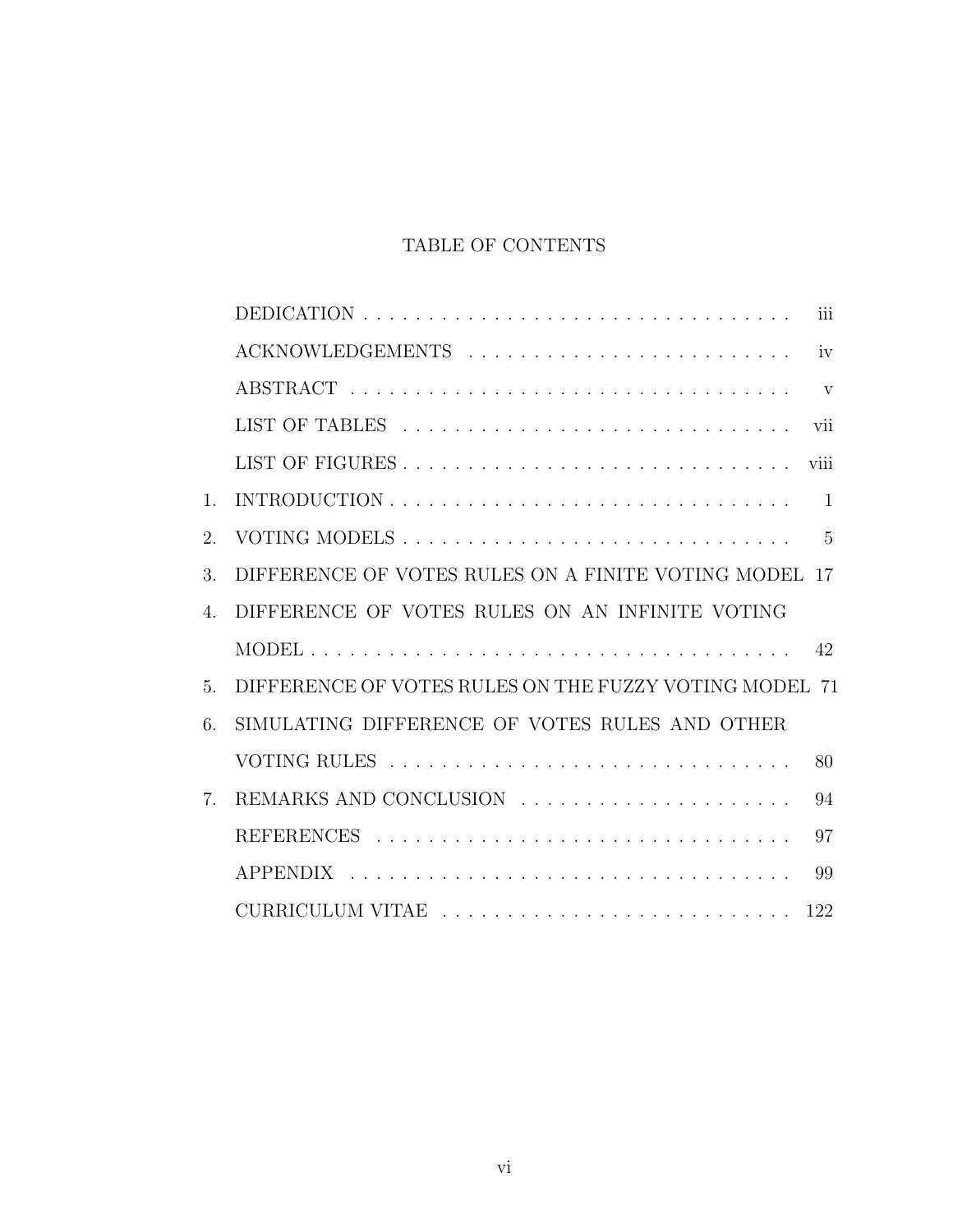## LIST OF TABLES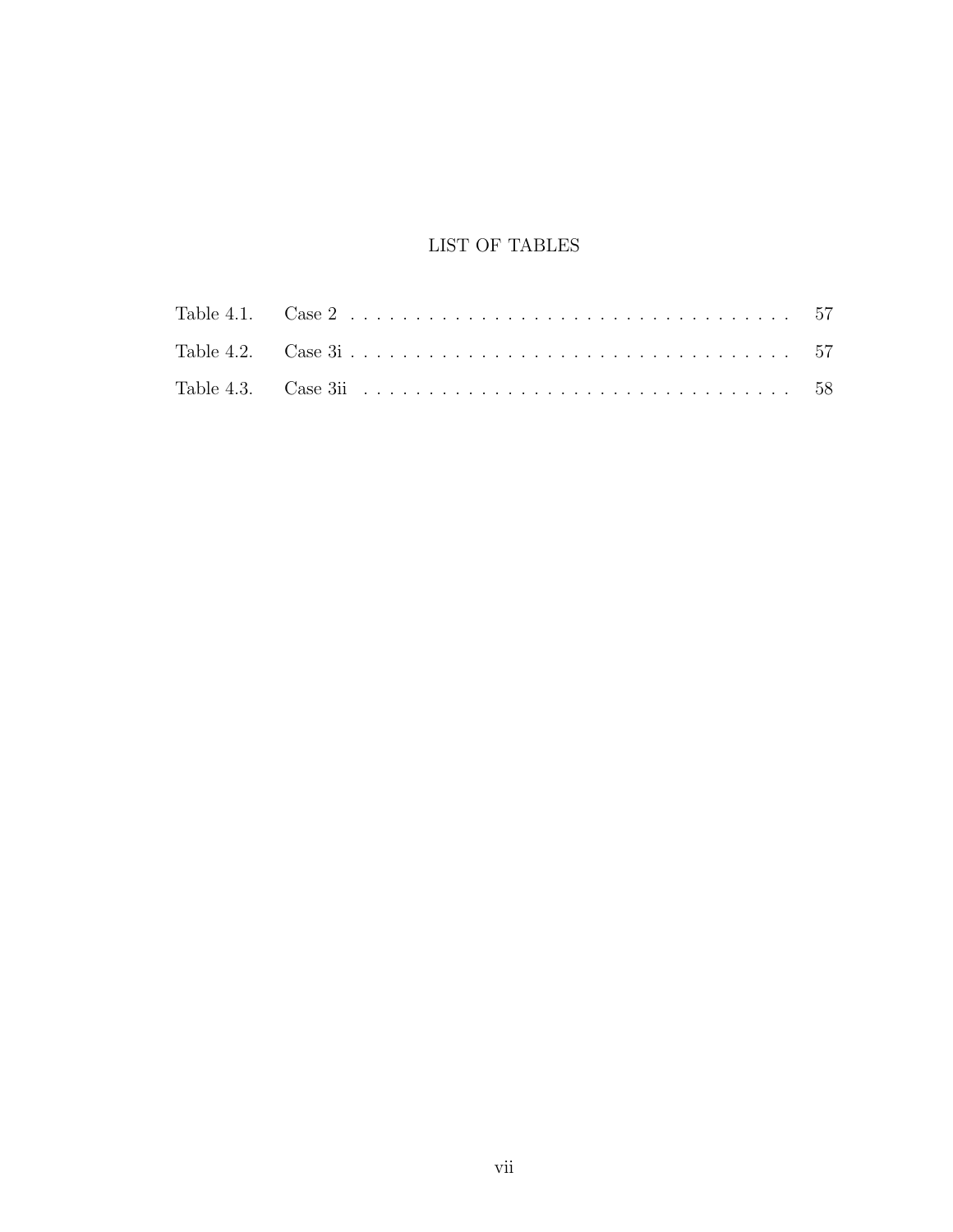### LIST OF FIGURES

| Figure 6.1.     | For $N = 211$ and $k = 10$ , the $M_k$ v. (SMR).                                | 82 |
|-----------------|---------------------------------------------------------------------------------|----|
| Figure 6.2.     | For $N = 1000$ and $k = 10$ , the $M_k$ v. (SMR).                               | 82 |
| Figure 6.3.     | For $N = 1750$ and $k = 10$ , the $M_k$ v. (SMR).                               | 83 |
| Figure 6.4.     | For $N = 2000$ and $k = 10$ , the $M_k$ v. (SMR).                               | 84 |
| Figure 6.5.     | For $N = 2000$ and $k = 10$ , the $M_k$ v. (SMR).                               | 84 |
| Figure 6.6.     | For $N = 5000$ and $k = 10$ , the $M_k$ v. (SMR).                               | 85 |
| Figure 6.7.     | For $N = 8500$ and $k = 10$ , the $M_k$ v. (SMR).                               | 85 |
| Figure 6.8.     | For $N = 9500$ and $k = 10$ , the $M_k$ v. (SMR).                               | 86 |
| Figure 6.9.     | For $N = 9300$ and $k = 10$ , the $M_k$ v. (SMR).                               | 86 |
| Figure $6.10$ . | For $N = 300,000,000$ the Constant Function 1 v. (SMR).                         | 89 |
| Figure 6.11.    | Statistical Values Used for Calculations and Conclusions $\ldots \ldots \ldots$ | 91 |
|                 | Figure 6.12. For $N = 2000$ the Electoral College v. (SMR)                      | 92 |
|                 | Figure 6.13. For $N = 300,000,000$ the Electoral College v. (SMR)               | 92 |
|                 | Figure 6.14. For $N = 300,000,000$ the Electoral College v. (SMR)               | 93 |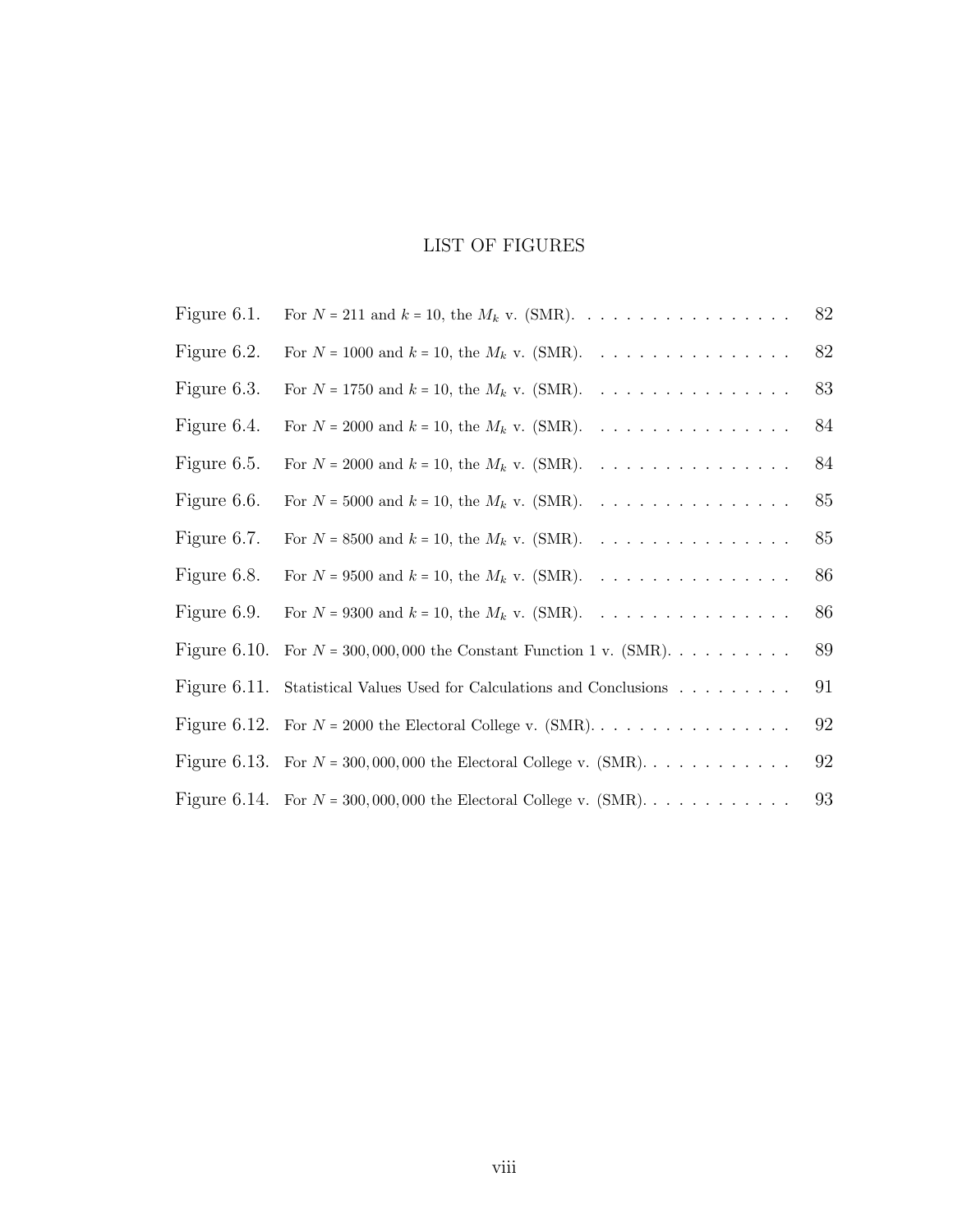### CHAPTER 1 INTRODUCTION

In 1952 Kenneth May characterized simple majority rule (SMR) in terms of three axioms [12]. This characterization of (SMR) is known as May's Theorem and it is considered a fundamental result in the area of social choice theory. In fact, one goal of social choice theory is to help provide an in-depth understanding of how various voting functions work. While (SMR) is a popular voting method, often times, (SMR) does not allow for the proper threshold of support before winning, since an alternative only has to win by one vote. More classes of majority rule functions have been introduced in the literature by Fishburn [6], Asan and Sanver [2], Llamazares [7] and Houy [10], and most have been characterized axiomatically. One class of majority rules introduced by Bonifacio Llamazares was coined the "difference of votes" rules [11]. These rules require the difference between the number of votes in favor of any alternative and the number of votes in favor of the other alternative to be greater than some fixed integer k in order to choose that alternative. The axiomatic characterization provided by Llamazares included five axioms. The first goal of this dissertation is to extend the difference of votes rules, by reducing the number of axioms in Llamazares' characterization. After that, we will further extend the difference of votes rules, by characterizing the same rules as Llamazares in an infinite model based on a countably infinite set of voters. Moreover, we will extend some of our results from the finite model to the infinite model. We will then examine a third model, known as the fuzzy voting model, or fuzzy aggregation model. Llamazares and Garcia-Lapresta extended Llamazares' results to this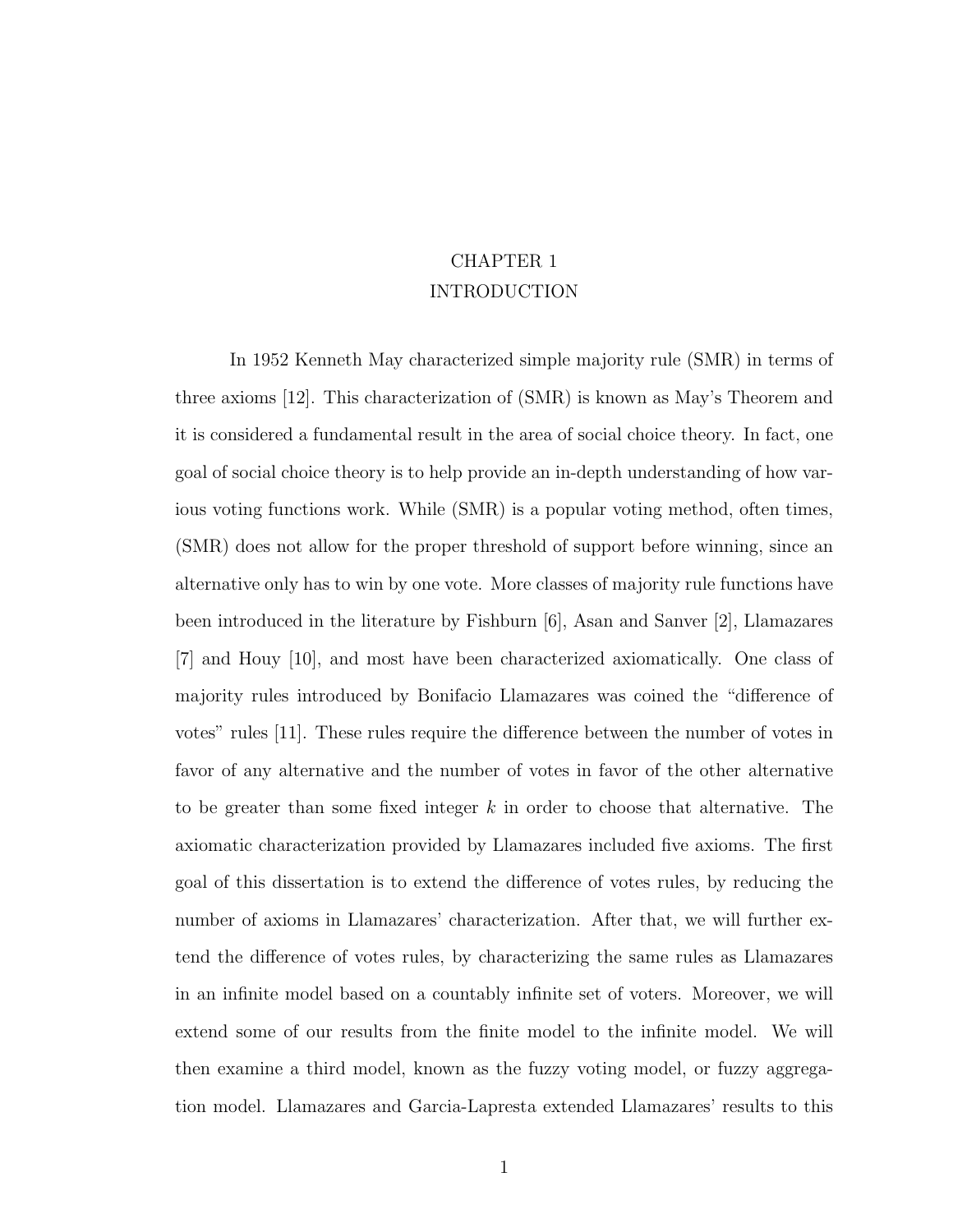model [8] in 2010. Our goal will be to redefine these rules more intuitively and to characterize these rules through the use of two new lemmas. Lastly, we will analyze a computer simulation of voting rules that was developed to compare various voting rules on different population sizes. This simulation will compare some of the voting methods discussed in this paper, as well as popular voting methods in the political world.

When extending Llamazares' difference of votes rules in the finite domain, the first idea was to remove neutrality. The axiom of neutrality captures the idea that a voting rule should not depend on the labeling of the two alternatives. While it is commonly understood that the function that always outputs the same alternative is a notable example of a non-neutral rule that satisfied many of Llamazares' axioms, but not neutrality, we find that the constant rule is actually part of a whole class of functions. This class of functions will be what we refer to as the difference of votes rules. So our version of difference of votes rules is more general than Llamazares' version. The general version of the difference of votes rules will require the number of votes in favor of one alternative and the number of votes in favor of the other alternative to be greater than some fixed integer  $k$  in order to be chosen, and require the number of votes in favor of the other alternative and the number in favor of the first alternative to be greater than some fixed integer  $l$  in order to be chosen. We will explore the unique relationship between the integers  $k$  and  $l$ , as well as completely characterize these rules in this model. The next step in this model is to remove the axiom of anonymity. The axiom of anonymity captures the idea that a voting rule should not depend on the labeling of the voters. Since we do still require the function to be canceallive, we will show that anonymity is implied on a large subset of the domain. One of the main results is a complete characterization of the class of aggregation functions with only two axioms: cancellation and monotonicity.

The infinite model has been less explored than the finite model and brings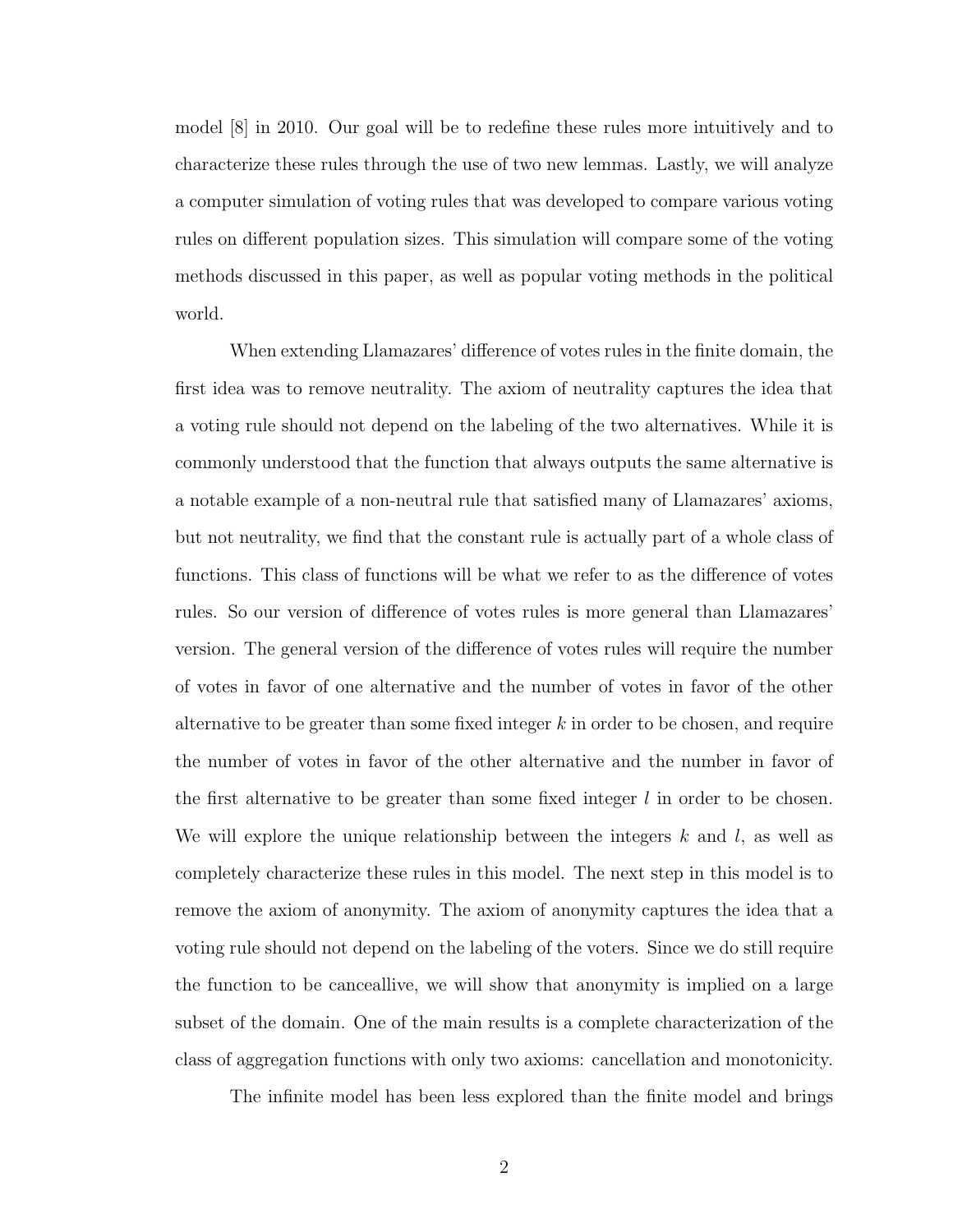with it new challenges. In 2006, Mark Fey [5] extended May's Theorem to an infinite model where he labeled the alternatives differently from May. In this thesis, we shift the labeling of the alternatives to match May's labeling, and we then extend many of the results of Llamazares as well as our own results given in the finite model. We are able to define both types of difference of votes rules in the infinite model, and extend Llamazares' result, as well as part of our finite model result in the infinite model.

The third voting model is the fuzzy aggregation model and it is based on fuzzy set theory [13]. This domain has been defined and studied by researchers in the area of fuzzy set theory  $|14|$ , as well as those in the area of social choice theory [7]. The model was first introduced by H. Nurmi in 1981, when examining the idea of preference intensities [13], where the votes can give a partial favor of one alternative over the other without expressing full favor. The most notable results, for our purposes, in the fuzzy model have been done by Garcia-Lapresta and Llamazares [7], [8]. They characterized a class of majority type rules in the fuzzy model as well as a fuzzy version of the difference of votes rules. We introduce and prove two lemmas that help in the characterization of the fuzzy difference of votes rules given by Garcia-Lapresta and Llamazares [8]. Our new proof of the Garcia-Lapresta and Llamazares result will hopefully lead to other results in the fuzzy model.

The final goal of this dissertation is to analyze the outputs of a computer program that was written to help compare and contrast different voting rules. This program generates random votes for N voters and runs the same set of votes through two different voting methods and then gives a comparison of the outputs. Each run of the program generates 100 comparisons and then analyzes the actual probability of agreement of the two voting methods. We first compare simple majority rule to a difference of votes rule and find that the probability of agreement is much less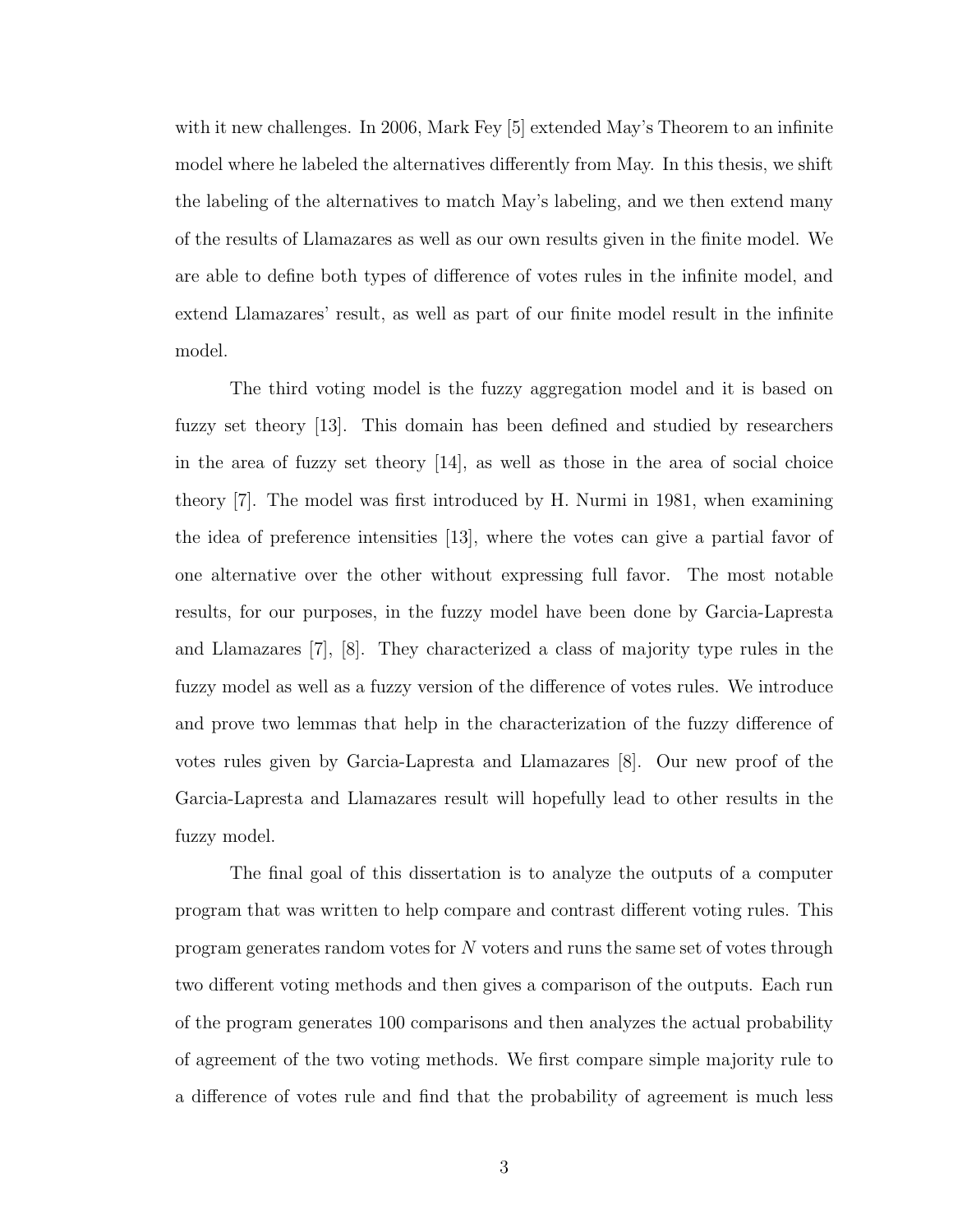than expected. Next, we use the program to compare simple majority rule to that of the Electoral College, a voting method used in the United States to elect the President. These results were surprising, as well, in that we had three hypotheses and two of them seemed to be very much not the case. The third hypothesis is that as N grew, the disagreement between (SMR) and the Electoral College would grow as well. This hypothesis was not thrown out by our data, but was only confirmed by a small margin. More tests will need to be run to solidify this result.

A precise description of the finite, infinite, and fuzzy voting models is given in the next chapter. Since each model has a different domain, the sets of voters, and could have different possible outputs, making comparisons among these three models is not always straightforward.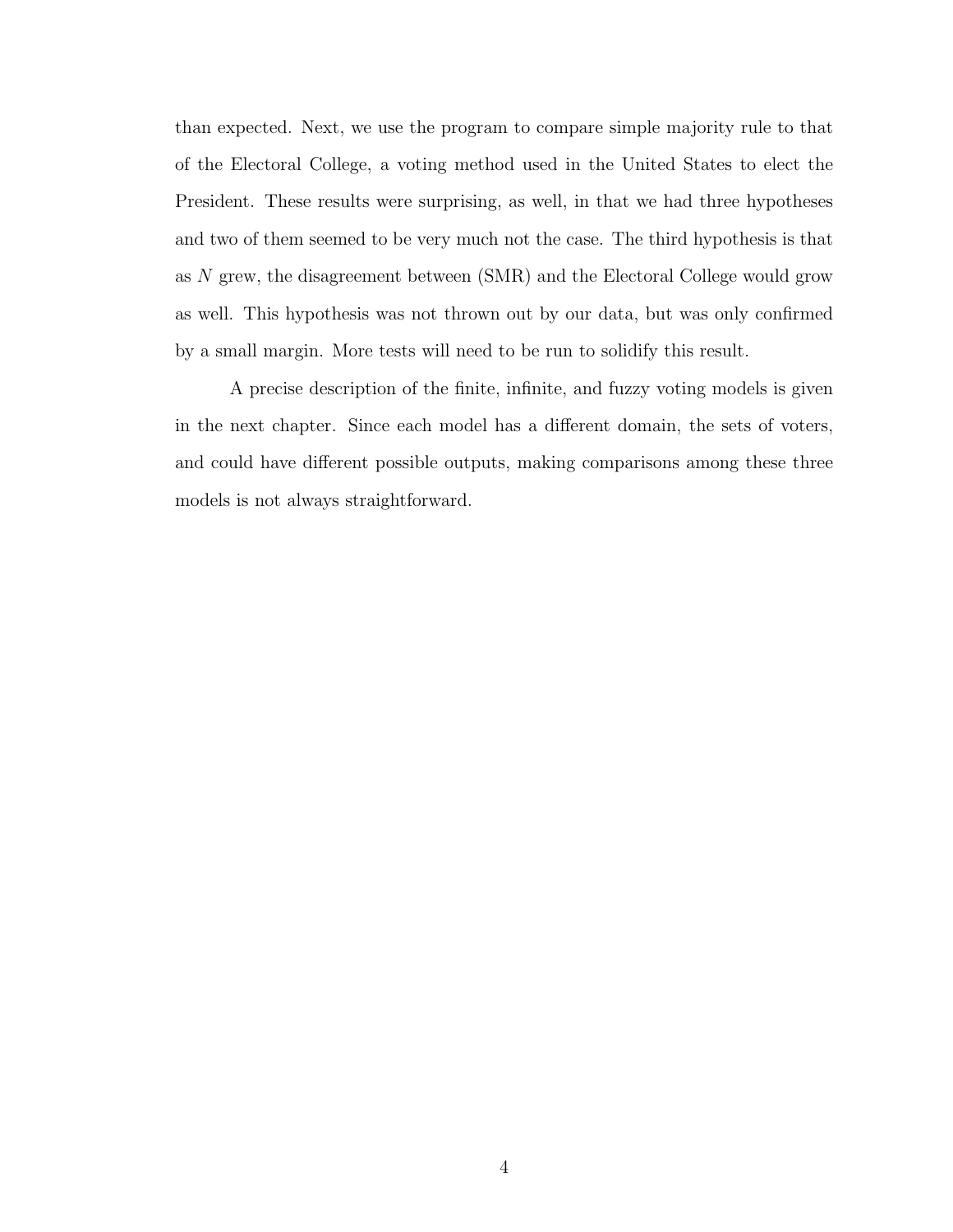## CHAPTER 2 VOTING MODELS

#### A FINITE VOTING MODEL

The focus of this chapter is to introduce three voting models based on a slate of two candidates or alternatives. For example, a group of graduate students want to have a party where they will serve either wine or coke, but not both. Each graduate student votes for either wine, coke, or neither. By voting neither, the student abstains, maybe because they wanted to serve beer, but it was not put as an option, or they simply do not care what is served. The collection of votes is aggregated in some way and a winner is determined. This type of voting situation has been studied extensively in the social choice literature, for example Part I of Fishburn's book [6]. In our first two models, the alternatives are denoted by the integers 1 and −1. In the example above, we could denote a vote for coke with a 1 and a vote for wine with a −1. The integer 0 will be used to represent an abstention vote.

#### DEFINITION 2.1. Any function of the form

$$
f: \{-1, 0, 1\}^n \to \{-1, 0, 1\}
$$

where  $n \geq 2$  is an integer is called a finite aggregation function, or finite aggregation rule. An element in the domain, denoted by

$$
\pi=(x_1,x_2,...,x_n),
$$

is called a profile.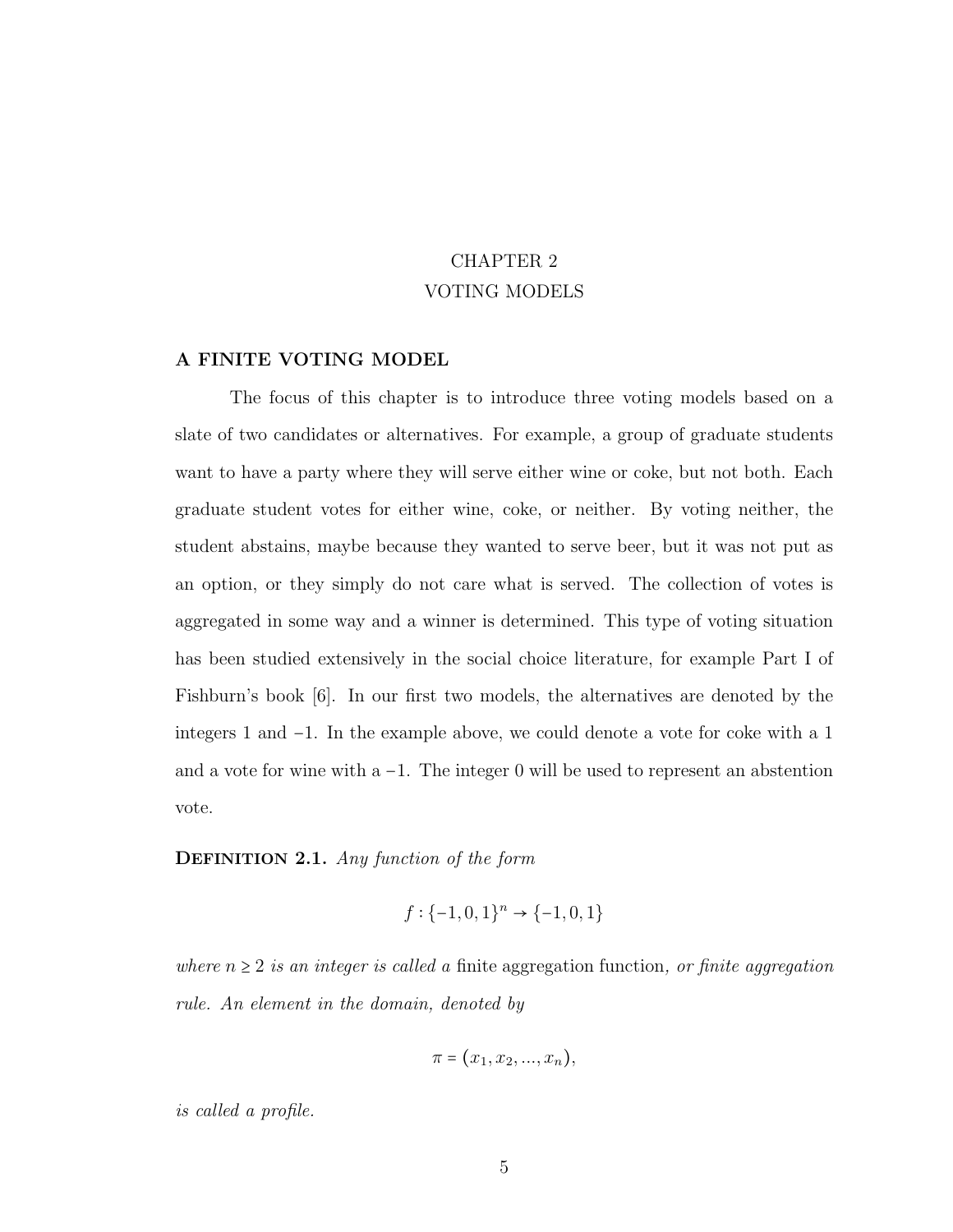A finite aggregation function has three possible outputs, alternative 1, alternative −1 or a tie, denoted by 0. In our example, an output of 1 means that coke is chosen, an output of −1 means that wine is chosen and an output of 0 means we choose neither. What happens in the event of a tie can vary. Often a vote is recast or a person in leadership makes the final decision. From this point forward, we will refer to functions in this model as aggregation functions, dropping the "finite" adjective.

Here is a simple example of an aggregation function to help the reader understand Definition 2.1 more clearly.

**EXAMPLE 2.1.** Define  $f: \{-1,0,1\}^n \rightarrow \{-1,0,1\}$  as follows. For any profile  $\pi = (x_1, x_2, ..., x_n),$ 

$$
f(\pi) = x_1 \cdot x_2 \cdot \ldots \cdot x_n
$$

where the output of f is determined by the multiplication of each entry of  $\pi$ , or each voter's choice.

We will define various sets of the voting profile in order to help with analysis of the finite aggregation functions we will study.

**DEFINITION 2.2.** The set of voters in a profile  $\pi = (x_1, x_2, ..., x_n)$ ,  $n \ge 2$ , will be denoted by N. So N is the integers in the interval  $[1, n]$ . The set of voters who voted for each alternative will be denoted as follows:

$$
N_{+}(\pi) = \{i \in \mathcal{N} : x_{i} = 1\}, N_{-}(\pi) = \{i \in \mathcal{N} : x_{i} = -1\}, and N_{0}(\pi) = \{i \in \mathcal{N} : x_{i} = 0\}.
$$

Finally,  $n_+(\pi) = |N_+(\pi)|$ ,  $n_-(\pi) = |N_-(\pi)|$ , and  $n_0(\pi) = |N_0(\pi)|$ .

Notice that the aggregation function  $f$  given in Example 2.1, can be defined by  $f(\pi) = 0$  if  $n_0(\pi) > 0$  and  $f(\pi) = -1^{n_-(\pi)}$ , if  $n_0(\pi) = 0$ .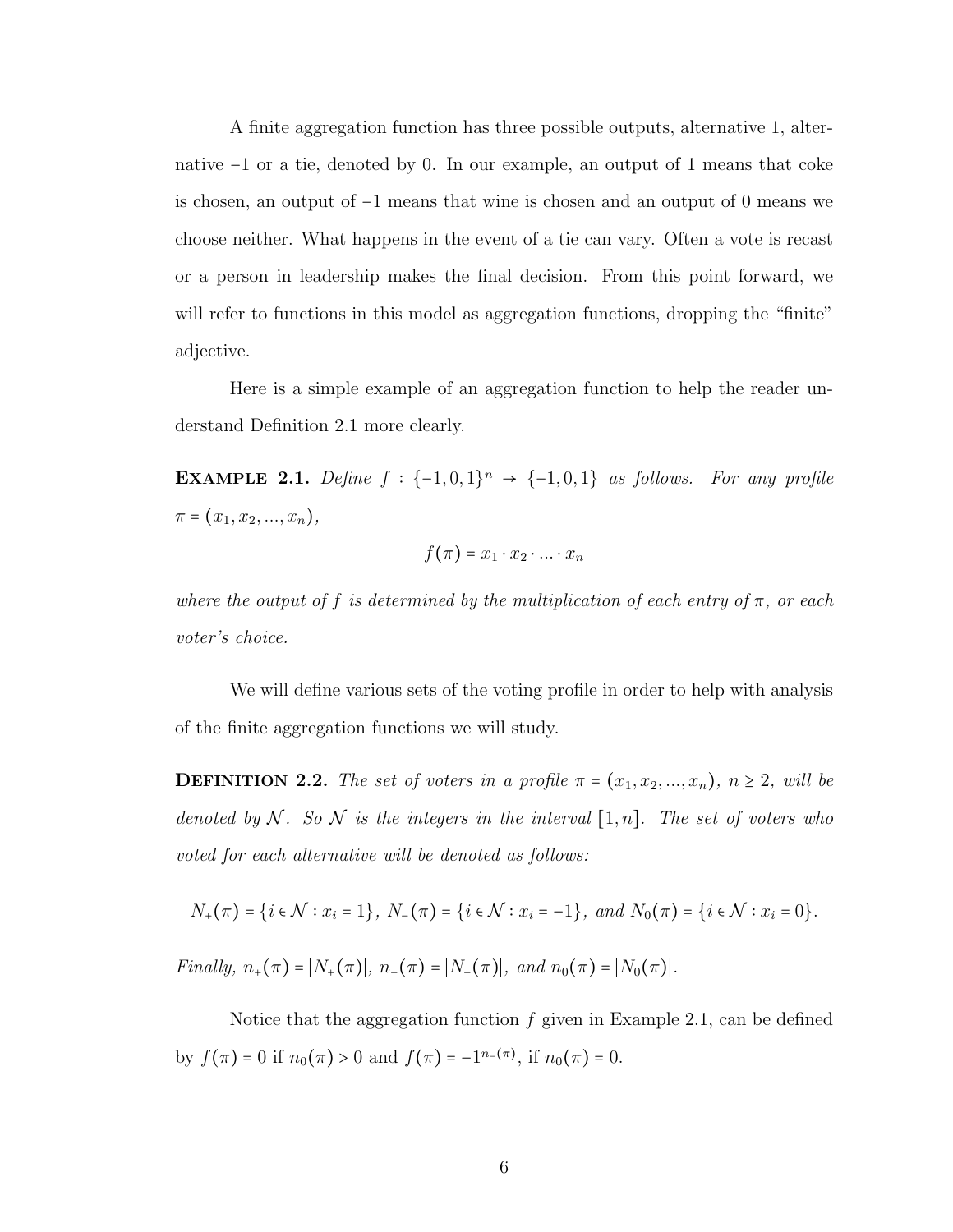**DEFINITION 2.3.** The notation  $E^-$  represents the profile where all voters choose  $-1$ ,  $E^+$  represents the profile where all voters choose 1, and  $\vec{0}$  represents the profile where all voters abstain.

The next step is to introduce some properties that a given aggregation function may or may not satisfy.

**DEFINITION** 2.4. An aggregation function  $f: \{-1,0,1\}^n \rightarrow \{-1,0,1\}$  satisfies Anonymity, or is anonymous, if for all profiles  $\pi$  and permutations  $\sigma$  of the set of voters  $\mathcal{N}, f(\pi_{\sigma}) = f(\pi)$  where  $\pi_{\sigma} = (x_{\sigma(1)}, x_{\sigma(2)}, ..., x_{\sigma(n)})$ .

That is to say, if a function is anonymous, the order of the voters does not effect the outcome.

**DEFINITION** 2.5. An aggregation function  $f: \{-1,0,1\}^n \rightarrow \{-1,0,1\}$  satisfies Neutrality, or is neutral, if  $f(-\pi) = -f(\pi)$  for all profiles  $\pi = (x_1, x_2, ..., x_n)$ , where  $-\pi = (-x_1, -x_2, ..., -x_n).$ 

If a function in neutral, then the labeling of the alternatives does not effect the outcome of the voting.

In order to look at the next two axioms, we need to define profile comparisons. For any two profiles  $\pi = (x_1, x_2, ..., x_n)$  and  $\pi' = (x'_1, x'_2, ..., x'_n)$ ,  $\pi' \geq \pi$  if  $x'_i \geq x_i$  for all integers  $i \in \mathcal{N}$ .

**DEFINITION** 2.6. An aggregation function  $f: \{-1,0,1\}^n \rightarrow \{-1,0,1\}$  satisfies Monotonicity, or is monotone, if for all profiles  $\pi$ ,  $\pi'$ , if  $\pi' \geq \pi$  then  $f(\pi') \geq f(\pi)$ .

If a function is monotone, then increasing favor for any alternative will not negatively effect that alternative's chance of being chosen.

**DEFINITION 2.7.** An aggregation function  $f: \{-1,0,1\}^n \rightarrow \{-1,0,1\}$  satisfies Strict Monotonicity, or is strictly monotone, if f is monotone, and furthermore, if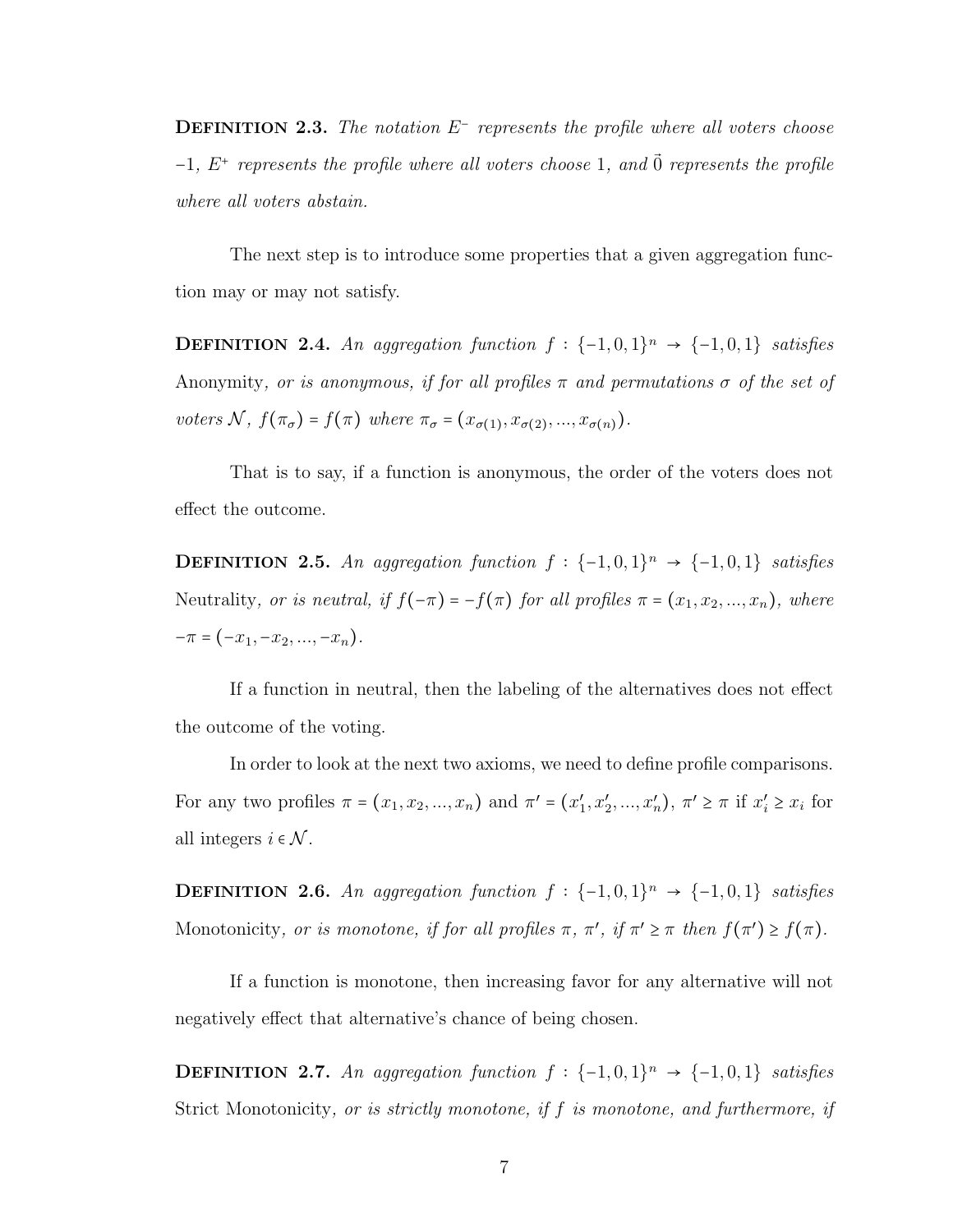$\pi' \geq \pi$  and  $\pi' \neq \pi$ , then

$$
f(\pi) = 0 \Rightarrow f(\pi') = 1 \text{ and } f(\pi') = 0 \Rightarrow f(\pi) = -1.
$$

The strict monotonicity condition adds a tie breaking condition to the basic monotonicity axiom. This tie breaking axiom means that if a profile generates an output of 0, a tie, and then one voter changes their choice, then that choice will be the output.

In 1952, Kenneth May completely characterized the class of aggregation functions that satisfy Strict Monotonicity, Neutrality, and Anonymity. It turns out that this class only contains one function called the simple majority rule function (SMR) [12]. The definition of (SMR) is given below:

**DEFINITION 2.8.** An aggregation rule  $f_m: \{-1,0,1\}^n \rightarrow \{-1,0,1\}$  is simple majority rule (SMR), if for all  $\pi \in \{-1,0,1\}^n$ 

$$
f_m(\pi) = \begin{cases} -1, & n_-(\pi) > n_+(\pi), \\ 1, & n_+(\pi) > n_-(\pi), \\ 0, & \text{otherwise.} \end{cases}
$$
 (2.1)

In 2006, Bonifacio Llamazares extended May's work by characterizing a wider class of majority type rules [11]. He introduced a new axiom called cancellation, which he defined as follows:

**DEFINITION** 2.9. An aggregation function  $f: \{-1,0,1\}^n \rightarrow \{-1,0,1\}$  satisfies Cancellation, or is cancellative, if for any profile  $\pi = (x_1, x_2, ..., x_n)$  such that there exists  $i, j \in \mathcal{N}$  where  $x_i = 1$  and  $x_j = -1$ , and there exists another profile  $\pi' =$  $(x'_1, x'_2, ... x'_n)$  such that  $x'_k = x_k$  for all  $k \neq i, j$  and  $x'_i = x'_j = 0$  then  $f(\pi) = f(\pi')$ .

The cancellation axiom indicates that a vote of −1 will "cancel out" a vote of 1.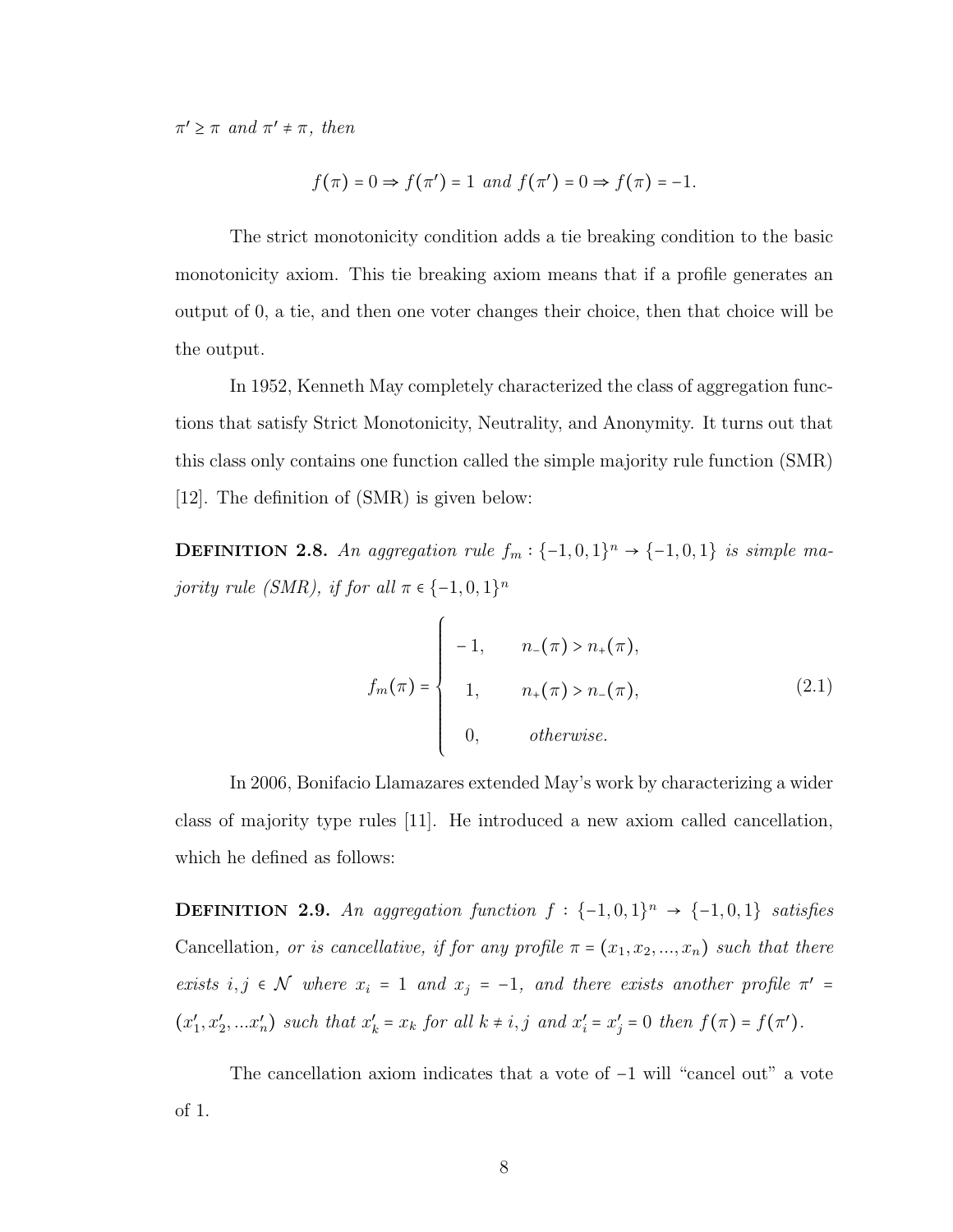Llamazares completely characterized the class of aggregation functions which satisfy Anonymity, Neutrality, Cancellation, and Monotonicity [11]. He called the aggregation functions belonging to this class as "difference of votes" rules since the outputs determined by  $n_+(\pi) - n_-(\pi)$  or  $n_-(\pi) - n_+(\pi)$ . They are defined below.

**DEFINITION 2.10.** An aggregation rule  $f: \{-1,0,1\}^n \rightarrow \{-1,0,1\}$  is said to be an  $M_k$  rule, if there exists an integer  $k \in [0,n]$ , such that for all  $\pi \in \{-1,0,1\}^n$ ,

$$
M_k(\pi) = \begin{cases} 1, & n_+(\pi) > n_-(\pi) + k, \\ -1, & n_-(\pi) > n_+(\pi) + k, \\ 0, & \text{otherwise.} \end{cases}
$$
 (2.2)

In order to make the understanding completely clear, Llamazares' Theorem is stated below.

**THEOREM 2.1.** If an aggregation function  $f: \{-1,0,1\}^n \rightarrow \{-1,0,1\}$  satisfies Anonymity, Neutrality, Cancellation, and Monotonicity, then there exists an integer k in the interval  $[0,n]$  such that  $f(\pi) = M_k(\pi)$  for all  $\pi$ .

The  $M_k$  rules are restricted to values of k in the interval  $[0, n]$ . If k is negative, then the resulting function is not well-defined. Also, k is defined to be an integer, since for any real number j and integer k such that  $k \le j \le k + 1$ ,  $M_j = M_k$ . Also for any value  $k > n$ ,  $M_k = M_n$ . Thus to be well-defined and avoid repetition, we restrict k to the integers in  $[0, n]$ . Notice that if  $k = 0$ , then  $M_0 = f_m$ .

#### AN INFINITE VOTING MODEL

We are now ready to introduce our second voting model. In this model, we consider a countably infinite set of voters. This type of infinite voting model has been studied by others in the area of voting theory such as Mark Fey [5]. The set of voters  $\mathcal N$  will be of replaced by N. Here N is defined to be the set of natural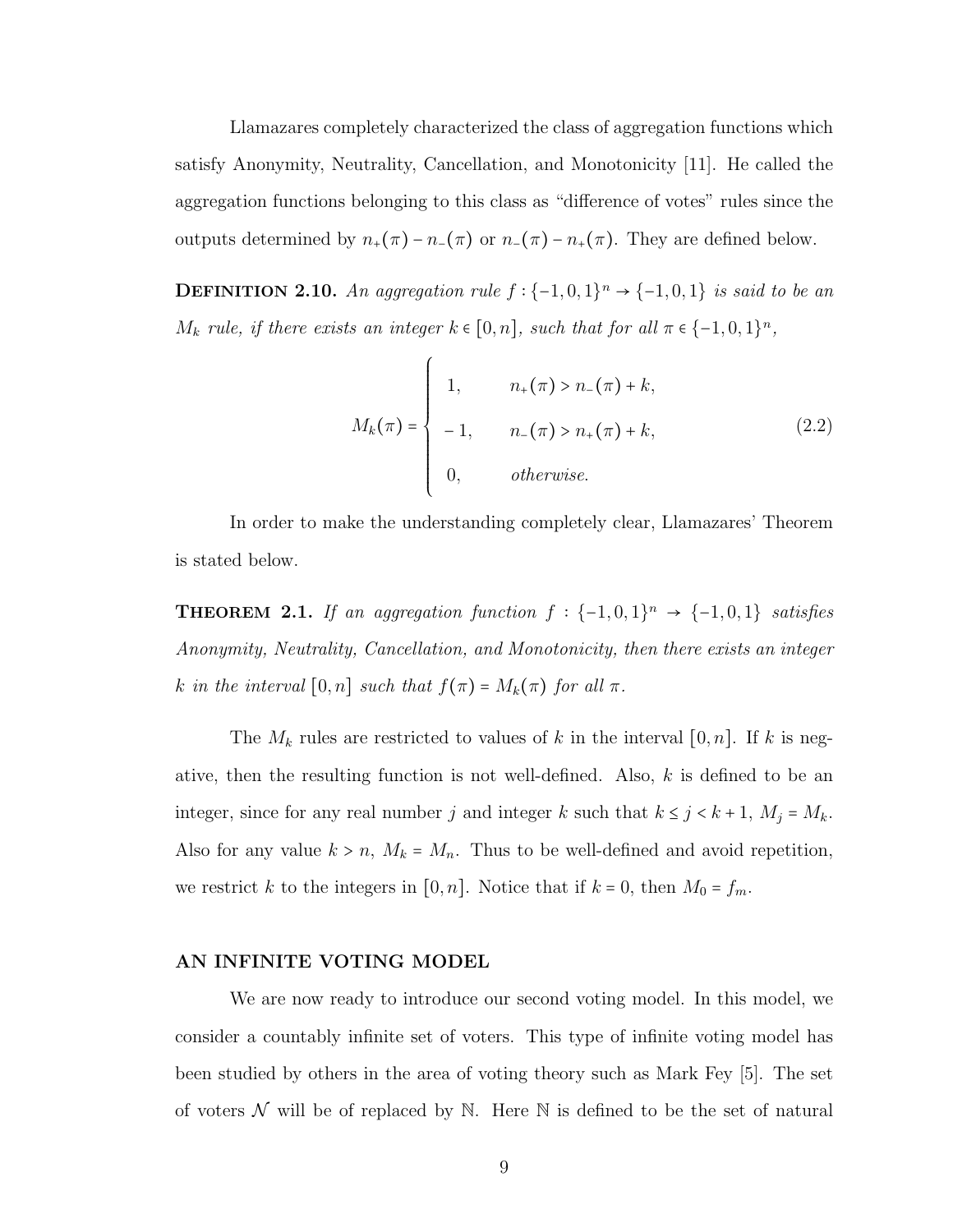numbers,  $\{1, 2, 3, ...\}$ . We will define an aggregation function on a countably infinite set of voters. We are now ready to extend Definition 2.1 to the countably infinite set of voters.

DEFINITION 2.11. An infinite aggregation function is any function of the form  $f: \{-1,0,1\}^{\mathbb{N}} \to \{-1,0,1\}$ . The function f will take profiles  $\pi = (x_1, x_2,...)$ {−1, 0, 1} <sup>N</sup>, where 1,−1 are alternatives and 0 represents abstention or indifference in the domain and a tie in the output.

We now extend the notation given in Definition 2.2 the set of countable voters.

**DEFINITION 2.12.** The set of voters in a profile  $\pi = (x_1, x_2, ...)$  who voted for each alternative will be denoted as follows:

$$
N_{+}(\pi) = \{i \in \mathbb{N} : x_{i} = 1\}, N_{-}(\pi) = \{i \in \mathbb{N} : x_{i} = -1\}, and N_{0}(\pi) = \{i \in \mathbb{N} : x_{i} = 0\}.
$$

Finally,  $n_+(\pi) = |N_+(\pi)|$ ,  $n_-(\pi) = |N_-(\pi)|$ , and  $n_0(\pi) = |N_0(\pi)|$ . We will write  $n_*(\pi) = \infty$ , if  $n_*(\pi)$  is not finite, and follow the convention that  $\infty + k = \infty$  for any finite number k.

Here is an example of an infinite aggregation function on a countably infinite set of voters.

**EXAMPLE 2.2.** An infinite aggregation rule  $f: \{-1,0,1\}^{\mathbb{N}} \rightarrow \{-1,0,1\}$  will be called an  $M_{\infty}$  rule if for all profiles  $\pi$ ,  $f(\pi) = M_{\infty}(\pi)$  where

$$
M_{\infty}(\pi) = \begin{cases} 1, & n_{+}(\pi) = \infty \text{ and } n_{-}(\pi) < \infty, \\ -1, & n_{-}(\pi) = \infty \text{ and } n_{+}(\pi) < \infty, \\ 0, & \text{otherwise.} \end{cases}
$$
 (2.3)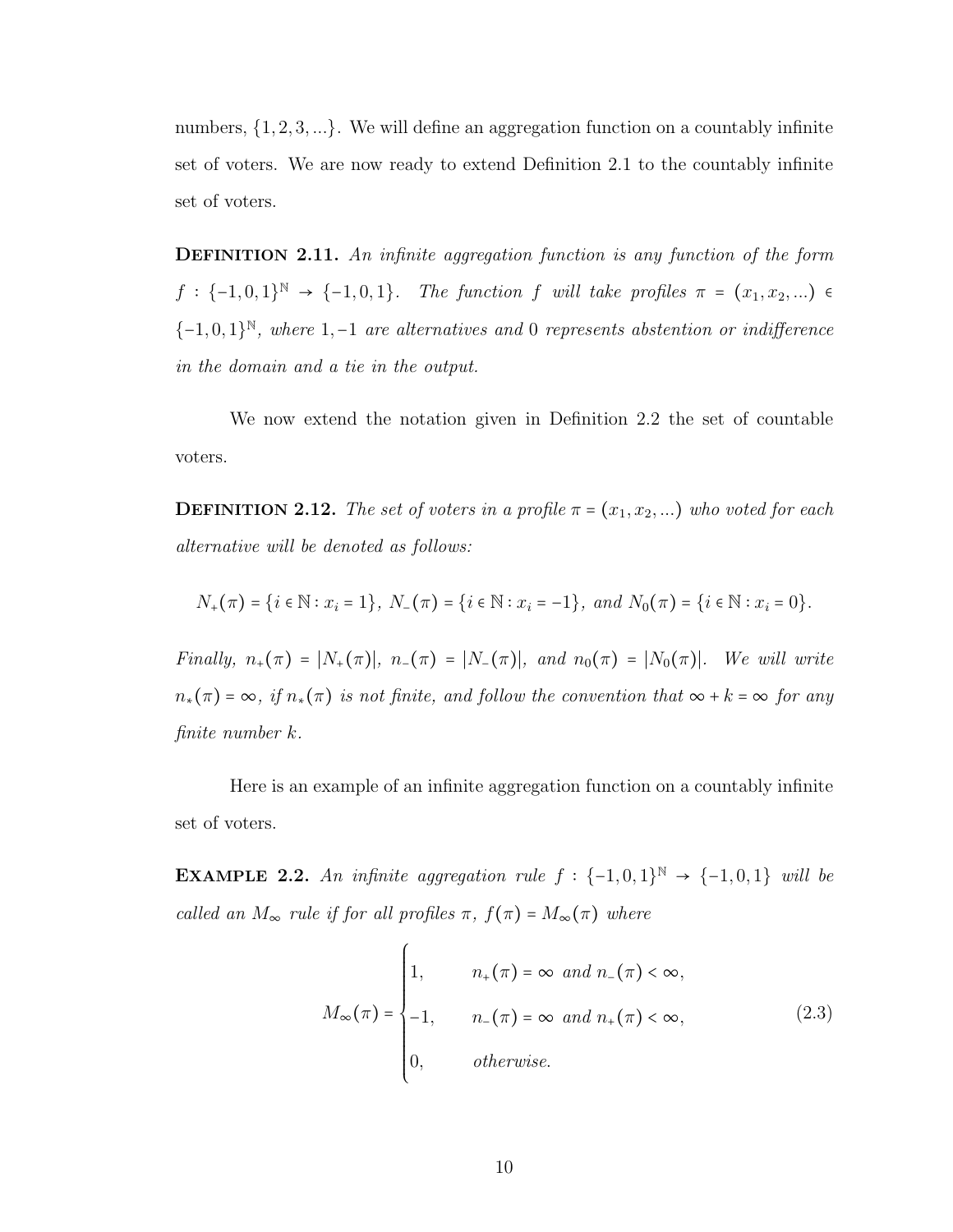Next, we need to extend our axioms to the countably infinite set of voters. While some of these axioms extend naturally, others require a more careful approach. Monotonicity, Neutrality, and Cancellation extend quite naturally.

**DEFINITION 2.13.** An infinite aggregation function  $f: \{-1,0,1\}^{\mathbb{N}} \to \{-1,0,1\}$  is said to be Neutral, or satisfies neutrality, if  $f(-\pi) = -f(\pi)$  for all  $\pi = (x_1, x_2, ...)$  $\{-1,0,1\}^{\mathbb{N}}$  where  $-\pi = (-x_1,-x_2,..).$ 

In the countably infinite set of voters, for profiles  $\pi = (x_1, x_2, \ldots), \pi' = (x'_1, x'_2, \ldots),$ we write  $\pi \geq \pi'$  if  $x_i \geq x'_i$ , for all  $i \in \mathbb{N}$ .

**DEFINITION 2.14.** An infinite aggregation function  $f: \{-1,0,1\}^{\mathbb{N}} \to \{-1,0,1\}$  is said to be Monotone, or satisfies monotonicity, if for  $\pi, \rho \in \{-1, 0, 1\}^{\mathbb{N}}, \pi \ge \rho$  implies  $f(\pi) \geq f(\rho)$ .

Since cancellation only applies to a finite set within the profile, it extends easily as well.

**DEFINITION 2.15.** An infinite aggregation function  $f: \{-1,0,1\}^{\mathbb{N}} \rightarrow \{-1,0,1\}$ is said to be Cancellative, or satisfies cancellation, if for  $\pi = (x_1, x_2, \ldots), \pi' =$  $(x'_1, x'_2, ...) \in \{-1, 0, 1\}^{\mathbb{N}}, \text{ such that } x_k = x'_k \text{ for all } k \neq i, j \text{ and } x_i = 1, x_j = -1$ and  $x'_i = x'_j = 0$  implies that  $f(\pi) = f(\pi')$ .

The above three axioms carried over nicely to the countably infinite set from the finite set of voters; however, there are a number of different types of anonymity to consider in our second voting model. We will only cover two of them, as they are the most intuitive.

**DEFINITION 2.16.** An infinite aggregation function  $f: \{-1,0,1\}^{\mathbb{N}} \to \{-1,0,1\}$  is said to be Finite Anonymous, or satisfies finite anonymity, if for any permutation  $\delta$  of  $\mathbb N$  where  $|\{i : \delta(i) \neq i\}| < \infty$ , then  $f(\pi_{\delta}) = f(\pi)$ . We will denote the set of all such permutations by  $\Sigma$ .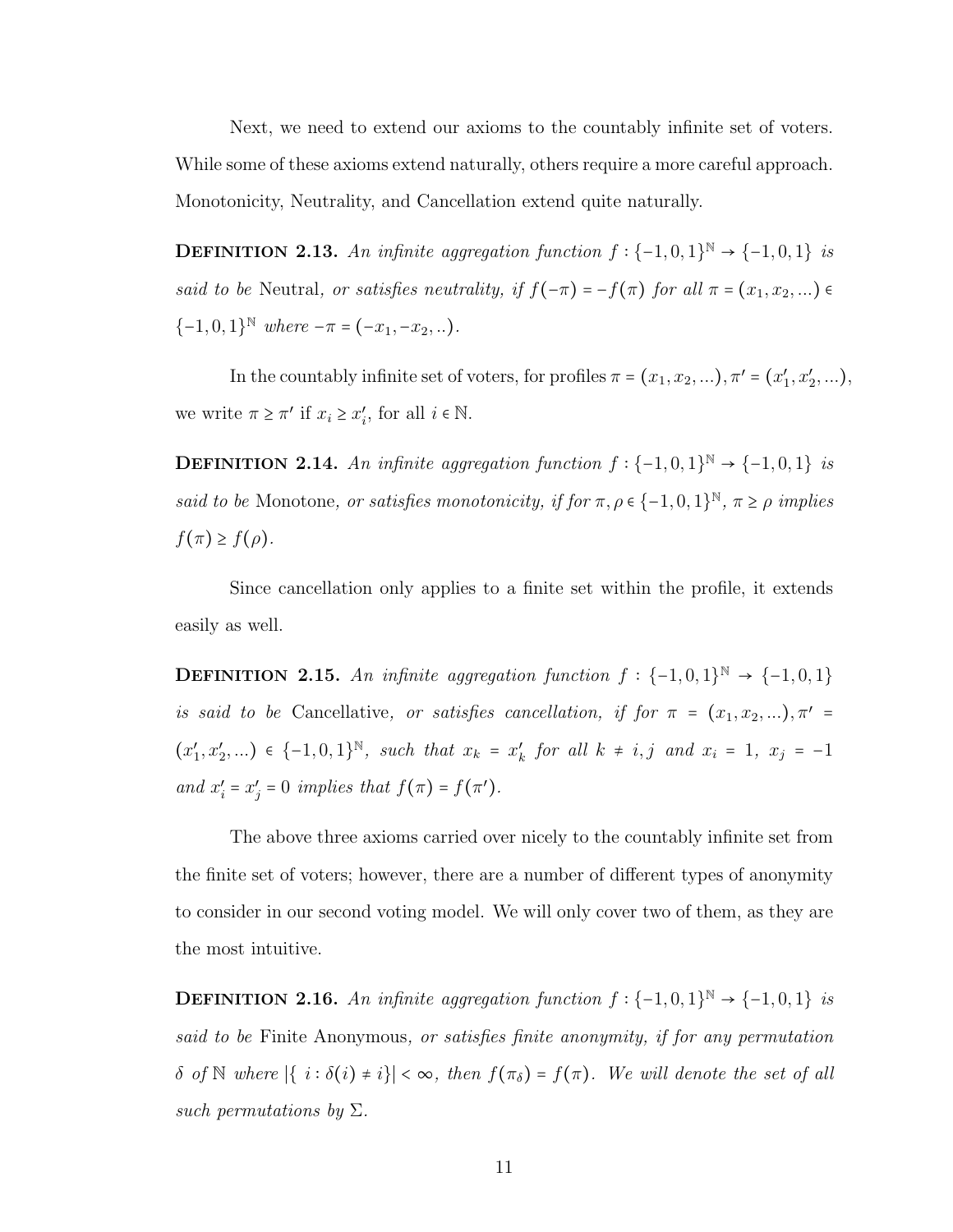**DEFINITION 2.17.** An infinite aggregation function  $f: \{-1,0,1\}^{\mathbb{N}} \rightarrow \{-1,0,1\}$  is said to be Strongly Anonymous,or satisfies strong anonymity, if for any permutation  $\sigma$  of  $\mathbb{N}$ ,  $f(\pi_{\sigma}) = f(\pi)$ .

When looking at infinite aggregation functions, we will also examine a new axiom that is helpful in understanding these functions. To state this condition, we say that a subset N of N is co-finite if  $N^c = N \setminus N$  is finite. For example,  $N = \{x \in$ N :  $x \ge 100$ } is co-finite, since N\N = { $x \in \mathbb{N}$  :  $x < 100$ } is finite. However, the set  $2\mathbb{N} = \{x \in \mathbb{N} : 2 \text{ divides } x\}$  is neither finite nor co-finite since  $\mathbb{N}\backslash 2\mathbb{N}$ , the set of all odd natural numbers, is also infinite.

**DEFINITION 2.18.** An aggregation function f is said to be Zero Co-finite if there exists a profile  $\pi \in \{-1,0,1\}^{\mathbb{N}}$ , such that  $N_0(\pi)$  is co-finite and  $f(\pi) \neq 0$ .

The zero co-finite axiom is not met by the function  $M_{\infty}$  defined in Example 2.2, where if only a finite set of the countably infinite subset of  $\mathbb N$  do not abstain, no winner is chosen. There could be many instances where one would want to choose a winner even if only finitely many voters cast a vote.

#### FUZZY VOTING MODEL

Our third voting model involves fuzzy aggregation functions. These functions are based on two alternatives,  $x$  and  $y$ , and each voter can choose any number in the range [0, 1], based on how strongly they feel towards one alternative or another. A vote of 0.5 is complete indifference or abstention, a vote of 1 is complete favor for y over x, and a vote of 0 is complete favor for x over y. A vote  $d_i$  such that  $0.5 < d_i < 1$  shows a level of favor towards y over x, with respect to an abstention. A vote of 0.75 shows a 50% favor towards y over x. A graduate student in our original example, with  $x = \csc y = \csc y = \sin \theta$  might vote 0.75 if they like wine, but not coke, but are not necessarily super happy with wine as a choice, because they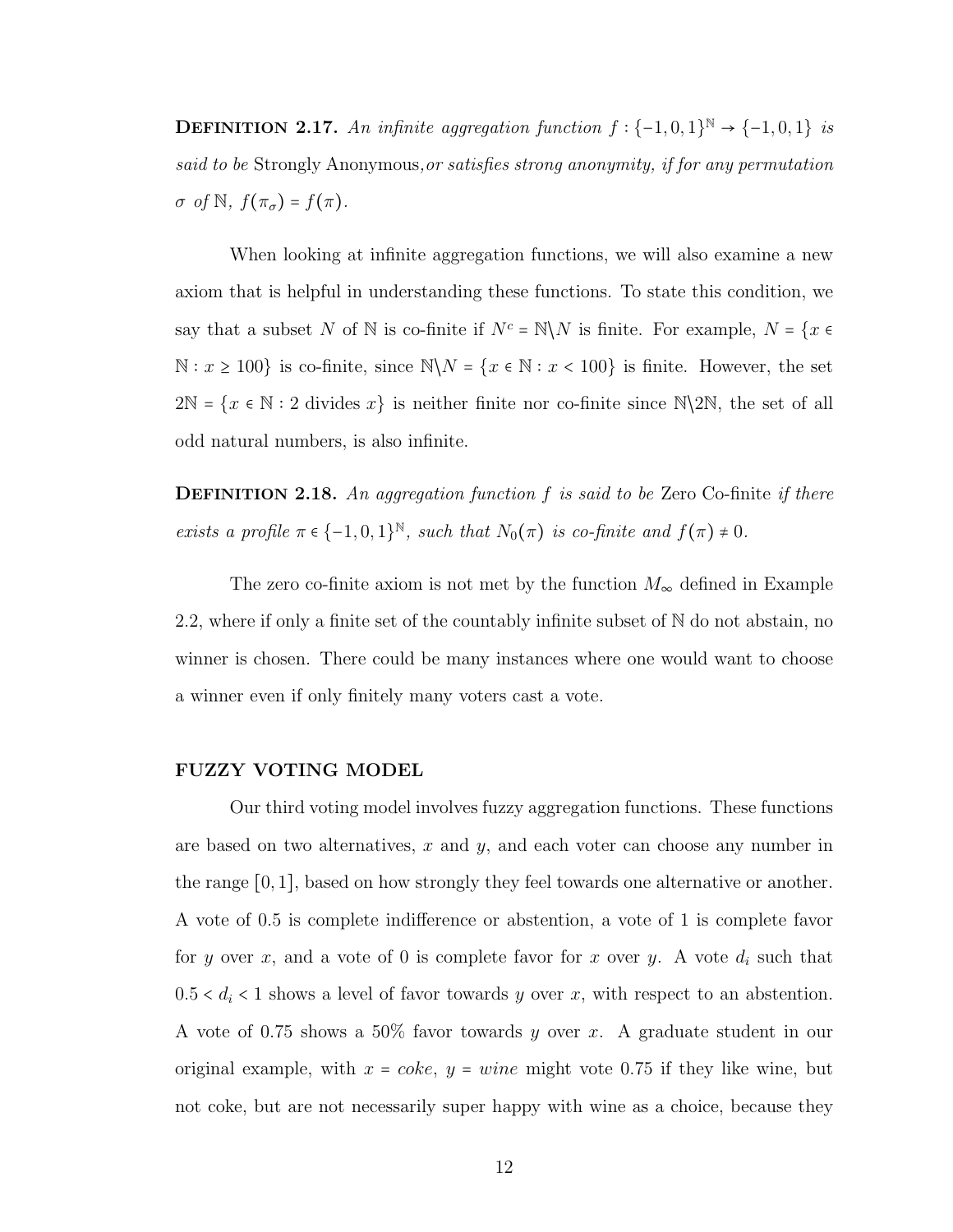would rather have beer. The output options are either 0, 1 or 0.5, indicating a choice of  $x, y$ , or a tie, respectively. In this model, we will assume the set of voters is  $\mathcal{N}_m = \{1, 2, ..., m\}$ , where  $m \geq 2$  is an integer. It should be observed that 0 in the first two models corresponds to  $\frac{1}{2}$  in this model.

DEFINITION 2.19. A fuzzy aggregation function, or fuzzy decision rule, is a map*ping*  $F : [0,1]^m$  →  $\{0,\frac{1}{2}\}$  $\{\frac{1}{2},1\}$  that assigns 0,0.5, or 1 to each profile  $\pi = (d_1, ..., d_m)$  $[0,1]^m$ , depending on whether 0 defeats 1, 0 and 1 tie, or 1 defeats 0, respectively.

In order to help better understand these rules, we will look at the fuzzy version of simple majority rule defined in Definition 2.8.

**EXAMPLE 2.3.** An aggregation rule  $\widetilde{f_m}$  :  $[0,1]^m \rightarrow \{0,\frac{1}{2}\}$  $\frac{1}{2}$ , 1} is fuzzy simple majority rule, if for all  $\pi \in [0,1]^m$ 

$$
\widetilde{f_m}(\pi) = \begin{cases}\n1, & \text{if } \sum_{i=1}^{m} d_i > \frac{1}{2}m, \\
\frac{1}{2}, & \text{if } \sum_{i=1}^{m} d_i = \frac{1}{2}m, \\
0, & \text{if } \sum_{i=1}^{m} d_i < \frac{1}{2}m.\n\end{cases}
$$
\n(2.4)

We can extend our axioms, but they will look slightly different in this domain than in the other two models. Our axioms are the same as those used by Garcia-Lapresta and Llamazares in their 2010 paper [8]. Anonymity and monotonicity look similar to the versions of anonymity and monotonicity given in the previous models.

**DEFINITION 2.20.** A fuzzy aggregation function  $F : [0,1]^m \rightarrow \{0, 0.5, 1\}$  is Anonymous if for all permutations of  $\mathcal{N}_m$  and all profiles  $\pi = (d_1, ..., d_m)$ ,  $F(d_{\sigma(1)}, ..., d_{\sigma(m)}) =$  $F(d_1, ..., d_m).$ 

Now, just as in our previous two cases, for any  $\pi = (d_1, ..., d_m)$  and  $\pi' =$  $(d'_1, ..., d'_m), \pi \geq \pi'$  if  $d_i \geq d'_i$  for all  $i \in \mathcal{N}_m$ .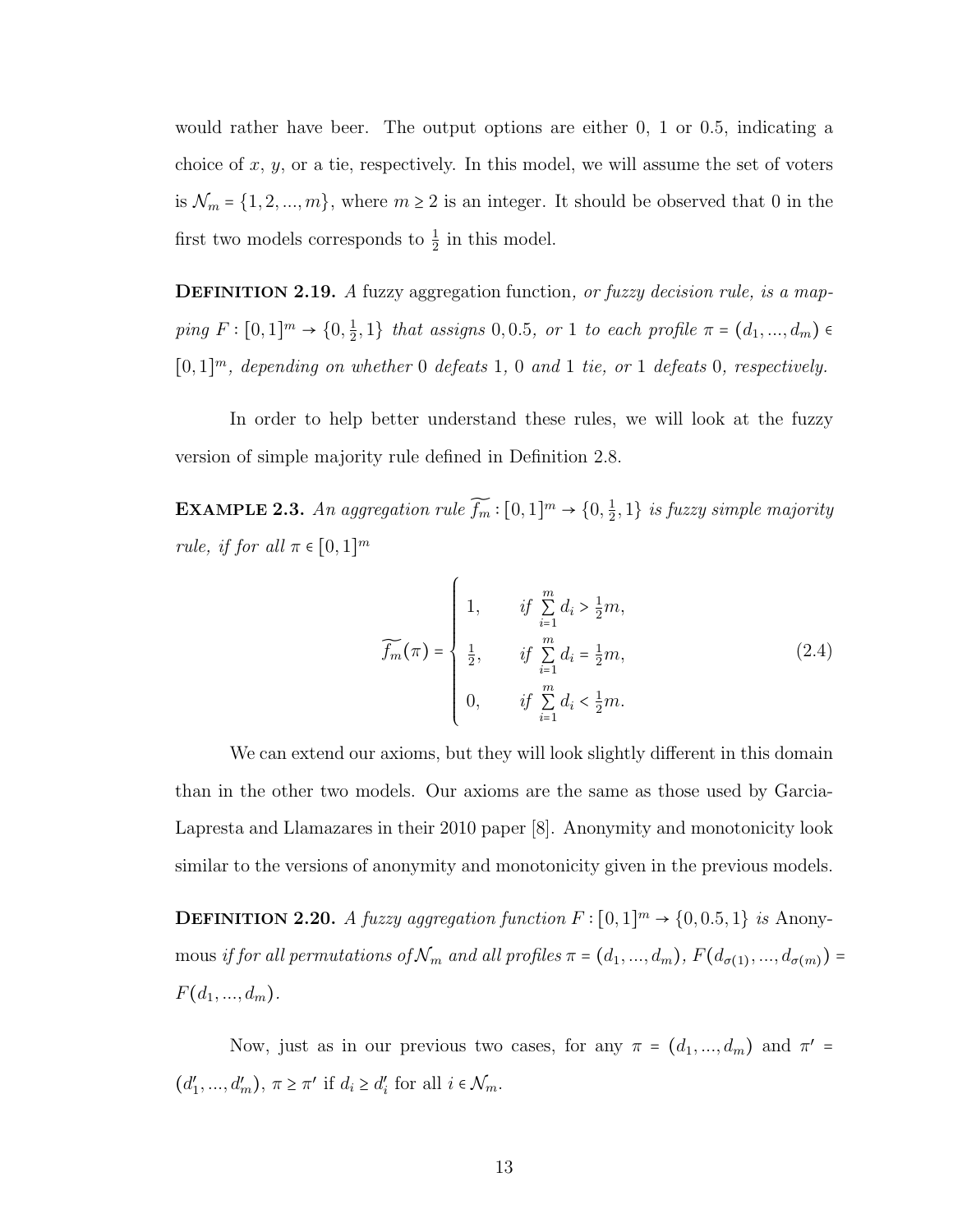**DEFINITION 2.21.** A fuzzy aggregation function  $F : [0,1]^m \rightarrow \{0,\frac{1}{2}\}$  $\frac{1}{2}, 1$  *is* Monotone if for all profiles  $\pi$  and  $\pi'$ ,  $\pi' \geq \pi \Rightarrow F(\pi') \geq F(\pi)$ .

In order to describe the negative of a profile, we will first define a function on [0, 1].

**DEFINITION 2.22.** For any  $d \in [0,1]$ , define  $N(d) = 1-d$ . In other words,  $d +$  $N(d) = 1$  for all  $d \in [0, 1]$ .

Now, we can define neutrality in the following way. Since in our previous models, a vote of 1 was "neutralized" by negating it to −1, since 1 and −1 average to 0, an abstention. In this model, a vote of d is "neutralized' by  $N(d)$ , since they average to  $\frac{1}{2}$ , an abstention in this context.

**DEFINITION 2.23.** A fuzzy aggregation function  $F : [0,1]^m \rightarrow \{0,\frac{1}{2}\}$  $\frac{1}{2}$ , 1 is Neutral if for all profiles  $(d_1, ... d_m)$ ,  $F(N(d_1), ..., N(d_m)) = N(F(d_1, ..., d_m))$ .

When we define cancellation, it will look the most different, since the alternatives have different labeling. However, the idea is the same.

**DEFINITION 2.24.** A fuzzy aggregation function  $F : [0,1]^m \rightarrow \{0,\frac{1}{2}\}$  $\frac{1}{2}$ , 1 is Cancellative if for all pairs of profiles  $(d_1, ... d_m)$ ,  $(d'_1, ..., d'_m) \in [0,1]^m$ , such that  $d'_i = d_i + \epsilon$ and  $d'_j = d_j - \epsilon$ , for some  $i, j \in \{1, ..., m\}$  and  $\epsilon > 0$ , and  $d'_k = d_k$  for all  $k \neq i, j$ , it holds that  $F(d_1, ... d_m) = F(d'_1, ..., d'_m)$ .

We can see, with little proof, that as with the finite aggregation functions, the fuzzy simple majority rule,  $\widetilde{f_m}$ , is anonymous, neutral, monotone and cancellative. Garcia-Lapresta and Llamazares showed that for fuzzy decisions rules cancellation completely implies anonymity [8]. We also need to introduce a new axiom for these rules called Pareto.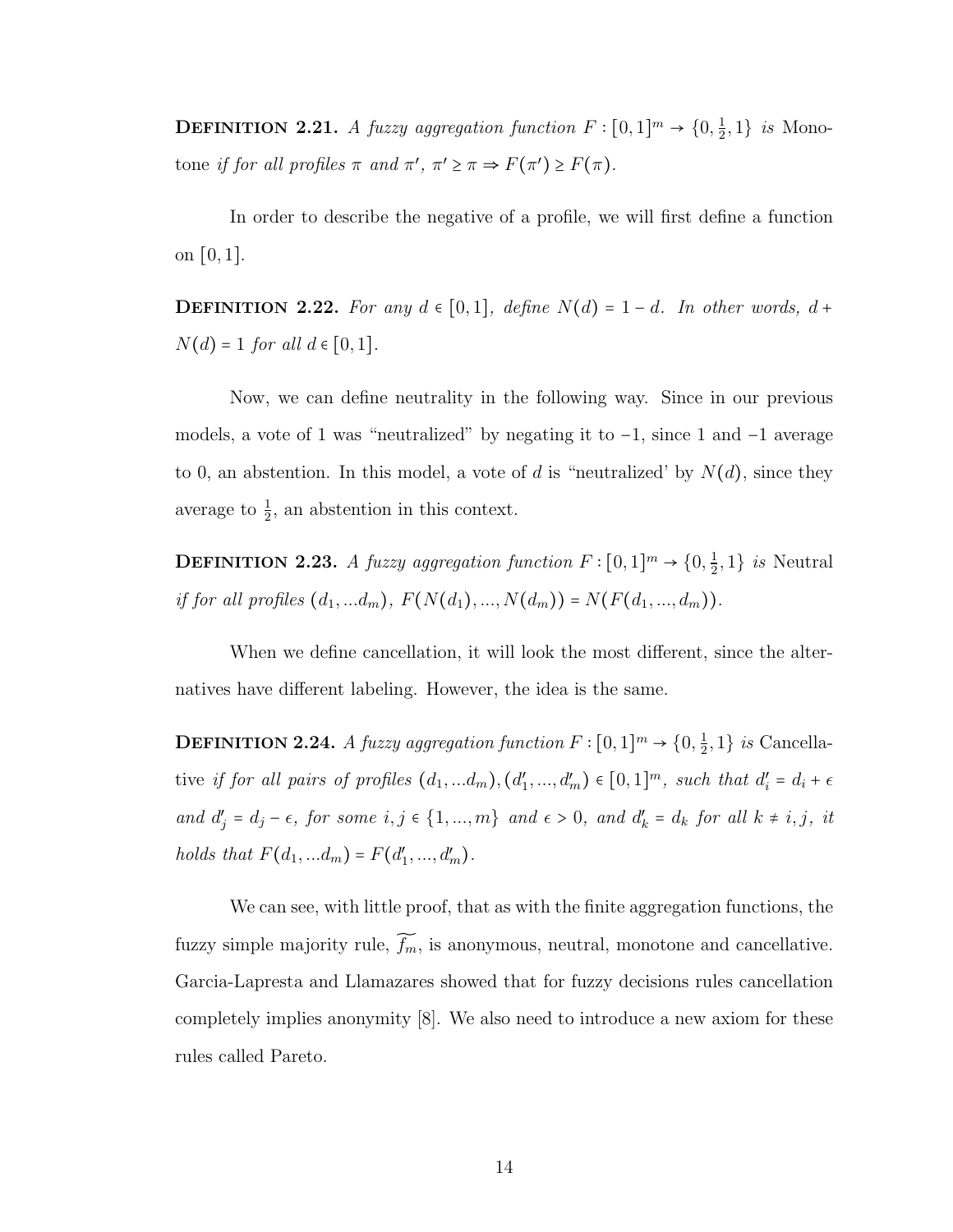**DEFINITION 2.25.** A fuzzy aggregation function  $F : [0,1]^m \rightarrow \{0,\frac{1}{2}\}$  $\frac{1}{2}$ , 1 is Pareto if

$$
F(1, ..., 1) = 1 \ and \ F(0, ..., 0) = 0.
$$

It is not hard to notice that  $\widetilde{f_m}$  is Pareto as well. Garcia-Lapresta and Llamazares also defined fuzzy difference of votes rules. However, there were two different variations of these rules [8]. They are listed below.

**DEFINITION 2.26.** Given a real number  $k \in [0, m)$ , the fuzzy  $\widetilde{M}_k$  majority is the fuzzy decision rule defined by:

$$
\widetilde{M}_k(\pi) = \begin{cases}\n1, & \text{if } \frac{1}{m} \sum_{i=1}^m d_i > \frac{1}{2} + \frac{k}{2m}, \\
\frac{1}{2}, & \text{if } |\frac{1}{m} \sum_{i=1}^m d_i - \frac{1}{2}| \le \frac{k}{2m}, \\
0, & \text{if } \frac{1}{m} \sum_{i=1}^m d_i < \frac{1}{2} - \frac{k}{2m}.\n\end{cases}
$$
\n(2.5)

**DEFINITION 2.27.** Given a real number  $k \in (0, m]$ , the fuzzy  $\widetilde{M}'_k$  majority is the fuzzy decision rule defined by:

$$
\widetilde{M}'_k(\pi) = \begin{cases}\n1, & \text{if } \frac{1}{m} \sum_{i=1}^m d_i \ge \frac{1}{2} + \frac{k}{2m}, \\
\frac{1}{2}, & \text{if } |\frac{1}{m} \sum_{i=1}^m d_i - \frac{1}{2}| < \frac{k}{2m}, \\
0, & \text{if } \frac{1}{m} \sum_{i=1}^m d_i \le \frac{1}{2} - \frac{k}{2m}.\n\end{cases} \tag{2.6}
$$

Though these fuzzy aggregation rules were defined in this way by Garcia-Lapresta and Llamazares, we will multiply each line through by  $m$ , and rewrite them to make them more clear. The rewritten rules are listed below.

$$
\widetilde{M}_k(\pi) = \begin{cases}\n1, & \text{if } \sum_{i=1}^m d_i > \frac{1}{2}(m+k), \\
\frac{1}{2}, & \text{if } \left| \sum_{i=1}^m d_i - \frac{m}{2} \right| \le \frac{1}{2}k, \\
0, & \text{if } \sum_{i=1}^m d_i < \frac{1}{2}(m-k).\n\end{cases}
$$
\n(2.7)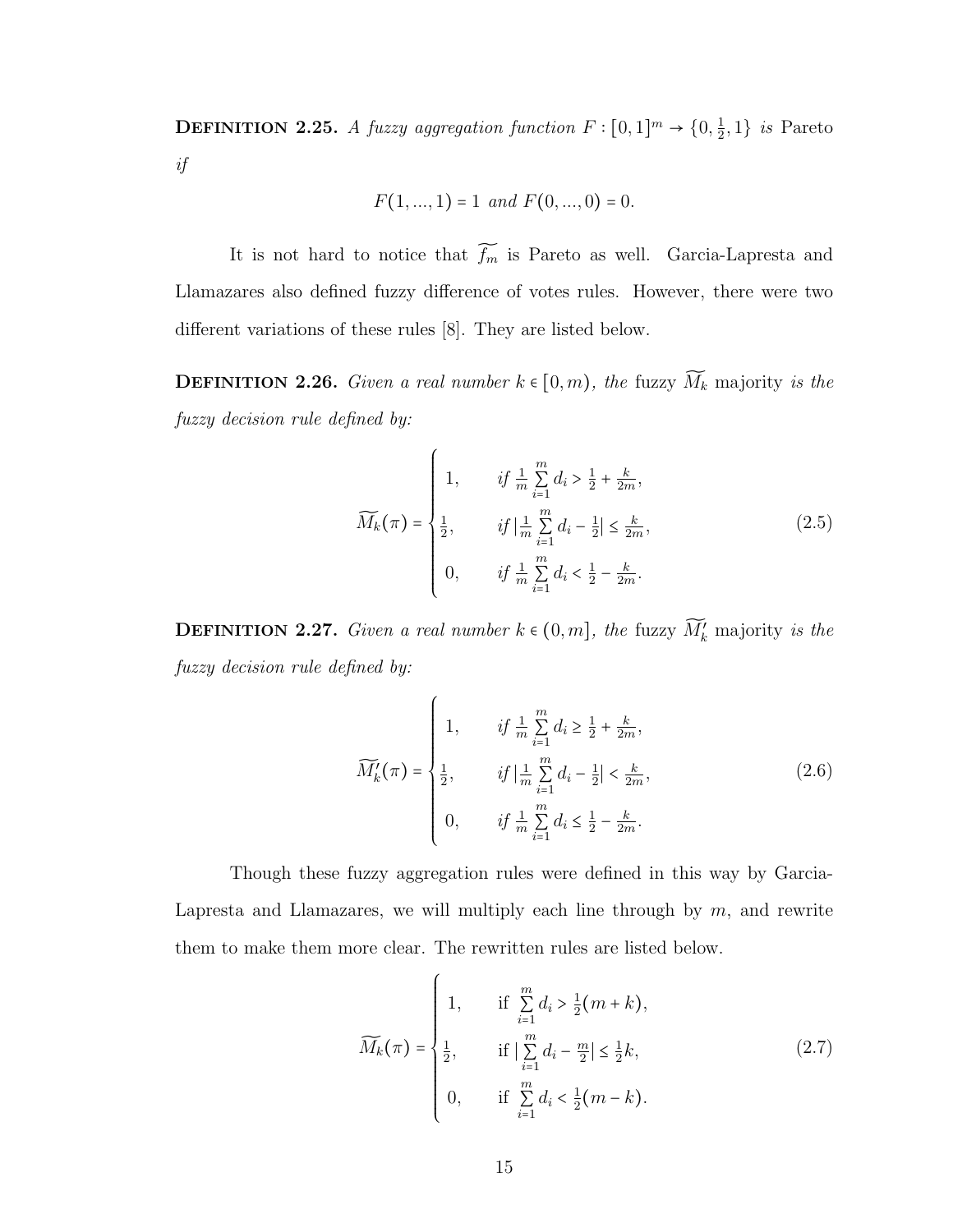$$
\widetilde{M}'_k(\pi) = \begin{cases}\n1, & \text{if } \sum_{i=1}^m d_i \ge \frac{1}{2}(m+k), \\
\frac{1}{2}, & \text{if } |\sum_{i=1}^m d_i - \frac{m}{2}| < \frac{1}{2}k, \\
0, & \text{if } \sum_{i=1}^m d_i \le \frac{1}{2}(m-k).\n\end{cases} \tag{2.8}
$$

While  $\widetilde{M}'_k$  and  $\widetilde{M}_k$  look similar, since the profiles can contain votes that are any real number, and not just integers, the outputs could vary even with the same profile. For  $m = 3$  and  $k = 1$ , where  $\pi = \left(\frac{2}{3}\right)$  $\frac{2}{3}, \frac{2}{3}$  $\frac{2}{3}, \frac{2}{3}$  $(\frac{2}{3}), \ \widetilde{M}_k(\pi) = \frac{1}{2}$  $\frac{1}{2}$  and  $\widetilde{M}'_k(\pi) = 1$ . Notice that  $\widetilde{M}_{0}=\widetilde{f_{m}},$  the fuzzy simple majority rule.

Now that all of our voting models have been introduced, the next few chapters will discuss the  $M_k$  rules as they behave in each domain. We will highlight some previous findings, as well as introduce new results in each model that have allowed us to extend the definition of difference of votes rules in various ways.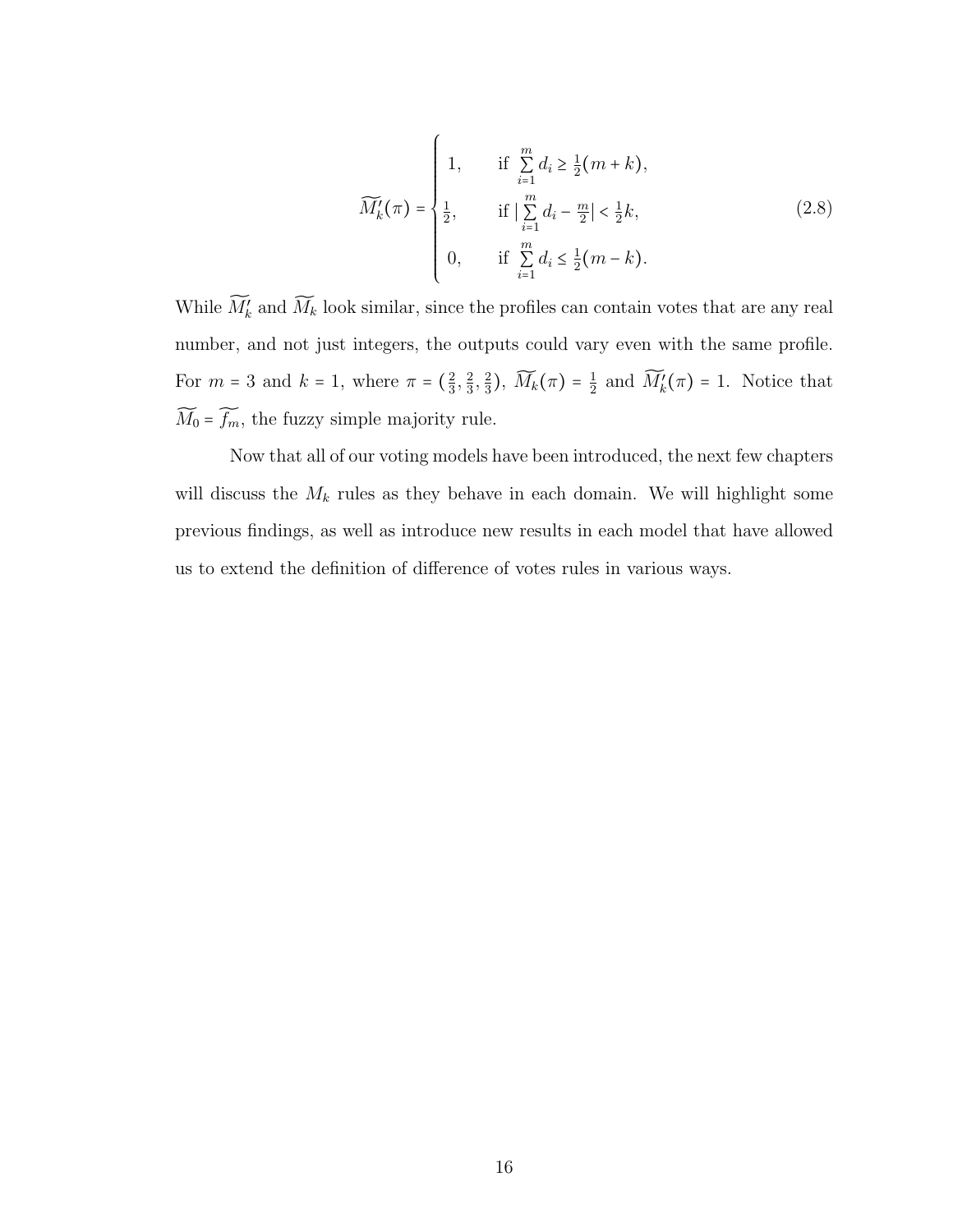## CHAPTER 3 DIFFERENCE OF VOTES RULES ON A FINITE VOTING MODEL

The purpose of this chapter is to look further into the class of difference of votes rules for finite aggregation rules. We will introduce our version of the class of difference of votes rules. This class of functions contains both neutral and non-neutral aggregation functions. We will prove that this class of functions completely characterizes the set of functions that are cancellative, anonymous, and monotone. We will then further extend these results, removing anonymity and looking at aggregations functions that satisfy cancellation and monotonicity and give a complete characterization of such rules.

First, we will introduce the function that we define as the difference of votes rules. We will use the symbol  $\mathbb Z$  to denote the set of integers. That is  $\mathbb{Z} = \{\ldots, -2, -1, 0, 1, 2, \ldots\}.$ 

**DEFINITION 3.1.** An aggregation rule  $f: \{-1,0,1\}^n \rightarrow \{-1,0,1\}$  is said to be an  $M_{k,l}$  rule, if there exists  $k, l \in \mathbb{Z} \cap [-n-1, n]$ , such that  $k+l \geq -1$  for all  $\pi \in \{-1, 0, 1\}^n$ ,

$$
M_{k,l}(\pi) = \begin{cases} 1 & n_{+}(\pi) > n_{-}(\pi) + k, \\ -1 & n_{-}(\pi) > n_{+}(\pi) + l, \\ 0 & otherwise. \end{cases}
$$
 (3.1)

In the definition of  $M_{k,l}$  rules, there were restrictions listed on k and l. In order to understand the necessity of those restrictions, we will look at a lemma that explains when this class of functions is well-defined.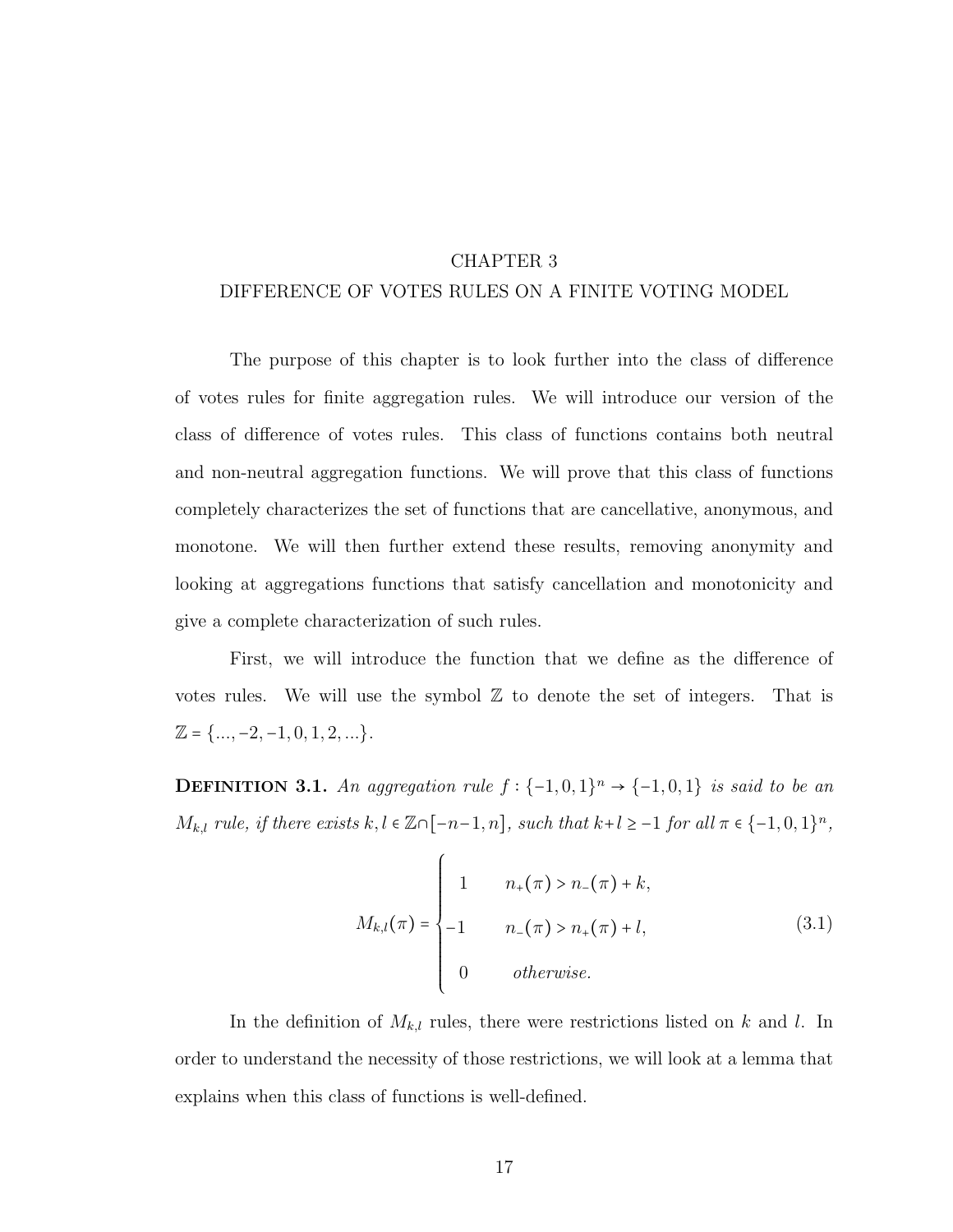**LEMMA 3.1.** If  $k, l \in \mathbb{Z} \cap [-n-1, n]$  then  $M_{k,l}$  is well defined if and only if  $k+l \geq -1$ .

*Proof.* First, assume  $k + l \leq -2$ , and  $M_{k,l}$  is well-defined. If  $k < 0$  and  $l < 0$ , then it follows for  $\rho = (0, 0, ...0)$  that  $n_{+}(\rho) > n_{-}(\rho) + k$  and  $n_{-}(\rho) > n_{+}(\rho) + l$ , so  $M_{k,l}$  would not be well defined. Therefore,  $\max\{k, l\} \geq 0$ . Assume without loss of generality  $k \ge 0$ . Since  $l \ge -n-1$  and  $k+l \le -2$ , it follows that  $k \le -2-l$ , so  $k \le n-1$ or  $k < n$ . Let  $\pi$  be a profile such that  $n_+(\pi) = k+1$  and  $n_-(\pi) = 0$ . Observe that  $n_+(\pi) > n_-(\pi) + k$  and  $n_-(\pi) > n_+(\pi) + l$ . Therefore, for that same  $\pi$  both  $M_{k,l}(\pi) = 1$ and  $M_{k,l}(\pi) = -1$  holds true. This is a contradiction, so  $k + l > -2$ , hence  $k + l \ge -1$ .

Now, assume that for some  $k, l, M_{k,l}$  is not well-defined. Then there exists  $\pi$  such that both  $n_+(\pi) \geq n_-(\pi) + k + 1$  and  $n_-(\pi) \geq n_+(\pi) + l + 1$ . Thus  $k \leq$  $n_+(\pi) - n_-(\pi) - 1$  and  $l \leq n_-(\pi) - n_+(\pi) - 1$ . Hence  $k + l \leq -2$ .  $\Box$ 

If  $k = l$ , then equation 3.1 is the same equation described by Llamazares [11], and can be found in Definition 2.1. Since we allow  $k \neq l$ , this is a broader class of functions. If  $k = n$  and  $l = -n-1$ , then we get the constant function  $M_{n,-n-1}(\pi) = -1$ for all  $\pi$ . If  $k = -n - 1$  and  $l = n$ , then  $M_{-n-1,n}(\pi) = 1$  for all  $\pi$ . Thus, while the difference of votes rules defined by Llamazares are neutral aggregation functions, the class of  $M_{k,l}$  contains some non-neutral aggregation rules. In fact, we can show that an  $M_{k,l}$  rule is only neutral if  $k = l$ .

## **LEMMA 3.2.** The function  $M_{k,l}$  is neutral if and only if  $k = l$ .

*Proof.* If  $k = l$ , then since  $k + l > -2$ ,  $2k > -1$ , and  $k \ge 0$ . Therefore, by definition, we have an  $M_k$  rule which is neutral by Theorem 2.1.

Now, assume that  $M_{k,l}$  is neutral. Then anonymity and neutrality allow us to see that  $M_{k,l}(0, 0, 0, ...) = 0$ , so  $k \ge 0$  and  $l \ge 0$ .

If  $k < n$ , then consider a profile  $\pi$  such that  $n_+(\pi) = k+1$  and  $n_-(\pi) = 0$ , then  $M_{k,l}(\pi) = 1$ . By neutrality,  $M_{k,l}(-\pi) = -1$ , where  $n_-(-\pi) = k+1$  and  $n_+(-\pi) = 0$ .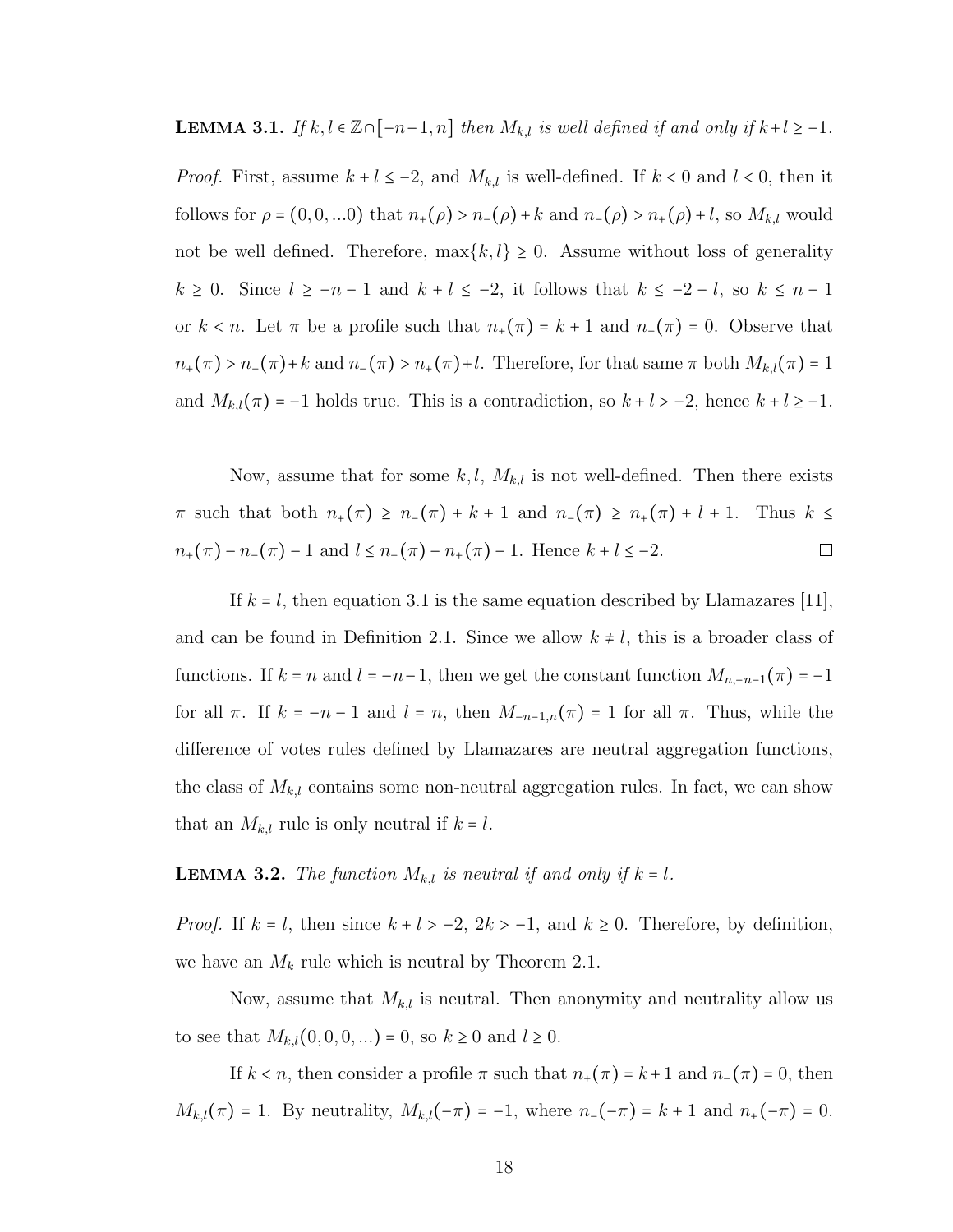Therefore,  $k + 1 > n<sub>+</sub>(-\pi) + l = l$ . Thus  $k \ge l$ . Similarly, if  $l < n$  consider  $\rho$  such that  $n_{-}(\rho) = l + 1$  and  $n_{+}(\rho) = 0$ , then  $M_{k,l}(\rho) = -1$ . Considering  $-\rho$ ,  $n_{+}(-\rho) = l + 1$  and  $n_{-}(-\rho) = 0$ , and by neutrality  $M_{k,l}(-\rho) = 1$ . Therefore,  $l + 1 > n_{-}(-\rho) + k = k$ , so  $l \geq k$ . Thus, it follows that  $k = l$ .  $\Box$ 

We will look at an example to help understand the motivation and workings of this class of functions.

**EXAMPLE 3.1.** Suppose there is a committee in the Senate of ten Senators, and in order to overturn an old decision, they want a super-majority. It is common that Senators are out of town from time to time. To insure that such decisions are not made when only a few Senators are there, they develop an aggregation rule that in order to overturn a previous decision the difference between those in favor and those against must be greater than 3. Formally, if 1 represents a decision being overturned and  $-1$  represents keeping the old decision, then 1 wins if  $n_+(\pi) > n_-(\pi) + 3$ . The senators' aggregation rule is the  $M_{k,l}$  rule with  $n = 10$  and defined by:

$$
M_{3,-4}(\pi) = \begin{cases} 1 & n_{+}(\pi) > n_{-}(\pi) + 3, \\ -1 & n_{-}(\pi) > n_{+}(\pi) - 4, \\ 0 & otherwise. \end{cases}
$$
 (3.2)

When 6 Senators vote, the only way to get an output of 1 and overturn the ruling would be to have 5 or 6 votes in favor. Since  $n_+(\pi) = 5 > n_-(\pi) + 3$  and  $n_+(\pi) =$  $6 > n_-(\pi) + 3$ . Otherwise, 2 or more "no"'s will result in not changing the rule, as  $n_{-}(\pi) = 2 > n_{+}(\pi) - 4$ . With 4 or 5 Senators voting, it would require all present to vote in favor of overturning the rule in order to do so. If 3 or fewer Senators are voting, the rule cannot pass. With all 10 voting, the order would require 7 or more in favor to pass, but one abstention will actually lower the threshold to 6. This voting rule also prevents Senators from abstaining in order to prevent decisions, as it would require half of the committee to abstain to insure there is no change made.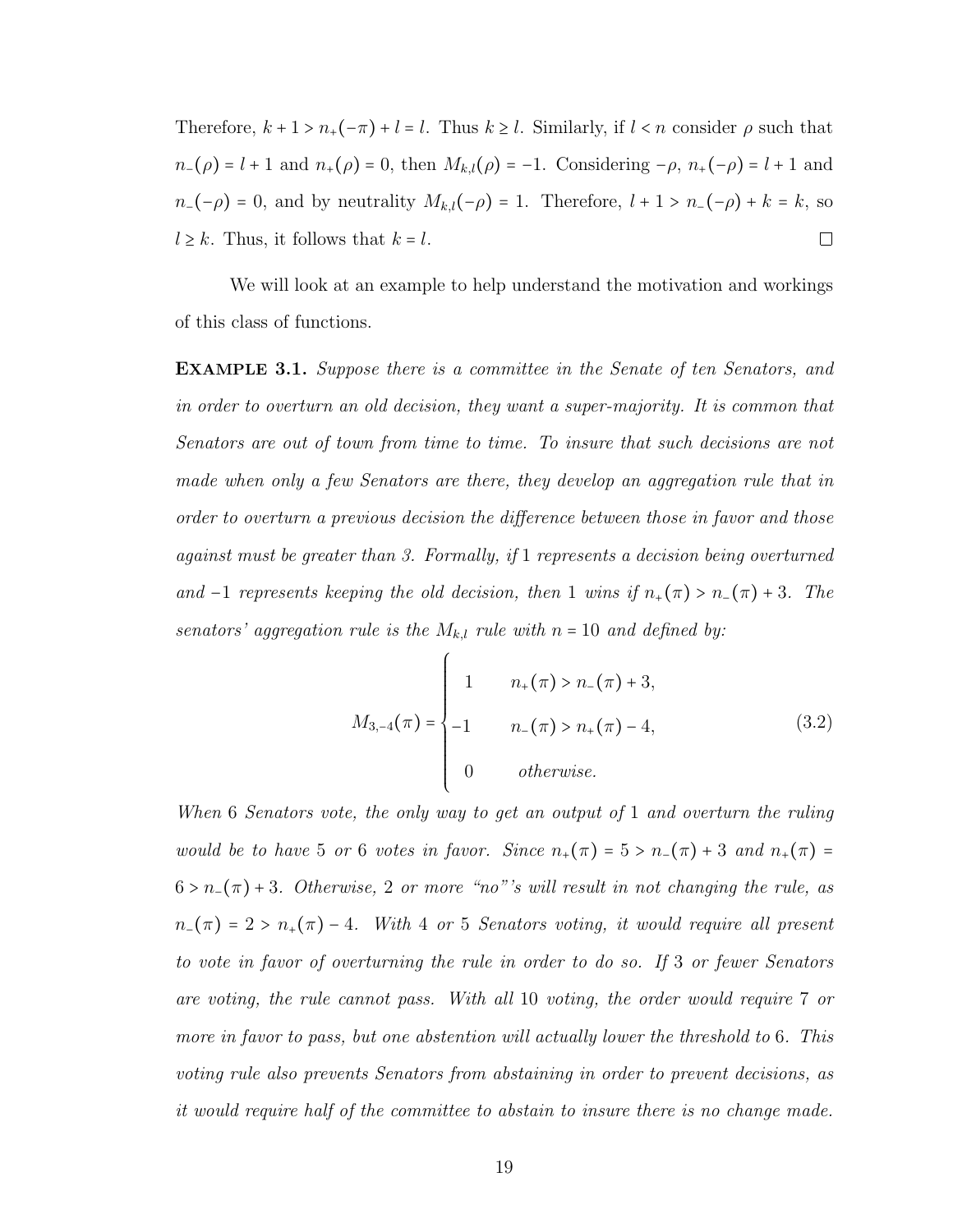It is notable that the aggregation function defined in Example 3.1 cannot output 0. This happens to be specific to the relationship between k and l. It turns out that an  $M_{k,l}$  rule cannot output 0 when their sum is minimal. This occurs when  $k + l = -1.$ 

**PROPOSITION 3.1.** For any  $M_{k,l}$ ,  $k+l = -1$  if and only if  $M_{k,l}(\pi) \neq 0$  for any  $\pi \in \{-1, 0, 1\}^n$ .

*Proof.* First, if  $l + k = -1$ , then assume, by way of contradiction, that there exists  $\rho \in \{-1, 0, 1\}^n$  such that  $M_{k,l}(\rho) = 0$ . Then  $n_+(\rho) \leq n_-(\rho) + k$  and  $n_-(\rho) \leq n_+(\rho) + l$ . Thus,  $n_+(\rho) \leq n_+(\rho)+l+k$ , and so  $0 \leq l+k$ . This contradicts that  $l+k = -1$ , therefore,  $M_{k,l}(\pi) \neq 0$  for all  $\pi \in \{-1,0,1\}^n$ .

Next, assume that there exists an  $M_{k,l}$  rule such that  $M_{k,l}(\pi) \neq 0$  for any  $\pi \in \{-1, 0, 1\}^n$ . First notice that if  $k = -n-1$ , then  $M_{k,l}(\pi) = 1$  for all  $\pi$ . In order for  $M_{k,l}$  to be well defined,  $l = n$ . Similarly, if  $l = -n-1$ , then  $k = n$ . Thus, we can assume  $k > -n-1$ . Now for any  $\pi$ , either  $n_+(\pi) > n_-(\pi) + k$  or  $n_-(\pi) > n_+(\pi) + l$ . Since both cannot hold at the same time, assume  $\pi$  is such that  $n_+(\pi) - n_-(\pi) = k + 1$ . Then  $M_{k,l}(\pi) = 1$ . Consider  $\pi'$  such that  $n_+(\pi') - n_-(\pi') = k$ . Then  $n_+(\pi') \nless n_-(\pi') + k$ , so  $M_{k,l}(\pi') \neq 1$ . Hence,  $M_{k,l}(\pi') = -1$ , since there exists no profile  $\pi$  such that  $M_{k,l}(\pi) = 0$ . Therefore,  $n_-(\pi') > n_+(\pi') + l$ , which implies  $n_-(\pi') - n_+(\pi') > l$ . Thus  $-k > l$  or  $k + l < 0$ . Since we already showed that  $k + l \ge -1$ , it is clear that  $k + l = -1.$  $\Box$ 

Even though  $M_{k,l}$  rules are not neutral, there is a relationship between  $M_{k,l}$ and  $M_{l,k}$  that extends neutrality.

**PROPOSITION 3.2.** For any  $k, l \in \mathbb{Z} \cap [-n-1, n]$  such that  $k \neq l$  and  $k + l \geq -1$ , and any  $\pi \in \{-1,0,1\}^n$ ,  $M_{k,l}(-\pi) = -M_{l,k}(\pi)$  or  $M_{k,l}(\pi) = -M_{l,k}(-\pi)$ .

Proof. Let  $M_{k,l}(\pi) = 1$ , then  $n_+(\pi) > n_-(\pi) + k$ . Thus,  $n_-(-\pi) > n_+(-\pi) + k$ , so  $M_{l,k}(-\pi) = -1.$  Similarly, if  $M_{k,l}(\pi) = -1$ , then  $n_-(\pi) > n_+(\pi) + l$ . Then  $n_+(-\pi) >$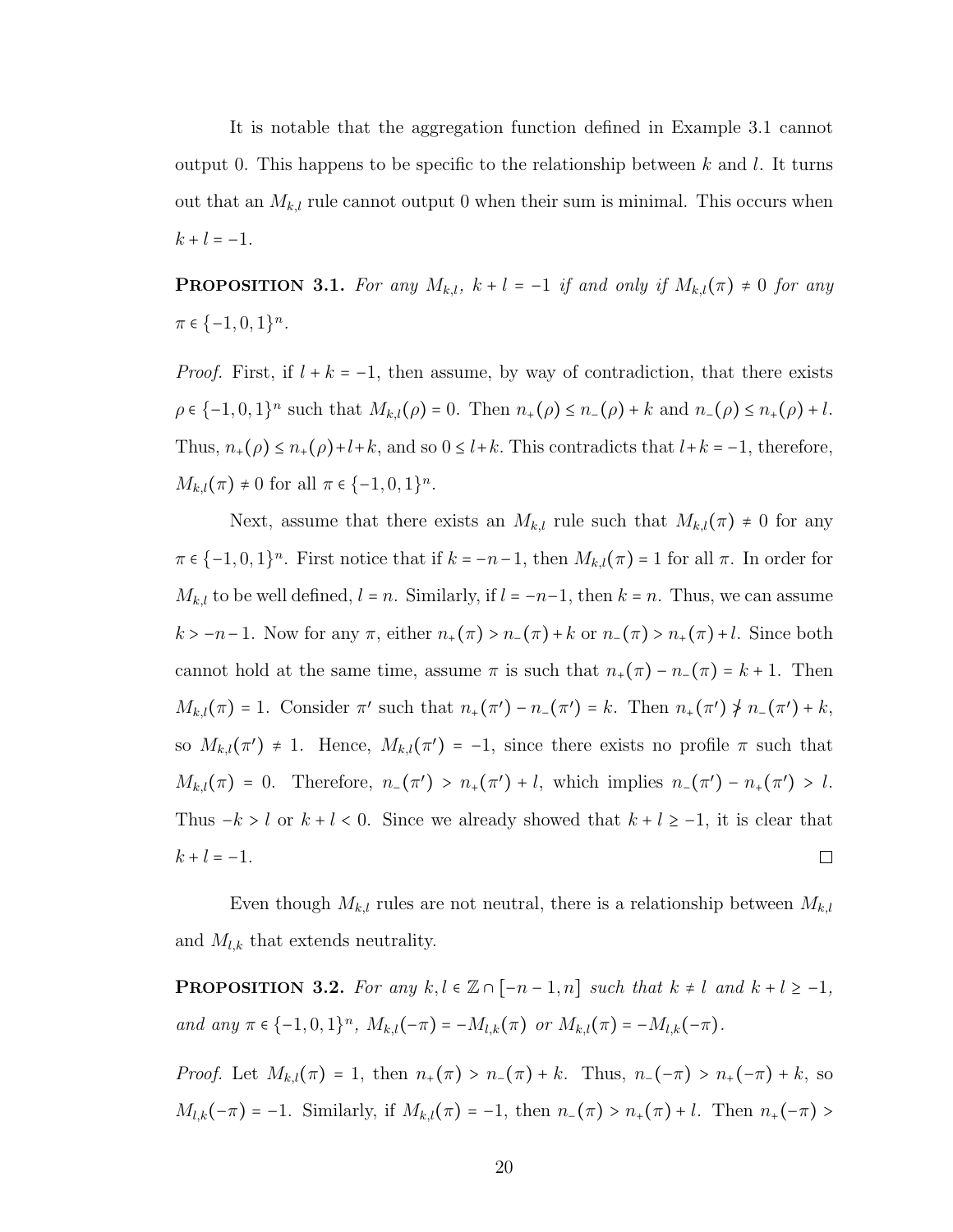$n_{-}(-\pi)+l$ , hence  $M_{l,k}(-\pi)=1$ . Lastly, if  $M_{k,l}=0$ , then neither  $n_{+}(\pi)>n_{-}(\pi)+k$  nor  $n_{-}(\pi) > n_{+}(\pi) + l$ . Therefore neither  $n_{-}(-\pi) > n_{+}(-\pi) + k$  nor  $n_{+}(-\pi) > n_{-}(-\pi) + l$ . Thus  $M_{l,k}(-\pi) = 0$ . Hence  $M_{k,l}(\pi) = -M_{l,k}(-\pi)$ .  $\Box$ 

Now that we have a basic understanding of the roles of  $k$  and  $l$ , we can look at which axioms from Chapter 2 the  $M_{k,l}$  rules satisfy. The first theorem we have shows that  $M_{k,l}$  rules where  $k \neq l$  satisfy all of the axioms that  $M_k$  rules satisfy, with the exception of neutrality.

**THEOREM 3.1.** For any  $k, l \in \mathbb{Z} \cap [-n-1, n]$  such that  $k \neq l$  and  $k + l \geq -1$  the function  $M_{k,l}: \{-1,0,1\}^n \to \{-1,0,1\}$  is anonymous, cancellative, monotone, but is not neutral.

*Proof.* Notice that for any permutation  $\sigma$  of  $\mathcal N$  and  $\pi \in \{-1,0,1\}^n$ ,  $n_+(\pi) = n_+(\pi_{\sigma})$ and  $n_{-}(\pi) = n_{-}(\pi_{\sigma})$ . Therefore,  $M_{k,l}(\pi) = M_{k,l}(\pi_{\sigma})$ . Hence,  $M_{k,l}$  is anonymous.

Let  $\pi = (x_1, x_2, ..., x_n)$  and  $\pi' = (x'_1, x'_2, ..., x'_n)$  be profiles such that  $x_k =$  $x'_k$  for all  $k \neq i, j$ ,  $x_i = 1$ ,  $x_j = -1$  and  $x'_i = x'_j = 0$ , then  $N_+(\pi') = N_+(\pi) \setminus \{i\}$ and  $N_-(\pi') = N_-(\pi) \setminus \{j\}$ . If  $M_{k,l}(\pi) = 1$ , then  $n_+(\pi) - n_-(\pi) > k$ . In this case  $n_+(\pi') - n_-(\pi') = n_+(\pi) - n_-(\pi) - 1 + 1 > k$ . Hence  $M_{k,l}(\pi') = 0$ . Alternatively, if  $M_{k,l}(\pi) = -1$ , then  $n_{-}(\pi) - n_{+}(\pi) > l$  and  $n_{-}(\pi') - n_{+}(\pi') > l$ . Hence  $M_{k,l}(\pi') = -1$ . By completeness, if  $M_{k,l}(\pi) = 0$ , then  $M_{k,l}(\pi') = 0$ . Thus  $M_{k,l}$  is cancellative.

Next, consider two profiles  $\pi$  and  $\pi'$  such that  $\pi \leq \pi'$  and  $M_{k,l}(\pi) = 1$ , so  $n_+(\pi) > n_-(\pi) + k$ . Then  $N_+(\pi) \subseteq N_+(\pi')$  and  $N_-(\pi') \subseteq N_-(\pi)$ . Thus  $n_+(\pi') \ge n_+(\pi)$ and  $n_{-}(\pi') \leq n_{-}(\pi)$ . Hence,  $n_{+}(\pi') > n_{-}(\pi') + k$ , implies  $M_{k,l}(\pi') = 1$ . Similarly, if  $\rho$  and  $\rho'$  are such that  $\rho \ge \rho'$  and  $M_{k,l}(\rho) = -1$ , then  $n_{-}(\rho) > n_{+}(\rho) + l$ . It follows that  $N_{-}(\rho) \subseteq N_{-}(\rho')$  and  $N_{+}(\rho') \subseteq N_{+}(\rho)$ . Thus  $n_{-}(\rho') > n_{-}(\rho)$  and  $n_{+}(\rho') < n_{+}(\rho)$ , so  $M_{k,l}(\rho') = -1$  and  $M_{k,l}$  is monotone.

By Lemma 3.2, since  $k \neq l$   $M_{k,l}$  is not neutral.  $\Box$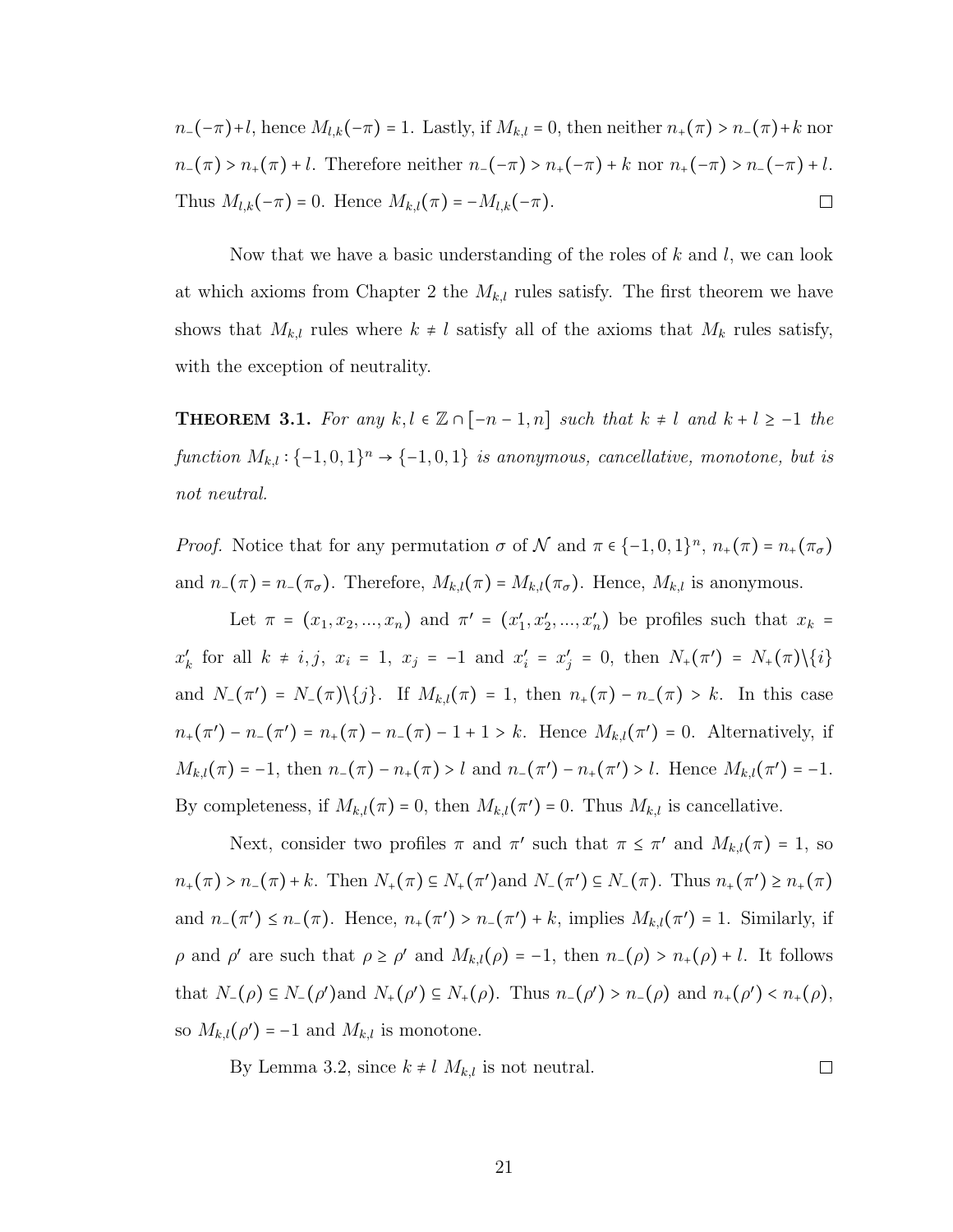Now that we have proven that  $M_{k,l}$  rules are anonymous, cancellative, and monotone, our next step is show that this class of functions completely characterize all functions that satisfy these three axioms. We start by proving the following:

**THEOREM 3.2.** An aggregation function  $f: \{-1,0,1\}^n \rightarrow \{-1,0,1\}$  satisfies anonymity, cancellation, monotonicity and is not neutral if and only if there exists  $k, l \in \mathbb{Z} \cap$  $[-n-1, n]$  such that  $k \neq l$  and  $k + l \geq -1$  such that  $f = M_{k,l}$ .

*Proof.* Assume that  $f$  satisfies our four conditions. We will define the integers  $k$ and l in the following ways. If  $f(\pi) \neq 1$  for all  $\pi \in \{-1,0,1\}^n$ , let  $k = n$ ; otherwise, let

$$
k = \min\{n_+(\pi) - n_-(\pi) : f(\pi) = 1\} - 1.
$$

Similarly, if  $f(\pi) \neq -1$  for all  $\pi \in \{-1,0,1\}^n$ , let  $l = n$ ; otherwise, let

$$
l = \min\{n_-(\pi) - n_+(\pi) : f(\pi) = -1\} - 1.
$$

Notice that  $k, l \in \mathbb{Z} \cap [-n-1, n]$ . If  $k < n$ , then let  $\kappa$  be a profile such that  $n_+(\kappa)$  –  $n_{-}(\kappa) = k+1$  and  $f(\kappa) = 1$ . If  $l < n$ , then let  $\lambda$  be a profile such that  $n_{-}(\lambda) - n_{+}(\lambda) =$ l + 1. Our first goal is to verify that  $k + l \ge -1$ . If  $k = n$ , then since  $l \ge -n - 1$ ,  $k + l \ge -1$ . Similarly, if  $l = n$ , then  $k + l \ge -1$ . Thus, from now on we will assume that  $k < n$  and  $l < n$ . Since f is cancellative, we may assume that  $\kappa$  satisfies one of the follow equations:

$$
n_{+}(\kappa) = 0 \text{ and } n_{-}(\kappa) = -k - 1,
$$
\n(3.3)

or  

$$
n_{-}(\kappa) = 0 \text{ and } n_{+}(\kappa) = k + 1.
$$
 (3.4)

Similarly, we may assume that  $\lambda$  satisfies one of the follow equations:

$$
n_{+}(\lambda) = 0 \text{ and } n_{-}(\lambda) = l + 1,
$$
\n
$$
(3.5)
$$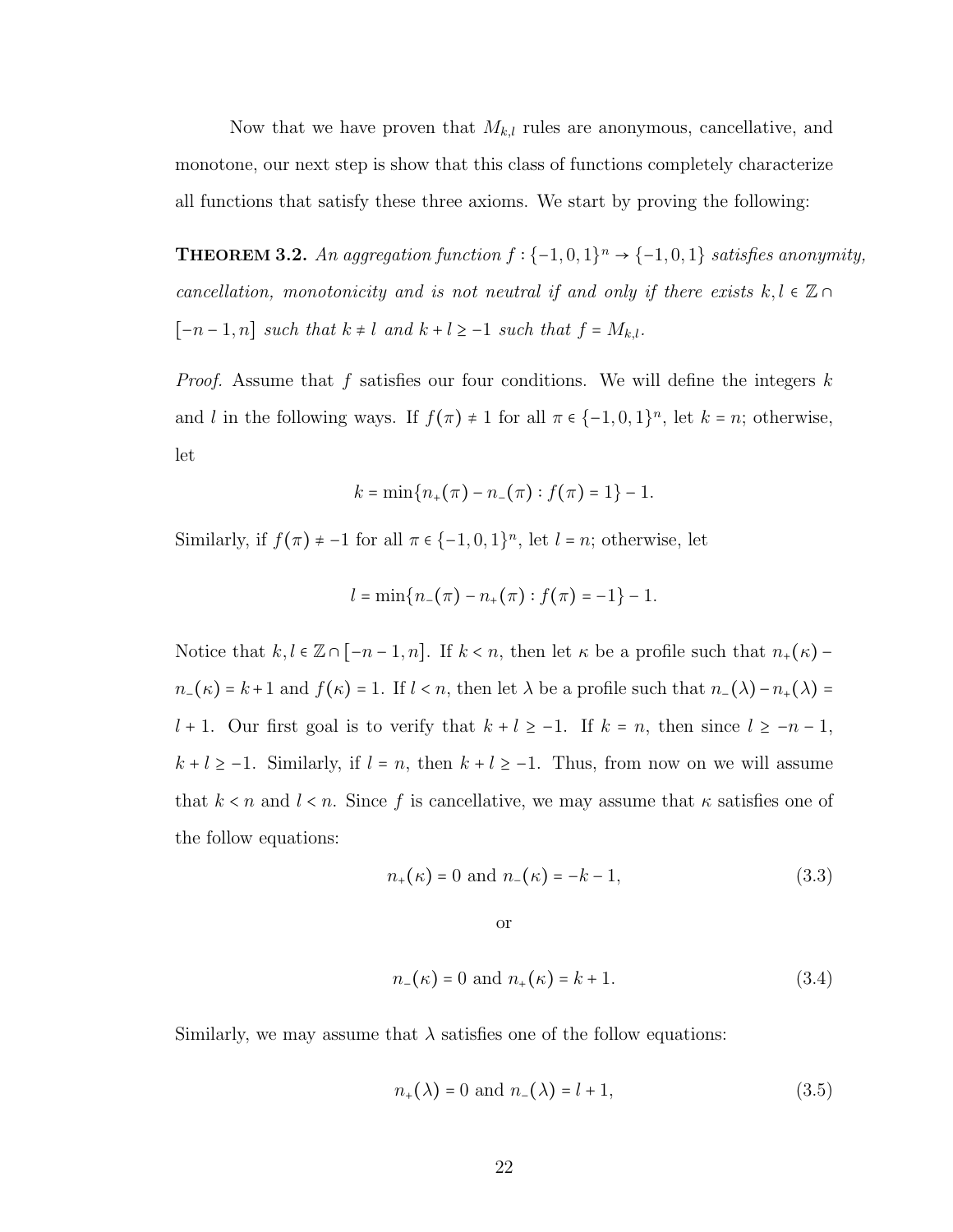$$
n_{-}(\lambda) = 0 \text{ and } n_{+}(\lambda) = -l - 1. \tag{3.6}
$$

Suppose Equations (3.3) and (3.6) hold. Then  $\vec{0} \ge \kappa$  and  $\vec{0} \le \lambda$ . By monotonicity,  $f(\vec{0}) \ge f(\kappa) = 1$  and  $f(\vec{0}) \le f(\lambda) = -1$ , which is impossible. Thus Equations (3.3) and (3.6) cannot hold at the same time.

or

We cannot have  $k = l = -1$ , since then  $\kappa = \lambda = \vec{0}$  and  $f(\kappa) = 1$ , but  $f(\lambda) = -1$ . Therefore, if Equations (3.4) and (3.5) hold then  $k + 1 \ge 0$  and  $l + 1 \ge 0$ . So  $k \ge -1$ and  $l \ge -1$ . Since  $k = l = -1$  is impossible, it follows that  $k + l \ge -1$ .

If Equation (3.3) and (3.5) hold, then  $n_+(\kappa) = n_+(\lambda) = 0$ . Since  $n_-(\kappa) \ge 0$ , we know that  $-k-1 \ge 0$ . Similarly,  $l + 1 \ge 0$ . But f is monotone, and  $f(\lambda) < f(\kappa)$ , so  $\lambda < \kappa$ . That implies that  $l + 1 > -k - 1$  or  $l + k > -2$ ; hence,  $l + k \ge -1$ .

If Equations (3.4) and (3.6) hold, then  $n_{-}(\kappa) = n_{-}(\lambda) = 0$  and we can argue like above that

$$
k + 1 > -l - 1
$$
 and so  $k + l \ge -1$ .

At this point, by Lemma 3.1, the  $M_{k,l}$  rule is well defined.

Now, let  $f(\pi) = 1$ . Then  $n_+(\pi) - n_-(\pi) > k$  by the definition of k. Thus  $n_{+}(\pi) > n_{-}(\pi) + k$ , so  $M_{k,l}(\pi) = 1$ . Similarly, let  $f(\pi) = -1$ . Then  $n_{-}(\pi) - n_{+}(\pi) > l$ by the definition of l. So,  $n_{-}(\pi) > n_{+}(\pi) + l$  and  $M_{k,l}(\pi) = -1$ .

Next, assume that  $M_{k,l}(\pi) = 1$ . We will show that  $f(\pi) = 1$ . Now  $M_{k,l}(\pi) = 1$ implies that  $n_+(\pi) > n_-(\pi) + k$ . So  $n_+(\pi) - n_-(\pi) > k$ . Since  $M_{k,l}$  is cancellative, there exists  $\pi'$  such that  $M_{k,l}(\pi') = M_{k,l}(\pi)$  and one of the following holds:

$$
n_{+}(\pi') = 0 \text{ and } -n_{-}(\pi') > k,
$$
\n(3.7)

$$
\overline{\text{or}}
$$

$$
n_{-}(\pi') = 0 \text{ and } n_{+}(\pi') > k. \tag{3.8}
$$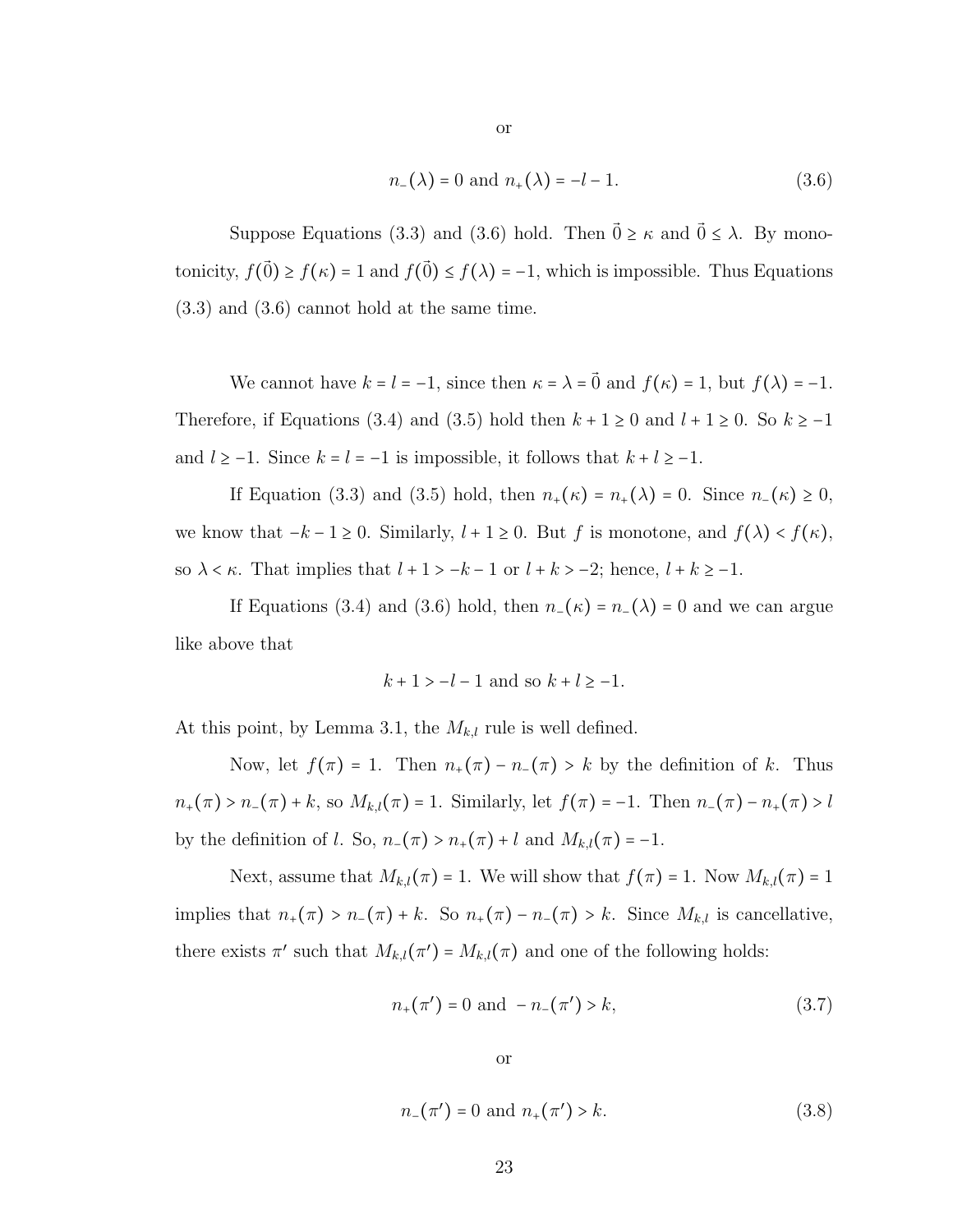Therefore there are four cases to analyze.

- 1. Assume Equations (3.3) and (3.7) hold. Then  $n_+(\kappa) = n_+(\pi) = 0$ ,  $n_-(\kappa) =$  $-k-1$  and  $n_-(\pi') \leq -k-1$ . Since  $n_-(\pi') \leq n_-(\kappa)$  and  $n_+(\kappa) = n_+(\pi) = 0$ , there exists a permutation  $\sigma$  of  $\mathcal N$  such that  $\kappa \leq \pi'_\sigma$ . Therefore, by the monotonicity and anonymity,  $f(\kappa) \le f(\pi') = 1$ . Since f is cancellative,  $f(\pi') = f(\pi) = 1$ .
- 2. Assume Equations (3.4) and (3.7) hold. Therefore,  $n_-(\kappa) = n_+(\pi') = 0$ ,  $n_+(\kappa) = k+1$  and  $n_-(\pi') \leq -k-1$ . We find then,

$$
k+1 \ge 0 \text{ and } 0 \le -k-1,
$$

$$
k \ge -1 \text{ and } k \le -1.
$$

So  $k = -1$  and  $\kappa = \pi' = \vec{0}$ , so  $f(\kappa) = f(\pi') = 1$ . Since f is cancellative,  $f(\pi') = f(\pi) = 1.$ 

- 3. Assume Equations (3.3) and (3.8) hold. Then  $n_-(\pi') = n_+(\kappa) = 0$ ,  $n_+(\pi') > k$ and  $n_-(\kappa) = -k - 1$ . There exists a permutation  $\sigma$  of  $\mathcal N$  such that  $\pi'_{\sigma} \geq \kappa$ . Therefore, by monotonicity,  $f(\pi_{\sigma}') \geq f(\kappa) = 1$ . Since f is anonymous and cancellative,  $f(\pi) = f(\pi') = f(\pi'_{\sigma}) = 1$ .
- 4. Assume Equations (3.4) and (3.8) hold. Then  $n_-(\pi') = n_-(\kappa) = 0$ ,  $n_+(\pi') > k$ and  $n_+(\kappa) = k + 1$ . Using anonymity, if necessary, we can assume that  $\pi' \geq \kappa$ , so by monotonicity and cancellation,  $f(\pi') = f(\pi) = 1$ .

Now, assume that  $M_{k,l}(\pi) = -1$ . We will show that  $f(\pi) = -1$ . Keeping in mind that  $M_{k,l}$  is cancellative, we may simplify the profile  $\pi$  by canceling pairs of the form  $(-1,1)$  or  $(1,-1)$  to create  $\pi'$  as above such that  $M_{k,l}(\pi') = -1$  and one of the following holds:

$$
n_{+}(\pi') = 0 \text{ and } n_{-}(\pi') > l,
$$
\n(3.9)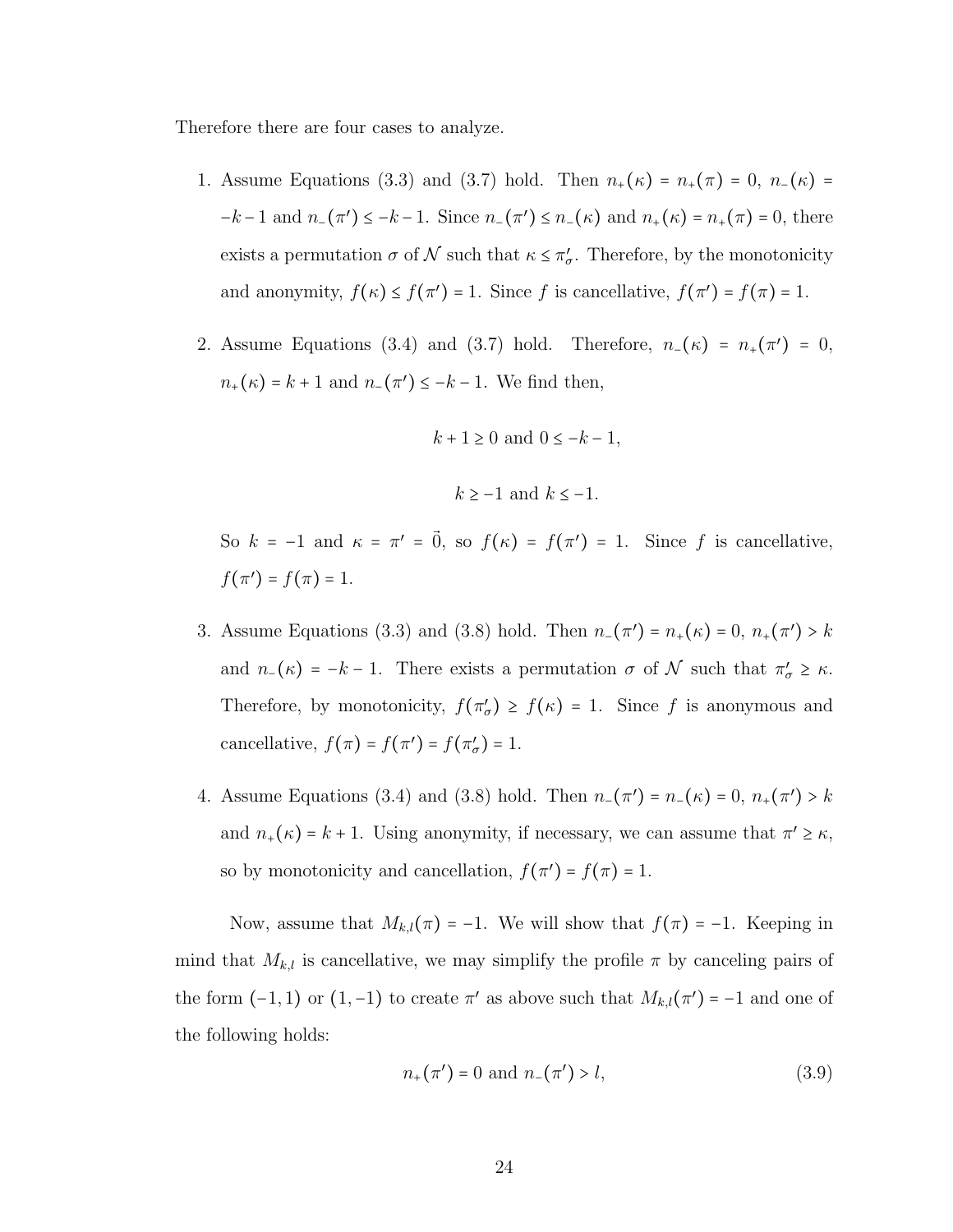$$
n_{-}(\pi') = 0 \text{ and } -n_{+}(\pi') > l. \tag{3.10}
$$

Therefore, we can compare  $\lambda$  and  $\pi'$  with four cases as above.

1. Assume Equations (3.5) and (3.9) hold. Then  $n_+(\lambda) = n_+(\pi') = 0$ ,  $n_-(\lambda) = l+1$ and  $n_-(\pi') \geq l + 1$ . So, by anonymity, if necessary, we may assume that  $\pi' \leq \lambda$ and by monotonicity and cancellation  $f(\pi) = f(\pi') \le f(\lambda) = -1$ .

or

2. Assume Equations (3.5) and (3.10) hold. Therefore,  $n_+(\lambda) = n_-(\pi') = 0$ ,  $n_-(\lambda) = l + 1$  and  $n_-(\pi') \le -l - 1$ . We find then,

$$
l+1\geq 0 \text{ and } 0\leq -l-1
$$

$$
l \ge -1 \text{ and } l \le -1
$$

So  $l = -1$  and  $\lambda = \pi' = \vec{0}$ , so  $f(\lambda) = f(\pi') = -1$ . Since f is cancellative,  $f(\pi') = f(\pi) = -1.$ 

- 3. Assume Equations (3.6) and (3.9) hold. Then  $n_+(\pi') = n_-(\lambda) = 0$ ,  $n_-(\pi') \ge l+1$ and  $n_+(\lambda) = -l - 1$ . Now,  $-l - 1 \ge 0$  implies  $l \le -1$ . By using anonymity, if necessary, we may assume that  $\pi' \leq \lambda$ , so by monotonicity and cancellation, we can find that  $f(\pi) = f(\pi') \leq f(\lambda) = -1$ .
- 4. Assume Equations (3.6) and (3.10) hold. Then  $n_-(\pi') = n_-(\lambda) = 0$ ,  $n_+(\pi') \le$  $-l-1$  and  $n_+(\lambda) = -l-1$ . Using anonymity, if necessary, we can see that  $\pi' \leq \lambda$ , so by monotonicity and cancellation  $f(\pi') = f(\pi) = -1$ .

Thus, we have shown that for any  $\pi \in \{-1,0,1\}^n$ ,  $f(\pi) = 1$  if and only if  $M_{k,l}(\pi) = 1$ and  $f(\pi) = -1$  if and only if  $M_{k,l}(\pi) = -1$ . Therefore, it can be concluded that  $f(\pi) = 0$  if and only if  $M_{k,l}(\pi) = 0$ . So  $f = M_{k,l}$ .  $\Box$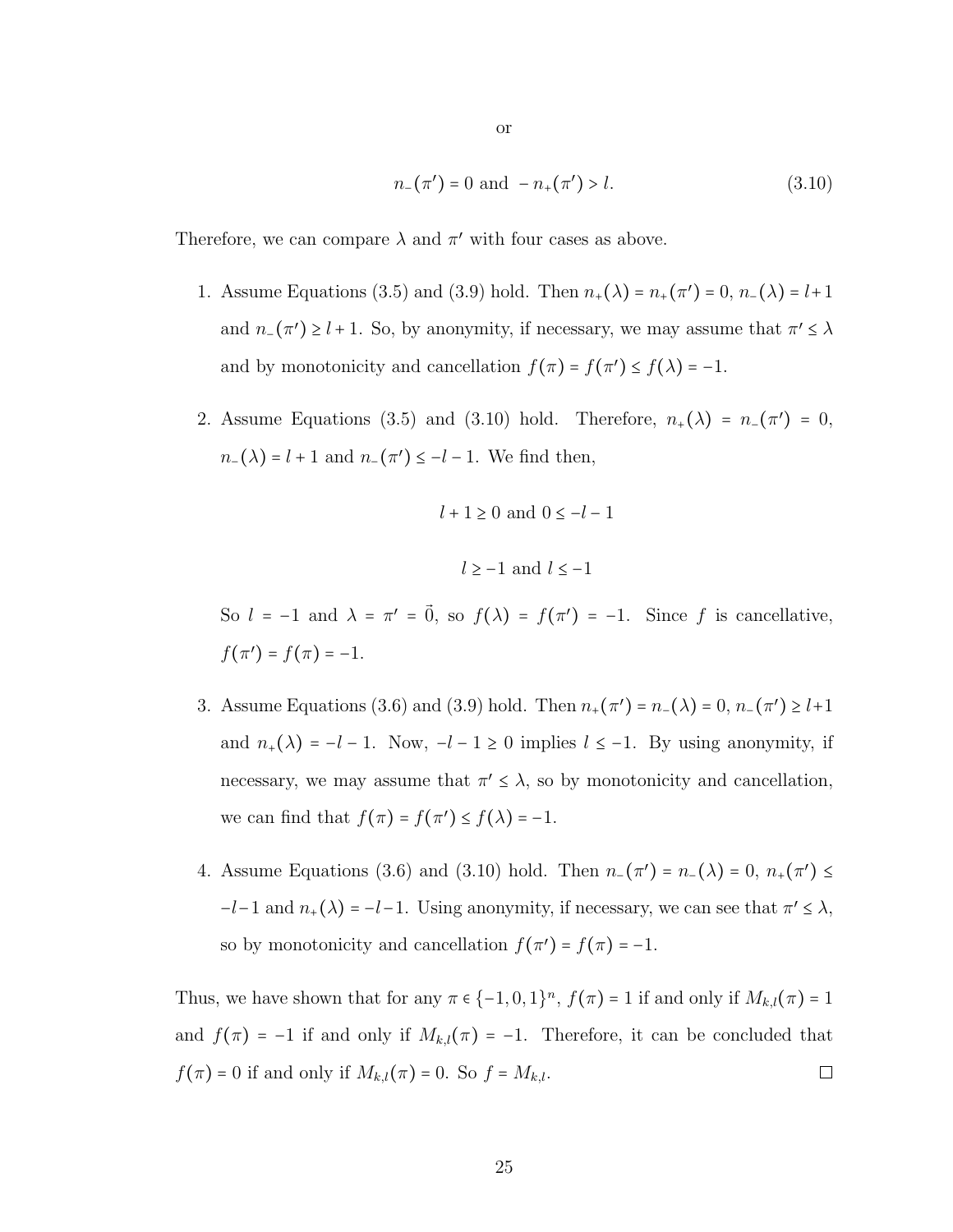From our results above and those outlined in Theorem 2.1, we have the following corollary. This corollary is the complete characterization of aggregation functions that are monotone, anonymous and cancellative.

**COROLLARY 3.1.** An aggregation function  $f: \{-1,0,1\}^n \rightarrow \{-1,0,1\}$  satisfies monotonicity, anonymity, and cancellation if and only if there exists  $k, l \in \mathbb{Z} \cap [-n-1]$ 1, n] such that  $k + l \ge -1$  and  $f = M_{k,l}$ 

In order to show the necessity of each of our axioms, we will look at a few examples. In Llamazares' paper, he gives examples of functions are given that are neutral as well as satisfying various other axioms[11]. Also, note that the example given by Llamazares as monotone, anonymous, and cancellative, but not neutral (labeled SWP #2) is an  $M_{k,l}$  rule where  $k = n - 2$  and  $l = n - 1$ . The next two examples are not neutral by Lemma 3.2. First we will define a function that satisfies anonymity and monotonicity, but is not cancellative.

**EXAMPLE 3.2.** Consider the aggregation function  $H: \{-1,0,1\}^n \rightarrow \{-1,0,1\}$ , for  $n \geq 5$ , defined by

$$
H(\pi) = \begin{cases} M_{1,3}(\pi), & n_+(\pi) \ge 4 \text{ or } n_-(\pi) \ge 4, \\ 0, & otherwise. \end{cases}
$$
 (3.11)

We will prove that the aggregation function H is anonymous, monotone, but is not cancellative.

*Proof.* First, we will show that H is not cancellative. Consider the profiles  $\pi$  =  $(x_1, x_2, ..., x_n)$  and  $\pi' = (x'_1, x'_2, ..., x'_n)$  such that  $n_+(\pi) = 4$ ,  $n_-(\pi) = 1$ . Then  $H(\pi) =$ 1, since  $n_+(\pi) - n_-(\pi) = 3 > 1$  and  $n_+(\pi) \ge 4$ . Define  $\pi'$  via  $x_k = x'_k$  for all  $k \ne i, j$ and  $x_i = 1, x_j = -1$  with  $x'_i = x'_j = 0$ . Then  $H(\pi') = 0$ , since  $n_+(\pi') = 3$  and  $n_-(\pi) = 0$ . Therefore, since  $H(\pi) \neq H(\pi')$ , H is not cancellative.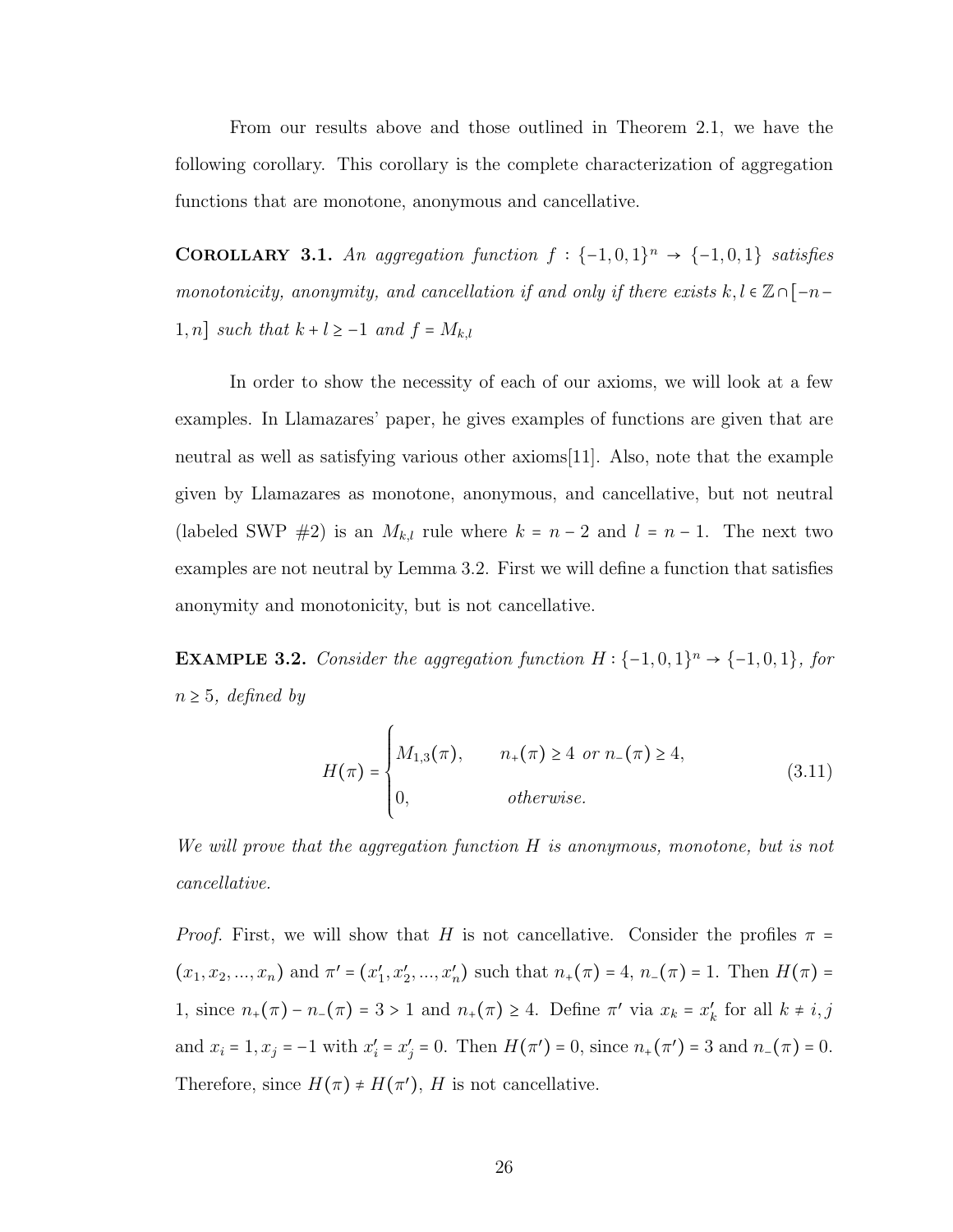For  $n_+(\pi) \geq 4$  or  $n_-(\pi) \geq 4$ , H is anonymous, since  $H(\pi) = M_{1,3}(\pi)$  and  $M_{k,l}$ rules are anonymous. If  $n_+(\pi) < 4$  and  $n_-(\pi) < 4$ , then  $H(\pi) = 0$  is anonymous.

Now, to show that H is monotone, let  $\rho$  and  $\rho'$  be profiles such that  $\rho' \ge \rho$ . If  $n_+(\rho) \geq 4$  or  $n_-(\rho') \geq 4$ , then  $H(\rho') = M_{1,3}(\rho') \geq M_{1,3}(\rho) = H(\rho)$ . If  $n_+(\rho') < 4$ or  $n_-(\rho) < 4$ , then  $H(\rho') = 0 \ge 0 = H(\rho)$ . So we need only to compare two profiles where one meets the criteria for  $M_{1,3}$  and one meets the criteria for the trivial part of H.

Let  $\rho$  and  $\rho'$  be profiles such that  $n_+(\rho) \leq 3$ ,  $n_-(\rho) \leq 3$  and  $\rho' \geq \rho$ . Thus  $H(\rho) = 0$ . Since  $\rho' \ge \rho$ ,  $n_+(\rho') \ge n_+(\rho)$  and  $n_-(\rho') \le n_-(\rho) \le 3$ . If  $n_+(\rho') \ge 4$ , then  $H(\rho') = 1$ . If  $n_+(\rho') \leq 3$ , then  $H(\rho') = 0$ . Hence  $H(\rho') \geq H(\rho)$ . Now, let  $\pi'$  and  $\pi$ be such that  $n_+(\pi) \leq 3$ ,  $n_-(\pi) \leq 3$  and  $\pi \geq \pi'$ . So  $H(\pi) = 0$ . Also,  $n_-(\pi') \geq 3$  and  $n_+(\pi') \leq 3$ . Thus,  $H(\pi') \leq 0$  and  $H(\pi') \leq H(\pi)$ . Hence, we have confirmed that H is monotone.  $\Box$ 

The aggregation function defined in the next example is cancellative and anonymous, but is not monotone.

**EXAMPLE 3.3.** Consider the function  $-M_{1,3}: \{-1,0,1\}^n \to \{-1,0,1\}$ , for  $n \ge 4$ , defined by:

$$
-M_{1,3}(\pi) = \begin{cases} -1, & n_+(\pi) > n_-(\pi) + 1, \\ 1, & n_-(\pi) > n_+(\pi) + 3, \\ 0, & \text{otherwise.} \end{cases}
$$
 (3.12)

We will show that  $-M_{1,3}$  is cancellative, anonymous, but not monotone.

*Proof.* It follows that  $-M_{1,3}$  is not neutral as well. Since the output is determined by  $n_{-}(\pi)$  and  $n_{+}(\pi)$ ,  $-M_{1,3}$  is anonymous. Let  $\pi$  be a profile such that  $\pi(i) = -1$ and  $\pi(j) = 1$ . Consider  $\pi'$  such that  $\pi'(i) = \pi'(j) = 0$  and  $\pi'(k) = \pi(k)$  for all  $k \neq i, j$ . We know that  $M_{1,3}(\pi) = M_{1,3}(\pi')$ , so  $-M_{1,3}(\pi) = -M_{1,3}(\pi')$ . Thus,  $-M_{1,3}$ is cancellative.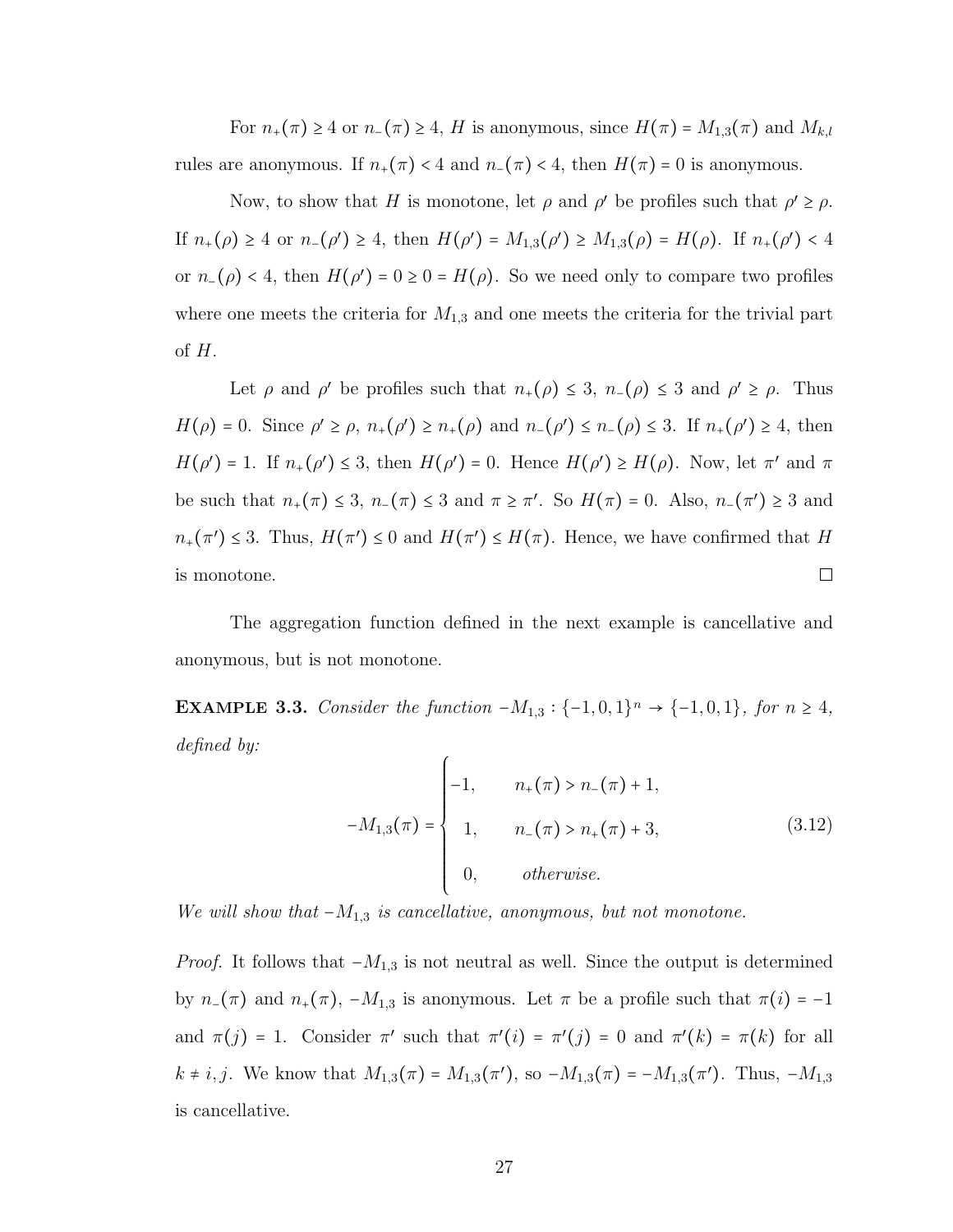Lastly, consider  $\pi \leq \rho$ , such that  $n_+(\pi) = n_-(\pi) = 0$ ,  $n_+(\rho) = 3$  and  $n_-(\rho) = 0$ . In this case,  $-M_{1,3}(\pi) = 0$  and  $-M_{1,3}(\rho) = -1$ . Hence  $-M_{1,3}(\pi)$  ≰  $-M_{1,3}(\rho)$ . So  $-M_{1,3}$  is not monotone.  $\Box$ 

In order to look at aggregation functions that are not anonymous, we have to introduce some new subsets of the domain. We define the set U as follows:

$$
\mathbb{U}^+ = \{ \pi \in \{-1, 0, 1\}^n : n_+(\pi) = n - 1 \text{ and } n_-(\pi) = 0 \},
$$
  

$$
\mathbb{U}^- = \{ \pi \in \{-1, 0, 1\}^n : n_-(\pi) = n - 1 \text{ and } n_+(\pi) = 0 \},
$$
  

$$
\mathbb{U} = \mathbb{U}^+ \cup \mathbb{U}^-.
$$

There is a close interaction between cancellation and anonymity, as Llamazares stated this in his result [11].

THEOREM 3.3. Let f be aggregation function that satisfies cancellation. Then for any profile  $\pi$  such that  $\pi \in \{-1,0,1\}^n \setminus \mathbb{U}$  and any permutation  $\sigma$  of  $\mathcal{N}$ ,  $f(\pi_{\sigma}) = f(\pi)$ .

Additionally, we can take this a step further and understand what happens on subsets U<sup>+</sup> and U<sup>−</sup>, if a function is cancellative, but not anonymous.

**COROLLARY 3.2.** Let  $f: \{-1,0,1\}^n \rightarrow \{-1,0,1\}$  be cancellative, monotone, but not anonymous, then  $f$  is non-constant on  $\mathbb{U}^{+}$  or  $\mathbb{U}^{-}$  or both.

*Proof.* Since f is cancellative, f is anonymous on  $\{-1,0,1\}$ <sup>n</sup> $\setminus$ U. Since f is not anonymous there exist  $\pi, \pi'$  such that  $n_+(\pi) = n_+(\pi')$  and  $n_-(\pi) = n_-(\pi')$  but  $f(\pi) \neq f(\pi')$ . Therefore,  $\pi, \pi' \in \mathbb{U}^+$  or  $\pi, \pi' \in \mathbb{U}^-$ . Hence f is not constant on  $\mathbb{U}^+$  or U<sup>−</sup>.  $\Box$ 

Therefore, we have three possibilities to consider if  $f$  is not anonymous. We will start with a lemma to help understand the interaction between cancellation and monotonicity.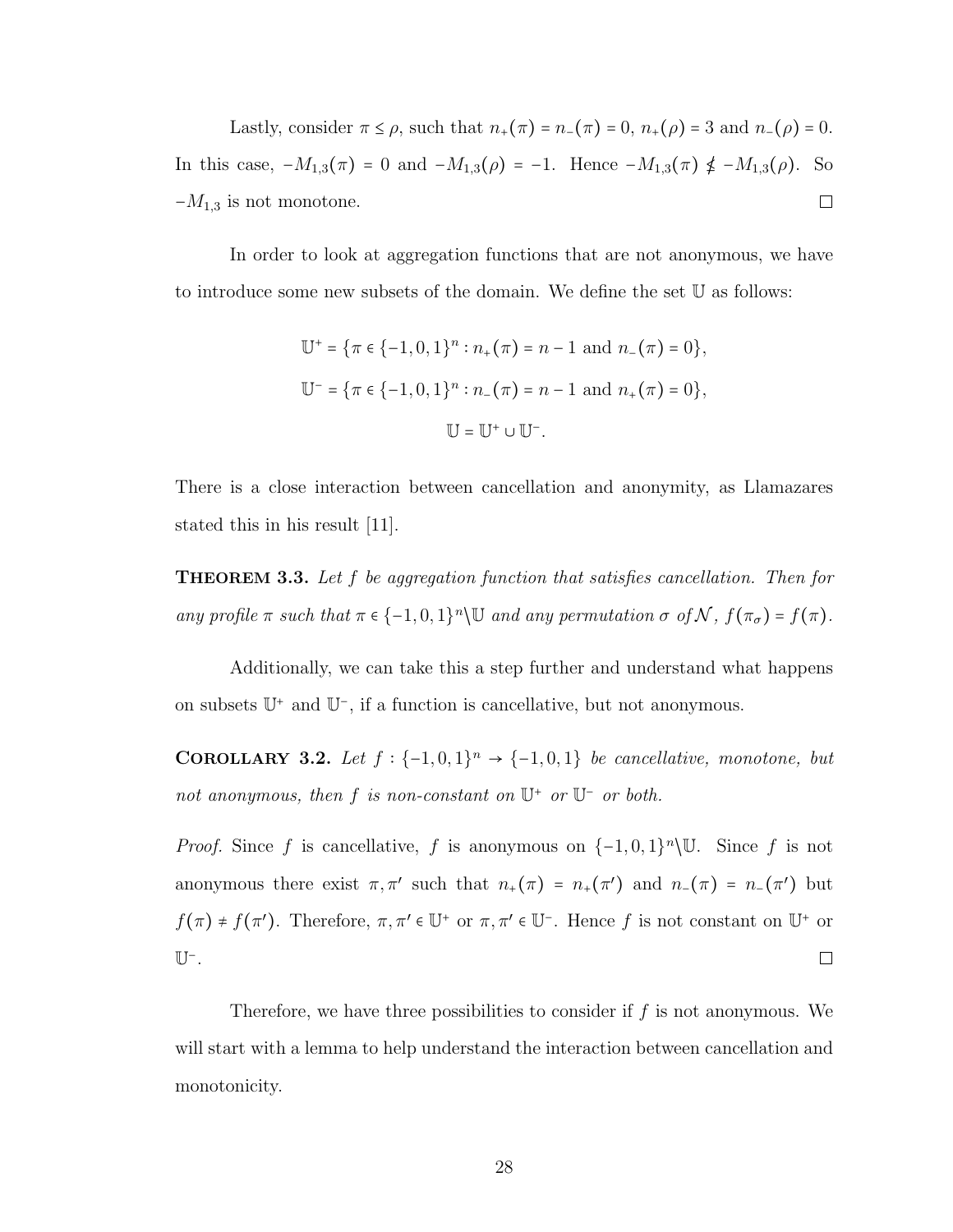**LEMMA 3.3.** Let  $f: \{-1,0,1\}^n \rightarrow \{-1,0,1\}$  be an aggregation function satisfying cancellation and monotonicity. For any profiles  $\pi$  and  $\rho$ , if

$$
n_{+}(\pi) < n_{+}(\rho) \ \text{and} \ n_{-}(\rho) \leq n_{-}(\pi), \tag{3.13}
$$

or

$$
n_{+}(\pi) \le n_{+}(\rho) \text{ and } n_{-}(\rho) < n_{-}(\pi), \tag{3.14}
$$

then  $f(\pi) \leq f(\rho)$ .

*Proof.* Assume that f satisfies cancellation and monotonicity. Let  $\pi$ ,  $\rho$  be profiles such that  $n_+(\pi) < n_+(\rho)$  and  $n_-(\rho) \le n_-(\pi)$  or  $n_+(\pi) \le n_+(\rho)$  and  $n_-(\rho) < n_-(\pi)$ . Then, since either  $n_+(\pi) \neq n_+(\rho)$  or  $n_-(\pi) \neq n_-(\rho)$  or both, we know that  $\pi$  and  $\rho$ are not both elements of U<sup>−</sup> or both elements of U<sup>+</sup>. Therefore, we have four cases.

- Case 1: Neither  $\pi$  or  $\rho$  are in U. Then f is anonymous on  $\{-1,0,1\}\$ U, so there exists  $\pi'$  such that  $n_+(\pi') = n_+(\pi)$ ,  $n_-(\pi') = n_-(\pi)$ , and  $\pi' \leq \rho$ . Thus  $f(\pi') \leq f(\rho)$ by monotonicity, and  $f(\pi') = f(\pi)$  by anonymity. Thus  $f(\pi) \leq f(\rho)$ .
- Case 2: The profile  $\pi \in \mathbb{U}$  and the profile  $\rho \notin \mathbb{U}$ . We can choose  $\rho'$  such that  $n_+(\rho') =$  $n_{+}(\rho)$  and  $n_{-}(\rho') = n_{-}(\rho)$ . Additionally, if Equation (3.13) holds, then pick  $\rho'$ such that  $N_+(\pi) \subset N_+(\rho')$  and  $N_-(\rho') \subset N_-(\pi)$ , and if Equation (3.14) hold, then  $N_+(\pi) \subseteq N_+(\rho')$  and  $N_-(\rho') \subset N_-(\pi)$ . Since  $\rho$ ,  $\rho' \notin \mathbb{U}$ ,  $f(\rho) = f(\rho')$  by anonymity. By choice of  $\rho'$ ,  $\pi \leq \rho'$ , so  $f(\pi) \leq f(\rho')$ . Thus,  $f(\pi) \leq f(\rho)$ .
- Case 3: The profile  $\rho \in \mathbb{U}$  and the profile  $\pi \notin \mathbb{U}$ . We can choose  $\pi'$  such that  $N_+(\pi') \subset$  $N_+(\rho)$  and  $N_-(\rho) \subseteq N_-(\pi')$  or  $N_+(\pi') \subseteq N_+(\rho)$  and  $N_-(\rho) \subset N_-(\pi')$ . Since  $\pi, \pi' \notin \mathbb{U}, f(\pi) = f(\pi')$  by anonymity. By choice of  $\pi', \pi' \leq \rho'$ , so  $f(\pi') \leq f(\rho)$ . Thus,  $f(\pi) \leq f(\rho)$ .
- Case 4: The profile  $\pi \in \mathbb{U}^-$  and the profile  $\rho \in \mathbb{U}^+$ . We can easily see that  $\pi < \rho$ . Therefore, by monotonicity,  $f(\pi) \leq f(\rho)$ .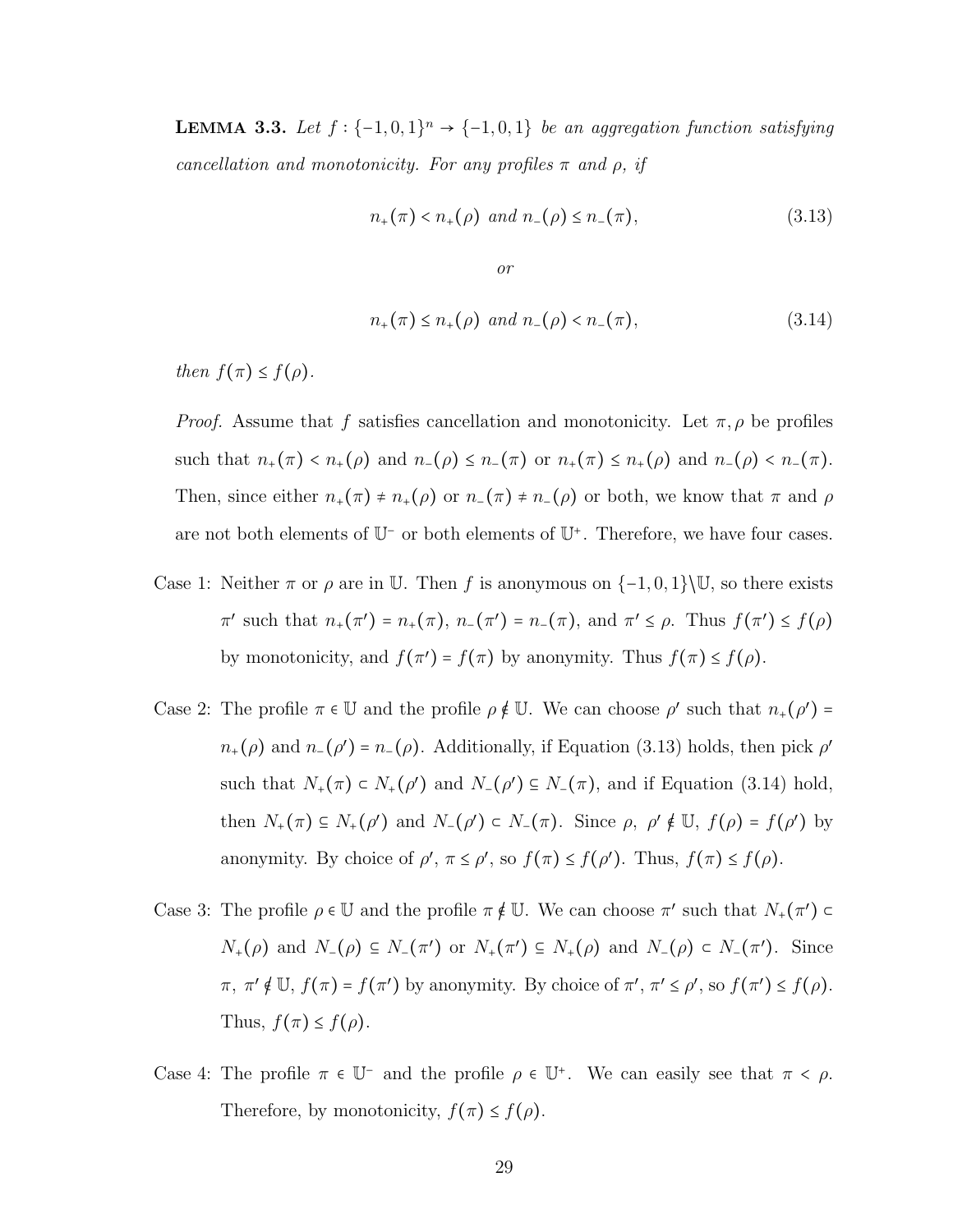If  $\rho \in \mathbb{U}^-$  and  $\pi \in \mathbb{U}^+$ , then it could not hold that  $n_+(\pi) \leq n_+(\rho)$ . Hence we have exhausted our case analysis, so  $f(\pi) \leq f(\rho)$ .  $\Box$ 

We can think of the conditions found in Equations (3.13) and (3.14) implying  $f(\pi) \leq f(\rho)$  as a weak anonymously monotone condition.

Now we will explore which aggregation functions are cancellative and monotone, but not anonymous, looking first at what happens with  $f$  is not constant on both  $\mathbb{U}^+$  and  $\mathbb{U}^-$ .

**THEOREM 3.4.** Let  $f: \{-1,0,1\}^n \rightarrow \{-1,0,1\}$  be cancellative, monotone and nonconstant on both  $\mathbb{U}^+$  and  $\mathbb{U}^-$ . Then for all  $\pi \notin \mathbb{U}$ ,

$$
f(\pi)=M_{n-1, n-1}(\pi).
$$

*Proof.* Given that f satisfies the hypothesis of our theorem, there exist profiles  $\pi, \pi'$ that are both in  $\mathbb{U}^+$ , such that  $f(\pi) = 1$  and  $f(\pi') = 0$ . If  $f(\chi) = -1$  for any profile  $\chi \in \mathbb{U}^+$ , then by monotonicity,  $f(\alpha) = -1$  for all  $\alpha \in \mathbb{U}^-$ . However, f is non-constant on  $\mathbb{U}^{\mathsf{-}}$ , so no such  $\chi$  exists. Similarly, there exists profiles  $\rho, \rho'$  that are both in  $\mathbb{U}^{\mathsf{-}}$ , such that  $f(\rho) = -1$  and  $f(\rho') = 0$ . If there exists  $\alpha = (x_1, x_2, ..., x_n) \in \mathbb{U}$  such that  $f(\alpha) = 1$ , then by monotonicity  $f(\chi) = 1$  for all  $\chi \in \mathbb{U}^+$ . However, f is not constant on  $\mathbb{U}^*$ , so no such  $\alpha$  exists.

Next, consider  $E^+$ . Since  $E^+ > \pi$ , by monotonicity  $f(E^+) \ge f(\pi) = 1$ . So  $f(E^+) = 1$ . Also, consider E<sup>-</sup>. Since  $E^- < \rho$ , by monotonicity  $f(E^-) \le f(\rho) = -1$ . So  $f(E^-) = -1$ .

Notice, if  $n_+(\alpha) = n-1$  and  $n_-(\alpha) = 1$ , then there exists  $i, j \in [1, n]$  such that  $x_i = 1$  and  $x_j = -1$ . Thus, we can create  $\alpha' = (x'_1, x'_2, ..., x'_n)$  such that  $x'_i = x'_j = 0$ and  $x'_k = x_k$  for all  $k \neq i$ , j. Then  $n_+(\alpha') = n - 2$  and  $n_-(\alpha') = 0$ . By cancellation  $f(\alpha) = f(\alpha')$ . Similarly, if  $n_{-}(\alpha) = n - 1$  and  $n_{+}(\alpha) = 1$ , we could follow the same process to show that  $f(\alpha) = f(\alpha')$  for  $\alpha'$  such that  $n_-(\alpha') = n - 2$  and  $n_+(\alpha') = 0$ .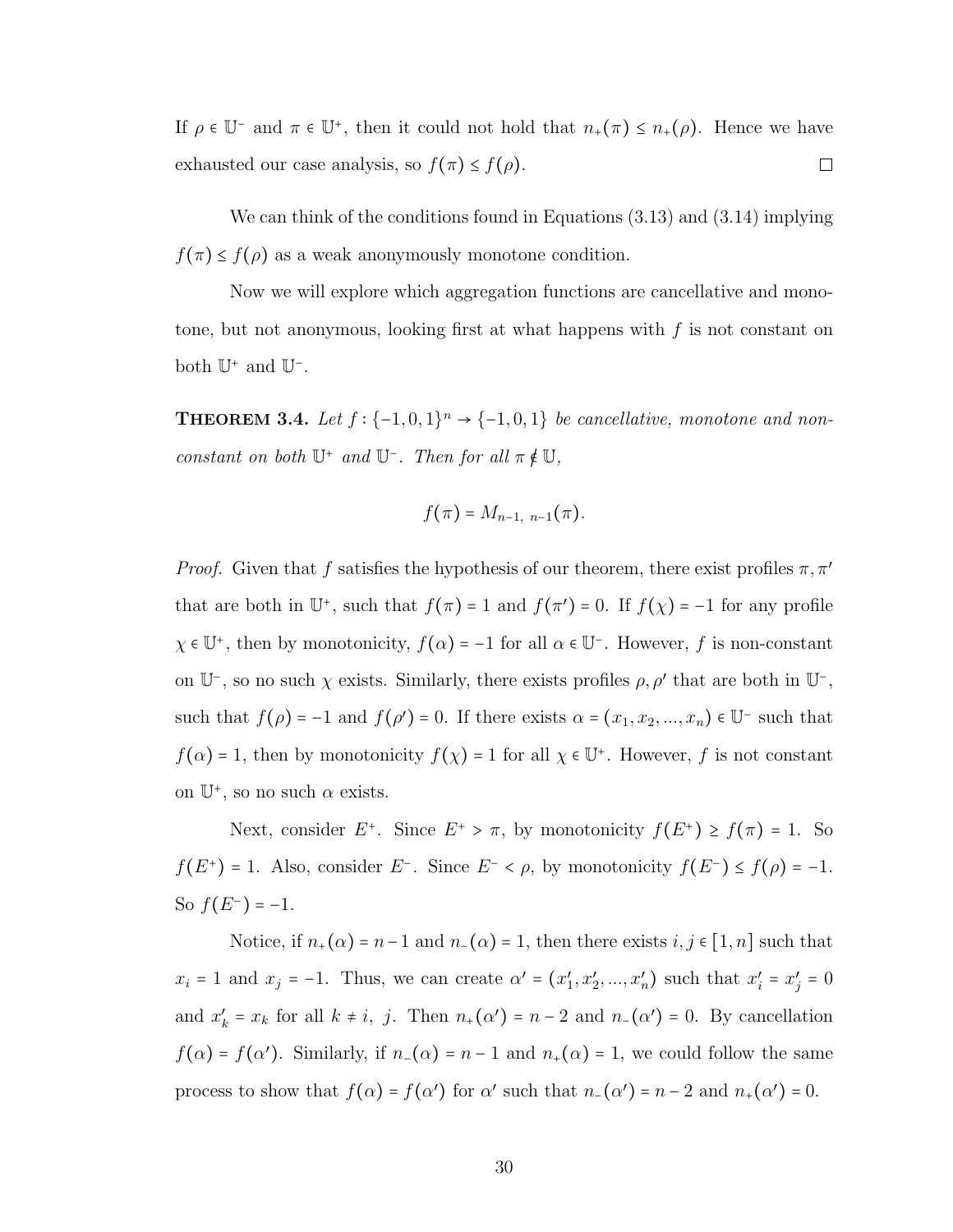Now, to consider all profiles not in  $\mathbb U$  and  $E^+$  or  $E^-$ , we assume that  $\alpha$  is a profile such that  $n_+(\alpha) \leq n-2$  and  $n_-(\alpha) \leq n-2$ . First, we will compare  $\alpha$  to  $\pi'$ from above. Since  $\pi' \in \mathbb{U}^+, n_+(\pi') = n - 1$  and  $n_-(\pi') = 0$ . Therefore, by Lemma 3.3,  $f(\alpha) \le f(\pi') = 0$ . Thus  $f(\alpha) \le 0$ . Next, we will compare  $\alpha$  to  $\rho'$  from above. Since  $\rho' \in \mathbb{U}^-, n_-(\rho') = n - 1$  and  $n_+(\rho') = 0$ . Therefore, by Lemma 3.3,  $f(\alpha) \ge f(\rho') = 0$ . Thus  $f(\alpha) \geq 0$ . Hence  $f(\alpha) = 0$ .

Thus for 
$$
\pi \notin \mathbb{U}
$$
,  $f(\pi) = M_{n-1, n-1}(\pi)$ .

Secondly, we will look at the aggregation rules that are constant on  $\mathbb{U}^*$ , but nonconstant on U<sup>−</sup>.

**THEOREM 3.5.** Let  $f: \{-1,0,1\}^n \rightarrow \{-1,0,1\}$  be cancellative, monotone, and constant on  $\mathbb{U}^+$ , but non-constant on  $\mathbb{U}^-$ . Then for any profile  $\rho$  not belonging to U<sup>−</sup>,

$$
f(\rho) = M_{k,l}(\rho)
$$
  
where  $l = n + f(E^-)$ ,  
and

 $k = min\{n + 1, n_+(\pi) - n_-(\pi) : \pi \in \{-1, 0, 1\}^n \text{ and } f(\pi) = 1\} - 1.$ 

*Proof.* Since f is monotone and not constant on  $\mathbb{U}^-$  it follows that  $f(E^-) \neq 1$ . Therefore,  $f(E^-) = 0$  or  $f(E^-) = -1$ . This in turn implies that  $l = n + f(E^-) \in$  $\{n, n-1\}.$ 

**Case 1:** Assume that  $f(E^-) = 0$ . Then  $l = n$ . By monotonicity,  $f(\pi) \ge 0$  for any profile  $\pi$ . Since f is not constant on  $\mathbb{U}^-$ , there exists  $\pi' \in \mathbb{U}^-$  such that  $f(\pi') = 1$ . Notice that  $n_+(\pi') - n_-(\pi') = -n+1$  and so  $k = -n$ . Let  $\rho$  be a profile not belonging to U<sup>−</sup> and assume that  $\rho \neq E^-$ . Then either  $n_-(\rho) \leq n-2$  or  $n_-(\rho) = n-1$  and  $n_+(\rho) = 1$ . In either case, observe that for profiles  $\pi'$  and  $\rho$  either Equation (3.13) or (3.14) holds. By Lemma 3.3,  $f(\pi') \le f(\rho)$  and so  $f(\rho) = 1$ . Since  $n_+(\rho) - n_-(\rho) \ge -n + 2$ ,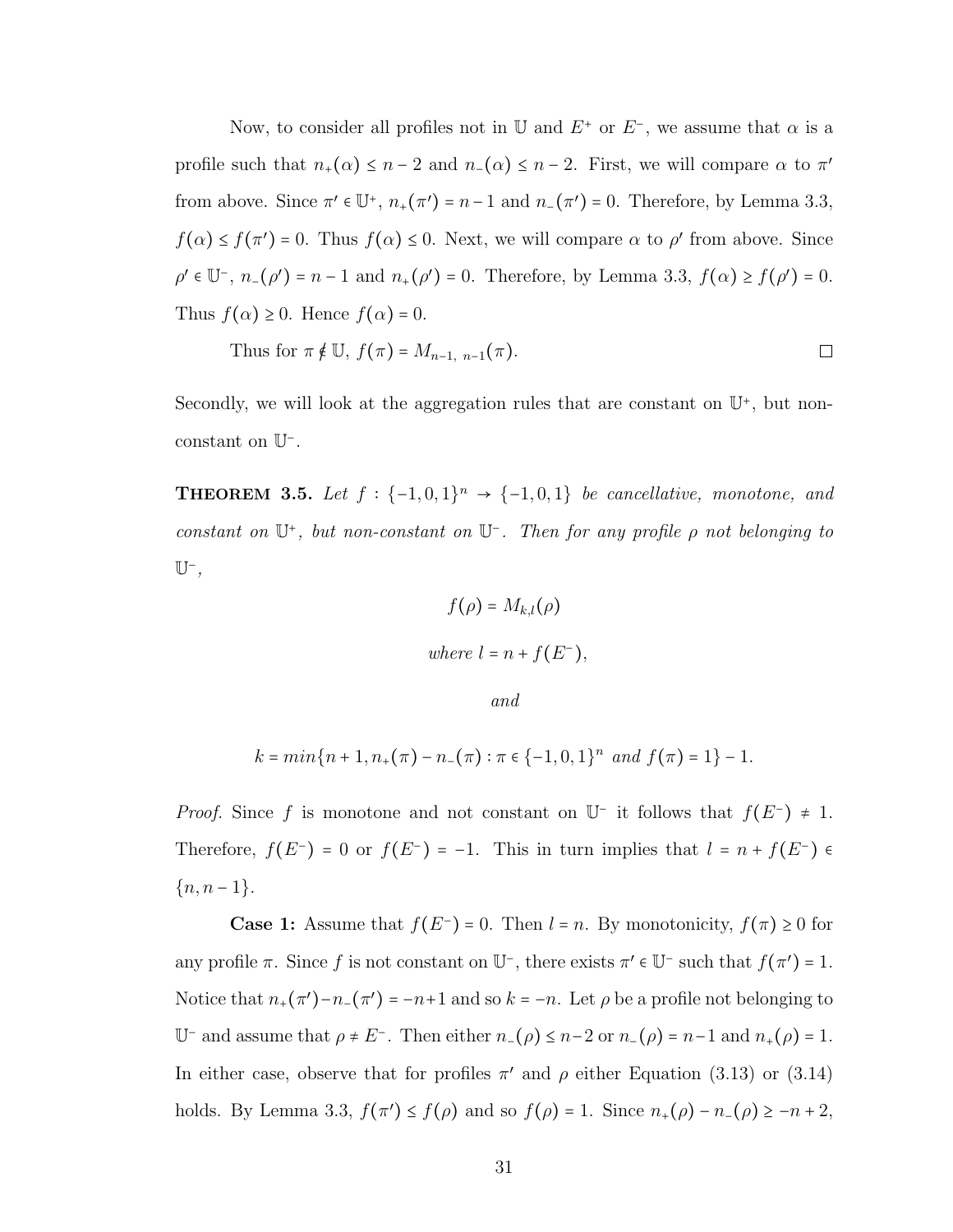it follows that  $M_{k,l}(\rho) = M_{-n,n}(\rho) = 1$ . We have that  $f(\rho) = M_{k,l}(\rho)$  where  $k = -n$ and  $l = n$ .

**Case 2:** Assume that  $f(E^-) = -1$ . Then  $l = n - 1$ . Choose a profile  $\pi'$ belonging to  $\mathbb{U}^-$  such that  $f(\pi') \geq f(\pi'')$  for all  $\pi'' \in \mathbb{U}^-$ . Since f is non-constant on  $\mathbb{U}^-, f(\pi') \geq 0$ . If  $f(\pi') = 1$ , then  $k = -n$  and the argument in Case 1 shows that  $f(\rho) = M_{k,l}(\rho)$  where  $k = -n$  and  $l = n - 1$ , for all profiles  $\rho$  not belonging to  $\mathbb{U}^-$ . Now, we can assume that  $f(\pi') = 0$ . In other words,  $f(\pi'') \leq 0$  for all  $\pi''$  belonging to U<sup>−</sup>.

We define  $\tilde{f} : \{-1, 0, 1\}^n \to \{-1, 0, 1\}$  by

$$
\tilde{f}(\pi) = \begin{cases}\n0 & \text{if } \pi \in \mathbb{U}^-, \\
f(\pi) & \text{otherwise.} \n\end{cases}
$$
\n(3.15)

Since both f and the zero function are monotone and cancellative, and  $f(E^-) = -1$ ,  $\tilde{f}$  is monotone and cancellative. Since  $\tilde{f}$  is constant on  $\mathbb{U}^+$  and  $\mathbb{U}^+$ ,  $\tilde{f}$  is anonymous. Therefore, from Theorem 3.2 and its proof,  $\tilde{f} = M_{k',l'}$  such that

$$
k' = min{n+1, n_+(\pi) - n_-(\pi)} : \pi \in \{-1, 0, 1\}^n
$$
 and  $\tilde{f}(\pi) = 1\} - 1$ 

and

$$
l' = \min\{n+1, n_-(\pi) - n_+(\pi) : \pi \in \{-1, 0, 1\}^n \text{ and } \tilde{f}(\pi) = -1\} - 1.
$$

Since  $\tilde{f}(E^-) = f(E^-) = -1$  and  $f(\pi'') \le \tilde{f}(\pi'') = 0$  for all  $\pi''$  belonging to  $\mathbb{U}^-$ , it follows that  $\tilde{f}(\pi) = 1$  if and only if  $f(\pi) = 1$ . Thus,  $k' = min\{n + 1, n_+(\pi) - n_-(\pi)$ :  $\pi \in \{-1,0,1\}^n$  and  $f(\pi) = 1\} - 1$ , so  $k' = k$ . Since  $\tilde{f}(E^-) = -1$ ,  $l' \leq n - 1$ , since  $\tilde{f}(\pi) = 0$  for all  $\pi \in \mathbb{U}^-$  and  $\tilde{f}$  is monotone,  $l' \geq n-1$ . Thus  $l' = n-1$ . Since  $f(\rho) = \tilde{f}(\rho) = M_{k',l'}$  for all  $\rho \notin \mathbb{U}^-, l = l'$ , and  $k' = k$ , then  $f(\rho) = M_{k,l}(\rho)$  with  $k = min\{n+1, n_+(\pi) - n_-(\pi) : \pi \in \{-1, 0, 1\}^n \text{ and } f(\pi) = 1\} - 1 \text{ and } l = n - 1 \text{ for all }$ ρ not belonging to  $\mathbb{U}^-$ . Therefore,  $f(\pi) = M_{k,n+f(E^-)}(\pi)$  for all  $\pi$  not in  $\mathbb{U}^-$ .  $\Box$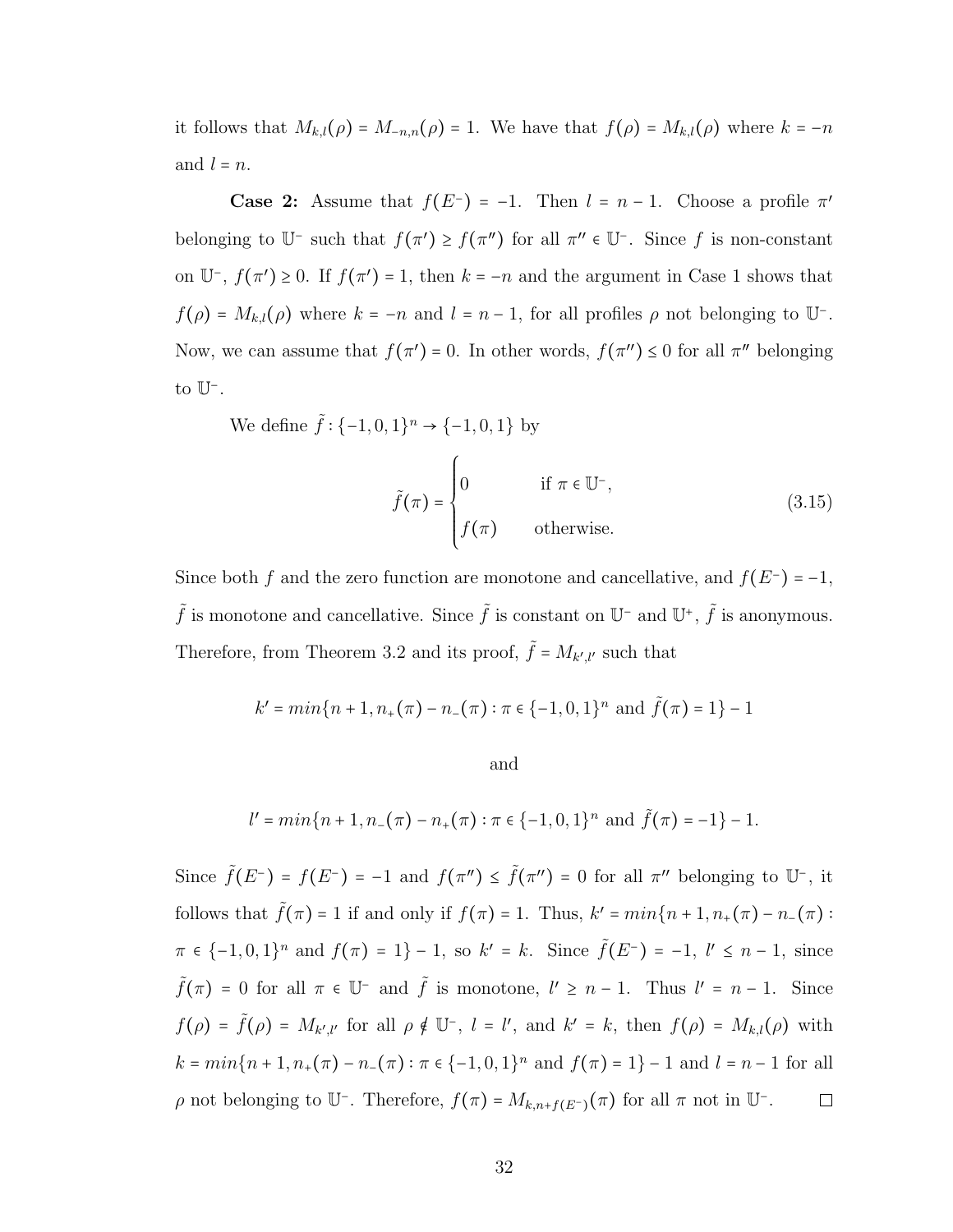Now, we will look at the possibility that f is constant on  $\mathbb{U}^{\text{-}}$ , but non-constant on  $\mathbb{U}^*$ .

**THEOREM 3.6.** Let  $f: \{-1,0,1\}^n \rightarrow \{-1,0,1\}$  be cancellative, monotone, constant on  $\mathbb{U}^-,$  and non-constant on  $\mathbb{U}^+.$  Then for any profile  $\rho$  not belonging to  $\mathbb{U}^+,$ 

$$
f(\rho) = M_{k,l}(\rho)
$$
  
where  $k = n - f(E^+)$  and  

$$
l = min\{n + 1, n_{-}(\pi) - n_{+}(\pi) : \pi \in \{-1, 0, 1\}^n \text{ and } f(\pi) = -1\} - 1.
$$

*Proof.* Let f be cancellative, monotone, constant on  $\mathbb{U}^{\text{-}}$ , and non-constant on  $\mathbb{U}^{\text{+}}$ . Define  $\hat{f}$ : {-1, 0, 1}<sup>n</sup> → {-1, 0, 1} as

$$
\hat{f}(\pi) = -f(-\pi). \tag{3.16}
$$

Since  $\pi \in \mathbb{U}^+$  if and only if  $-\pi \in \mathbb{U}^-$ , then  $\hat{f}$  is constant on  $\mathbb{U}^+$  and non-constant on U<sup>-</sup>. If  $f(-\pi) = 1$ , then  $\hat{f}(\pi) = -1$ . If  $f(-\pi) = -1$ , then  $\hat{f}(\pi) = 1$ . Suppose  $\pi \leq \pi'$ , then  $-\pi \ge -\pi'$ . Since f is monotone,  $f(-\pi) \ge f(-\pi')$ , so  $\hat{f}(\pi) = -f(-\pi) \le -f(-\pi') =$  $\hat{f}(\pi')$ . We now know that  $\hat{f}$  is monotone.

If  $\pi, \pi'$  are profiles such that  $N_+(\pi) \subset N_+(\pi')$ ,  $N_-(\pi) \subset N_-(\pi')$ ,  $n_+(\pi) =$  $n_+(\pi') - 1$  and  $n_-(\pi) = n_-(\pi') - 1$ , then since f is cancellative,  $f(-\pi) = f(-\pi')$ , so  $\hat{f}(\pi) = -f(-\pi) = -f(-\pi') = \hat{f}(\pi')$ . Hence  $\hat{f}$  is monotone and cancellative, as well. Thus, by Theorem 3.5,  $\hat{f}$  is an  $M_{k',n+\hat{f}(E^-)}$  rule, where  $k' = min\{n+1, n_+(\pi) - n_-(\pi)$ :  $\pi \in \{-1, 0, 1\}^n$  and  $\hat{f}(\pi) = 1\} - 1$ . Therefore, by Proposition 3.2 and the definition of  $\hat{f}$ ,

$$
f = M_{n+\hat{f}(E^-),k'}
$$

$$
= M_{n-f(E^+),k'}
$$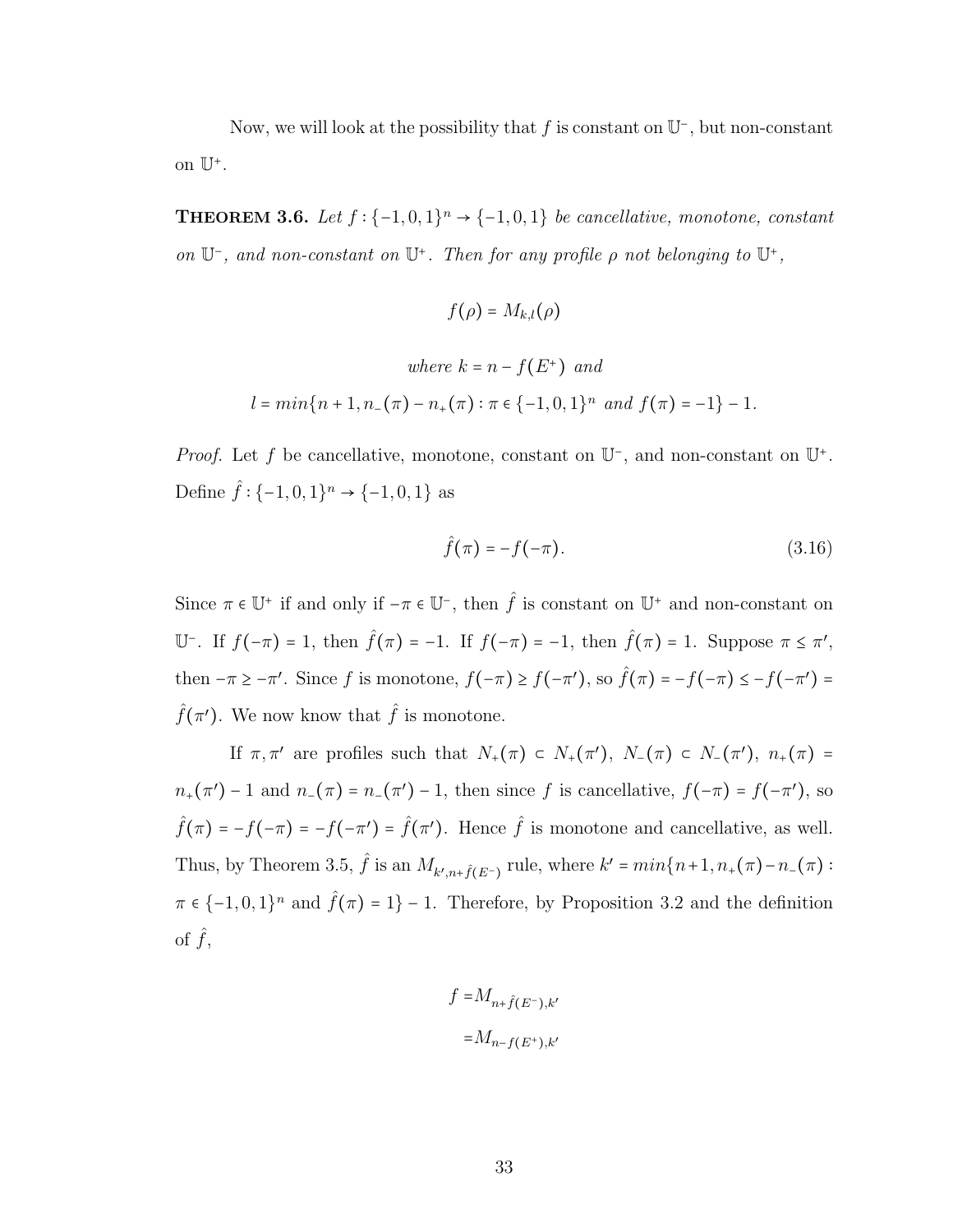such that

$$
k' = \min\{n+1, n_+(-\pi) - n_-(-\pi) : \pi \in \{-1, 0, 1\}^n \text{ and } f(-\pi) = -1\} - 1
$$

$$
= \min\{n+1, n_-(\pi) - n_+(\pi) : \pi \in \{-1, 0, 1\}^n \text{ and } f(\pi) = -1\} - 1.
$$

Hence  $k' = l$ . Furthermore,  $f = M_{n-f(E^+), l}$  where

$$
l = \min\{n+1, n_{-}(\pi) - n_{+}(\pi) : \pi \in \{-1, 0, 1\}^{n} \text{ and } f(\pi) = -1\} - 1.
$$

The next step to completely characterize anonymous and cancellative aggregation functions is to prove the converses of the above three theorems. Now, we will state and prove the converse of Theorem 3.4.

**THEOREM 3.7.** Let  $\phi^*: \mathbb{U}^* \to \{0,1\}$  and  $\phi^-: \mathbb{U}^- \to \{-1,0\}$  be any two non-constant mappings. The function  $f: \{-1,0,1\}^n \rightarrow \{-1,0,1\}$  defined by

$$
f(\pi) = \begin{cases} \phi^+(\pi) & \pi \in \mathbb{U}^+, \\ \phi^-(\pi) & \pi \in \mathbb{U}^-, \\ M_{n-1,n-1}(\pi) & otherwise, \end{cases}
$$

satisfies cancellation, monotonicity, but not anonymity.

*Proof.* Since  $\phi^+$  is non-constant on  $\mathbb{U}^+$  and  $\phi^-$  is non-constant on  $\mathbb{U}^-$ , thus f is not anonymous. Let  $\pi$  be a profile such that  $\pi(i) = -1$  and  $\pi(j) = 1$ . Consider  $\pi'$  such that  $\pi'(i) = \pi'(j) = 0$  and  $\pi'(k) = \pi(k)$  for all  $k \neq i, j$ . Thus neither  $\pi$  nor  $\pi'$  are elements of U, so  $f(\pi) = M_{n-1,n-1}(\pi) = M_{n-1,n-1}(\pi') = f(\pi')$ . Thus f is cancellative.

In order to show monotonicity, consider  $\pi \leq \rho$ , then both profiles cannot be in  $\mathbb{U}^+$  and both profiles cannot be in  $\mathbb{U}^-$ , so we have five cases.

**Case 1:** If  $\pi \in \mathbb{U}^+$  then  $f(\pi) = 0$  or  $f(\pi) = 1$ . Since  $\rho \ge \pi$ , either  $\rho = \pi$  or  $\rho = E^+$ . Since  $f(E^+) = M_{n-1,n-1}(E^+) = 1, f(\pi) \le f(\rho)$ .

**Case 2:** If  $\pi \in \mathbb{U}^-$  then  $f(\pi) = 0$  or  $f(\pi) = -1$ . Since  $\rho \geq \pi$ , either  $\rho = \pi$  or  $\rho > \pi$ .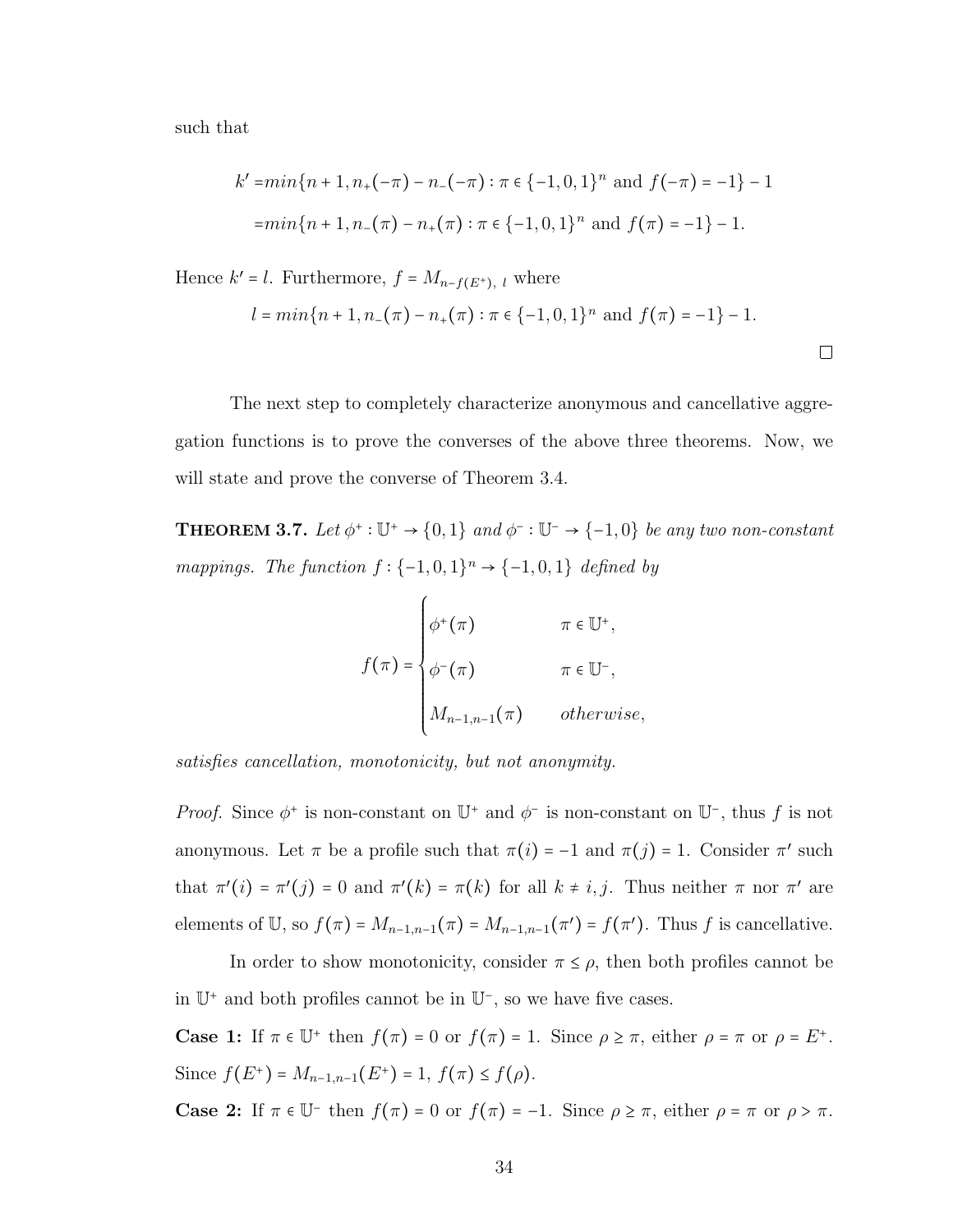For all  $\rho > \pi$ ,  $f(\rho) = 0$  or  $f(\rho) = 1$ . Hence,  $f(\pi) \leq f(\rho)$ . **Case 3:** If  $\rho \in \mathbb{U}^+$  then  $f(\rho) = 0$  or  $f(\rho) = 1$ . Either  $\rho = \pi$  or  $\rho > \pi$ . For all  $\pi < \rho$ , either  $f(\pi) = 0$  or  $f(\pi) = -1$ . So  $f(\pi) \le f(\rho)$ . **Case 4:** If  $\rho \in \mathbb{U}^-$  then  $f(\rho) = 0$  or  $f(\rho) = -1$ . Either  $\rho = \pi$  or  $\pi = E^-$ . Since  $f(E^-) = M_{n-1,n-1}(E^-) = -1, f(\pi) \le f(\rho).$ **Case 5:** If neither  $\pi$  nor  $\rho$  are in U. Then  $f(\pi) = M_{n-1,n-1}(\pi) \leq M_{n-1,n-1}(\rho) = f(\rho)$ .

Therefore,  $f$  is monotone.

Next, to look at the converse of Theorem 3.5, we will state three separate theorems, as there are multiple functions that need to be verified as monotone, cancellative, but not anonymous.

 $\Box$ 

**THEOREM 3.8.** Let  $\phi_1^- : \mathbb{U}^- \to \{0,1\}$  be any surjective mapping and let l be an integer such that  $l \in [n, n-1]$ . The function  $f_1: \{-1, 0, 1\}^n \to \{-1, 0, 1\}$  defined by

$$
f_1(\pi) = \begin{cases} \phi_1^-(\pi) & \pi \in \mathbb{U}^-, \\ M_{-n,l}(\pi) & otherwise, \end{cases}
$$

satisfies cancellation, monotonicity, but not anonymity.

**THEOREM 3.9.** Let  $\phi_2^- : \mathbb{U}^- \to \{-1,0,1\}$  be any surjective mapping. The function  $f_2: \{-1,0,1\}^n \to \{-1,0,1\}$  defined by

$$
f_2(\pi) = \begin{cases} \phi_2^-(\pi) & \pi \in \mathbb{U}^-, \\ M_{-n,n-1}(\pi) & otherwise, \end{cases}
$$

satisfies cancellation, monotonicity, but not anonymity.

**THEOREM 3.10.** Let  $\phi_3^-:\mathbb{U}^-\to\{-1,0\}$  be any surjective mapping, and let k be an integer such that  $k \in [-n+1, n]$ . The function  $f_3: \{-1, 0, 1\}^n \to \{-1, 0, 1\}$  defined by

$$
f_3(\pi) = \begin{cases} \phi_3^-(\pi) & \pi \in \mathbb{U}^-, \\ M_{k,n-1}(\pi) & otherwise, \end{cases}
$$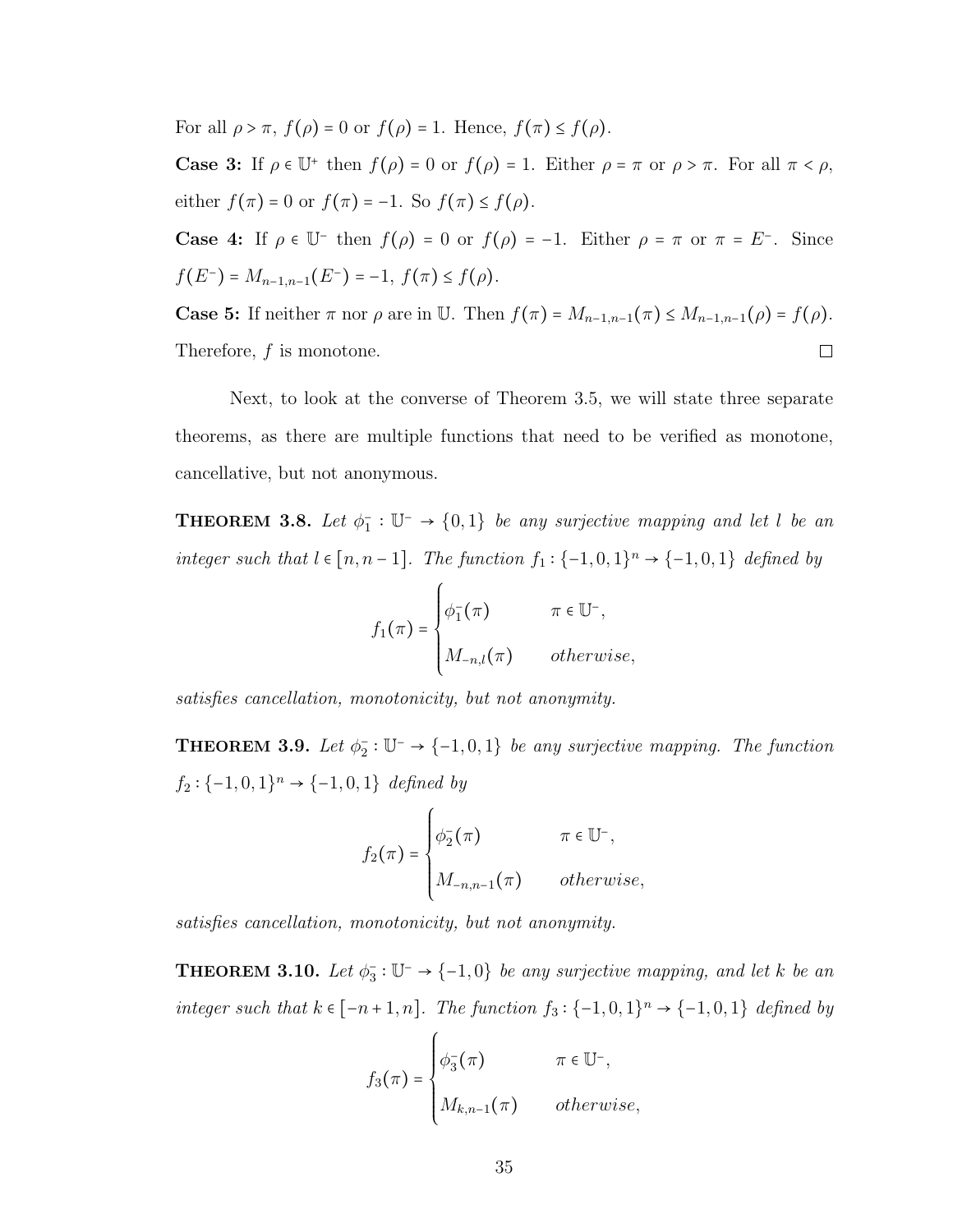satisfies cancellation, monotonicity, but not anonymity.

*Proof.* We will prove all of the above three theorems concurrently. Since  $\phi_1^-, \phi_2^-,$ and  $\phi_3^-$  are defined to be non-constant on  $\mathbb{U}^-$ , the functions  $f_1$ ,  $f_2$ , and  $f_3$  are not anonymous. Let  $\pi$  be a profile such that  $\pi(i) = -1$  and  $\pi(j) = 1$ . Consider  $\pi'$ such that  $\pi'(i) = \pi'(j) = 0$  and  $\pi'(k) = \pi(k)$  for all  $k \neq i, j$ . Thus neither  $\pi$  nor  $\pi'$ are elements of U, so  $f_1(\pi) = M_{-n,l}(\pi) = M_{-n,l}(\pi') = f_1(\pi'), f_2(\pi) = M_{-n,n-1}(\pi) =$  $M_{-n,n-1}(\pi') = f_2(\pi')$ , and  $f_3(\pi) = M_{k,n-1}(\pi) = M_{k,n-1}(\pi') = f_3(\pi')$ . Thus  $f_1, f_2$ , and  $f_3$  are cancellative.

In order to show monotonicity, consider  $\pi \leq \rho$ , then both profiles cannot be in  $\mathbb{U}^-$  unless  $\pi = \rho$ . If  $\pi = \rho$  then  $f_1(\pi) = f_1(\rho)$ ,  $f_2(\pi) = f_2(\rho)$ , and  $f_3(\pi) = f_3(\rho)$ . We will assume  $\pi < \rho$  and consider three cases.

**Case 1:** Assume  $\pi \in \mathbb{U}^-$ . Now  $\pi \in \mathbb{U}^-$  along with  $\rho > \pi$  implies that  $n_+(\rho)$  –  $n_-(\rho) \ge -n+2$ , and so

$$
f_1(\rho) = M_{-n,l}(\rho) = 1
$$
 and  $f_2(\rho) = M_{-n,n-1}(\rho) = 1$ 

Hence,  $f_1(\pi) \le f_1(\rho)$  and  $f_2(\pi) \le f_2(\rho)$ .

Now  $\pi \in \mathbb{U}^-$  along with  $\rho > \pi$  implies that  $n_-(\rho) - n_+(\rho) \leq n-2$ . It follows that

$$
f_3(\rho) = M_{k,n-1}(\rho) \neq -1
$$

Since  $f_3(\pi) = \phi_3^-(\pi) \le 0$ , and  $f_3(\rho) \ne -1$ , it follows that  $f_3(\pi) \le f_3(\rho)$ .

**Case 2:** Assume  $\rho \in \mathbb{U}^-$ . Now  $\rho \in \mathbb{U}^-$  along with  $\rho > \pi$  implies that  $\pi = E^-$ . So  $n_-(\pi) - n_+(\pi) = n$ . Therefore,

$$
f_2(\pi) = M_{-n,n-1}(\pi) = -1
$$
 and  $f_3(\pi) = M_{k,n-1}(\pi) = -1$ 

Thus,  $f_2(\pi) \le f_2(\rho)$  and  $f_3(\pi) \le f_3(\rho)$ .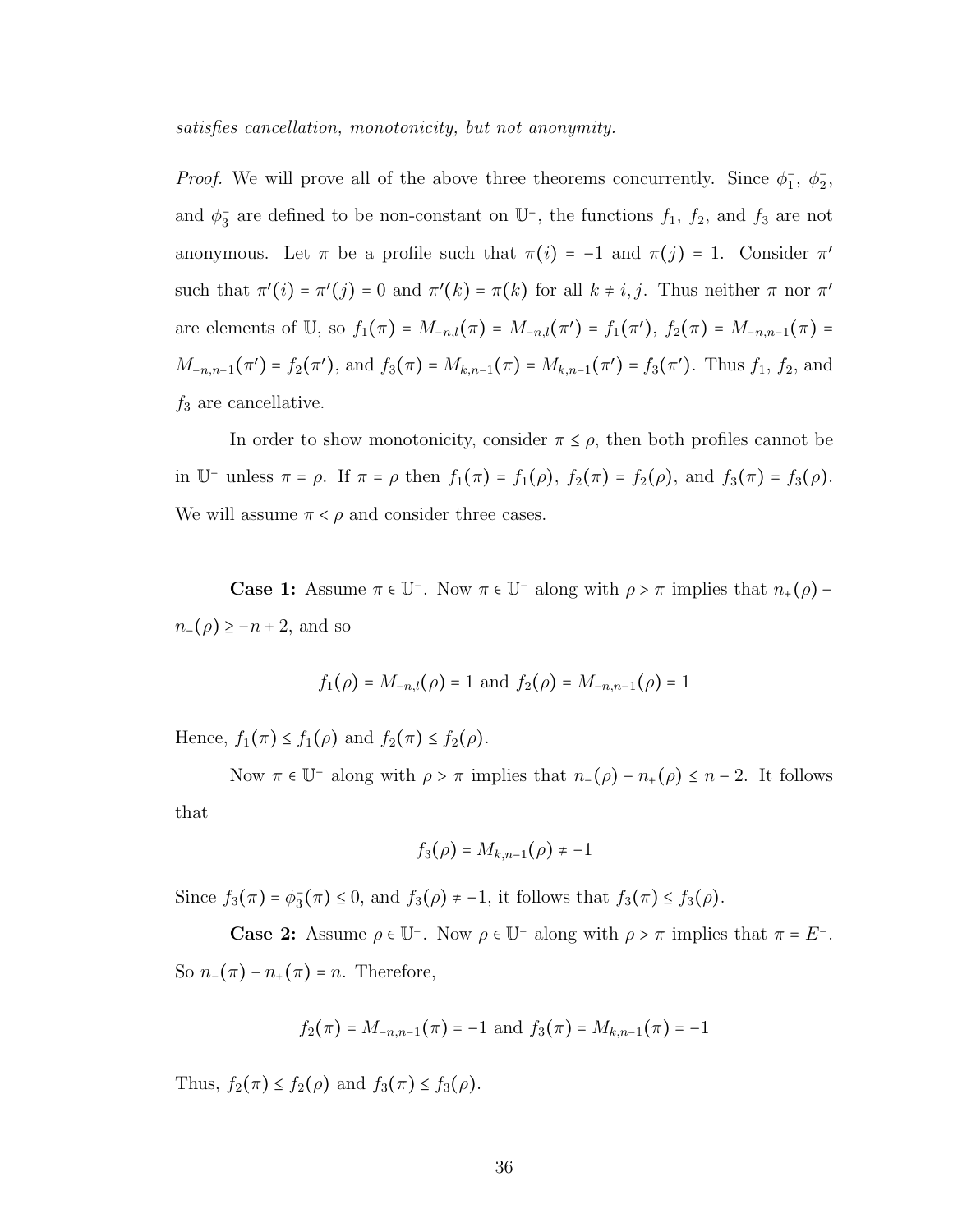Since,  $n_+(\pi) - n_-(\pi) = -n$ , it follows that

$$
f_1(\pi) = M_{-n,l}(\pi) \le 0 \le \phi_1^-(\rho) = f_1(\rho)
$$

Hence  $f_1(\pi) \leq f_1(\rho)$ .

**Case 3:** Assume neither  $\pi$  nor  $\rho$  are in  $\mathbb{U}^-$ . Then  $f_1(\pi) = M_{-n,l}(\pi) \leq$  $M_{-n,l}(\rho) = f_1(\rho), f_2(\pi) = M_{-n,n-1}(\pi) \leq M_{-n,n-1}(\rho) = f_2(\rho), \text{ and } f_3(\pi) = M_{k,n-1}(\pi) \leq$  $M_{k,n-1}(\rho) = f_3(\rho)$ . Therefore, f is monotone.  $\Box$ 

Lastly, we can add three similar theorems, in order to state and prove the converse of Theorem 3.6. These can be proven using Proposition 3.2 and Theorems 3.8, 3.9, and 3.10.

**THEOREM 3.11.** Let  $\phi_1^*: \mathbb{U}^* \to \{-1,0\}$  be any surjective mapping and let k be an integer such that  $k \in [n, n-1]$ . The function  $g_1: \{-1, 0, 1\}^n \rightarrow \{-1, 0, 1\}$  defined by

$$
g_1(\pi) = \begin{cases} \phi_1^+(\pi) & \pi \in \mathbb{U}^+, \\ M_{k,-n}(\pi) & otherwise, \end{cases}
$$

satisfies cancellation, monotonicity, but not anonymity.

**THEOREM 3.12.** Let  $\phi_2^*: \mathbb{U}^* \to \{-1,0,1\}$  be any surjective mapping. The function  $g_2: \{-1,0,1\}^n \to \{-1,0,1\}$  defined by

$$
g_2(\pi) = \begin{cases} \phi_2^+(\pi) & \pi \in \mathbb{U}^+, \\ M_{n-1,-n}(\pi) & otherwise, \end{cases}
$$

satisfies cancellation, monotonicity, but not anonymity.

**THEOREM 3.13.** Let  $\phi_3^*: \mathbb{U}^* \to \{0,1\}$  be any surjective mapping, and let l be an integer such that  $l \in [-n+1, n]$ . The function  $g_3: \{-1, 0, 1\}^n \to \{-1, 0, 1\}$  defined by

$$
g_3(\pi) = \begin{cases} \phi_3^+(\pi) & \pi \in \mathbb{U}^+, \\ M_{n-1,l}(\pi) & otherwise, \end{cases}
$$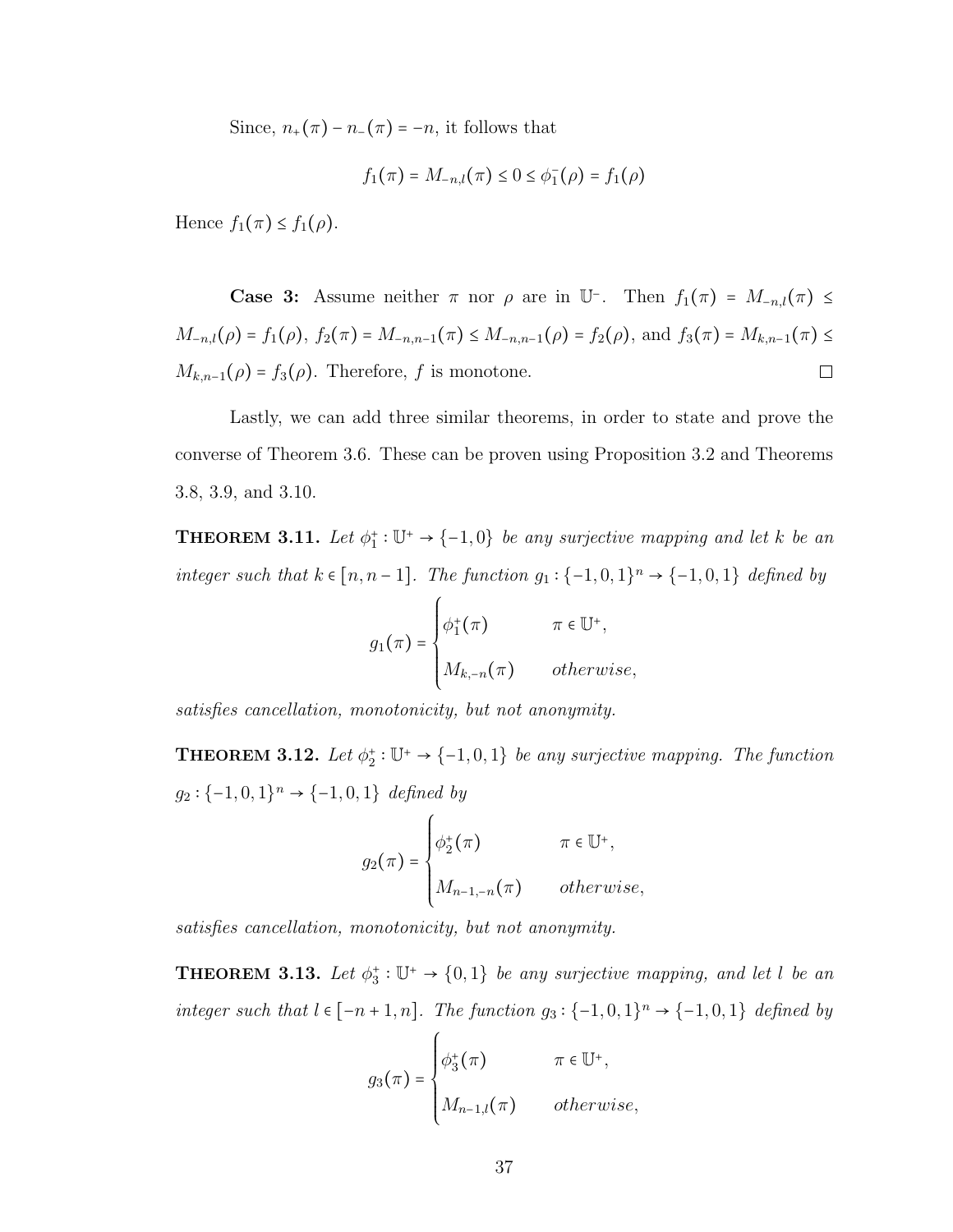satisfies cancellation, monotonicity, but not anonymity.

*Proof.* Since  $\phi_1^+$ ,  $\phi_2^+$ , and  $\phi_3^+$  are defined to be non-constant on  $\mathbb{U}^+$ ,  $g_1$ ,  $g_2$ , and  $g_3$ are not anonymous. Let  $\pi$  be a profile such that  $\pi(i) = -1$  and  $\pi(j) = 1$ . Consider  $\pi'$  such that  $\pi'(i) = \pi'(j) = 0$  and  $\pi'(k) = \pi(k)$  for all  $k \neq i, j$ . Thus neither  $\pi$  nor  $\pi'$ are elements of  $\mathbb{U}^+$ , so  $g_1(\pi) = M_{k,-n}(\pi) = M_{k,-n}(\pi') = g_1(\pi')$ ,  $g_2(\pi) = M_{n-1,-n}(\pi) =$  $M_{n-1,-n}(\pi') = g_2(\pi')$ , and  $g_3(\pi) = M_{n-1,l}(\pi) = M_{n-1,l}(\pi') = g_3(\pi')$ . Thus  $g_1, g_2$ , and  $g_3$  are cancellative.

Now, given  $g_1$  and the mapping  $\phi_1^*$ , define

$$
f_1 = \begin{cases} -\phi_1^+(-\pi) & \pi \in \mathbb{U}^- \\ -g_1(-\pi) & \text{otherwise.} \end{cases}
$$

Notice that  $\phi_1^- : \mathbb{U}^- \to \{-1, 0, 1\}$  defined by  $\phi_1^-(\pi) = -\phi_1^*(-\pi)$  has range  $\{-1, 0\}$ , since  $\phi_1^+$  has range  $\{0,1\}$ . If  $\pi \notin \mathbb{U}^-,$  then  $-\pi \notin \mathbb{U}^+$ . So by proposition 3.2,  $f_1(\pi) =$  $-g_1(-\pi) = -M_{k,-n}(-\pi) = M_{-n,k}(\pi)$ . Therefore,

$$
f_1(\pi) = \begin{cases} \phi_1^-(\pi) & \pi \in \mathbb{U}^- \\ M_{-n,k}(\pi) & \text{otherwise.} \end{cases}
$$

By Theorem 3.8,  $f_1$  is monotone. If  $\pi \leq \rho$ , then  $-\pi \geq -\rho$  and so  $f_1(-\rho) \leq f_1(-\pi)$ . Therefore,  $-f_1(-\rho) \geq -f_1(-\pi)$ . It then follows that  $g_1(\rho) \geq g_1(\pi)$ . Hence  $g_1$  is monotone. Similar arguments can be made to show that  $g_2$  and  $g_3$  are monotone.  $\Box$ 

Combining Theorems 3.4, 3.5, 3.6 and their converses, the following corollary arises.

**COROLLARY 3.3.** An aggregation function  $f: \{-1,0,1\}^n \rightarrow \{-1,0,1\}$  satisfies cancellation and monotonicity if and only if there exists integers  $k, l \in [-n-1, n]$  such that  $k+l \geq -1$  and there exists mappings  $\phi^+:\mathbb{U}^+\to \{-1,0,1\}$  and  $\phi^-:\mathbb{U}^-\to \{-1,0,1\}$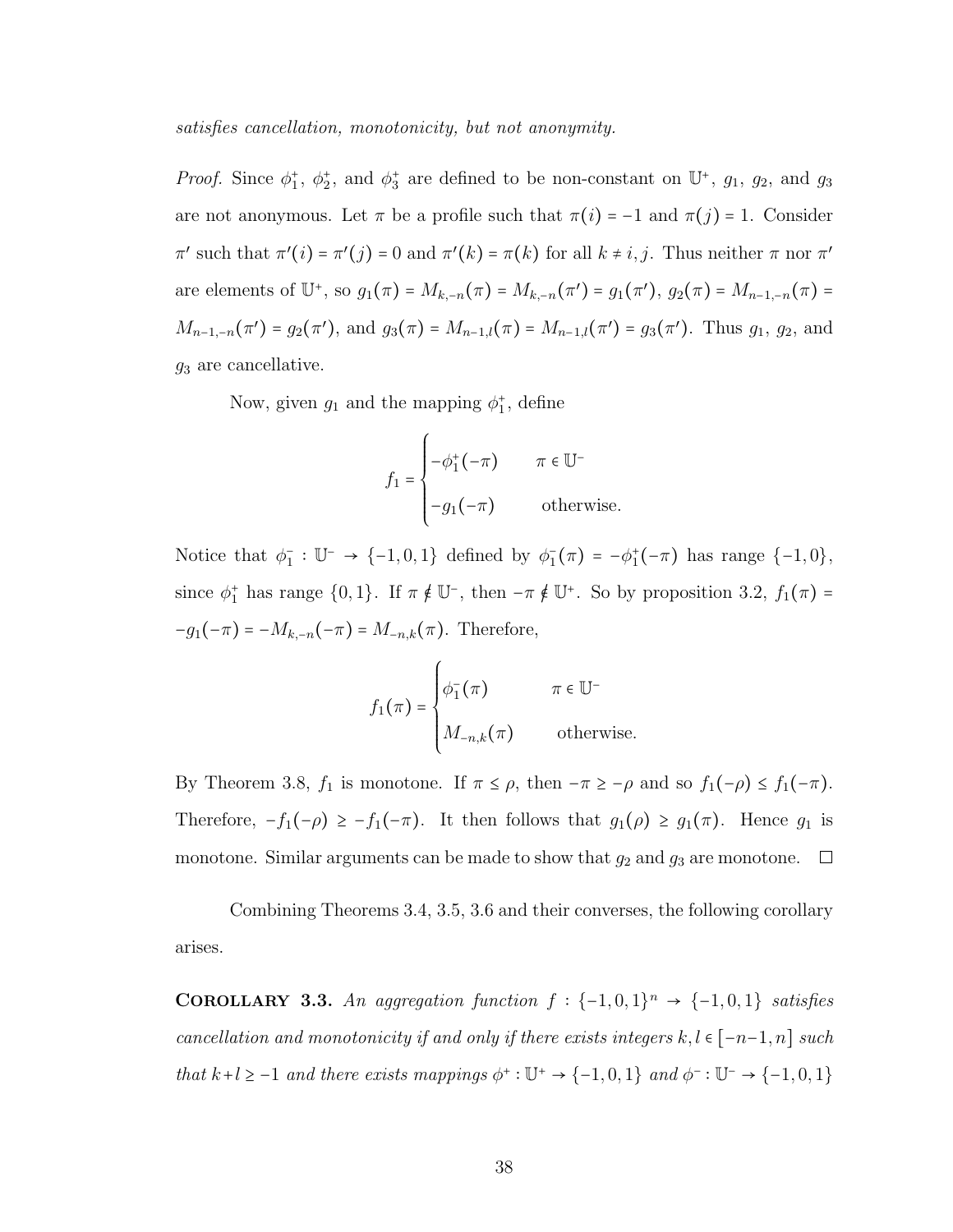such that

$$
f(\pi) = \begin{cases} \phi^+(\pi) & \text{if } \pi \in \mathbb{U}^+ \\ \phi^-(\pi) & \text{if } \pi \in \mathbb{U}^- \\ M_{k,l}(\pi) & \text{otherwise} \end{cases}
$$
 (3.17)

where for all  $\pi \in \mathbb{U}^-$ 

$$
M_{k,l}(E^-) \le \phi^-(\pi) \le M_{k,l}(\pi),\tag{3.18}
$$

and for all  $\pi' \in \mathbb{U}^+$ 

$$
M_{k,l}(E^+) \ge \phi^+(\pi') \ge M_{k,l}(\pi'). \tag{3.19}
$$

*Proof.* First, we will show that f, as defined above is cancellative. Let  $\pi$  be a profile such that  $\pi(i) = -1$  and  $\pi(j) = 1$ . Consider  $\pi'$  such that  $\pi'(i) = \pi'(j) = 0$ and  $\pi'(k) = \pi(k)$  for all  $k \neq i, j$ . Thus neither  $\pi$  nor  $\pi'$  are elements of U, thus  $f(\pi) = M_{k,l}(\pi) = M_{k,l}(\pi') = f(\pi')$ , since  $M_{k,l}$  is cancellative. Next, we will show that f is monotone. Let  $\pi \leq \rho$ . If  $\pi \in \mathbb{U}^+$  and  $\rho \in \mathbb{U}^+$ , then using equations (3.18) and (3.19), along with the fact that  $M_{k,l}$  is monotone,

$$
f(\pi) = \phi^{-}(\pi) \leq M_{k,l}(\pi) \leq M_{k,l}(\rho) \leq \phi^{+}(\rho) = f(\rho).
$$

If  $\pi \in \mathbb{U}^-$  and  $\rho \notin \mathbb{U}$ , then by equation (3.18),

$$
f(\pi) = \phi^{-}(\pi) \le M_{k,l}(\pi) \le M_{k,l}(\rho) = f(\rho).
$$

If  $\pi \notin \mathbb{U}$  and  $\rho \in \mathbb{U}^+$ , then be equation (3.19),

$$
f(\pi) = M_{k,l}(\pi) \leq M_{k,l}(\rho) \leq \phi^+(\rho) = f(\rho).
$$

If  $\pi, \rho \notin \mathbb{U}$ , then  $f(\pi) = M_{k,l}(\pi) \leq M_{k,l}(\rho) = f(\rho)$ . Therefore, for any  $\pi \leq \rho$ ,  $f(\pi) \leq f(\rho)$ . Hence f is monotone.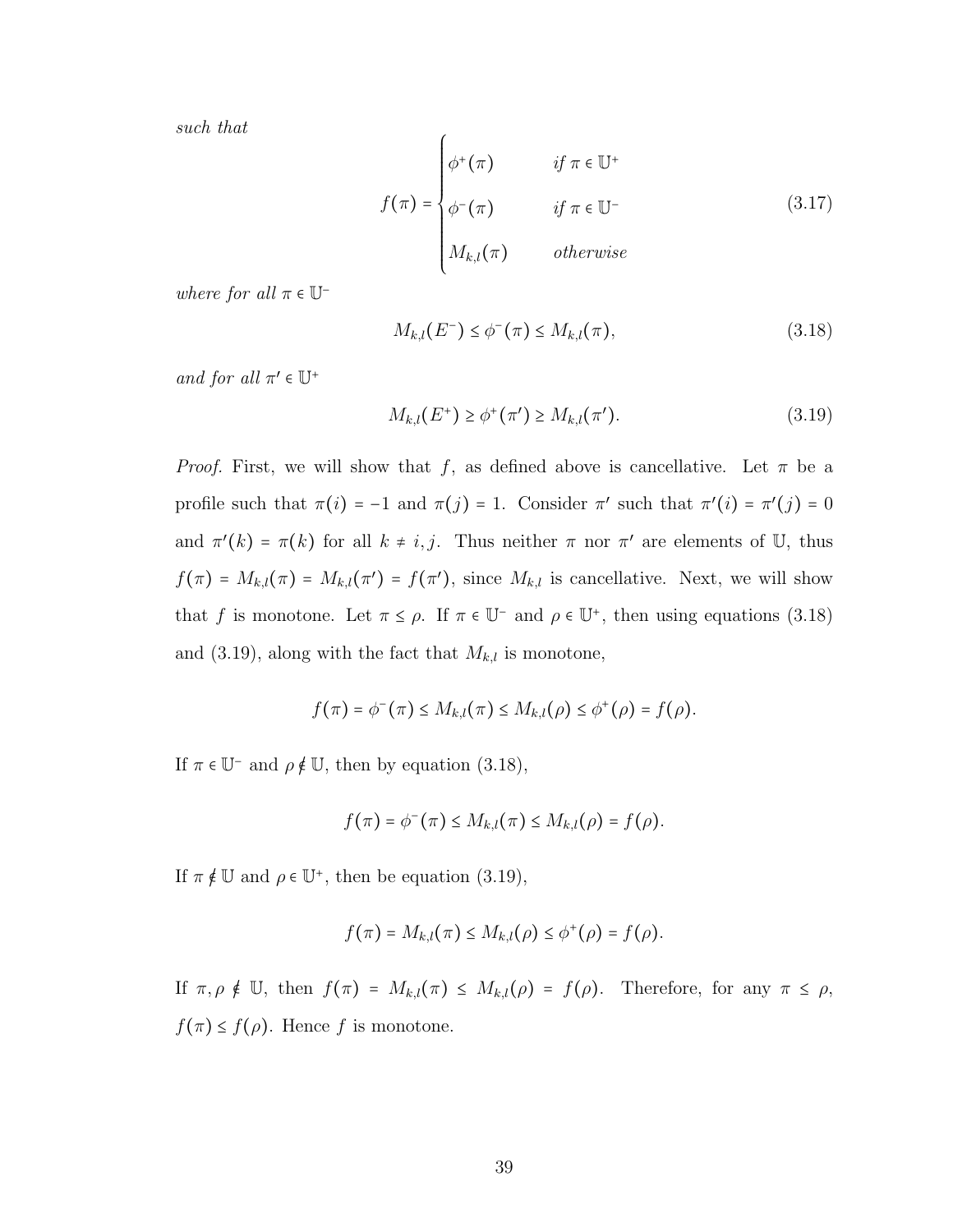Now, assume that f satisfies cancellation and monotonicity. Define  $\phi^- : \mathbb{U}^- \to$  $\{-1,0,1\}$  and  $\phi^+:\mathbb{U}^+\to \{-1,0,1\}$  by the following:

$$
\phi^-(\pi)=f(\pi), \text{ for all }\pi\in\mathbb{U}^-, \text{ and } \phi^+(\pi)=f(\pi), \text{ for all }\pi\in\mathbb{U}^+.
$$

Recall, that if  $f$  is monotone and cancellative, but not anonymous then by Corollary 3.2, f is either non-constant on  $\mathbb{U}^*$ ,  $\mathbb{U}^-$  or both. So, we will examine four cases.

**Case 1:** Assume f is anonymous. By Corollary 1,  $f = M_{k,l}$  for some  $k, l \in \mathbb{Z}$  such that  $k, l \in [-n-1, n]$  and  $k + l \ge -1$ . Thus f satisfies Equation (3.17). Since  $\phi^- = M_{k,l}$  and  $\phi^+ = M_{k,l}$  it follows that f satisfies Equations (3.18) and (3.19).

Case 2: Assume f is non-constant on both  $\mathbb{U}^+$  and  $\mathbb{U}^-$ . By Theorem 3.4, f satisfies Equation (3.17) with  $k = l = n - 1$ . It was shown in the proof of Theorem 3.4 that  $f(\pi) \leq 0$  for all  $\pi \in \mathbb{U}^-$  and  $f(\pi') \geq 0$  for all  $\pi' \in \mathbb{U}^+$ . Since  $M_{n-1,n-1}(\pi) = M_{n-1,n-1}(\pi') = 0$  for all  $\pi \in \mathbb{U}^+$  and  $\pi' \in \mathbb{U}^+$  it follows that Equations (3.18) and (3.19) hold.

Case 3: Assume f is non-constant on  $\mathbb{U}^-$ . By Theorem 4, there exist integers k and l belonging to the interval  $[-n-1,n]$  such that  $k+l \ge -1$  and  $f(\rho) = M_{k,l}(\rho)$  for any profile  $\rho$  not belonging to  $\mathbb{U}^-$ . So Equation (3.17) holds. Since  $\phi^+(\pi) = f(\pi) = M_{k,l}(\pi)$  for all  $\pi \in \mathbb{U}^+$ , Equation (3.19) also holds.

Notice that if  $k \leq -n$ , then  $\phi^{-}(\pi) \leq 1 = M_{k,l}(\pi)$  for all  $\pi \in \mathbb{U}^{-}$  and so Equation (3.18) holds. If  $k > -n$ , then, by Case 2 in the proof of Theorem 4,  $l = n - 1$  and  $f(\pi'') \leq 0$  for all  $\pi''$  belonging to  $\mathbb{U}^-$ . Therefore,  $\phi^-(\pi) = f(\pi) \leq 0 \leq M_{k,l}(\pi)$  for all  $\pi \in \mathbb{U}^-$  and, again, Equation (3.18) also holds.

Case 4: Assume f is non-constant on  $\mathbb{U}^*$ . By Theorem 5, there exist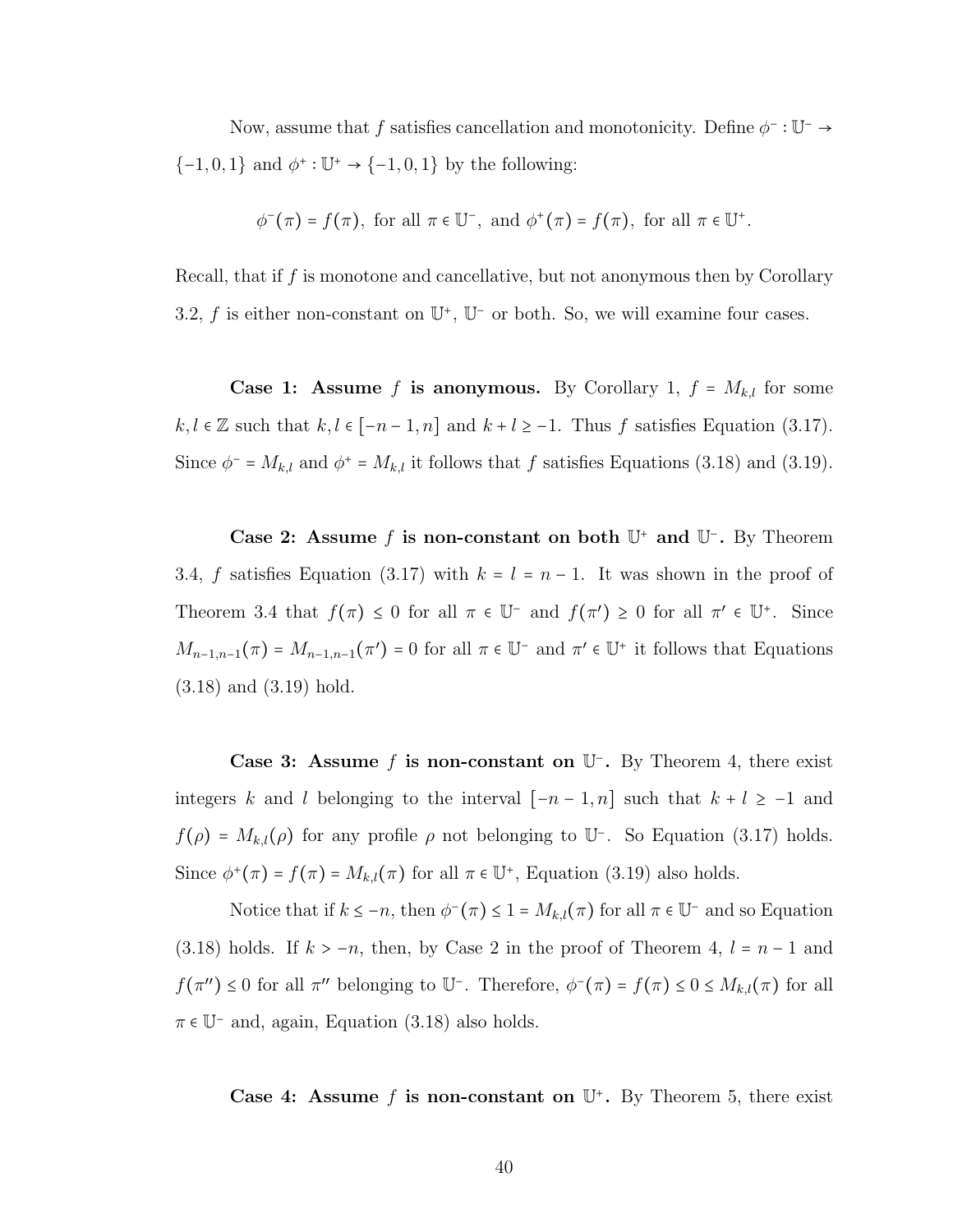integers k and l belonging to the interval  $[-n-1,n]$  such that  $k+l \ge -1$  and  $f(\rho) = M_{k,l}(\rho)$  for any profile  $\rho$  not belonging to  $\mathbb{U}^*$ . So Equation (3.17) holds. Since  $\phi^-(\pi) = f(\pi) = M_{k,l}(\pi)$  for all  $\pi \in \mathbb{U}^-,$  Equation (3.18) also holds.

We now want to show that Equation (3.19) holds. If  $f(\pi) = -1$  for some  $π ∈ **U**<sup>+</sup>$ , then, by definition of l given in the statement of Theorem 5,  $l ≤ -n$ . Now  $l \leq -n$  implies that  $M_{k,l}(\pi') = -1$  for all  $\pi' \in \mathbb{U}^+$ . Thus,  $\phi^+(\pi') \geq -1 = M_{k,l}(\pi')$  for all  $\pi' \in \mathbb{U}^+$  and so Equation (3.19) holds. We may now assume that  $f(\pi') \geq 0$  for all  $\pi' \in \mathbb{U}^+$ . Since f is monotone, non-constant on  $\mathbb{U}^+$ , and  $\pi' \leq E^+$  for all  $\pi' \in \mathbb{U}^+$ it follows that  $f(E^+) \neq -1$ . By Theorem 5, we know that  $k = n - f(E^+)$  and so  $k = n - 1$  or  $k = n$ . Therefore,  $M_{k,l}(\pi') \leq 0 \leq \phi^+(\pi') = f(\pi')$  for all  $\pi' \in \mathbb{U}^+$  and so in this case Equation (3.19) holds.

In all cases, we have shown that Equations  $(3.17)$ ,  $(3.18)$ , and  $(3.19)$  hold.  $\Box$ 

That gives us a complete characterization of the entire class of functions that are cancellative and monotone. These functions may be called the extended difference of votes rules. From this point, we will extend these functions in to our infinite aggregation model. We will look at which axioms these functions satisfy in the countably infinite model, as well as which axioms are needed to characterize these functions completely with a countable infinite set of voters.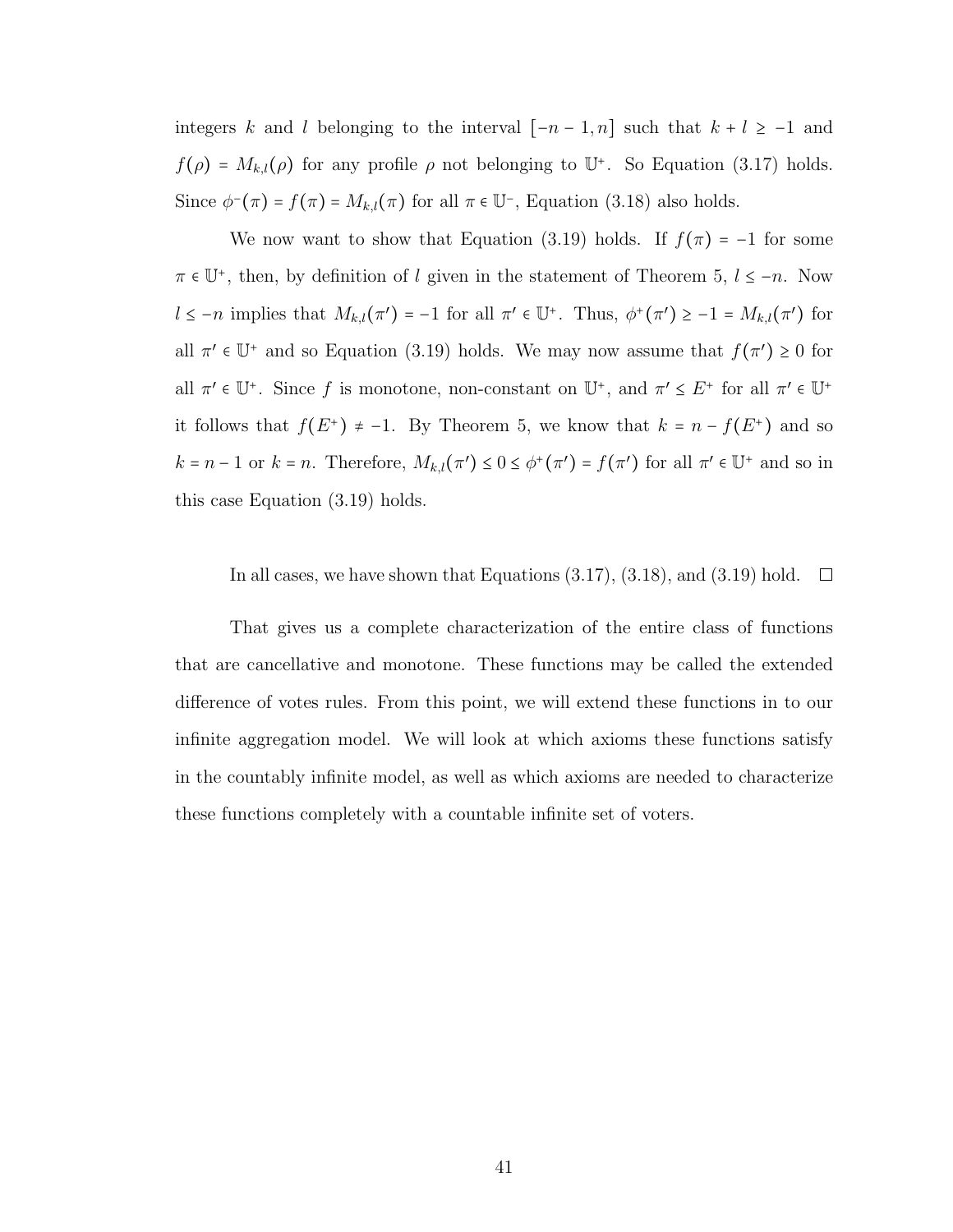## CHAPTER 4

## DIFFERENCE OF VOTES RULES ON AN INFINITE VOTING MODEL

In this Chapter, we extend the  $M_k$  and  $M_{k,l}$  rules to the infinite aggregation model. As we look at these functions, we will determine which infinite axioms are needed to completely characterize these classes of rules in the infinite model. While many of the hypotheses from the previous Chapter hold in this model, it is important to note that not all do. For this reason, we must be careful to evaluate and prove each in the infinite model. In fact, the class of  $M_k$  rules require an additional axiom in this model, than was needed in the finite model, and the class of  $M_{k,l}$  rules have a whole class of exceptions that must be characterized.

The first order of business is to define  $M_k$  rules in the domain where the set of voters is the countably infinite set of natural numbers N. We will us the notation  $\mathbb{N}^0$  to indicate the set of natural numbers adjoin 0.

**DEFINITION 4.1.** An infinite aggregation rule  $f: \{-1,0,1\}^{\mathbb{N}} \rightarrow \{-1,0,1\}$  is said to be an  $M_k$  rule, if there exists  $k \in \mathbb{N}^0$ , such that for all  $\pi \in \{-1,0,1\}^{\mathbb{N}}$ ,

$$
M_k(\pi) = \begin{cases} 1 & n_+(\pi) > n_-(\pi) + k \\ -1 & n_-(\pi) > n_+(\pi) + k \\ 0 & otherwise. \end{cases}
$$
 (4.1)

Now we need to verify what axioms these  $M_k$  rules satisfy. The second section of Chapter 2 can assist the reader in recalling the definitions of each axiom in the infinite model. Before we clarify which axioms are satisfied, we will state and prove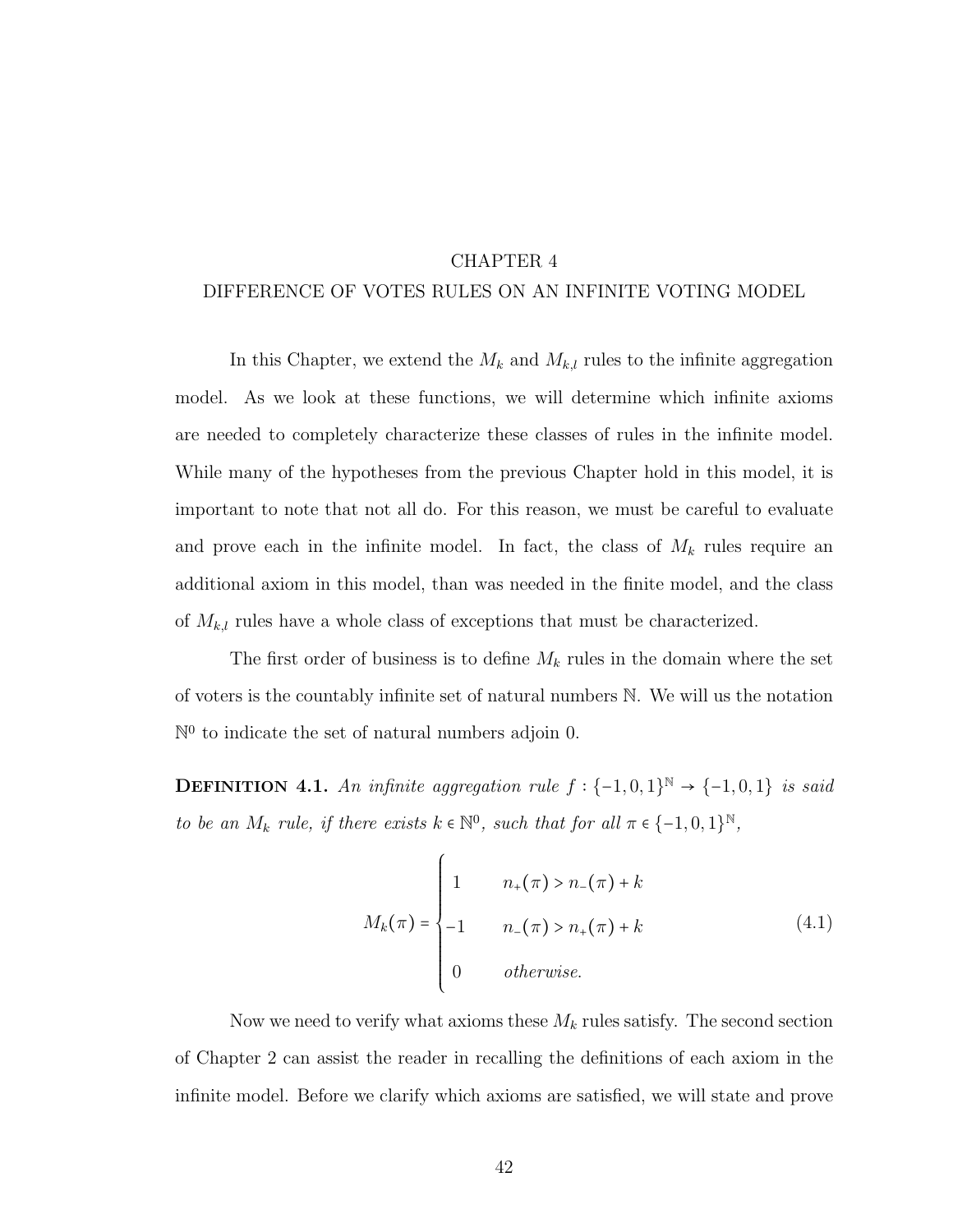a few lemmas regarding axiom interaction, to help with proving axiom satisfaction later in this Chapter.

This first lemma allows us to only prove one direction of monotonicity, rather than having to prove both directions, if the function is neutral.

**LEMMA 4.1.** Suppose the infinite aggregation rule  $f: \{-1,0,1\}^{\mathbb{N}} \to \{-1,0,1\}$  satisfies neutrality. If for any profiles  $\pi$ , and  $\pi'$ 

$$
\pi \le \pi' \ and \ f(\pi) = 1 \Rightarrow f(\pi') = 1
$$

then f satisfies Monotonicity.

*Proof.* Let f satisfy neutrality and assume that for  $\pi \leq \pi'$ , then  $f(\pi) = 1$  implies that  $f(\pi') = 1$ . Consider profiles  $\rho$  and  $\rho'$  such that  $\rho' \le \rho$  and  $f(\rho) = -1$ , then  $f(-\rho) = 1$  and  $-\rho \le -\rho'$ , so  $f(-\rho') = 1$  by hypothesis, and  $f(\rho') = -1$  by neutrality. Thus, if there exist profiles  $\pi$  and  $\rho$  such that  $\pi \ge \rho$ , if  $f(\rho) = -1$ , we are done, if  $f(\rho) = 1$ , we have shown, that  $f(\pi) = 1$ . If  $f(\rho) = 0$ , then  $f(\pi) \neq -1$ , since that would violate  $\rho' \le \rho$  and  $f(\rho) = -1 \Rightarrow f(\rho') = -1$ . Thus  $f(\pi) = 0$  or  $f(\pi) = 1$ . Hence  $f(\rho) \leq f(\pi)$ , and so f is Monotone.  $\Box$ 

The next lemma allows us to determine the output of an anonymous and neutral function, if the cardinality of the set of 1's and −1's are equal. That is:

**LEMMA 4.2.** If an infinite aggregation rule f satisfies strong anonymity and neutrality, and  $|N_+(\pi)| = |N_-(\pi)|$ , then  $f(\pi) = 0$ .

*Proof.* Let  $|N_+(\pi)| = |N_-(\pi)|$ . Then there exists a bijection  $\phi : N_+(\pi) \to N_-(\pi)$ . Define a permutation  $\sigma$  on  $\mathbb N$  via

$$
\sigma(i) = \begin{cases} \phi(i) & \text{if } i \in N_+(\pi) \\ \phi^{-1}(i) & \text{if } i \in N_-(\pi) \\ i & \text{otherwise.} \end{cases}
$$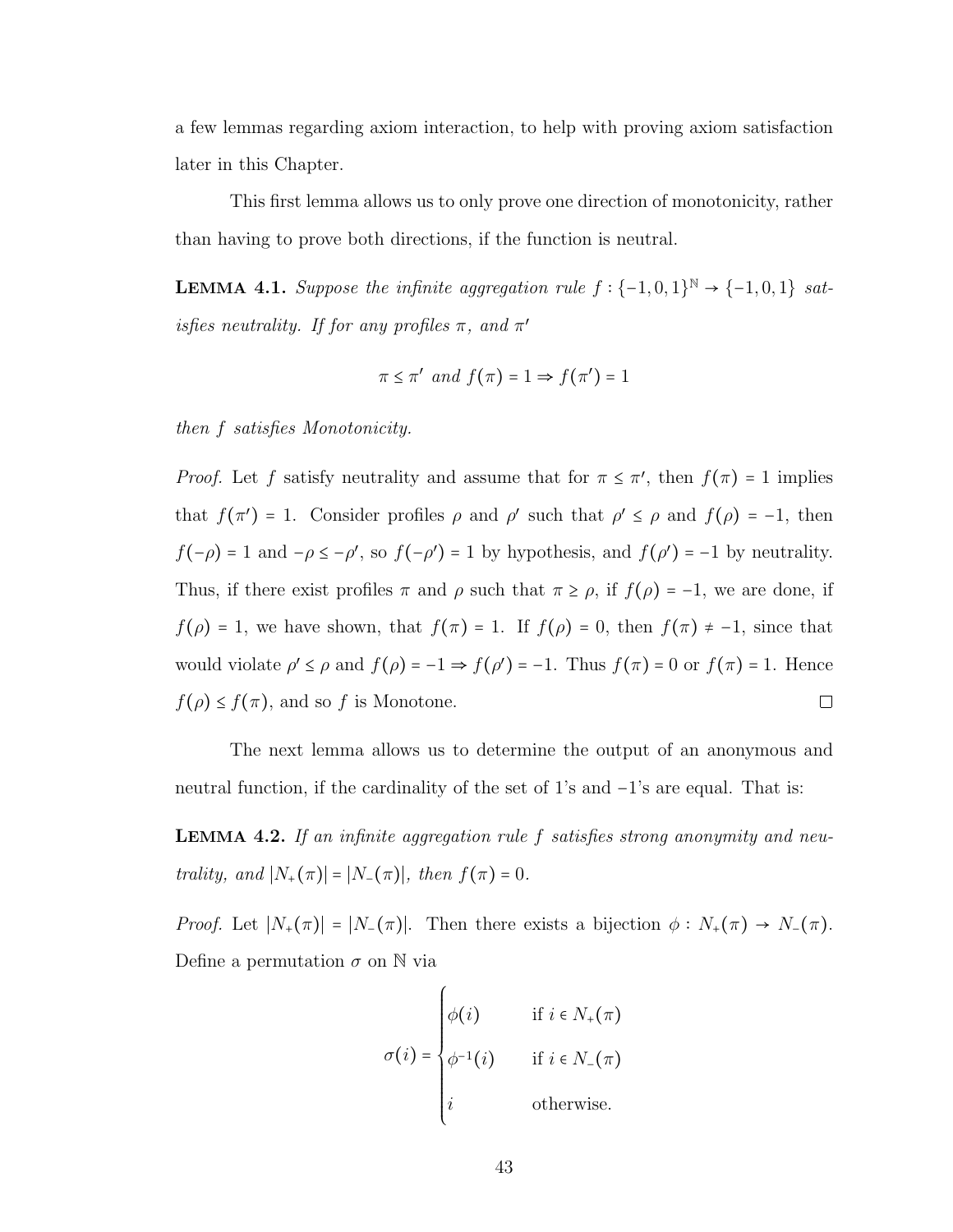Notice that  $\pi_{\sigma} = -\pi$ , by construction of  $\sigma$ . Thus,  $f(-\pi) = f(\pi_{\sigma})$ . By Strong Anonymity,  $f(\pi) = f(\pi_{\sigma}) = f(-\pi)$ . By Neutrality,  $f(-\pi) = -f(\pi)$ . Hence  $f(\pi) =$  $-f(\pi)$ . Therefore,  $f(\pi) = 0$ .  $\Box$ 

Next we are able to show that  $M_k$  rules satisfy the same axioms in the infinite model as in the finite model. We can easily notice that finitely anonymous infinite aggregation rules are a subset of strongly anonymous infinite aggregation rules. We prove that  $M_k$  is strongly anonymous below, as it will be necessary in characterizing these rules later in this chapter.

**THEOREM 4.1.** For all nonnegative integers k,  $M_k: \{-1,0,1\}^{\mathbb{N}} \rightarrow \{-1,0,1\}$  satisfies strong anonymity, neutrality, monotonicity, and cancellation.

*Proof.* First, note that for any permutation  $\sigma$  of N,  $n_+(\pi) = n_+(\pi)$  and  $n_-(\pi) =$  $n_{-}(\pi_{\sigma})$ . Therefore, by the definition of  $M_{k}$ ,  $M_{k}(\pi) = M_{k}(\pi_{\sigma})$ . Hence,  $M_{k}$  is strongly anonymous. Also, notice that  $n_+(\pi) = n_-(-\pi)$  and  $n_-(\pi) = n_+(-\pi)$ . Thus,  $M_k(-\pi) = -M_k(\pi)$  by the definition of  $M_k$ . Thus,  $M_k$  is neutral. Let  $\pi \geq \pi'$ , then  $n_+(\pi) \geq n_+(\pi')$ , and  $n_-(\pi) \leq n_-(\pi')$ . Therefore,  $M_k(\pi) \geq M_k(\pi')$ , and  $M_k$  is monotone by definition. Let  $\pi = (x_1, x_2, ...)$  and  $\pi' = (x'_1, x'_2, ...)$  agree everywhere except at *i*, *j*, and let  $x_i = 1$ ,  $x_j = -1$ , and  $x'_i = x'_j = 0$ . Then,  $n_+(\pi) = n_+(\pi') + 1$  and  $n_-(\pi) = n_-(\pi') + 1$ . Thus, if  $n_+(\pi) > n_-(\pi) + k$ , then  $n_+(\pi') > n_-(\pi') + k$ . Similarly, if  $n_-(\pi) > n_+(\pi) + k$ , then  $n_-(\pi') > n_+(\pi') + k$ . Hence,  $M_k$  is cancellative.  $\Box$ 

Recall Equation (2.3) that defined  $M_{\infty} : \{-1,0,1\}^{\mathbb{N}} \to \{-1,0,1\}$ . It turns out that this function also satisfies all of the axioms stated in Theorem 4.1.

**PROPOSITION** 4.1. The infinite aggregation rule  $M_{\infty} : \{-1,0,1\}^{\mathbb{N}} \to \{-1,0,1\}$ satisfies strong anonymity, neutrality, monotonicity, and cancellation.

*Proof.* First, we will show that  $M_{\infty}$  is anonymous. Notice that for any permutation  $\sigma$  of N,  $n_+(\pi) = n_+(\pi_{\sigma})$  and  $n_-(\pi) = n_-(\pi_{\sigma})$ . Therefore, since  $M_{\infty}$  is completely determined by  $n_+(\pi)$  and  $n_-(\pi)$ ,  $M_\infty(\pi) = M_\infty(\pi_\sigma)$ .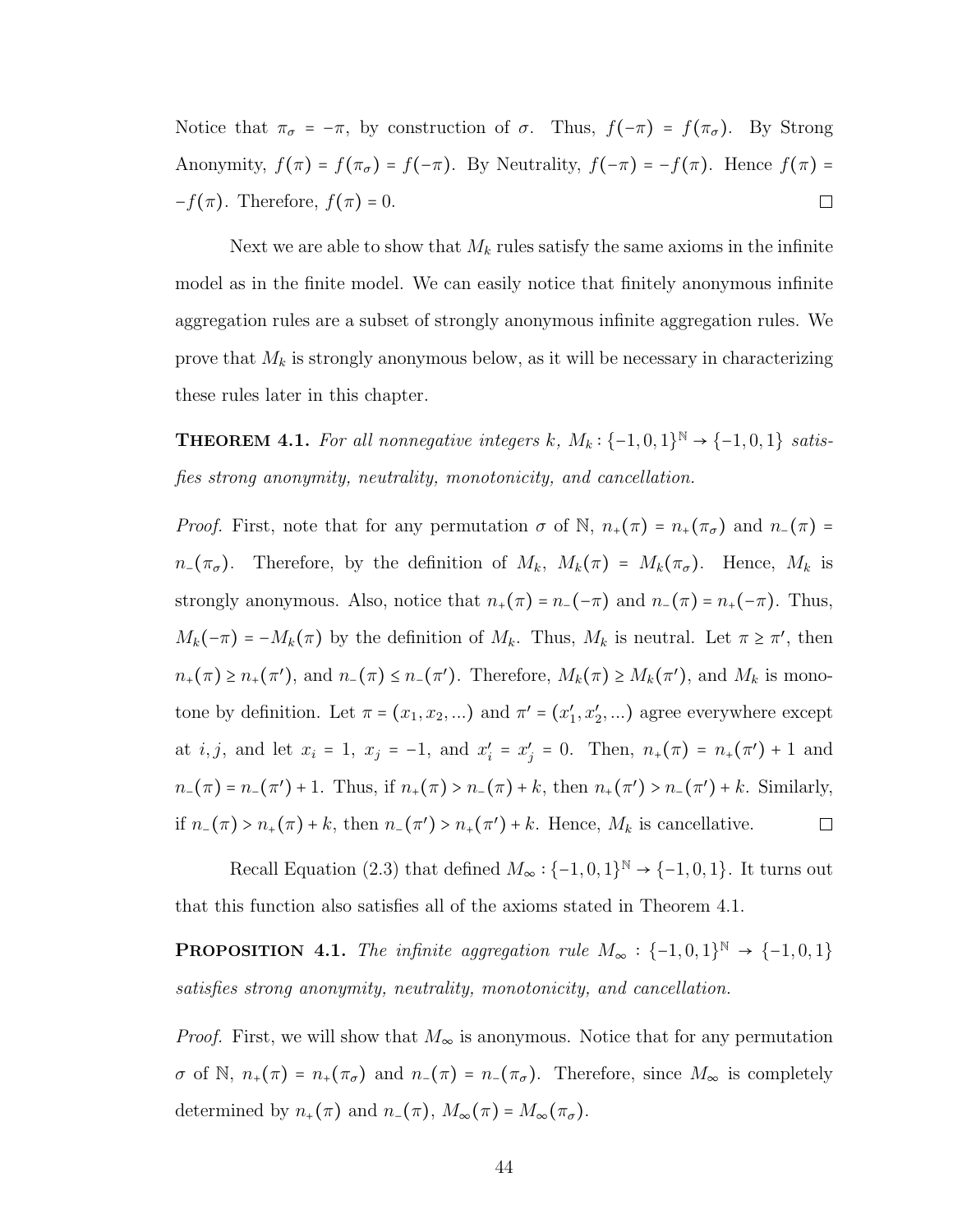Next, we will show that  $M_{\infty}$  is neutral. Notice that for any  $\pi$ ,  $N_{+}(\pi)$  =  $N_{-}(-\pi)$  and  $N_{-}(\pi) = N_{+}(-\pi)$ . So

$$
n_{+}(\pi) = n_{-}(-\pi) \text{ and } n_{-}(\pi) = n_{+}(-\pi). \tag{4.2}
$$

Hence  $M_{\infty}(-\pi) = -M_{\infty}(\pi)$  for any profile  $\pi$ .

Now we will show  $M_{\infty}$  is monotone. Let  $\pi' \geq \pi$ . Now consider  $\pi$  such that  $M_{\infty}(\pi) = 1$ . Since  $n_{+}(\pi) = \infty$ ,  $n_{+}(\pi') = \infty$ . Also, since  $n_{-}(\pi) < \infty$  and  $n_-(\pi') \leq n_-(\pi)$ , therefore  $n_-(\pi') < \infty$ . Hence  $M_\infty(\pi') = 1$ . Therefore, since  $M_\infty$  is neutral,  $M_{\infty}$  is monotone by Lemma 4.1.

Finally, we can show that  $M_{\infty}$  is cancellative. Let  $\pi = (x_1, x_2, ...)$  such that  $x_i = 1$  and  $x_j = -1$ . Assume  $M_\infty(\pi) = 1$  and consider  $\pi' = (x'_1, x'_2, \dots)$  where  $x'_i =$  $x'_j = 0$  and  $x'_k = x_k$  for all  $k \neq i, j$ . Then  $N_+(\pi') = N_+(\pi) \setminus \{i\}$ , so  $n_+(\pi') = \infty$ . Also,  $N_{-}(\pi') = N_{-}(\pi)\setminus\{j\},$  so  $n_{-}(\pi') = n_{-}(\pi) - 1 < \infty$ . Hence,  $M_{\infty}(\pi') = 1$ . By neutrality, the same holds if  $M_{\infty}(\pi) = -1$ . Now, if  $M_{\infty}(\pi) = 0$ , then either  $n_{+}(\pi) < \infty$  and  $n_{-}(\pi) < \infty$  or  $n_{+}(\pi) = n_{-}(\pi) = \infty$ . First, assume  $n_{+}(\pi) < \infty$  and  $n_{-}(\pi) < \infty$ . Consider  $\pi'' = (x'_1, x'_2, \dots)$  where  $x'_i = x'_j = 0$  and  $x'_k = x_k$ , then  $n_+(\pi') = n_+(\pi) - 1 < \infty$ and  $n_{-}(\pi') = n_{-}(\pi) - 1 < \infty$ . Hence  $M_{\infty}(\pi') = 0$ . Next, assume  $n_{+}(\pi) = n_{-}(\pi) = \infty$ . Consider  $\pi'' = (x'_1, x'_2, \dots)$  where  $x'_i = x'_j = 0$  and  $x'_k = x_k$ , then  $n_+(\pi') = n_+(\pi) - 1 = \infty$ and  $n_{-}(\pi') = n_{-}(\pi) - 1 = \infty$ . Hence  $M_{\infty}(\pi') = 0$ .  $\Box$ 

A new axiom was defined in Chapter 2 for the infinite aggregation model. This axiom was called the zero co-finite axiom. Now, we can prove that  $M_k$  rules satisfy the zero co-finite axiom, but the  $M_{\infty}$  rule does not.

**LEMMA 4.3.** For all nonnegative integers k,  $M_k$  satisfies the zero co-finite axiom.

*Proof.* Let  $\pi$  be a profile such that  $|N_+(\pi)| = k + 1$ , and  $|N_-(\pi)| = 0$ . Then  $N_0(\pi)$  is co-finite and  $M_k(\pi) = 1 \neq 0$ . Thus  $M_k$  satisfies the zero co-finite axiom.  $\Box$ 

**LEMMA 4.4.** The infinite aggregation rule  $M_{\infty}$  does not satisfy the zero co-finite axiom.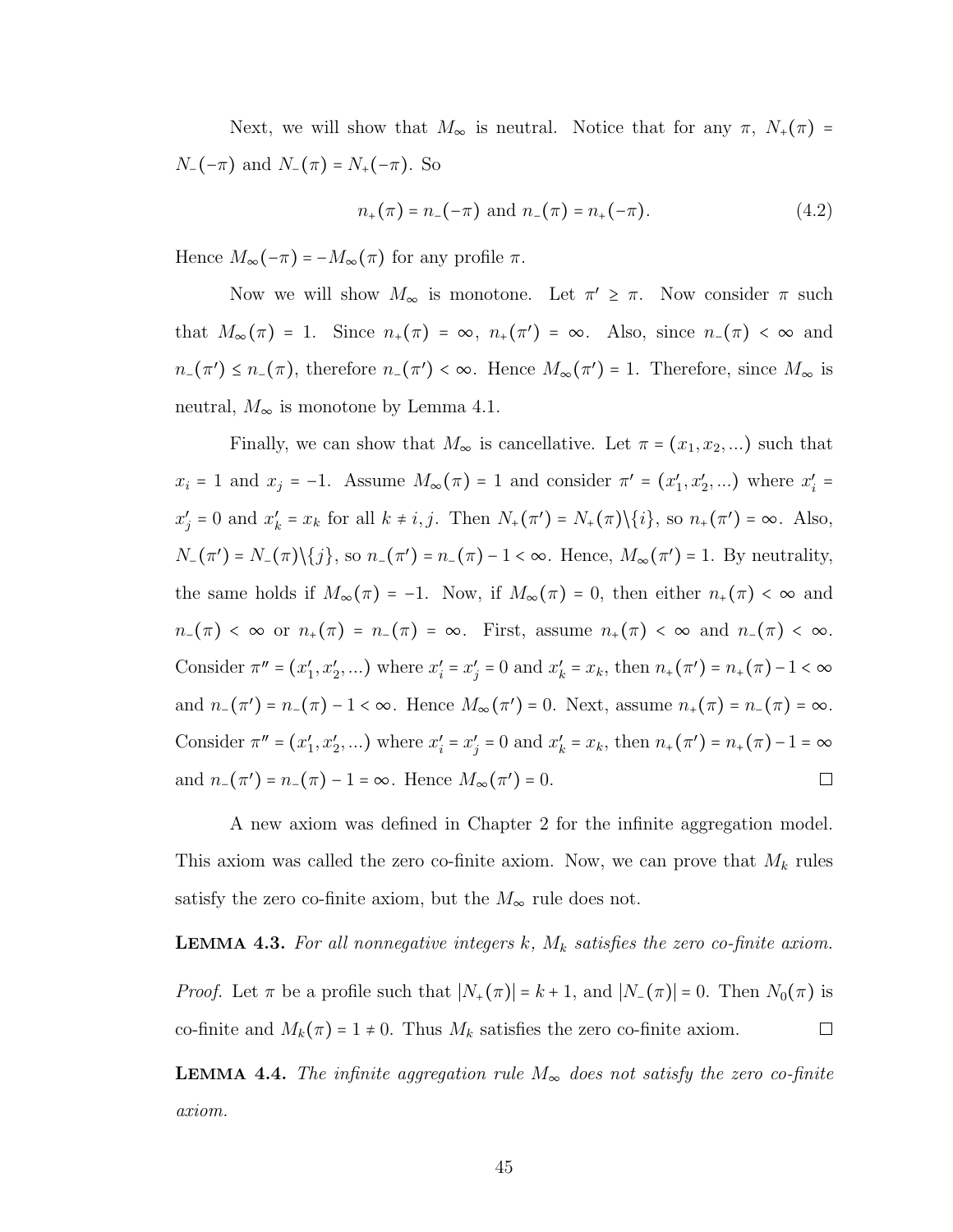*Proof.* Let  $\pi$  be a profile where  $N_0(\pi)$  is co-finite. Thus  $n_+(\pi) < \infty$  and  $n_-(\pi) < \infty$ . Therefore,  $M_{\infty}(\pi) \neq 1$  and  $M_{\infty}(\pi) \neq -1$ , hence  $M_{\infty}(\pi) = 0$ . Therefore,  $M_{\infty}$  is not zero co-finite.  $\Box$ 

When seeking to characterize the  $M_k$  rules in the infinite case, we discovered the function  $M_{\infty}$  also meets all of the criteria for the finite  $M_k$  rules, but is not an  $M_k$  rule, unless you allow  $k = \infty$ . For that reason, it was necessary to introduce the zero co-finite axiom. It turns out the  $M_{\infty}$  function part of entire class of functions that are not zero co-finite, but satisfy the other axioms. We will look further into these after we discuss the  $M_k$  rules in this model.

Before we characterize the  $M_k$  rules in this model, there is an important lemma regarding infinite aggregation functions that satisfy all of our axioms listed in Theorem 4.1.

LEMMA 4.5. If an infinite aggregation function f satisfies strong anonymity, cancellation, neutrality, and monotonicity, then for any  $\pi \in \{-1,0,1\}^{\mathbb{N}}$  such that  $N_0(\pi)$ is co-finite and  $f(\pi) = 1$ , then there exists  $\pi' \in \{-1,0,1\}^{\mathbb{N}}$  such that  $n_-(\pi') = 0$ ,  $f(\pi') = 1$  and  $n_+(\pi') = n_+(\pi) - n_-(\pi)$ .

*Proof.* Let  $\pi \in \{-1, 0, 1\}^{\mathbb{N}}$  such that  $N_0(\pi)$  is co-finite and  $f(\pi) = 1$ . Let  $n_+(\pi) = p$ and  $n_{-}(\pi) = q$ . There exists a permutation  $\sigma$  of N such that  $\pi_{\sigma} = (x_1, x_2, ....)$  where  $x_i = 1$  for the first p odd  $i \in \mathbb{N}$  and  $x_i = -1$  for the first q even  $i \in \mathbb{N}$  and 0 elsewhere. Since f is anonymous,  $f(\pi_{\sigma}) = f(\pi)$ . If  $x_i = 0$  for all  $i, \pi = 0$ , and since f is neutral,  $f(\vec{0}) = 0$ . Thus there is at least one non-zero  $x_i$ . Now, for each pair  $x_i, x_{i+1}$  in  $\pi_{\sigma}$ , we can use the cancellation property of f to create  $\pi_i$  where  $x_i = x_{i+1} = 0$ , and  $f(\pi_i) = f(\pi_{\sigma}) = f(\pi)$  for any *i*. Furthermore, we can start with  $\pi_1$  and then repeat this process, creating  $\pi_{1,3} = (\pi_1)_3$  that has 0's in the first 4 terms. Continuing in this manner min $\{p,q\}$  times to create  $\pi'$  has  $0's$  in the first  $2(\min\{p,q\})$  terms. Notice, that since f satisfies  $(C)$ ,  $f(\pi') = f(\pi) = 1$ . From the construction of  $\pi'$ , either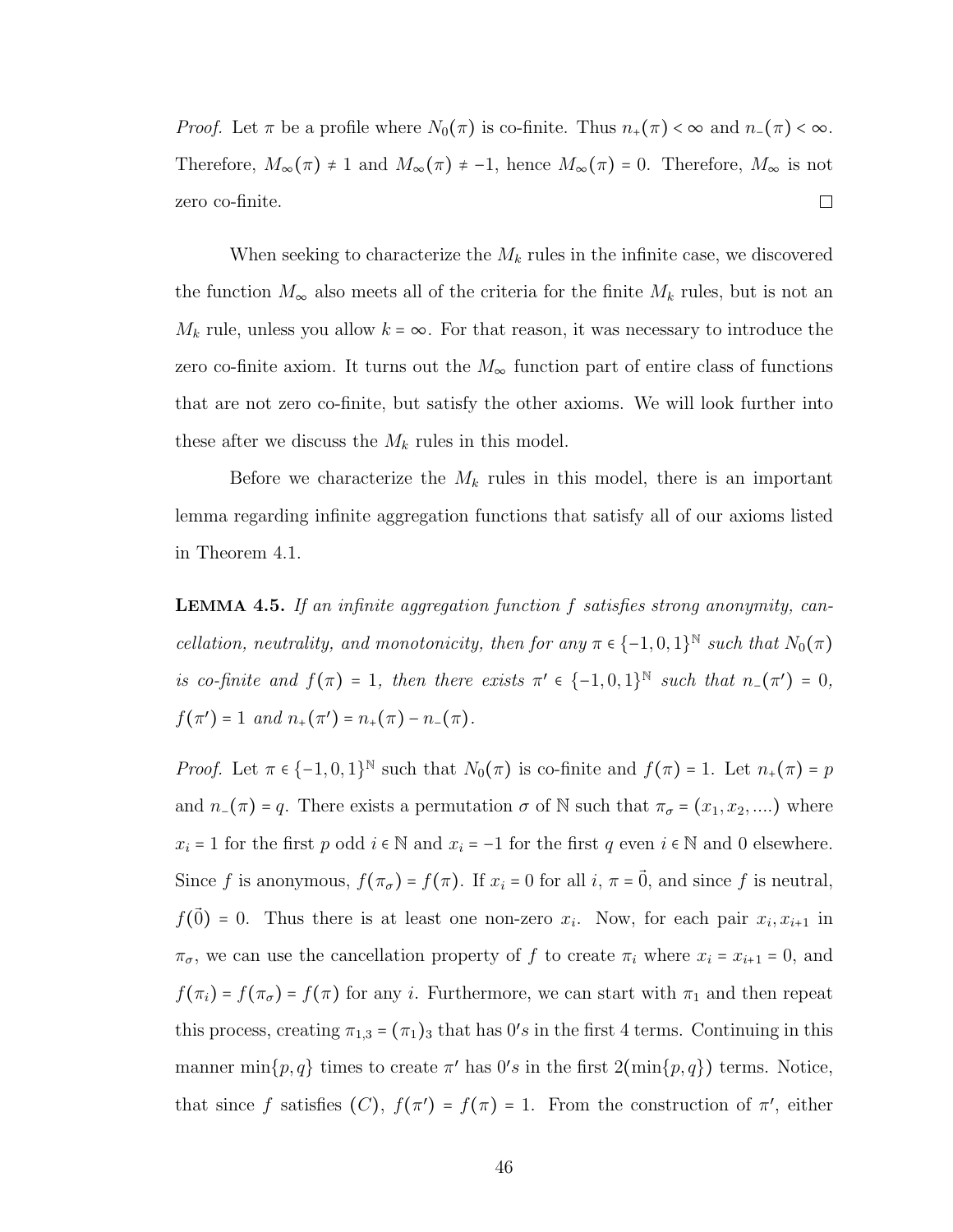$n_+(\pi') = 0$  or  $n_-(\pi') = 0$ . Since  $f(\vec{0}) = 0$  by neutrality, if  $n_+(\pi') = 0$ , then  $\pi' < \vec{0}$ ; therefore, by monotonicity,  $f(\pi') \leq f(\vec{0})$ . But  $f(\pi') = 1$ , by (A) and (C). Hence,  $n_-(\pi') = 0$ , and  $n_+(\pi') = n_+(\pi) - \min\{p, q\}$ . Further, since  $n_-(\pi') = 0$ ,  $n_+(\pi) > n_-(\pi)$ , and  $\min\{p, q\} = q = n_-(\pi)$ . Thus, as desired,  $n_+(\pi') = n_+(\pi) - n_-(\pi)$ .  $\Box$ 

Notice that since f is neutral, if  $f(\pi) = -1$ , this will still hold for a similar  $\pi'$  with  $f(\pi') = -1$ .

Using the same axioms as listed in Theorem 2.1 in the finite characterization, and the addition of the zero co-finite axiom, we can now fully characterize the  $M_k$ rules in the infinite model with domain  $\{-1,0,1\}^{\mathbb{N}}$ .

**THEOREM 4.2.** An aggregation rule  $f : \{-1,0,1\}^{\mathbb{N}} \rightarrow \{-1,0,1\}$  satisfies strong anonymity, neutrality, monotonicity, cancellation, and zero co-finite if and only if f is an  $M_k$ -rule for some  $k \in \mathbb{N}^0$ .

*Proof.* If f is an  $M_k$  rule, we showed above that it has these properties. Now, assume that  $f: \{-1,0,1\}^{\mathbb{N}} \to \{-1,0,1\}$  satisfies strong anonymity, neutrality, monotonicity, cancellation, and zero co-finite. Since  $f$  satisfies the zero co-finite axiom, there is a profile such  $\rho$  such that  $N_0(\rho)$  is co-finite and  $f(\rho) \neq 0$ . Since f is neutral,  $f(-\rho) = -f(\rho)$ ; therefore,  $\{f(\rho), -f(\rho)\} = \{1, -1\}$ . Thus, without loss of generality, we can assume that there exists a profile  $\rho$  such that  $f(\rho) = 1$ . Then by Lemma 4.5, there exists  $\rho'$  such that  $f(\rho') = 1$ ,  $n_{-}(\rho') = 0$ , and  $n_{+}(\rho') = n_{+}(\rho) - n_{-}(\rho)$ . We can then define

$$
k = \min\{n_+(\pi) : n_-(\pi) = 0 \text{ and } f(\pi) = 1\} - 1. \tag{4.3}
$$

We know that this minimum exists, since  $n_+(\rho')$  is in the set  $\{n_+(\pi): n_-(\pi) =$ 0 and  $f(\pi) = 1$ . We can insure that  $\min\{n_+(\pi): n_-(\pi) = 0 \text{ and } f(\pi) = 1\} \ge 1$  since if  $n_+(\pi) = 0$ , then by Lemma 4.2,  $f(\pi) = 0$ . Let  $\alpha$  be a profile that obtains this minimum and has all 1's appearing first, followed by all zeros.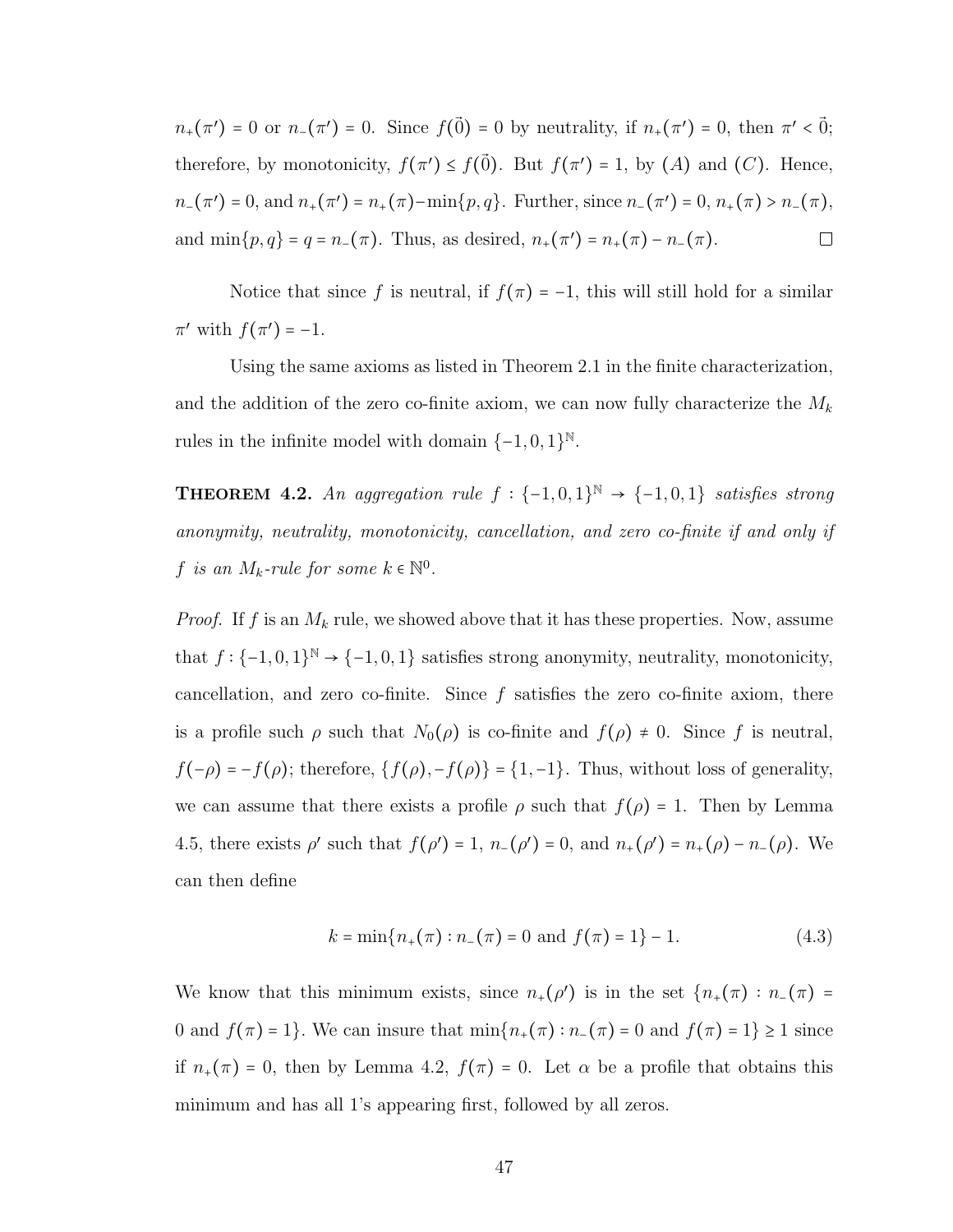Let  $M_k$  be defined as earlier, based on k above, and assume  $M_k(\pi) = 1$ . Then  $n_+(\pi) > n_-(\pi) + k$ . To determine  $f(\pi)$ , since  $M_k$  satisfies strong anonymity, neutrality, monotonicity, cancellation, and zero co-finite, if  $n_+(\pi) + n_-(\pi) < \infty$ , by Lemma 4.5 we can create  $\pi'$  such that  $M_k(\pi') = 1$ ,  $n_-(\pi')$ , and  $n_+(\pi') = n_+(\pi)$  $n_-(\pi)$ . Then, by definition of k, and since both  $\pi'$  and  $\alpha$  have all 1's moved to the front of the profile,  $\alpha \leq \pi'$ . Then by monotonicity,  $f(\pi') \geq f(\alpha) = 1$ . Since f is also strong anonimity and cancellation, we can then infer that  $f(\pi) = 1$  in a similar manner as in the proof of Lemma 4.5. If  $N_0(\pi)$  is not co-finite, since  $M_k(\pi) = 1$ , we cannot have  $n_+(\pi) = n_-(\pi) = \infty$ , because then  $M_k(\pi) = 0$ , by Lemma 4.2. Therefore, either  $n_+(\pi) < \infty$  or  $n_-(\pi) < \infty$ . Since one of these sets is finite, we can follow in the same manner of cancellation as in Lemma 4.5 and create a  $\pi'$ such that  $n_-(\pi') = 0$  or  $n_+(\pi') = 0$ , and  $M_k(\pi') = M_k(\pi)$ . Since  $M_k$  is anonymous and neutral, by Lemma 4.2,  $f(\vec{0}) = 0$ . Since  $\pi' \geq \vec{0}$  and  $M_k$  is monotone,  $M_k(\pi') \geq 0$ so  $M_k(\pi') \neq -1$  implying  $M_k(\pi') = 1$ . Hence,  $n_-(\pi') = 0$ . Furthermore, since f is also monotone, and  $n_-(\pi') = 0$ , then  $\pi' > \rho'$  implies  $f(\pi') \geq f(\rho') = 1$ . Therefore  $f(\pi') = 1$  and by cancellation and a similar argument as in Lemma 4.5,  $f(\pi) = 1$ .

By neutrality, we then can say that if  $M_k(\pi) = -1$ , then  $f(\pi) = -1$ . If  $M_k(\pi) = 0$ , then  $n_+(\pi) \leq n_-(\pi) + k$  and  $n_-(\pi) \leq n_+(\pi) + k$ , or both are infinite. If both are not infinite, then, by minimality of  $k + 1$ ,  $f(\pi) = 0$ . If both are infinite, by Lemma 4.2  $f(\pi) = M_k(\pi) = 0$ .

Now, let  $f(\pi) = 1$ , then if we assume  $M_k(\pi) = 0$ . This would imply from above that  $f(\pi) = 0$ , so  $M_k(\pi) \neq 0$ . Similarly,  $M_k(\pi) \neq -1$ . Thus,  $M_k(\pi) = 1$ . The same argument will show that  $f(\pi) = 0 \rightarrow M_k(\pi) = 0$  and  $f(\pi) = -1 \rightarrow M_k(\pi) =$  $\Box$ −1.

Since the characterization from Llamazares did not include the zero co-finite axiom, we wished to remove this axiom. In this infinite model, there are many different functions that satisfy neutrality, strong anonymity, monotonicity, and can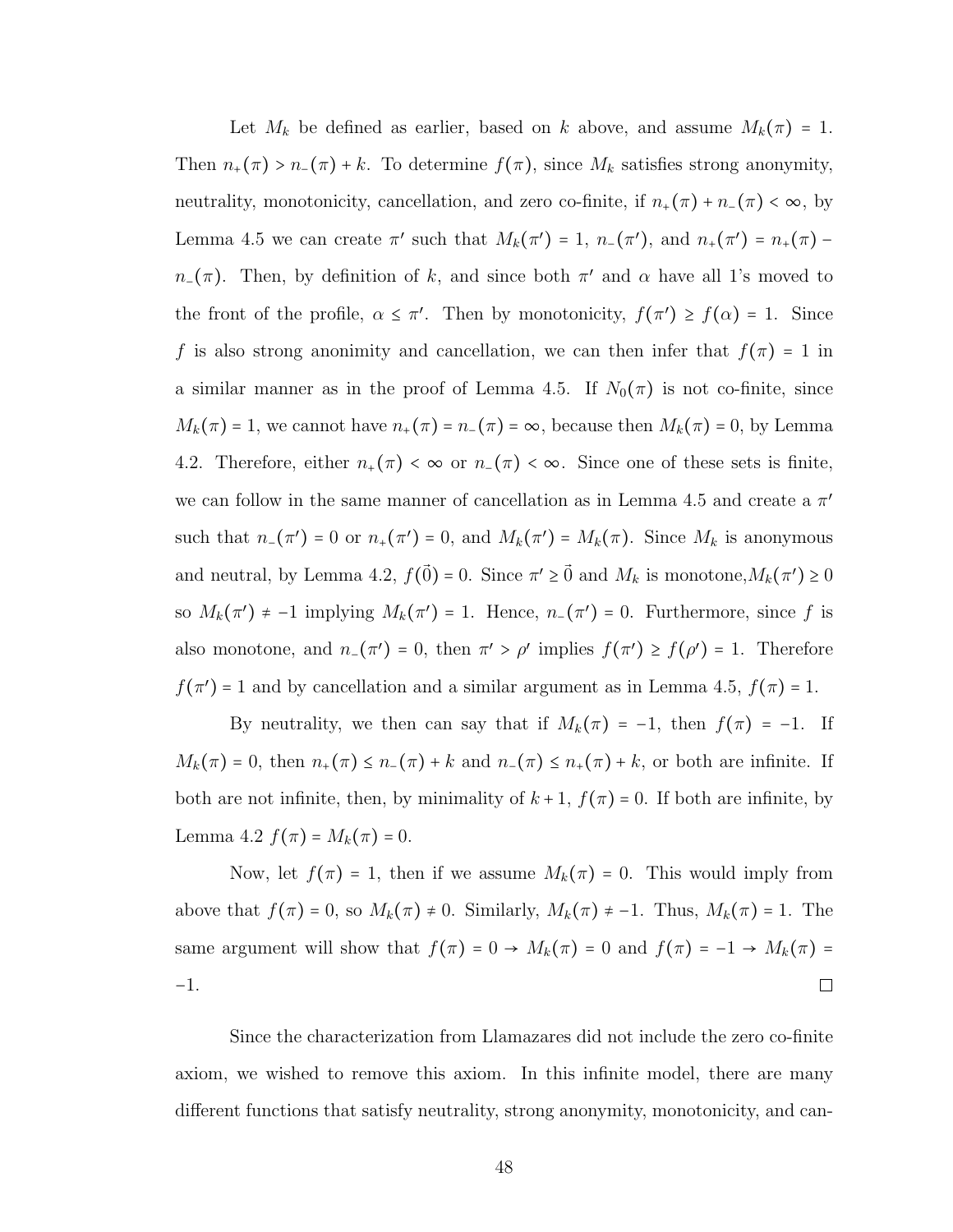cellation, but are not zero co-finite. We mentioned the infinite aggregation rule  $M_\infty$ earlier, we no introduce two new classes of functions: the  $f^k$  class of functions and the  $\mathcal I$  function.

**DEFINITION 4.2.** For any integer  $k \geq -1$ , define the infinite aggregation function

$$
f^k: \{-1,0,1\}^{\mathbb{N}} \to \{-1,0,1\}
$$

by

$$
f^{k}(\pi) = \begin{cases} 1 & \text{if } 2n_{-}(\pi) + n_{0}(\pi) \leq k; \\ -1 & \text{if } 2n_{+}(\pi) + n_{0}(\pi) \leq k; \\ 0 & \text{otherwise.} \end{cases}
$$
(4.4)

Notice that if  $k = -1$ , then  $f^k(\pi) \neq 1$  for any  $\pi$  and  $f^k(\pi) \neq -1$  for any  $\pi$ . Therefore,  $f^{-1}$  is the constant 0 function.

**PROPOSITION 4.2.** For any integer  $k \geq -1$ , the infinite aggregation function  $f^k$ defined above satisfies neutrality, strong anonymity, monotonicity, and cancellation, but is not zero co-finite.

*Proof.* First, notice that if  $2n_-(\pi) + n_0(\pi) \leq k$ , then  $n_+(\pi) = \infty$ , and if  $2n_+(\pi) +$  $n_0(\pi) \leq k$ , then  $n_-(\pi) = \infty$ . It follows then that if  $N_0(\pi)$  is co-finite, then both  $N_+(\pi)$  and  $N_-(\pi)$  are finite, and when both  $N_-(\pi)$  and  $N_+(\pi)$  are finite  $f^k(\pi) = 0$ for all k. Thus the class of  $f^k$  rules are not zero co-finite.

Next, assume that  $f^k(\pi) = 1$ , then  $2n_-(\pi) + n_0(\pi) \leq k$ . Consider now  $-\pi$  and observe that  $n_{+}(-\pi) = n_{-}(\pi)$  and  $n_{0}(\pi) = n_{0}(-\pi)$ . It follows then that  $2n_{+}(-\pi)$  +  $n_0(-\pi) \leq k$ , so  $f^k(-\pi) = -1$ . Similarly, if  $f^k(\pi) = -1$ , then  $f^k(-\pi) = 1$ . Hence  $f^k$ rules satisfy neutrality.

Let  $\pi$  be any profile in  $\{-1,0,1\}^{\mathbb{N}}$  and  $\sigma$  a permutation of  $\mathbb{N}$ . Then consider the profile  $\pi_{\sigma}$ . It can be seen clearly that  $n_{-}(\pi_{\sigma}) = n_{-}(\pi)$ ,  $n_{+}(\pi_{\sigma}) = n_{+}(\pi)$ , and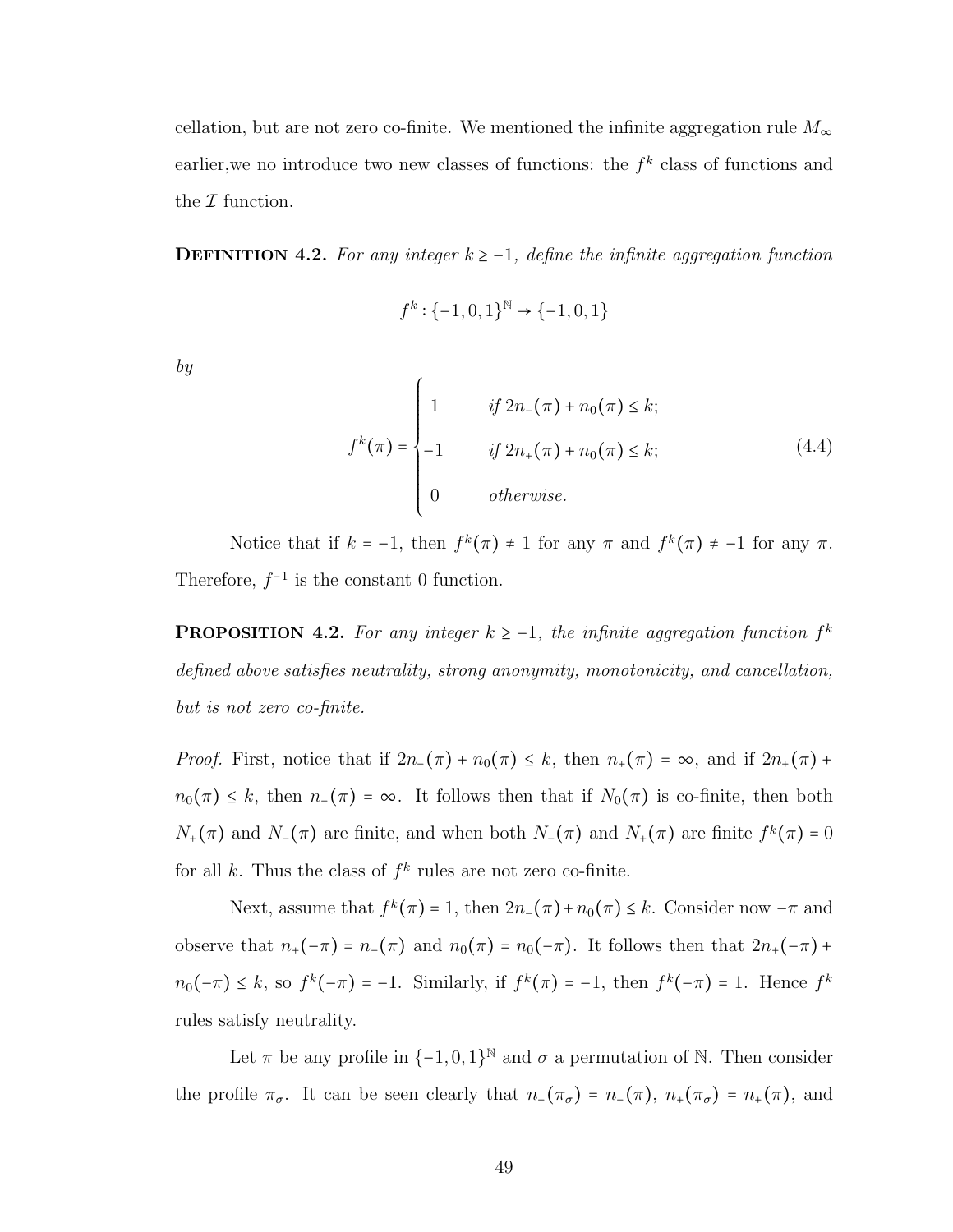$n_0(\pi_{\sigma}) = n_0(\pi)$ . Therefore, if  $2n_-(\pi) + n_0(\pi) \leq k$ , then  $2n_-(\pi_{\sigma}) + n_0(\pi_{\sigma}) \leq k$  and if  $2n_{+}(\pi) + n_{0}(\pi) \leq k$ , then  $2n_{+}(\pi_{\sigma}) + n_{0}(\pi_{\sigma}) \leq k$ . Thus  $f^{k}(\pi_{\sigma}) = f^{k}(\pi)$ .

Now consider profiles  $\pi, \pi'$  such that  $\pi \leq \pi'$ . Assume that  $f^k(\pi) = 1$ , then  $2n_-(\pi) + n_0(\pi) \leq k$ . This means the set of voters who didn't vote for alternative 1 is at most k. Since  $\pi' \ge \pi$ ,  $N_+(\pi) \subseteq N_+(\pi')$ ,  $n_-(\pi') \le n_-(\pi)$ , and  $n_-(\pi') + n_0(\pi') \le$  $n_-(\pi) + n_0(\pi)$ . Thus  $2n_-(\pi') + n_0(\pi') \leq 2n_-(\pi) + n_0(\pi) \leq k$ . Thus  $f^k(\pi') = 1$  and by Lemma 4.1,  $f^k$  is Monotone.

Lastly, let the profiles  $\pi = (x_1, x_2, ...)$  and  $\pi' = (x'_1, x'_2, ...)$  be such that  $x_k = x'_k$ for all  $k \neq i, j$ ,  $x_i = 1$ ,  $x_j = -1$ , and  $x'_i = x'_j = 0$ . If  $f^k(\pi) = 1$ ,  $2n_-(\pi) + n_0(\pi) \le$ k, then  $2n_-(\pi') + n_0(\pi') = 2[n_-(\pi) - 1] + n_0(\pi) + 2 = 2n_-(\pi) + n_0(\pi) \leq k$ . Thus  $f^k(\pi') = f^k(\pi) = 1$ . If instead,  $2n_+(\pi) + n_0(\pi) \leq k$ , then similarly,  $2n_+(\pi') + n_0(\pi') =$  $2[n_+(\pi)-1] + n_0(\pi) + 2 = 2n_+(\pi) + n_0(\pi) \le k$ . Hence  $f^k(\pi') = f^k(\pi) = -1$ . Thus it follows that  $f^k$  is cancellative.  $\Box$ 

**DEFINITION 4.3.** Now, define the infinite aggregation function

$$
\mathcal{I}: \{-1, 0, 1\}^{\mathbb{N}} \to \{-1, 0, 1\}
$$

by

$$
\mathcal{I}(\pi) = \begin{cases}\n1 & \text{if } N_{+}(\pi) \text{ is co-finite;} \\
-1 & \text{if } N_{-}(\pi) \text{ if co-finite;} \\
0 & \text{otherwise.} \n\end{cases}
$$
\n(4.5)

**PROPOSITION 4.3.** The infinite aggregation function  $\mathcal{I}$  defined above satisfies neutrality, strong anonymity, monotonicity, and cancellation, but is not zero cofinite.

*Proof.* First, notice that if  $N_+(\pi)$  is co-finite, then  $n_+(\pi) = \infty$ , and if  $N_-(\pi)$  is co-finite, then  $n_-(\pi) = \infty$ . If  $N_0(\pi)$  is co-finite, then both  $N_+(\pi)$  and  $N_-(\pi)$  are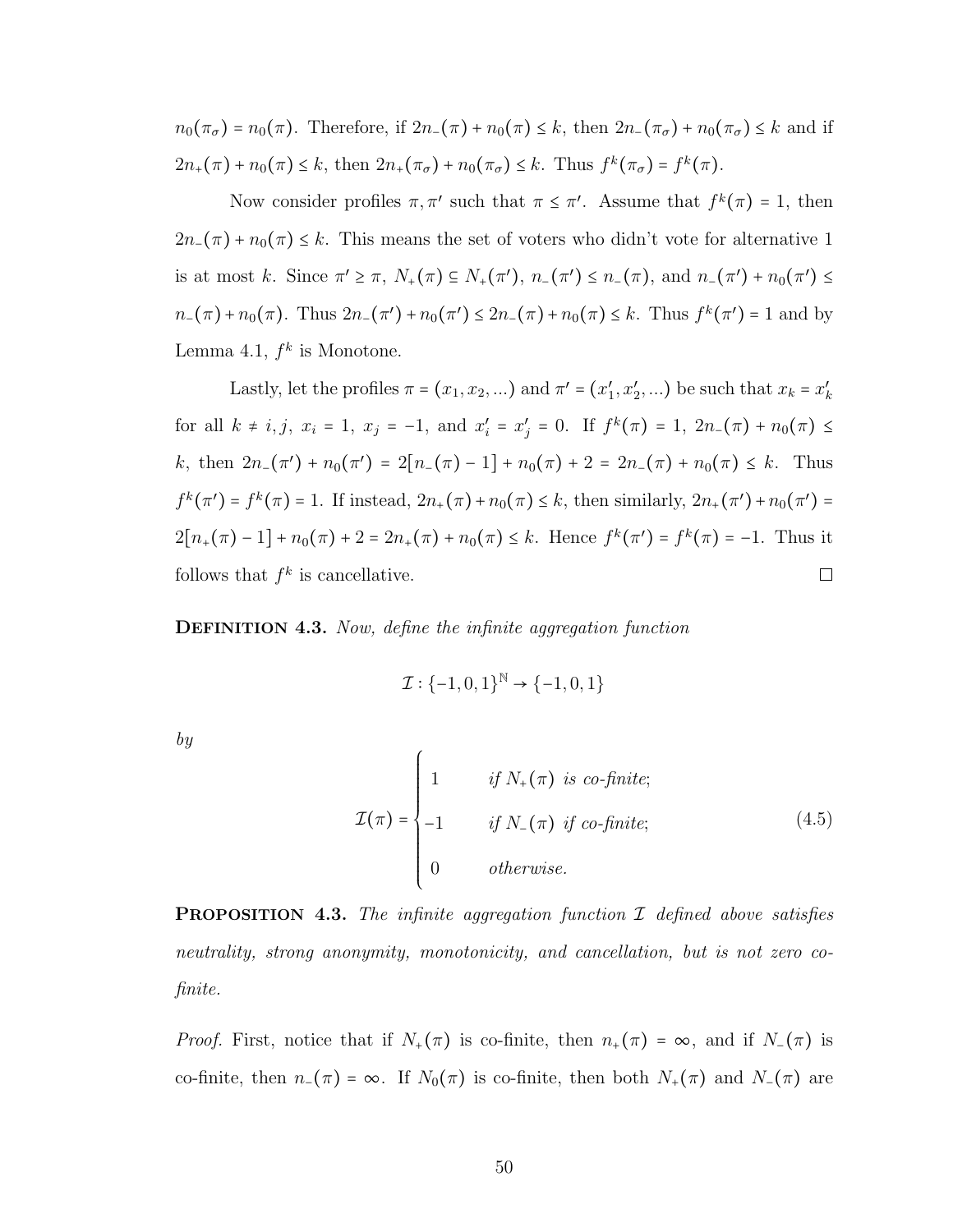finite. When both  $N_-(\pi)$  and  $N_+(\pi)$  are finite, then  $\mathcal{I}(\pi) = 0$ . It follows then that function  $\mathcal I$  is not zero co-finite.

Next, assume that  $\mathcal{I}(\pi) = 1$ , then  $N_+(\pi)$  is co-finite. Consider now  $-\pi$  and observe that  $N_{-}(-\pi) = N_{+}(\pi)$ . It follows that  $N_{-}(-\pi)$  is co-finite, so  $\mathcal{I}(-\pi) = -1$ . Similarly, if  $\mathcal{I}(\pi) = -1$ , then  $\mathcal{I}(-\pi) = 1$ . Hence  $\mathcal I$  satisfies neutrality.

Let  $\pi$  be any profile in  $\{-1,0,1\}^{\mathbb{N}}$  and  $\sigma$  a permutation of  $\mathbb{N}$ . Then consider the profile  $\pi_{\sigma}$ . It can be seen clearly that  $n_{-}(\pi_{\sigma}) = n_{-}(\pi)$ ,  $n_{+}(\pi_{\sigma}) = n_{+}(\pi)$ , and  $n_0(\pi_{\sigma}) = n_0(\pi)$ . Therefore, if  $N_+(\pi)$  is co-finite, then  $N_+(\pi_{\sigma})$  is as well and if  $N_{-}(\pi)$  is co-finite, then  $N_{-}(\pi_{\sigma})$  is also co-finite. Thus  $\mathcal{I}(\pi_{\sigma}) = \mathcal{I}(\pi)$ .

Now consider profiles  $\pi, \pi'$  such that  $\pi \leq \pi'$ . Assume that  $\mathcal{I}(\pi) = 1$ , then  $N_{+}(\pi)$  is co-finite. This means the set of voters who didn't vote for alternative 1 is finite. Since  $\pi' \geq \pi$ ,  $N_+(\pi) \subseteq N_+(\pi')$ , so  $N_+(\pi')$  is also co-finite. Thus  $\mathcal{I}(\pi') = 1$  and by Lemma 4.1,  $\mathcal I$  is Monotone.

Lastly, let the profiles  $\pi = (x_1, x_2, ...)$  and  $\pi' = (x'_1, x'_2, ...)$  be such that  $x_k =$  $x'_k$  for all  $k \neq i, j$ ,  $x_i = 1$ ,  $x_j = -1$ , and  $x'_i = x'_j = 0$ . If  $\mathcal{I}(\pi) = 1$ ,  $N_+(\pi)$  is cofinite, then  $N_+(\pi') = N_+(\pi) \backslash i$  and  $N_-(\pi') \cup N_0(\pi') = N_-(\pi) \backslash j \cup N_0(\pi) \cup \{i, j\}.$ Thus  $N_+(\pi')$  infinite, and  $N_-(\pi') \cup N_0(\pi')$  is finite, so  $N_+(\pi')$  is co-finite. Hence,  $\mathcal{I}(\pi') = \mathcal{I}(\pi) = 1$ . If instead,  $N_{-}(\pi)$  is co-finite, then similarly,  $N_{-}(\pi') = N_{-}(\pi')\backslash i$ and  $N_+(\pi') \cup N_0(\pi') = N_-(\pi) \backslash j \cup N_0(\pi) \cup \{i, j\}$ . Hence  $\mathcal{I}(\pi') = \mathcal{I}(\pi) = -1$ . Thus it follows that  $\mathcal I$  is cancellative.  $\Box$ 

THEOREM 4.3. An infinite aggregation function f satisfies strong anonymity, monotonicity, neutrality, and cancellation, and is not zero co-finite if and only if  $f = f^k$  for some integer  $k \ge -1$  or  $f = \mathcal{I}$  or  $f = M_\infty$ .

*Proof.* We have shown that  $f^k$ ,  $\mathcal I$  and  $M_\infty$  satisfy all of our axioms in Propositions 4.2, 4.3, and 4.1, respectively. Therefore, we only need to prove that if the axioms are satisfied, then we have one of these three classes of rules.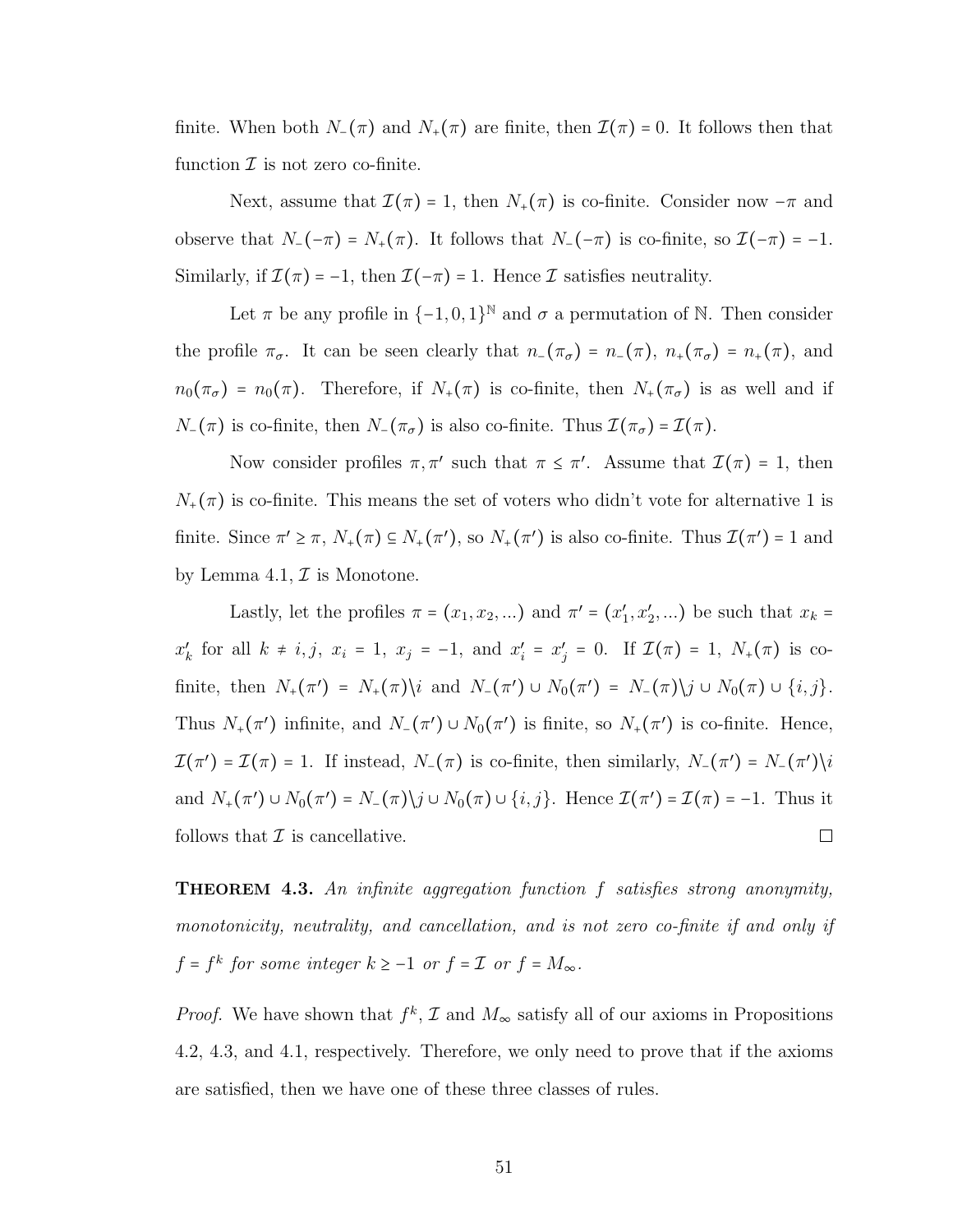Now, assume that  $f$  satisfies the axioms listed. Consider the set

$$
O = \{ n_0(\pi) : \pi \in \{-1, 0, 1\}^{\mathbb{N}} \text{ and } f(\pi) = 1 \}
$$

If  $O = \emptyset$ , then  $f = f^{-1}$ , and we are done. Now we may assume that O is non-empty and we have two cases.

**Case 1.** Assume that the set O is bounded above by some integer  $k$ , such that max  $O = k$ . We will show that  $f(\pi) = f^k(\pi)$  for all  $\pi \in \{-1, 0, 1\}^{\mathbb{N}}$ .

Let  $\pi$  be any profile such that  $n_-(\pi) > 0$  and  $2n(\pi) + n_0(\pi)$  is finite. Let A be a subset of  $N_+(\pi)$  such that  $|A| = n_-(\pi)$ . Let  $\pi'$  be the profile satisfying

$$
N_{-}(\pi) = \emptyset
$$
 and  $N_0(\pi') = N_0(\pi) \cup N_{-}(\pi) \cup A$ 

Notice that  $n_-(\pi') = 0$  and  $n_0(\pi') = 2n(\pi) + n_0(\pi)$ . Moreover, since both f and  $f^k$  satisfy cancellation

$$
f(\pi') = f(\pi) \text{ and } f^k(\pi') = f^k(\pi).
$$

Assume that  $f(\pi) = 1$ . If  $n_-(\pi) = 0$ , then  $2n_-(\pi) + n_0(\pi) = n_0(\pi) \le k$ and so  $f^k(\pi) = 1$ . If  $n_-(\pi) > 0$ , then we can work with the profile  $\pi'$ . Now  $f(\pi) = 1$  implies that  $f(\pi') = 1$ . Since  $f(\pi') = 1$  it follows that  $n_0(\pi') \leq k$ . Since  $n_0(\pi') = 2n_-(\pi) + n_0(\pi)$  we get that  $2n_-(\pi) + n_0(\pi) \le k$  and so  $f^k(\pi') = 1$ . Hence  $f^k(\pi) = 1.$ 

Now suppose that  $f^k(\alpha) = 1$  for some profile  $\alpha$ . Then  $2n_-(\alpha) + n_0(\alpha) \leq k$ . Let  $\rho$  be a profile where the maximum value of the set O is achieved. So  $f(\rho) = 1$ and  $n_0(\rho) = k$ . By the previous paragraph,  $f(\rho) = 1$  implies  $f^k(\rho) = 1$  and so  $2n_{-}(\rho)+n_{0}(\rho) \leq k = n_{0}(\rho)$ . It follows that  $n_{-}(\rho) = 0$ . By the argument given above, we know that there exists a profile  $\alpha'$  such that  $n_{-}(\alpha') = 0$ ,  $n_{0}(\alpha') = 2n_{-}(\alpha) + n_{0}(\alpha)$ ,  $f(\alpha') = f(\alpha)$ , and  $f^k(\alpha') = f^k(\alpha)$ . Since

$$
n_{-}(\alpha') = n_{-}(\rho) = 0 \text{ and } n_{0}(\alpha') \leq n_{0}(\rho),
$$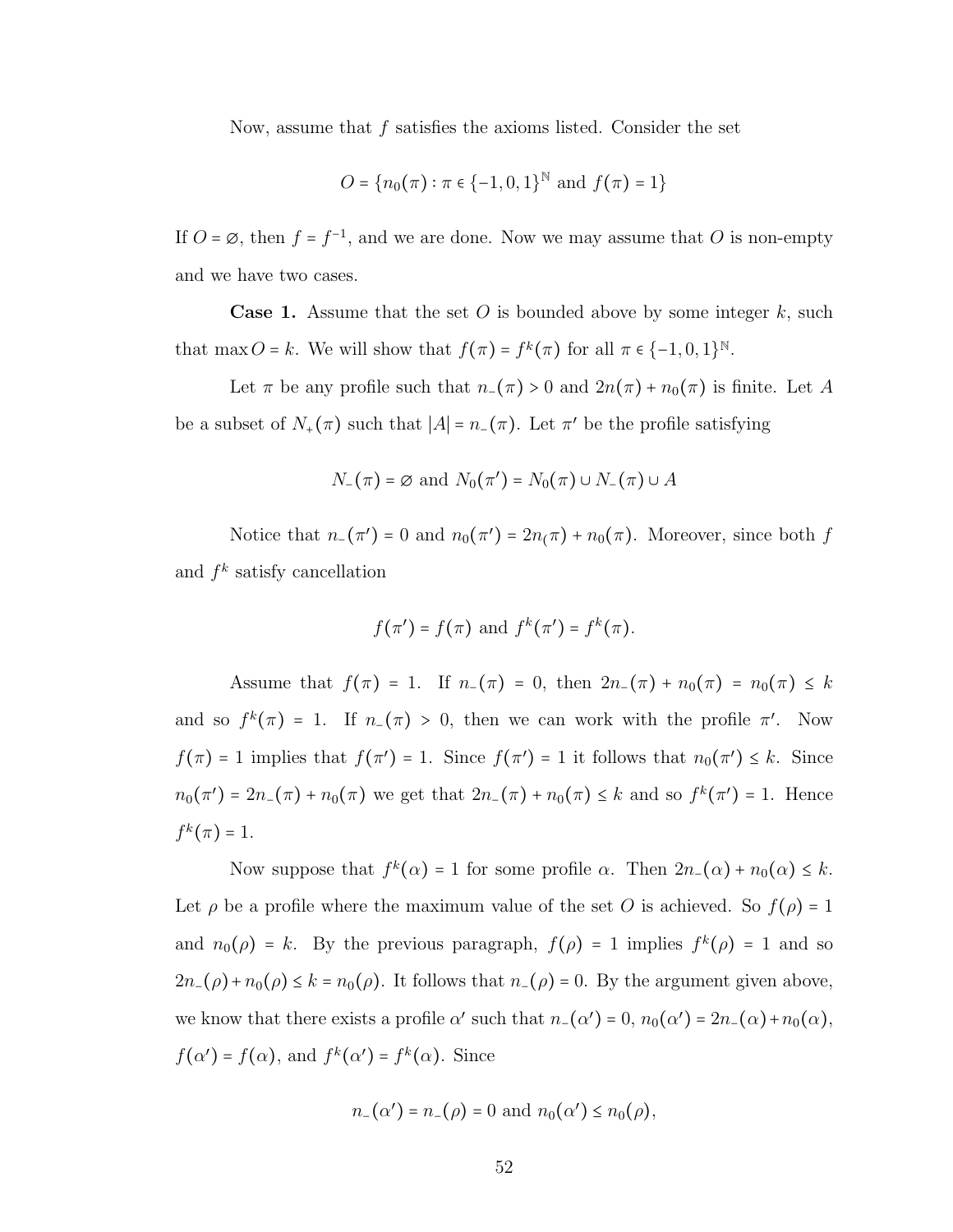it follows that there exists a permutation  $\sigma$  of N such that  $\rho_{\sigma} \leq \alpha'$ . Applying strong anonymity and monotonicity we get

$$
f(\rho) = f(\rho_{\sigma}) \le f(\alpha').
$$

Now  $f(\rho) = 1$  implies that  $f(\alpha') = 1$ . Hence  $f(\alpha) - 1$ .

We can say that, for any profile  $\pi$ ,  $f(\pi) = 1$  if and only if  $f^k(\pi) = 1$ . Since f and  $f^k$  are neutral,  $f(\pi) = f^k(\pi)$  for all  $\pi \in \{-1, 0, 1\}^{\mathbb{N}}$ .

**Case 2.** Assume that the set  $O$  is not bounded above. Then we have two sub-cases: either **A**. for any profile  $\pi$ ,  $f(\pi) = 1$  implies that  $n_0(\pi) < \infty$  or **B**. there exists a profile  $\alpha$  such that  $f(\alpha) = 1$  and  $n_0(\alpha) = \infty$ .

If **A.** holds, then we will show that  $f(\pi) = \mathcal{I}(\pi)$  for all  $\pi \in \{-1, 0, 1\}^{\mathbb{N}}$ . First, assume that  $f(\pi) = 1$ . Then  $n_0(\pi)$  is finite. Since f is not zero co-finite,  $n_{-}(\pi) + n_{+}(\pi) = \infty$ . Since f is anonymous neutral, if  $n_{+}(\pi) = n_{-}(\pi)$ , then  $f(\pi) = 0$ . Since f is monotone,  $n_+(\pi) > n_-(\pi)$ . Therefore,  $n_+(\pi) = \infty$ . Thus  $n_-(\pi) < \infty$ , and it follows that  $N_+(\pi)$  is co-finite. Hence  $\mathcal{I}(\pi) = 1$ . Since f and I are neutral, if  $f(\pi) = -1$ , then  $\mathcal{I}(\pi) = -1$ .

Next, we want to show that if  $\mathcal{I}(\pi) = 1$ , then  $f(\pi) = 1$ . But first, we must observe the following result.

Let l be any nonnegative integer and  $\rho$  be any profile such that  $n_-(\rho) = l$ and  $n_0(\rho) = 0$ . Since O is unbounded from above there exists a profile  $\rho'$  such that  $2l \leq n_0(\rho') < \infty$  and  $f(\rho') = 1$ . Now choose a profile  $\rho''$  such that  $N_+(\rho'') = N_+(\rho') \cup A$ and  $N_{-}(\rho'') = N_{-}(\rho') \cup B$ , where A and B are disjoint subsets of  $N_0(\rho')$  such that  $|A| = |B| = l$ . By cancellation,  $f(\rho'') = f(\rho') = 1$ . Notice  $n_-(\rho'') \geq l$ . We can find a permutation  $\sigma$  of N such that  $\rho''_{\sigma} \leq \rho$ . By strong anonymity and monotonicity,  $f(\rho'') = f(\rho''_{\sigma}) \le f(\rho) = 1.$ 

Now assume  $\mathcal{I}(\pi) = 1$ . Then  $N_+(\pi)$  is co-finite. Then there exists a nonnegative integer l such that  $l = |N_0(\pi) \cup N_-(\pi)|$ . Let  $\rho$  be the profile where  $N_-(\rho)$  =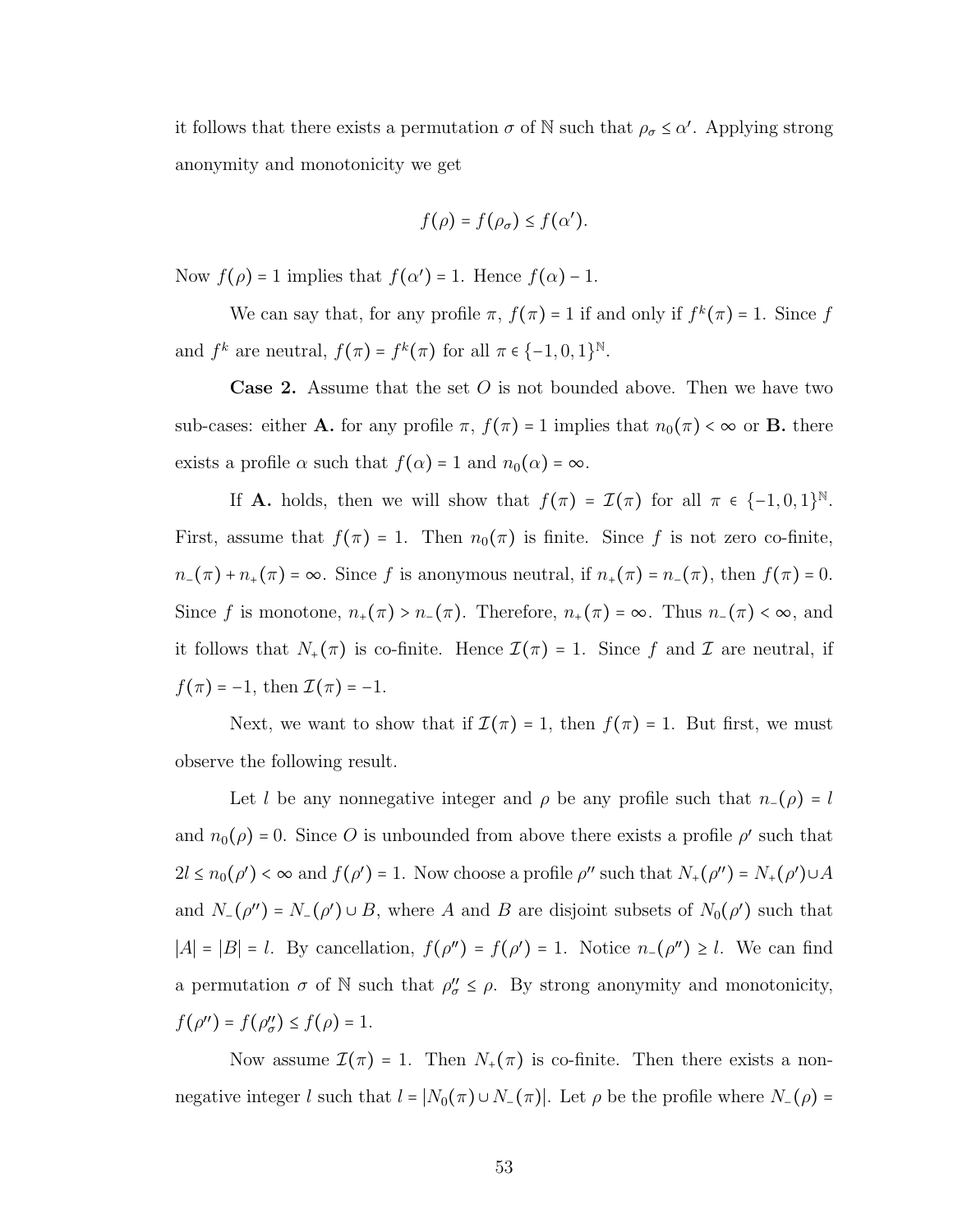$N_0(\pi) \cup N_-(\pi)$  and  $N_+(\rho) = N_+(\pi)$ .It follows from above that  $f(\rho) = 1$ . Since  $\rho \leq \pi$ , it follows from monotonicity that  $f(\pi) = 1$ . Since both  $\mathcal I$  and  $f$  are neutral, we have that  $f(\pi) = \mathcal{I}(\pi)$  for all  $\pi \in \{-1, 0, 1\}^{\mathbb{N}}$ .

If **B.** holds, then we will show that  $f(\pi) = M_{\infty}(\pi)$  for all  $\pi \in \{-1, 0, 1\}^{\mathbb{N}}$ .

Assume first that  $f(\pi) = 1$ . Since f is not zero co-finite, either  $n_+(\pi) = \infty$ or  $n_{-}(\pi) = \infty$ . If  $n_{+}(\pi) = n_{-}(\pi) = \infty$ , then, by Lemma 4.2,  $f(\pi) = 0$  contrary to  $f(\pi) = 1$ . If  $n_-(\pi) = \infty$  and  $n_+(\pi) < \infty$ , then we can remove  $n_+(\pi)$  1's and  $n_+(\pi)$  $-1$ 's from the profile π and create a profile π' such that  $n_{+}(\pi') = 0$  and  $f(\pi') = f(\pi)$ . So  $f(\pi') = -1$ . Observe that  $\pi' \leq \vec{0}$ , so by monotonicity,  $f(\pi') \leq f(\vec{0})$ , and  $f(\vec{0}) = 0$ by Lemma 4.2. However, this contradicts that  $f(\pi') = 1$ . Therefore,  $n_+(\pi) = \infty$  and  $n_-(\pi) < \infty$ . Thus  $M_\infty(\pi) = 1$ .

If  $f(\pi) = -1$ , then by neutrality  $f(-\pi) = 1$ . From above,  $f(-\pi) = 1$  implies  $M_{\infty}(-\pi) = 1$ . Since  $M_{\infty}$  is neutral,  $M_{\infty}(\pi) = -1$ .

Assume now that  $M_{\infty}(\pi) = 1$ . Consider  $\alpha$ , the profile described previously. Notice that if  $n_{-}(\pi) = n_{+}(\pi)$ , then by Lemma 4.2,  $f(\pi) = 0$ . Since  $f(\alpha) = 1$ ,  $n_1(\alpha) \neq n_+(\alpha)$ . Since f is not zero co-finite, either  $n_+(\alpha) = \infty$  or  $n_-(\alpha) = \infty$ . It follows by monotonicity that  $n_+(\alpha) = \infty$  and  $n_-(\alpha) < \infty$ . Since  $n_=(\alpha) = \infty$ , and f satisfies cancellation, there exists a profile  $\alpha'$  such that  $n_-(\alpha') = 0$ ,  $n_+(\alpha') = \infty$ , and  $f(\alpha') = f(\alpha) = 1$ . Thus  $N_0(\alpha') \cup N_+(\alpha') = \mathbb{N}$ . Since  $M_\infty(\pi) = 1$ , we know that  $n_-(\pi) < \infty$ . By cancellation of  $M_\infty$ , there exists  $\pi'$  such that  $n_-(\pi') = 0$ ,  $n_+(\pi') = n_+(\pi) = \infty$ , and  $M_\infty(\pi') = M_\infty(\pi)$ . Now we have that  $N_0(\pi') \cup N_+(\pi') = \mathbb{N}$ and either  $n_0(\pi') < \infty$  or  $n_0(\pi') = \infty$ . If  $n_0(\pi') = \infty$ , then there exists a permutation σ of N such that  $\pi'_{\sigma} > \alpha'$ , then  $f(\pi'_{\sigma}) = f(\pi') = f(\pi)$ , by strong anonymity and cancellation. Also,  $f(\pi'_{\sigma}) \ge f(\alpha') = f(\alpha) = 1$ . Thus  $f(\pi) = f(\pi') = f(\pi'_{\sigma}) = 1$ ,

If instead, both  $n_0(\pi') = n_+(\pi') = \infty$ , then there exists two bijections  $\sigma_1$  and  $\sigma_2$  defined as follows:

$$
\sigma_1: N_0(\pi') \to N_0(\alpha')
$$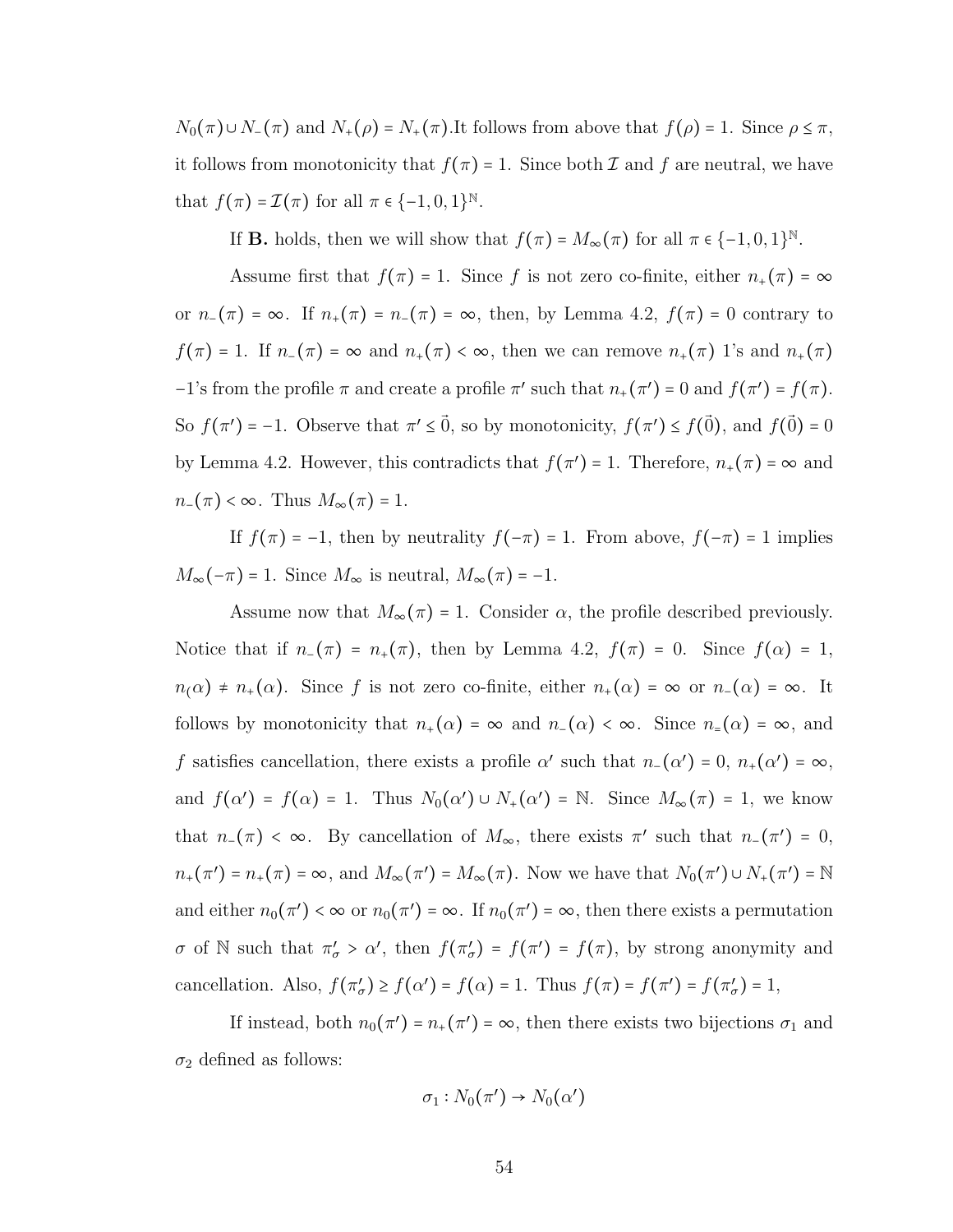and

$$
\sigma_2: N_+(\pi') \to N_+(\alpha')
$$

Now, define the permutation  $\sigma$  of N as follows:

$$
\sigma(i) = \begin{cases} \sigma_1(i) & \text{if } i \in N_0(\pi') \\ \sigma_2(i) & \text{if } i \in N_+(\pi'). \end{cases}
$$

Observe that  $\pi' = \alpha'_{\sigma}$ . By strong anonymity,  $f(\pi') = f(\alpha'_{\sigma}) = f(\alpha') = 1$ . We now know that for any profile  $\pi$ ,  $M_{\infty}(\pi) = 1$  if and only if  $f(\pi) = 1$ . Therefore by neutrality,  $f = M_{\infty}$  and we are done.  $\Box$ 

From the preceding results, we can now characterize all infinite aggregation functions that satisfy strong anonymity, monotonicity, neutrality, and cancellation. The following corollary comes as a result of Theorems 4.1, 4.2, and 4.3, as well as Propositions 4.1, 4.2, and 4.3,

**COROLLARY 4.1.** If  $f: \{-1,0,1\}^{\mathbb{N}} \rightarrow \{-1,0,1\}$  satisfies strong anonymity, monotonicity, neutrality, and cancellation than one of the following holds:

- 1. There exists an integer  $k \geq 0$  such that  $f = M_k$ ;
- 2. There exists an integer  $k \geq -1$  such that  $f = f^k$ ;
- 3. The function  $f = \mathcal{I}$ ;

.

4. The function  $f = M_{\infty}$ .

Now that we have completely extended the characterization of  $M_k$  rules to the infinite model, we will look at what happens when we reduce the axioms used in this characterization. In order to do so, let us look at the relationship between cancellation and anonymity in the infinite model. First, by introducing subsets of the domain, as we did in the finite model.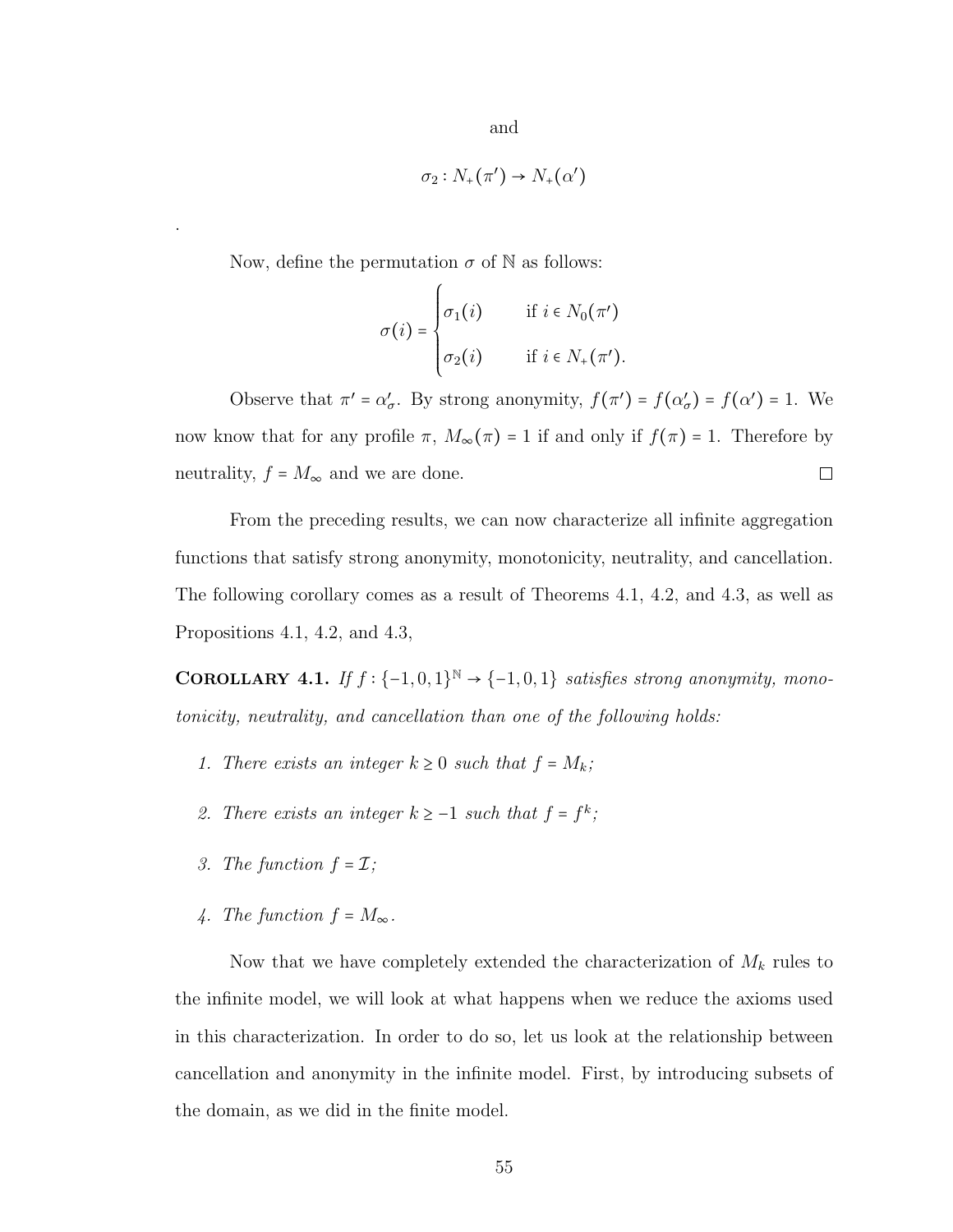**DEFINITION 4.4.** Define the following subsets of  $\{-1,0,1\}^{\mathbb{N}}$ :

$$
\mathcal{U}^+ = \{ \pi \in \{-1, 0, 1\}^{\mathbb{N}} : n_0(\pi) = 1, n_-(\pi) = 0 \}
$$
  

$$
\mathcal{U}^- = \{ \pi \in \{-1, 0, 1\}^{\mathbb{N}} : n_0(\pi) = 1, n_+(\pi) = 0 \}
$$
  
and 
$$
\mathcal{U} = \mathcal{U}^+ \cup \mathcal{U}^-
$$

While cancellation does not imply strong anonymity of this model, we can show that it implies finite anonymity on a large subset of the domain. We give an example below of a function that is not finite anonymous, to clarify that cancellation does not imply finite anonymity

**EXAMPLE 4.1.** There exists integers  $k \geq 0$ ,  $l \geq 1$  and an infinite aggregation function  $F: \{-1,0,1\}^{\mathbb{N}} \to \{-1,0,1\}$  where F is defined as follows:

$$
F(\pi) = \begin{cases} M_k(\pi) & \text{if } \pi \in \{-1, 0, 1\}^{\mathbb{N}} \setminus \mathcal{U} \\ 1 & \text{if } \pi \in \mathcal{U} \text{ and } x_i = 0 \text{ for } i \le l \\ -1 & \text{if } \pi \in \mathcal{U} \text{ and } x_i = 0 \text{ for } i > l \end{cases}
$$
(4.6)

Notice, if a profile  $\pi$  is in U, there is only one 0 in a profile, then the placement of that 0 uniquely determines the output, thus F is not finite anonymous. If  $\pi \notin \mathcal{U}$ ,  $F = M_k$ , so F is cancellative. However, if  $\pi \in \mathcal{U}$  there exists no such integers i, j such that  $x_i = -1$ , and  $x_j = 1$  or r, s such that  $x_r = x_s = 0$ , thus cancellation is trivially satisfied.

Now, we can show that the cancellation implies finite anonymity, when the domain is restricted to  $\{-1,0,1\}^{\mathbb{N}}\setminus\mathcal{U}$ . Recall that  $\Sigma$  is the set of all finite permutations of N.

**THEOREM 4.4.** If an infinite aggregation rule  $f: \{-1,0,1\}^{\mathbb{N}} \rightarrow \{-1,0,1\}$  is cancellative, then for all profiles  $\pi \in \{-1,0,1\}^{\mathbb{N}}\setminus\mathcal{U}$  and all permutations  $\sigma \in \Sigma$ ,  $f(\pi) =$  $f(\pi_{\sigma}).$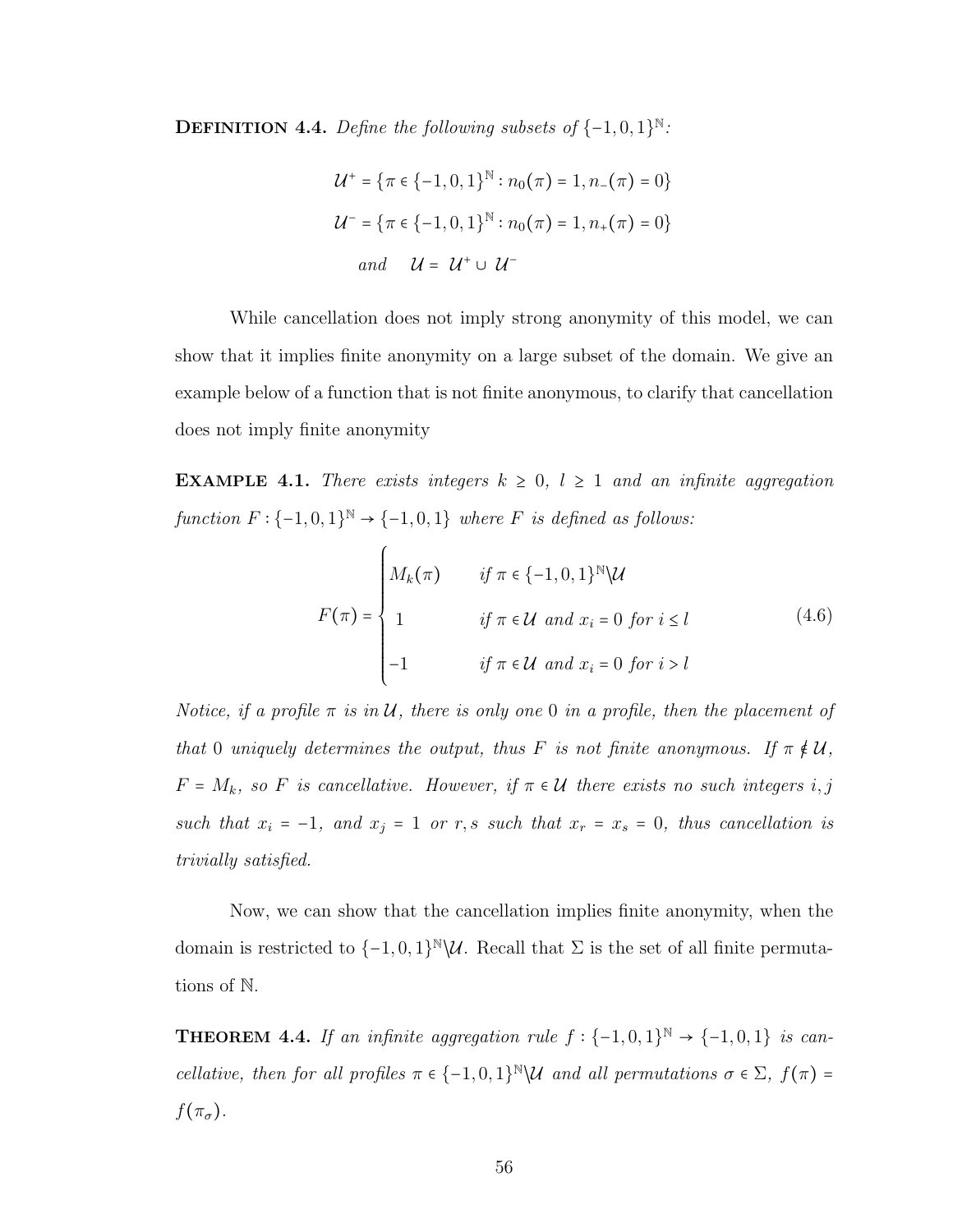Proof. Since any finite permutation can be written as a product of transpositions, we may assume that  $\sigma = (i \, j)$ , for some  $i, j \in \mathbb{N}$ . We will show that for any profile  $\pi \in \{-1,0,1\}^{\mathbb{N}}\setminus\mathcal{U}$  that  $f(\pi) = f(\pi_{\sigma})$ . We have three cases.

**Case 1** If  $x_i = x_j$ , then  $\pi_{\sigma} = \pi$ , and it follows that  $f(\pi) = f(\pi_{\sigma})$ .

**Case 2** If  $x_i = 1$  and  $x_j = -1$ . Then, since f is cancellative, we can create profiles  $\pi'$  and  $\pi''$ , successively, as shown in Table 1, with  $k \neq i$  and  $k \neq j$ .

| Table 4.1: Case $2$                        |                  |                     |       |
|--------------------------------------------|------------------|---------------------|-------|
| <u>term</u><br>$\overline{\text{profile}}$ | $\dot{\imath}$   | $\overline{\jmath}$ | k     |
| π                                          | 1                | -1                  | $x_k$ |
| $\pi'$                                     | $\left( \right)$ | $\left( \right)$    | $x_k$ |
|                                            | -1               | 1                   | $x_k$ |

Then, we can see easily that  $\pi'' = \pi_{\sigma}$ , and since, by cancellation  $f(\pi) = f(\pi') =$  $f(\pi'')$ , then  $f(\pi) = f(\pi_{\sigma})$ .

**Case 3** If  $x_i = 0$  and  $x_j = 1$ , we will assume this is the same as if  $x_i = 0$  and  $x_j = -1$ , as the proof is almost identical. Since  $\pi \in \{-1,0,1\}^{\mathbb{N}}\setminus\mathcal{U}$ , either there exists a profile element  $x_r$  such that  $x_r = 0$  and  $r \neq i$  or there exists a profile element  $x_s$ such that  $x_s = -1$ . If there exists an  $x_r = 0$ , then we will successively create profiles  $\pi'$  and  $\pi''$ , using cancellation, as in Table 2.

| Table 4.2: Case 3i                                |              |  |                       |          |  |  |  |
|---------------------------------------------------|--------------|--|-----------------------|----------|--|--|--|
| $\frac{\text{term}}{\text{profile}}$ <i>i j r</i> |              |  |                       | $\kappa$ |  |  |  |
| $\pi$                                             | $\mathbf{0}$ |  | $1 \quad 0$           | $x_k$    |  |  |  |
| $\pi'$                                            |              |  | 1 1 $-1$ $x_k$        |          |  |  |  |
|                                                   |              |  | $0 \quad 0 \quad x_k$ |          |  |  |  |

If there exists  $x_s = -1$ , then we will successively create profiles  $\pi'$  and  $\pi''$  as in Table 3. In either case, we can see that  $\pi'' = \pi_{\sigma}$  and by cancellation  $f(\pi) = f(\pi') = f(\pi'')$ .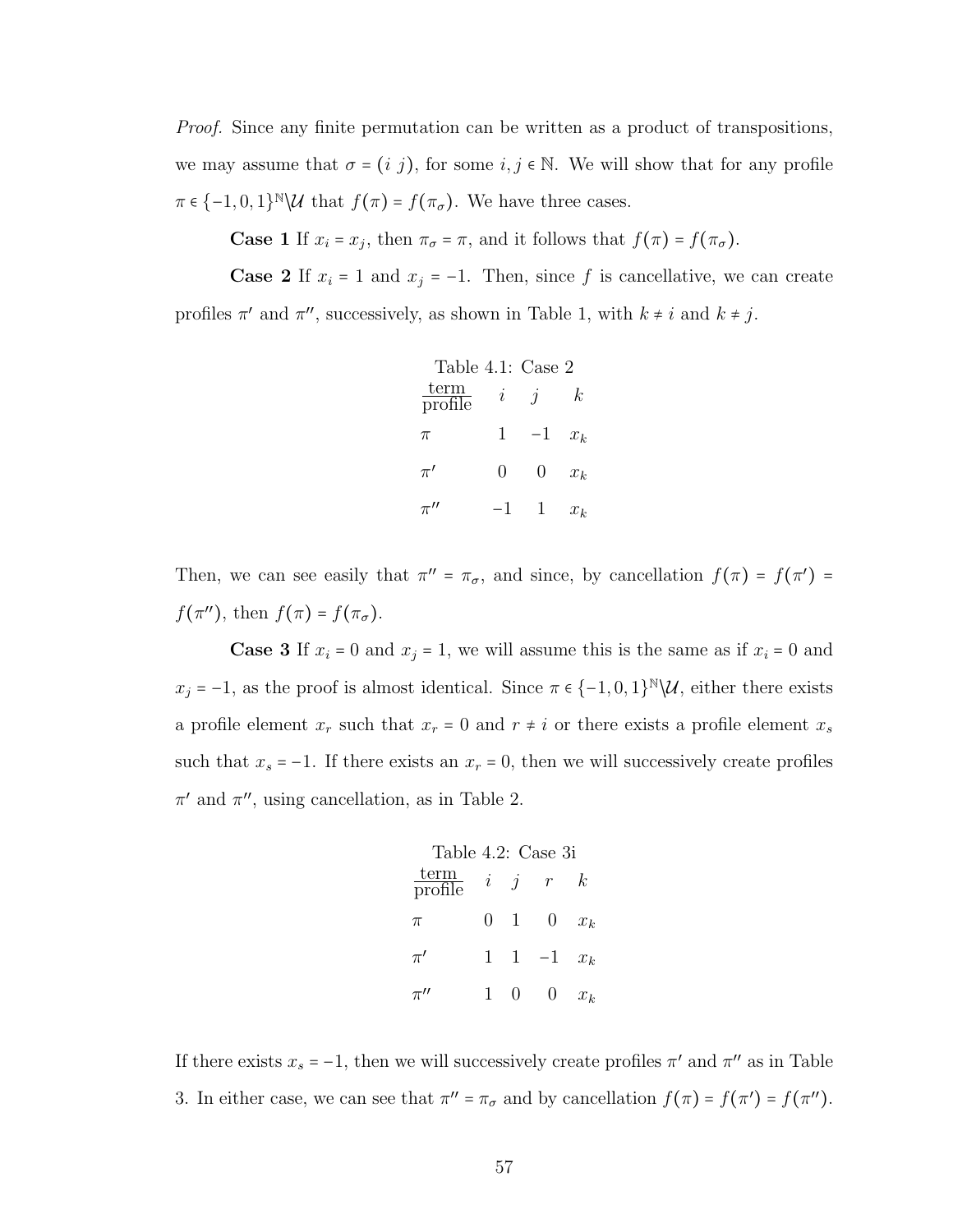| Table 4.3: Case 3ii                               |              |                 |                        |          |  |  |  |
|---------------------------------------------------|--------------|-----------------|------------------------|----------|--|--|--|
| $\frac{\text{term}}{\text{profile}}$ <i>i j s</i> |              |                 |                        | $\kappa$ |  |  |  |
| $\pi$                                             | $\Omega$     |                 | $1 \quad -1 \quad x_k$ |          |  |  |  |
| $\pi'$                                            | $\Omega$     | $\vert 0 \vert$ | $\vert 0 \vert$        | $x_k$    |  |  |  |
| $\pi$ <sup><math>\prime\prime</math></sup>        | $\mathbf{1}$ |                 | 0 $-1$ $x_k$           |          |  |  |  |

Thus  $f(\pi) = f(\pi_{\sigma})$  as desired.

Next we will prove the necessity of our axioms listed in Theorem 4.2. In order to do this, we will give examples of functions that satisfy some, but not all, of the axioms.

The first example will be proven to be anonymous, neutral, cancellative, and zero co-finite, but not monotone.

**EXAMPLE 4.2.** The aggregation function  $N$  will be defined as follows.

$$
N(\pi) = \begin{cases} M_{\infty}(\pi) & N_0 \text{ is not co-finite.} \\ -M_0(\pi) & N_0 \text{ is co-finite.} \end{cases}
$$
 (4.7)

 $\Box$ 

**THEOREM 4.5.** The function  $N: \{-1,0,1\}^{\mathbb{N}} \to \{-1,0,1\}$  is strongly anonymous, neutral, cancellative, and zero co-finite, but is not monotone.

*Proof.* First, we will show that N is strongly anonymous. For any permutation  $\sigma$  of N and  $\pi \in \{-1,0,1\}^{\mathbb{N}},$  if  $N_0(\pi)$  is co-finite, then  $N_0(\pi_{\sigma})$  is co-finite. Also  $n_+(\pi_{\sigma})$  =  $n_+(\pi)$  and  $n_-(\pi_{\sigma}) = n_-(\pi)$ . Since both  $M_{\infty}(\pi)$  and  $M_0(\pi)$  depend completely on  $N_0(\pi)$ ,  $n_-(\pi)$  and  $n_+(\pi)$ ,  $N(\pi) = N(\pi_{\sigma})$ .

Next we will show that N is neutral. Let  $N(\pi) = 1$ , then either  $(1) n_-(\pi) = \infty$ and  $n_+(\pi) < \infty$  or (2)  $N_0(\pi)$  is co-finite and  $n_+(\pi) > n_-(\pi)$ . We will assume first that that (1) holds. Since  $N_{-}(\pi) = N_{+}(-\pi)$  and  $N_{+}(\pi) = N_{-}(-\pi)$  so  $n_{+}(-\pi) = \infty$ and  $n_{-}(-\pi) < \infty$ . Therefore  $f(-\pi) = -1$ . Now assume that (2) holds, then  $N_0(\pi)$  is

58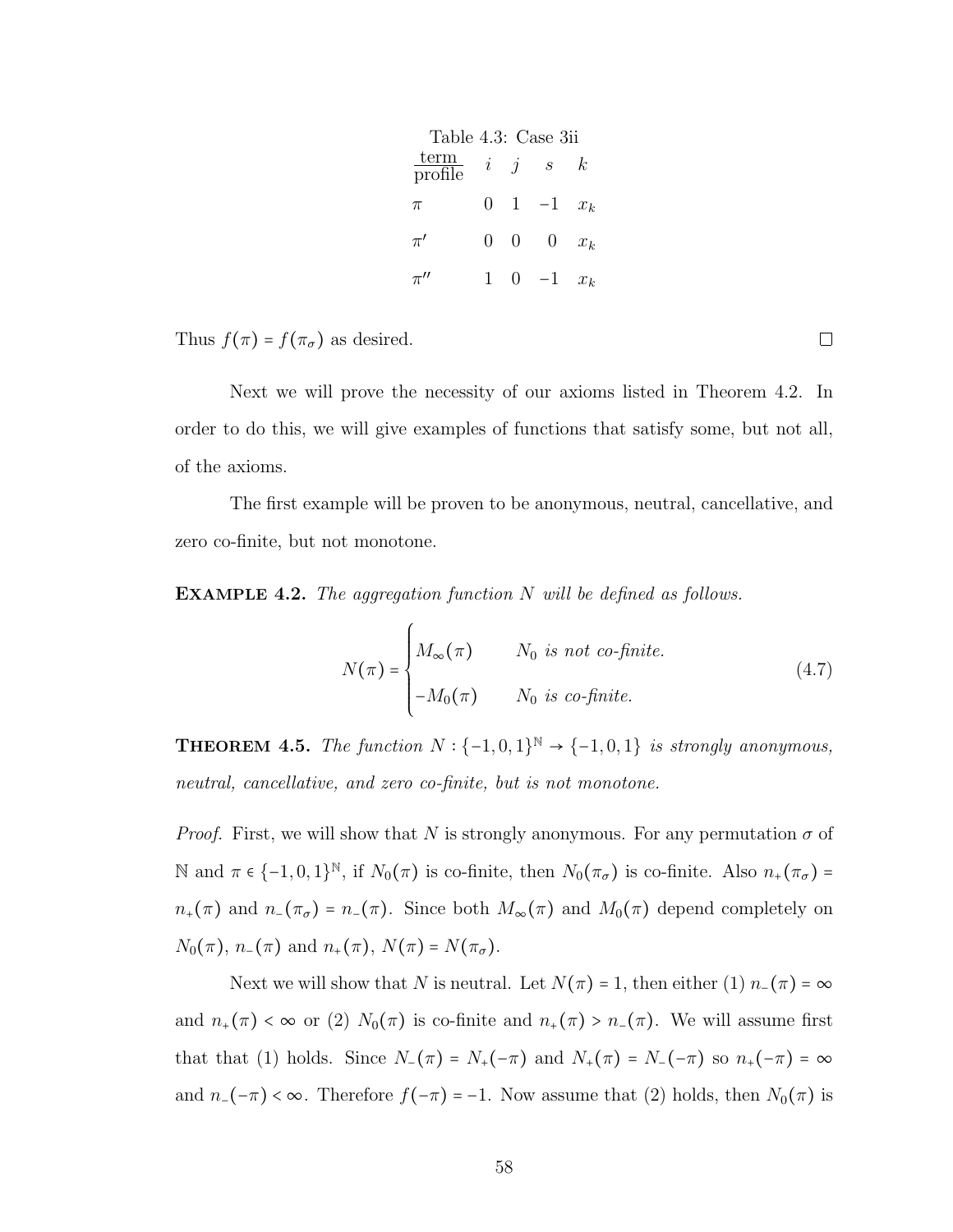co-finite; thus,  $N_0(-\pi)$  is co-finite. Again,  $N_-(\pi) = N_+(-\pi)$  and  $N_+(\pi) = N_-(-\pi)$ , so  $n_{+}(-\pi) < n_{-}(\pi)$  and  $N(-\pi) = -1$ . Hence N is neutral.

Now we will show that N is cancellative. Notice first, if  $N_0(\pi)$  is co-finite (not co-finite), and  $x_i, x_j \in \pi$  such that  $x_i = 1$  and  $x_j = -1$ , we can create  $\pi'$  with  $x'_k = x_k$  for all  $k \neq i, j, x'_i = x'_j = 0$ , and  $N_0(\pi')$  is also co-finite (not co-finite). Then for any profile  $\pi$  there again are two cases:

- **Case 1**  $N_0(\pi)$  is co-finite. Then consider  $\pi$  such that  $f(\pi) = 1$  with  $x_i = 1$  and  $x_j = -1$ and  $\pi'$  with  $x'_k = x_k$  for all  $k \neq i, j$ ,  $x'_i = x'_j = 0$ . Since  $N(\pi) = 1$ ,  $n_+(\pi) = \infty$ and it follows that  $n_+(\pi') = \infty$ . Also,  $n_-(\pi') = n_-(\pi) - 1 < \infty$ , thus  $N(\pi') = 1$ . Since N is neutral, this will hold with  $N(\pi) = -1$ .
- **Case 2**  $N_0(\pi)$  is not co-finite. Then let  $N(\pi) = 1$ , thus  $n_+(\pi) \leq n_-(\pi)$ . Then for any pair  $x_i, x_j \in \pi$  such that  $x_i = 1$  and  $x_j = -1$ , if we create  $\pi'$  such that  $x'_i = x'_j = 0$ and  $x'_k = x_k$  for all  $k \neq i, j$ . Then  $n_+(\pi') = n_+(\pi) - 1$  and  $n_-(\pi') = n_-(\pi) - 1$ . Thus  $n_+(\pi') < n_-(\pi')$ , so  $N(\pi') = 1$ . Again, neutrality holds, so the  $N(\pi) = -1$ case follows.

We can show that  $N$  satisfies the zero co-finite axiom quickly by noting that if  $\pi$  is such that  $n_+(\pi) = 1$  and  $n_-(\pi) = 0$ , then  $N(\pi) = 1$ .  $N_0(\pi)$  is obviously co-finite, and  $N(\pi) \neq 0$ .

Lastly, we will show the N is not monotone. Let  $\pi$  be such that  $N_0$  is co-finite and  $N(\pi) = 1$ . Thus,  $n_+(\pi) < n_-(\pi)$ . We know  $N(-\pi) = -1$  and  $n_-(-\pi) < n_+(-\pi)$ by neutrality. Also,  $N_+(\pi) = N_-(\pi)$  and  $N_-(\pi) = N_+(-\pi)$ ; hence,  $-\pi \ge \pi$ . Under the monotonicity condition, this would imply  $N(-\pi) \geq N(\pi)$ , but this is not the case. Thus, N is not monotone.  $\Box$ 

Next we will define an aggregation function that is finitely anonymous, monotone, cancellative, neutral and zero co-finite, but is not strongly anonymous.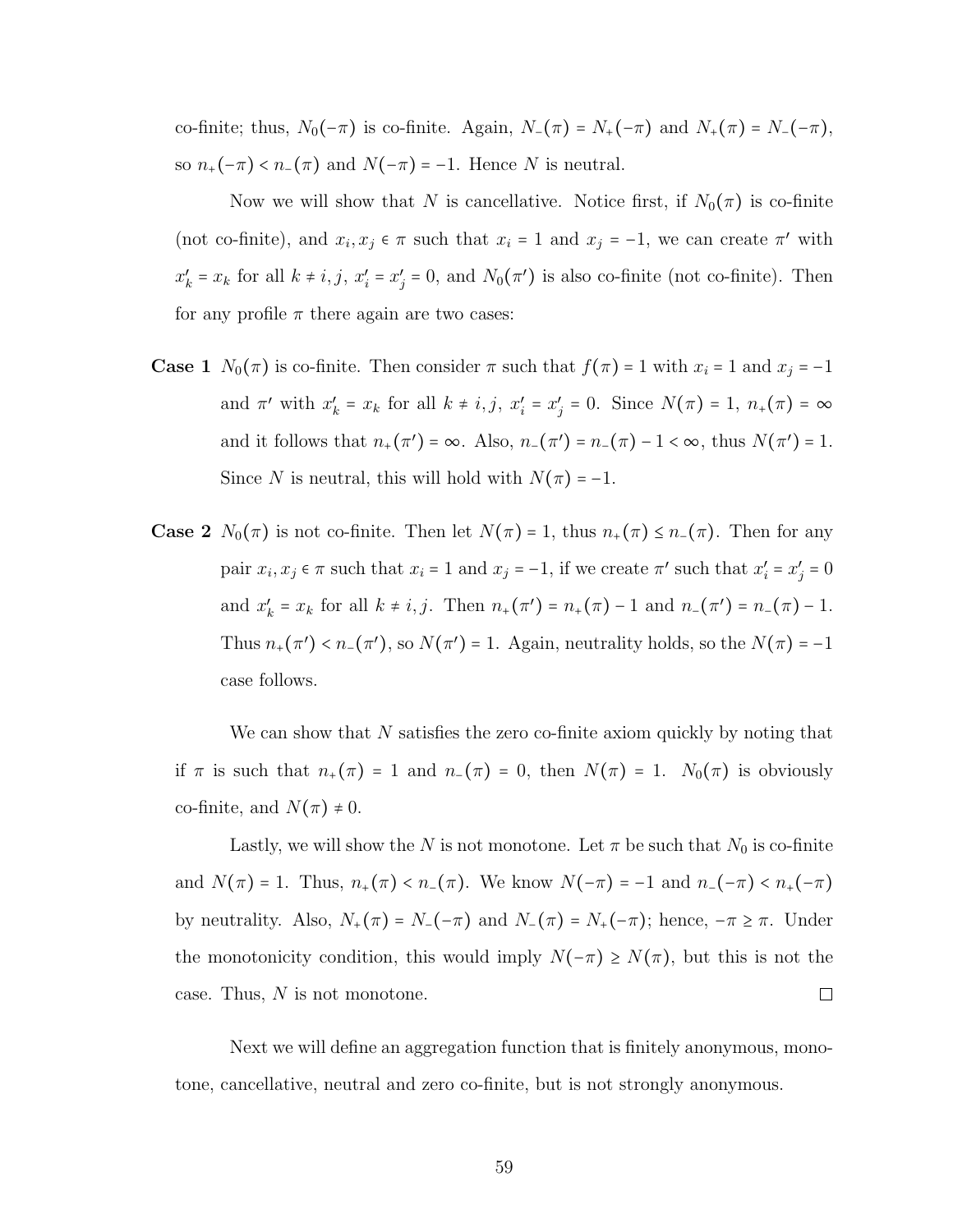**EXAMPLE 4.3.** Let  $E = \{z \in \mathbb{N}^0 : \frac{z}{2} \}$  $\frac{z}{2} \in \mathbb{N}^0$  be the set of positive even integers, and define  $F: \{-1, 0, 1\}^{\mathbb{N}} \to \{-1, 0, 1\}$  via

$$
F(\pi) = \begin{cases} 1 & n_+(\pi) = n_-(\pi) = \infty \text{ and } |E\backslash N_+(\pi)| < \infty \\ -1 & n_+(\pi) = n_-(\pi) = \infty \text{ and } |E\backslash N_-(\pi)| < \infty \\ M_0(\pi) & otherwise. \end{cases}
$$
(4.8)

We will prove that the aggregation function F satisfies all of the axioms of Theorem 4.2 except strong anonymity.

**THEOREM 4.6.** The function  $F: \{-1,0,1\}^{\mathbb{N}} \to \{-1,0,1\}$  is zero co-finite, neutral, cancellative, monotone, and finite anonymous (but not strongly anonymous) .

*Proof.* First, note the  $M_0$  is zero co-finite, so F is as well. Before continuing this proof, it is important to notice that since  $M_0$  is both strongly anonymous and neutral, if  $n_+(\pi) = n_-(\pi)$ ,  $M_0(\pi) = 0$ . Therefore, if  $F(\pi) \neq 0$  we must be in the case where  $F \neq M_0$ , so  $n_+(\pi) = n_-(\pi) = \infty$  and either  $|E\setminus N_+(\pi)| < \infty$  or  $|E\setminus N_-(\pi)| < \infty$ . Alternatively, if  $n_+(\pi) = n_-(\pi)$  and  $F(\pi) = 0$ , then neither  $|E\setminus N_+(\pi)| < \infty$  nor  $|E\backslash N_-(\pi)| < \infty$  hold, so  $F(\pi) = M_0(\pi) = 0$ .

Next we will show neutrality. If we are in the case where  $\pi$  is such that  $F(\pi)$  =  $M_0(\pi)$ , we are done, since  $M_0$  is neutral. Observe that  $E\setminus N_+(\pi) = E\setminus N_-(-\pi)$  and  $E\setminus N_+(-\pi) = E\setminus N_-(\pi)$ . Therefore, if  $F(\pi) \neq M_0(\pi)$ , then  $F(\pi) = -F(\pi)$ . Thus F is neutral.

Cancellation holds for  $M_0$  as well, so if  $\pi$  is such that  $F(\pi) = M_0(\pi)$ , cancellation holds. If  $F(\pi) \in \{-1, 1\}$  and  $n_+(\pi) = n_-(\pi) = \infty$ , then either  $|E\setminus N_+(\pi)| < \infty$ or  $|E\setminus N_-(\pi)| < \infty$ . Without loss of generality, assume  $F(\pi) = 1$  then  $|E\setminus N_+(\pi)| < \infty$ . Let  $\pi = (x_1, x_2, ....)$ , such that  $x_i = 1$  and  $x_j = -1$ . Consider  $\pi' = (x'_1, x'_2, ...)$  such that  $x'_k = x_k$  for all  $k \neq i, j$  and  $x_i = x_j = 0$ . Then  $n_+(\pi') = n_-(\pi') = \infty$  and  $N_+(\pi) \subseteq N_+(\pi')$ . Thus  $|E\setminus N_+(\pi')| < |E\setminus N_+(\pi)| < \infty$ , so  $F(\pi') = F(\pi) = 1$ . Since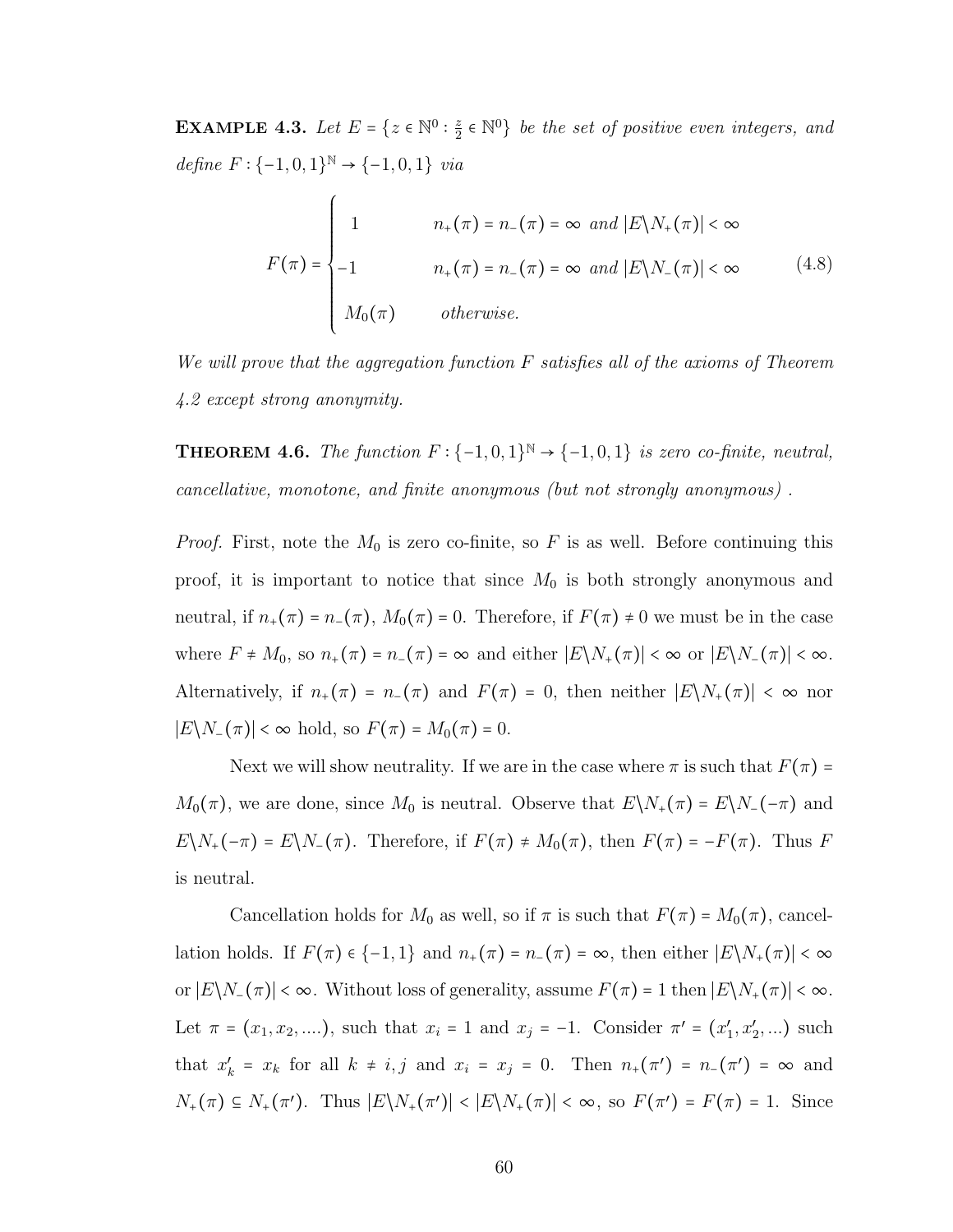cancellation is a finite process, no amount would make  $n_+(\pi) = n_-(\pi) < \infty$ , thus F is cancellative.

For profiles  $\pi$  and  $\pi'$  such that  $\pi \leq \pi'$ , if  $F(\pi) = M_0(\pi)$  and  $F(\pi') = M_0(\pi')$ , then  $F(\pi) \leq F(\pi')$  since  $M_0$  is monotone. Now, let  $\pi \leq \pi'$  such that  $F(\pi) = 1$  and  $n_+(\pi) = n_-(\pi) = \infty$ , then either  $n_+(\pi') = n_-(\pi') = \infty$  or  $n_+(\pi') = \infty$  and  $n_-(\pi') < \infty$ , since monotonicity is point-wise. If we are in the latter case, then  $F(\pi') = M_0(\pi')$ and  $n_+(\pi') > n_-(\pi')$ , so  $F(\pi) = 1$ . If we are in the former case, then we know that  $|E\setminus N_+(\pi)| < \infty$ . Since  $N_+(\pi) \subseteq N_+(\pi')$ , so  $|E\setminus N_+(\pi')| \leq |E\setminus N_+(\pi)| < \infty$ . Hence  $F(\pi) = 1$ . Thus, by Lemma 4.1, F is monotone.

Since F is cancellative, by Theorem 4.4, for all  $\pi \in \{-1,0,1\}^{\mathbb{N}}\setminus\mathcal{U}$  and  $\tau \in \Sigma$ ,  $F(\pi) = F(\pi_{\tau})$ . Let  $\rho \in \mathcal{U}$ , then either  $(i) n_{+}(\rho) = \infty$  and  $n_{-}(\rho) = 0$  or  $(ii) n_{-}(\rho) = \infty$ and  $n_+(\rho) = 0$ . In either case, for any permutation  $\sigma \in \Sigma$ , we find  $\rho_\sigma \in \mathcal{U}$  as well. So  $F(\rho) = M_0(\rho)$  and  $F(\rho_{\sigma}) = M_0(\rho_{\sigma})$ . Furthermore, since  $M_0$  is strongly anonymous,  $F(\rho) = M_0(\rho) = M_0(\rho_\sigma) = F(\rho_\sigma)$  for  $\rho \in \mathcal{U}$ . Hence F is finite anonymous.

However, consider the following permutation  $\phi$  of N and profile  $\alpha = (a_1, a_2, ...)$ 

$$
\phi(i) = \begin{cases} i+1 & \text{if } i \in \mathbb{N} \setminus E \\ i-1 & \text{if } i \in E \end{cases}
$$
  

$$
a_i = \begin{cases} 1 & \text{if } i \in E \\ -1 & \text{if } i \in \mathbb{N} \setminus E \end{cases}
$$

Then  $n_+(\alpha) = n_-(\alpha) = \infty$  and  $|E\setminus N_+(\alpha)| = 0 < \infty$ , so  $F(\alpha) = 1$ . If we apply  $\phi$  to  $\alpha$ , then  $n_+(\alpha_\phi) = n_-(\alpha_\phi) = \infty$ , but  $|E\setminus N_-(\alpha)| = 0 < \infty$ , so  $F(\alpha_\phi) = -1$ . Thus F is not strongly anonymous.  $\Box$ 

The next example is strongly anonymous, neutral, monotone, and zero cofinite, but is not cancellative.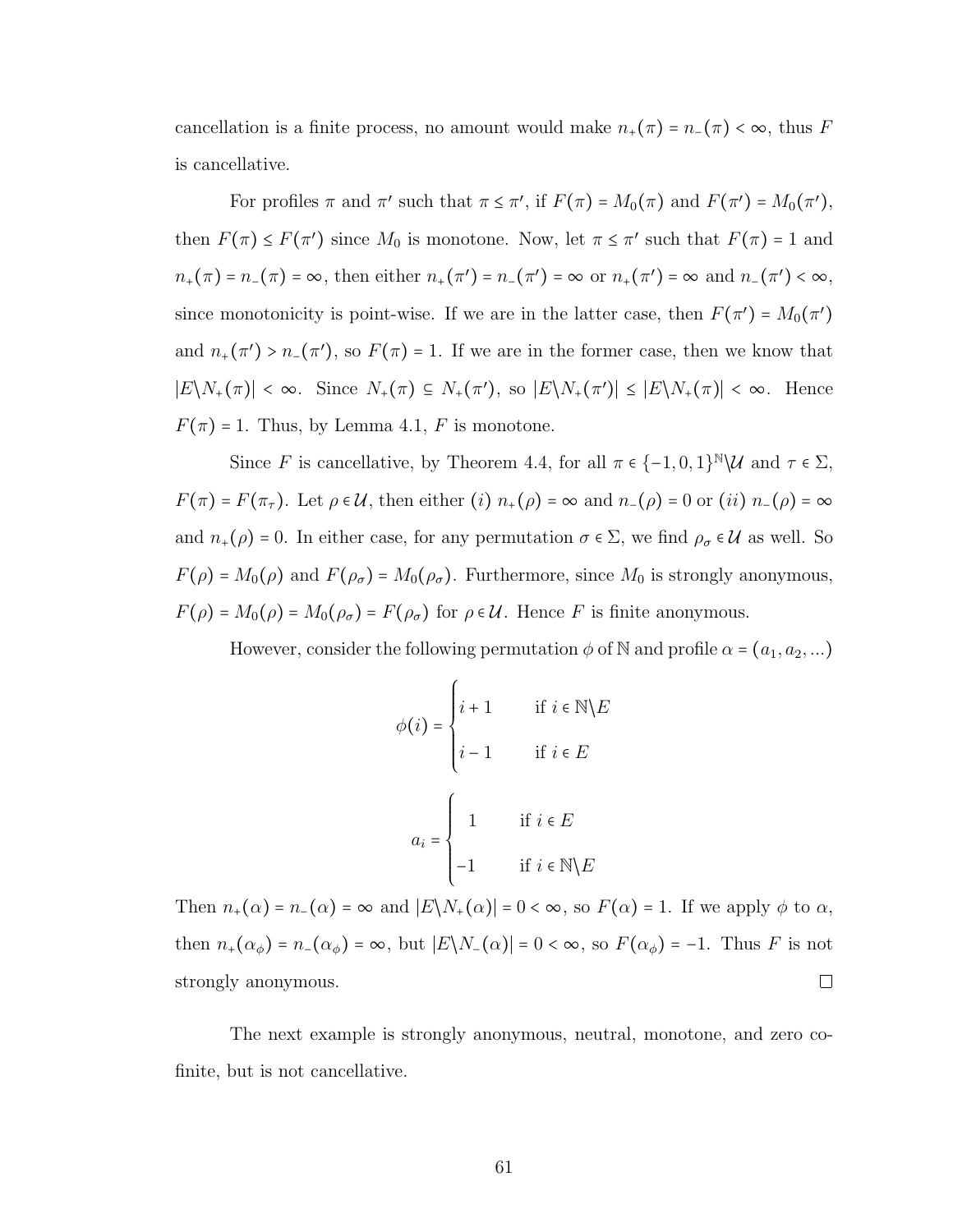**EXAMPLE 4.4.** Consider now the aggregation function  $H: \{-1,0,1\}^{\mathbb{N}} \to \{-1,0,1\}$ ,

$$
H(\pi) = \begin{cases} M_0(\pi) & n_+(\pi) \ge 4 \text{ or } n_-(\pi) \ge 4 \\ 0 & \text{otherwise.} \end{cases}
$$
 (4.9)

**THEOREM 4.7.** The aggregation function  $H: \{-1,0,1\}^{\mathbb{N}} \rightarrow \{-1,0,1\}$  is strongly anonymous, neutral, monotone, and zero co-finite, but is not cancellative.

*Proof.* First, we will show that  $H$  is not cancellative and zero co-finite. Consider the profiles  $\pi = (x_1, x_2, ...)$  and  $\pi' = (x'_1, x'_2, ...)$  such that  $n_+(\pi) = 4$ ,  $n_-(\pi) = 1$ ,  $x_k = x'_k$ for all  $k \neq i, j$  and  $x_i = 1, x_j = -1$  with  $x'_i = x'_j = 0$ . Then  $H(\pi) = 1$ , showing H is zero co-finite. Also, since  $n_+(\pi) = 4$  and  $n_-(\pi) < 4$ , but  $H(\pi') = 0$ , since  $n_+(\pi') = 3$ and  $n_{-}(\pi) = 0$ . Therefore, since  $H(\pi) \neq H(\pi')$ , H is not cancellative.

For  $n_+(\pi) \geq 4$  or  $n_-(\pi) \geq 4$ , H is strongly anonymous and neutral, since  $H(\pi) = M_0(\pi)$ . Otherwise, the function H is the trivial function, and is trivially strongly anonymous, neutral, and monotone. Therefore, H is strongly anonymous, and neutral. Now, we need to show that  $H$  is monotone. We need only to consider what happens when comparing two profiles where one meets the criteria for  $M_0$  and one meets the criteria for the trivial part of H.

Let  $\rho$  and  $\rho'$  be profiles such that  $n_+(\rho) \leq 3$ ,  $n_-(\rho) \leq 3$  and  $\rho' \geq \rho$ . Thus  $H(\rho) = 0$ . Since  $\rho' \ge \rho$ ,  $n_+(\rho') \ge n_+(\rho)$  and  $n_-(\rho') \le n_-(\rho) \le 3$ . If  $n_+(\rho') \ge 4$ , then  $H(\rho') = 1$ . If  $n_+(\rho') \leq 3$ , then  $H(\rho') = 0$ . Hence  $H(\rho') \geq H(\rho)$ . Since H is neutral,  $\Box$ it follows that  $H$  is monotone.

Our final example is the extension of the  $M_{k,l}$  rule defined in the finite model in Equation 3.1. This rule will satisfy all of our axioms, except neutrality.

For this example, we need to introduce some new notation. For our purposes, the notation  $-\infty$  represents the opposite of  $\infty$ , and so  $\infty - \infty = 0$ .

**EXAMPLE 4.5.** Consider now the function  $M_{k,l}$ : {-1,0,1}<sup>N</sup> → {-1,0,1} for k,l  $\in$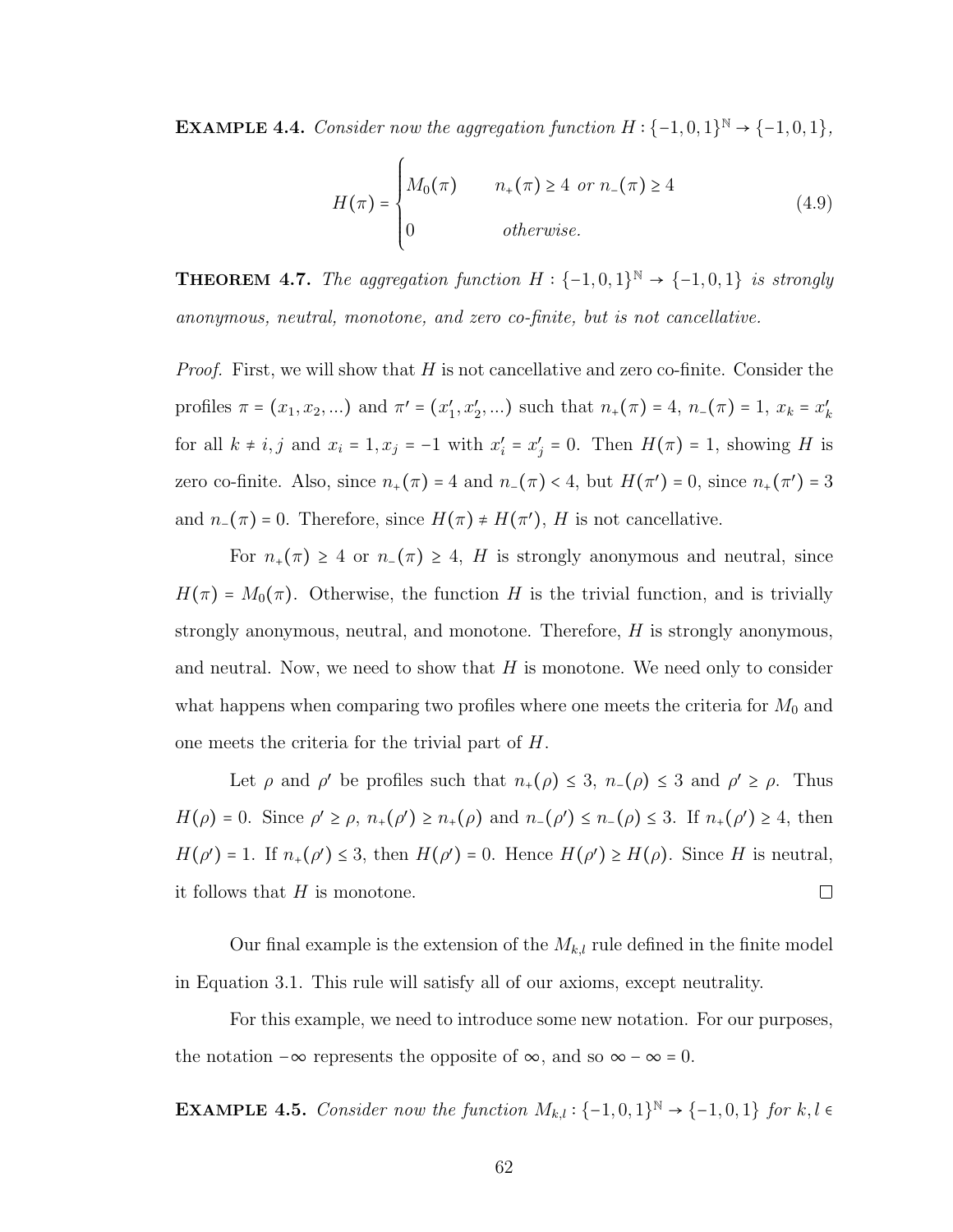$\mathbb{Z} \cup \{-\infty, \infty\}$  such that  $k \neq l$  and  $k + l \geq -1$ .

$$
M_{k,l}(\pi) = \begin{cases} 1 & n_+(\pi) > n_-(\pi) + k \\ -1 & n_-(\pi) > n_+(\pi) + l \\ 0 & otherwise. \end{cases}
$$
(4.10)

Before proving that the  $M_{k,l}$  rules satisfy our axioms, we extend Lemmas 3.1 and 3.2 to this model.

**LEMMA 4.6.** If  $k, l \in \mathbb{Z} \cup \{-\infty, \infty\}$  then  $M_{k,l}$  is well defined if and only if  $k+l \geq -1$ .

*Proof.* First, if both k and l are less than 0, it follows that both  $n_+(\rho) > n_-(\rho) + k$ and  $n_{-}(\rho) > n_{+}(\rho) + l$  would hold for the profile  $\rho = (0, 0, 0, ...)$ ; therefore, both k and l cannot be negative. In order for  $M_{k,l}$  to be well defined, we must restrict the values of k and l further. Assume that there exists  $\pi$  such that both  $n_+(\pi) > n_-(\pi) + k$  and  $n_{-}(\pi) > n_{+}(\pi) + l$  hold. Then,  $n_{+}(\pi) \ge n_{-}(\pi) + k + 1$  and  $n_{-}(\pi) \ge n_{+}(\pi) + l + 1$ . By substitution,  $n_+(\pi) \ge n_+(\pi) + k + l + 2$ , and  $k+l \le -2$ . Hence, from the contrapositive, we have that if  $k + l \geq -1$ , then  $M_{k,l}$  is well-defined.  $\Box$ 

# **LEMMA 4.7.** The function  $M_{k,l}$  is neutral if and only if  $k = l$ .

*Proof.* If  $k = l$ , then since  $k + l > -2$ ,  $2k > -1$ , and  $k \ge 0$ . Therefore, by definition, we have an  $M_k$  rule which is neutral by Theorem 4.1. Now, assume that  $M_{k,l}$  is neutral, then  $M_{k,l}(0,0,0,...) = 0$  by Lemma 4.2, so  $k \ge 0$  and  $l \ge 0$ .

First, let  $k < \infty$ , the consider  $\pi$  such that  $n_+(\pi) = k + 1$  and  $n_-(\pi) = 0$ , then  $M_{k,l}(\pi) = 1$ . By neutrality,  $M_{k,l}(-\pi) = -1$ , when  $n_{-}(-\pi) = k + 1$  and  $n_{+}(-\pi) = 0$ . Therefore,  $k + 1 > n<sub>+</sub>(-\pi) + l = l$ . Thus  $k \geq l$ . Similarly, consider  $\rho$  such that  $n_{-}(\rho) = l + 1$  and  $n_{+}(\rho) = 0$ , then  $M_{k,l}(\rho) = -1$ . Considering  $-\rho$ ,  $n_{+}(-\rho) = l + 1$  and  $n_{-}(-\rho) = 0$ , and by neutrality  $M_{k,l}(-\rho) = 1$ . Therefore,  $l + 1 > n_{-}(-\rho) + k = k$ , so  $l \geq k$ . Thus, it follows that  $k = l$ .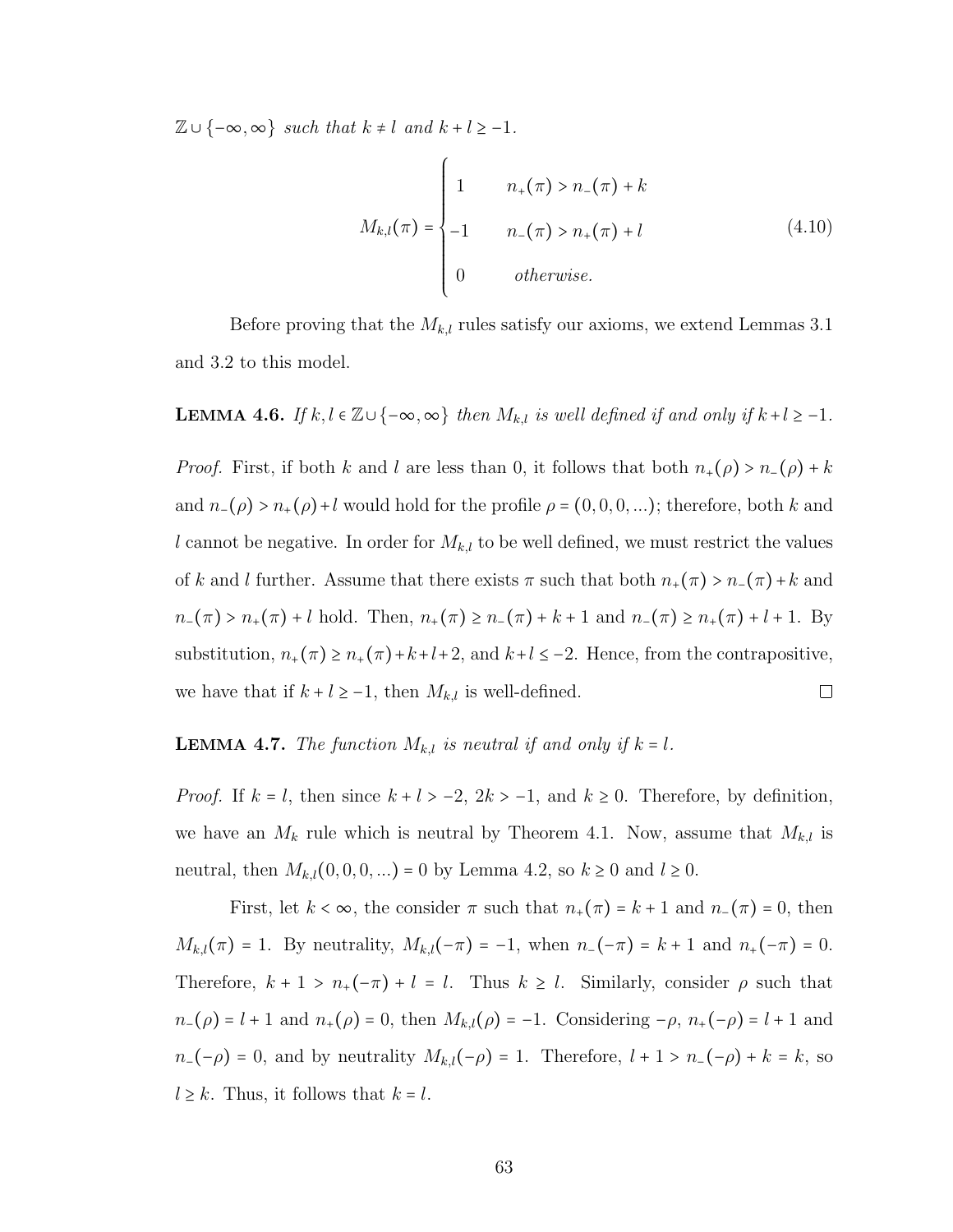Next, let  $k = \infty$ , then in order for  $M_{k,l}(\pi) = 1$ ,  $n_+(\pi) > n_-(\pi) + \infty$ , which cannot occur. Therefore, there exists no  $\pi$  such that  $M_{k,l}(\pi) = 1$ . Then by neutrality, there is no  $\pi$  such that  $M_{k,l}(\pi) = -1$ . Hence  $M_{k,l}(\pi) = 0$  for all  $\pi$ , thus  $k = l = \infty$ .  $\Box$ 

We can now prove that the class of  $M_{k,l}$  rules is strongly anonymous, cancellative, zero co-finite, monotone, but is not neutral.

**THEOREM 4.8.** For any  $k, l \in \mathbb{Z} \cup \{-\infty, \infty\}$  such that  $k \neq l$  and  $k + l \geq -1$  the function  $M_{k,l} : \{-1,0,1\}^{\mathbb{N}} \to \{-1,0,1\}$  is strongly anonymous, cancellative, zero co-finite, monotone, but is not neutral.

*Proof.* Next, notice that  $M_{k,l}$  is zero co-finite, for finite k and l since the profile with  $n_+(\pi) - n_-(\pi) = k + 1$  yields  $M_{k,l}(\pi) = 1$ , but  $|N_0(\pi)| = \infty$  and  $|N_+(\pi) \cup N_-(\pi)| < \infty$ . Since  $k \neq l$  and  $k + l \geq -1$ , if  $k = \infty$ , then  $l = -\infty$ , and visa versa. In either case,  $M_{k,l}(\pi) \neq 0$  for all  $\pi$  and thus  $M_{k,l}$  is zero co-finite.

Now, notice that for any permutation  $\sigma$  of N and  $\pi \in \{-1,0,1\}^{\mathbb{N}}, n_{+}(\pi) =$  $n_+(\pi_{\sigma})$  and  $n_-(\pi) = n_-(\pi_{\sigma})$ . Therefore, for  $M_{k,l}(\pi) = M_{k,l}(\pi_{\sigma})$ . Hence,  $M_{k,l}$  is strongly anonymous.

Let  $\pi = (x_1, x_2, \dots)$  and  $\pi' = (x'_1, x'_2, \dots)$  be profiles such that  $x_k = x'_k$  for all  $k \neq i, j, x_i = 1, x_j = -1$  and  $x'_i = x'_j = 0$ , then  $N_+(\pi') = N_+(\pi) \setminus \{i\}$  and  $N_-(\pi') =$  $N_{-}(\pi)\setminus\{j\}$ . Letting  $M_{k,l}(\pi) = 1$ , we know  $n_{+}(\pi) - n_{-}(\pi) > k$ . Thus,  $n_{+}(\pi') - n_{-}(\pi') =$  $n_{+}(\pi) - n_{-}(\pi) - 1 + 1 > k$ . Alternatively, if  $M_{k,l}(\pi) = -1$ , then  $n_{-}(\pi) - n_{+}(\pi) > l$ and  $n_-(\pi') - n_+(\pi') > l$ . Hence  $M_{k,l}(\pi') = -1$ . By completeness, if  $M_{k,l}(\pi) = 0$ , then  $M_{k,l}(\pi') = 0$ . Thus  $M_{k,l}$  is cancellative.

Next, consider two profiles  $\pi$  and  $\pi'$  such that  $\pi \leq \pi'$  and  $M_{k,l}(\pi) = 1$ , so  $n_+(\pi) > n_-(\pi) + k$ . Then  $N_+(\pi) \subseteq N_+(\pi')$  and  $N_-(\pi') \subseteq N_-(\pi)$ . Thus  $n_+(\pi') \ge n_+(\pi)$ and  $n_-(\pi') \leq n_-(\pi)$ . Hence,  $n_+(\pi') > n_-(\pi') + k$ , so  $M_{k,l}(\pi') = 1$ . Similarly, for  $\rho$ and  $\rho'$  such that  $\rho \ge \rho'$  and  $M_{k,l}(\rho) = -1$ , then  $n_{-}(\rho) > n_{+}(\rho) + l$ . It follows that  $N_{-}(\rho) \subseteq N_{-}(\rho')$  and  $N_{+}(\rho') \subseteq N_{+}(\rho)$ . Thus  $n_{-}(\rho') > n_{-}(\rho)$  and  $n_{+}(\rho') < n_{+}(\rho)$ , so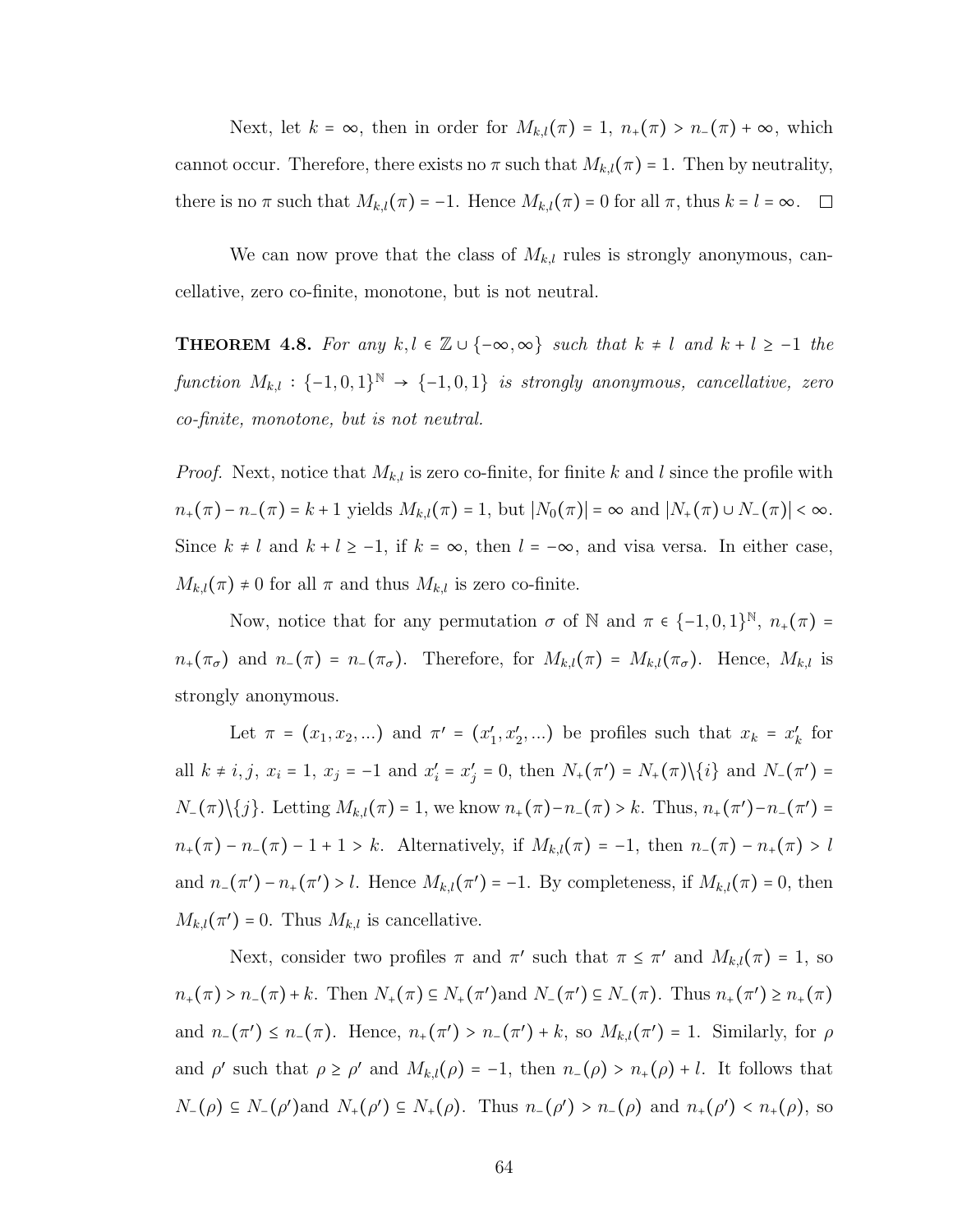$M_{k,l}(\rho') = -1$  and  $M_{k,l}$  is monotone.

While some of our results carried over from the finite model, not all of them did. You may notice that if  $k = \infty$  and  $l = -\infty$ , that while  $k + l = 0 \neq -1$ ,  $M_{k,l}(\pi) \neq 0$ for any  $\pi \in \{-1,0,1\}^{\mathbb{N}}$ . This shows that the Proposition 3.1 does not hold in the infinite model. However, we can extend Proposition 3.2 quite naturally.

**PROPOSITION 4.4.** For any  $k, l \in \mathbb{Z} \cup \{-\infty, \infty\}$  such that  $k \neq l$  and  $k + l \geq -1$ , and any  $\pi \in \{-1, 0, 1\}^{\mathbb{N}}, M_{k,l}(-\pi) = -M_{l,k}(\pi)$  or  $M_{k,l}(\pi) = -M_{l,k}(-\pi)$ .

*Proof.* First, assume both k and l are finite. Let  $M_{k,l}(\pi) = 1$ , then  $n_+(\pi) > n_-(\pi) + k$ . Thus,  $n_{-}(-\pi) > n_{+}(-\pi) + k$ , so  $M_{l,k}(-\pi) = -1$ . Similarly, if  $M_{k,l}(\pi) = -1$ , then  $n_{-}(\pi) > n_{+}(\pi) + l$ . Then  $n_{+}(-\pi) > n_{-}(-\pi) + l$ , hence  $M_{l,k}(-\pi) = 1$ . Lastly, if  $M_{k,l} = 0$ , then neither  $n_+(\pi) > n_-(\pi) + k$  nor  $n_-(\pi) > n_+(\pi) + l$ . Therefore, neither  $n_{-}(-\pi) > n_{+}(-\pi) + k$  nor  $n_{+}(-\pi) > n_{-}(-\pi) + l$ . Thus  $M_{l,k}(-\pi) = 0$ . Hence  $M_{k,l}(\pi) =$  $-M_{l,k}(-\pi).$ 

Next, assume  $l = \infty$  and  $k = -\infty$ . Let  $M_{k,l}(\pi) = 1$ , then  $n_+(\pi) > n_-(\pi) - \infty$ . Therefore,  $n_{-}(-\pi) > n_{+}(-\pi) - \infty$ , so  $M_{l,k}(-\pi) = -1$ . If  $M_{k,l}(\pi) \neq -1$  for any  $\pi$ . It follows, if  $M_{l,k}(\pi) = -1$ , then it follows  $M_{k,l}(-\pi) = 1$ . Notice  $M_{k,l}(\pi) \neq -1$  for any  $\pi$ , and  $M_{l,k}(\pi) \neq 1$  for any  $\pi$ . Assume that  $M_{k,l}(\pi) = 0$ , then neither  $n_+(\pi) > n_-(\pi) - \infty$ nor  $n_{-}(\pi) > n_{+}(\pi) + \infty$ . Also, it follows neither  $n_{-}(-\pi) > n_{+}(-\pi) - \infty$  nor  $n_{+}(-\pi) >$  $n_-(-\pi) + \infty$ , so  $M_{l,k}(-\pi) = 0$ .

Lastly, assume  $k = \infty$  and  $l < \infty$ . Let  $M_{k,l}(\pi) = 1$ , then  $n_+(\pi) > n_-(\pi) + \infty$ . Thus,  $n_{-}(-\pi) > n_{+}(-\pi) + \infty$ , so  $M_{l,k}(-\pi) = -1$ . Now, if  $M_{k,l}(\pi) = -1$ , then  $n_{-}(\pi) >$  $n_{+}(\pi) + l$ . Then  $n_{+}(-\pi) > n_{-}(-\pi) + l$ , hence  $M_{l,k}(-\pi) = 1$ . Lastly, if  $M_{k,l} = 0$ , then neither  $n_+(\pi) > n_-(\pi) + \infty$  nor  $n_-(\pi) > n_+(\pi) + l$ . Hence neither  $n_-(-\pi) > n_+(-\pi) + \infty$ nor  $n_+(-\pi) > n_-(-\pi) + l$ . Thus  $M_{l,k}(-\pi) = 0$ .  $\Box$ 

Since not all of the propositions carried over from the finite model into the infinite model, is also happens that we have not found a full characterization for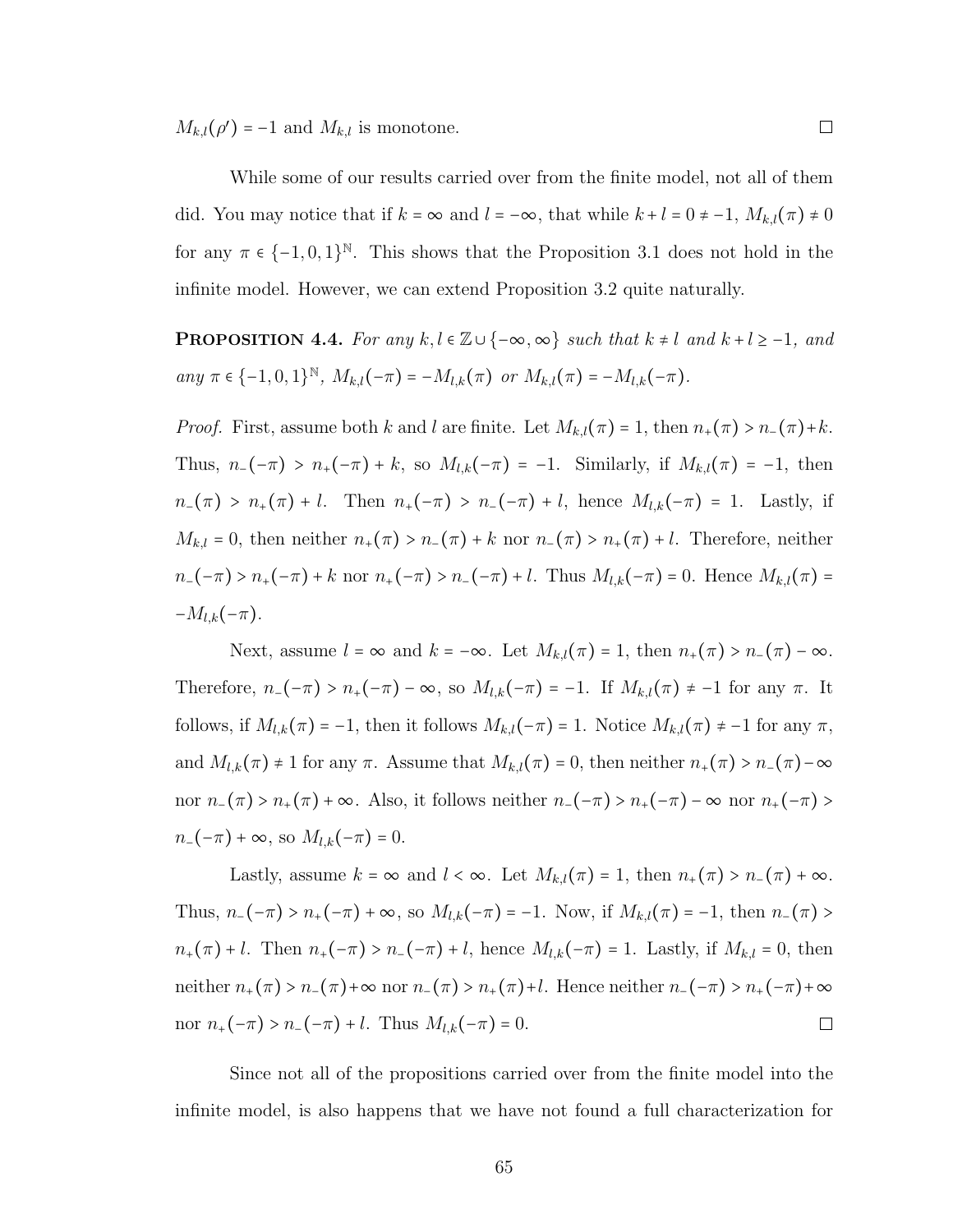all of the  $M_{k,l}$  rules in the infinite model. However, if we restrict our  $k,l$  to finite integers, we can include a new axiom that allows for a full characterization of this subset of  $M_{k,l}$  rules.

**DEFINITION 4.5.** An infinite aggregation function  $f: \{-1,0,1\}^{\mathbb{N}} \to \{-1,0,1\}$  satisfies the Strong Zero Co-finite axiom if there exists  $\pi, \pi' \in \{-1, 0, 1\}^{\mathbb{N}}$  such that  $N_0(\pi)$  and  $N_0(\pi')$  are co-finite and  $\{f(\pi), f(\pi')\} = \{-1, 1\}.$ 

Before characterizing the finite  $k, l, M_{k,l}$  rules, we show that they satisfy the strong zero co-finite axiom.

**PROPOSITION 4.5.** An infinite aggregation function defined by  $M_{k,l}$  such that  $k, l \in \mathbb{Z}$  and  $k + l \geq -1$  satisfies the strong zero co-finite axiom.

*Proof.* Define  $\pi$  as the profile such that  $n_+(\pi) = k + 1$  and  $n_-(\pi) = 0$ . Then  $M_{k,l}(\pi) = 1$  and  $N_0(\pi)$  is co-finite. Define  $\pi'$  to be the profile such that  $n_-(\pi') =$  $l + 1$  and  $n_+(\pi) = 0$ . Then  $M_{k,l}(\pi') = -1$  and  $N_0(\pi')$  is co-finite. Therefore  ${M_{k,l}(\pi), M_{k,l}(\pi')} = {-1,1}$ , so  $M_{k,l}$  satisfies the strong zero co-finite axiom.  $\Box$ 

Now we can characterize the class of finite  $k, l, M_{k,l}$  rules.

**THEOREM 4.9.** An infinite aggregation function  $f: \{-1,0,1\}^{\mathbb{N}} \rightarrow \{-1,0,1\}$  satisfies strong anonymity, cancellation, monotonicity, and strong zero co-finite axiom, but is not neutral if and only if there exists  $k, l \in \mathbb{Z}$  such that  $k \neq l$  and  $k + l \geq -1$ such that  $f = M_{k,l}$ .

*Proof.* We have already shown that  $M_{k,l}$  satisfies all of the axioms listed. Thus, we can now assume that f satisfies all of our axioms, and we will prove that  $f = M_{k,l}$ . Now, define  $k$  and  $l$  as follows.

$$
k = \min\{n_+(\pi) - n_-(\pi) : f(\pi) = 1\} - 1.
$$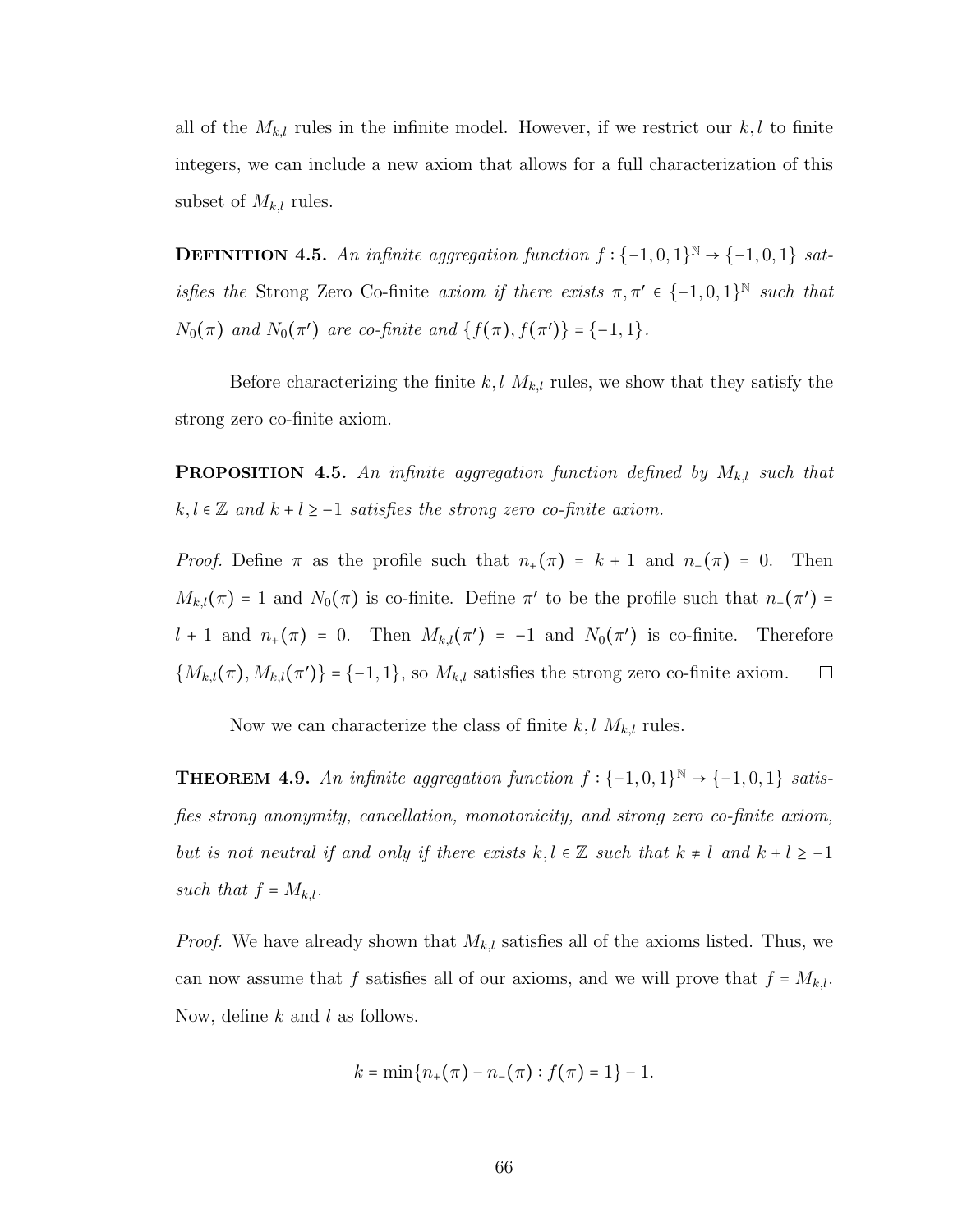and

$$
l = \min\{n_-(\pi) - n_+(\pi) : f(\pi) = -1\} - 1
$$

Since  $f$  satisfies strong zero co-finite, neither set is empty, so the minimum exists. Also, since f satisfies strong zero co-finite, neither k nor l is infinite, as if  $k(l) = \infty$ , then  $f(\pi) \neq 1(-1)$  for any  $\pi$ . Thus  $k, l \in \mathbb{Z}$ .

Let  $\kappa$  be a profile such that  $n_+(\kappa) - n_-(\kappa) = k + 1$  and  $f(\kappa) = 1$ . Then let  $\lambda$ be a profile such that  $n_{-}(\lambda)-n_{+}(\lambda) = l+1$  and  $f(\lambda) = -1$ . Our first goal is to verify that  $k + l \ge -1$ . Since f is cancellative, we may assume that  $\kappa$  satisfies one of the follow equations:

or

$$
n_{+}(\kappa) = 0 \text{ and } n_{-}(\kappa) = -k - 1 \tag{4.11}
$$

$$
n_{-}(\kappa) = 0 \text{ and } n_{+}(\kappa) = k + 1. \tag{4.12}
$$

Similarly, we may assume that  $\lambda$  satisfies one of the follow equations:

$$
n_{+}(\lambda) = 0 \text{ and } n_{-}(\lambda) = l + 1 \tag{4.13}
$$

or

$$
n_{-}(\lambda) = 0 \text{ and } n_{+}(\lambda) = -l - 1. \tag{4.14}
$$

Suppose Equations (4.11) and (4.14) hold. Then  $\vec{0} \ge \kappa$  and  $\lambda \ge \vec{0}$ . By monotonicity,  $f(\vec{0}) \ge f(\kappa) = 1$  and  $f(\lambda) = -1 \ge f(\vec{0})$ , which is impossible. Thus Equations (4.11) and (4.14) cannot hold at the same time.

We cannot have  $k = l = -1$ , since then  $\kappa = \lambda = \vec{0}$  and  $f(\kappa) = 1$ , but  $f(\lambda) = -1$ . Therefore, if Equations (4.12) and (4.13) hold then  $k + 1 \ge 0$  and  $l + 1 \ge 0$ . So  $k \ge -1$ and  $l \ge -1$ . Since  $k = l = -1$  is impossible, it follows that  $k + l \ge -1$ .

Now, suppose Equations (4.11) and (4.13) hold. Then  $n_+(\kappa) = n_+(\lambda) = 0$ , so  $n_{-}(\kappa) = -k - 1$  and  $n_{-}(\lambda) = l + 1$ . If  $k = l = -1$ , the  $\kappa = \lambda$ , which cannot hold and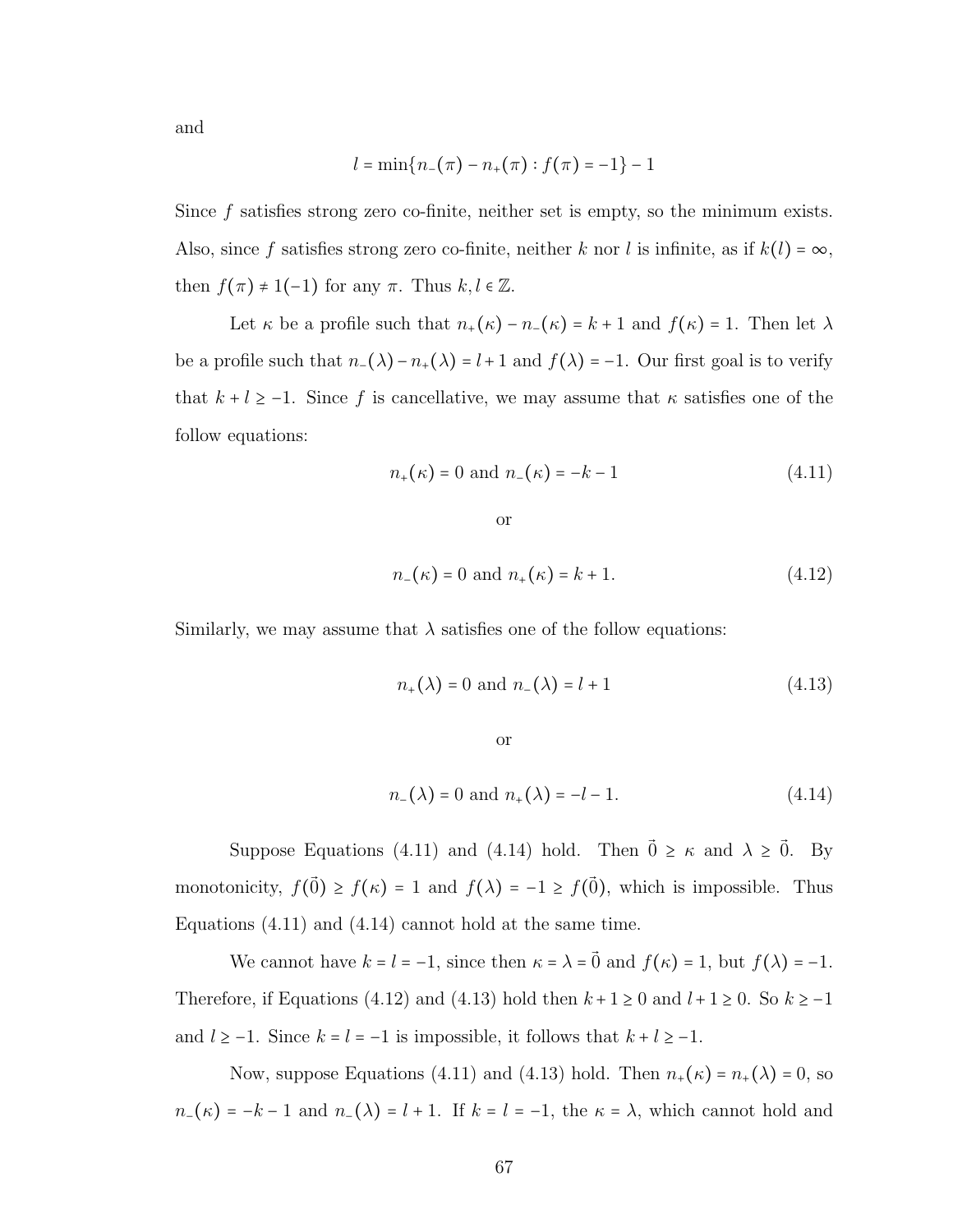$M_{k,l}$  be well defined. Since  $n_-(\kappa) \geq 0, -k \geq -1$ . Also, since  $n_-(\lambda) \geq 0, l \geq -1$ . Then it follows that, since both k and l cannot be −1 at the same time, that

$$
k+l\geq -1.
$$

If Equations (4.12) and (4.14) hold, then  $n_-(\kappa) = n_+(\lambda) = 0$  and we can argue like above that  $k$  and  $l$  cannot both be negative one, and result to find

$$
k+1 > -l-1
$$
 and so  $k+l \ge -1$ .

At this point, by Lemma 4.6, the  $M_{k,l}$  rule is well defined.

Now, let  $f(\pi) = 1$ . Then  $n_+(\pi) - n_-(\pi) > k$  since  $k + 1$  is minimal. Thus  $n_{+}(\pi) > n_{-}(\pi) + k$ , so  $M_{k,l}(\pi) = 1$ . Similarly, let  $f(\pi) = -1$ . Then  $n_{-}(\pi) - n_{+}(\pi) > l$ by the minimality of  $l + 1$ . So,  $n_{-}(\pi) > n_{+}(\pi) + l$  and  $M_{k,l}(\pi) = -1$ .

Next, assume that  $M_{k,l}(\pi) = 1$ . This implies that  $n_+(\pi) > n_-(\pi) + k$ . So  $n_+(\pi) - n_-(\pi) > k$ . Since  $M_{k,l}$  is cancellative, there exists  $\pi'$  such that  $M_{k,l}(\pi') =$  $M_{k,l}(\pi)$  and either  $n_+(\pi') = 0$  and  $-n_-(\pi') > k$  or  $n_-(\pi') = 0$  and  $n_+(\pi') > k$ . Since  $k \neq \pm \infty$ ,  $\kappa$ , a profile that attains the minimum for  $k + 1$  as defined above, exists. Now, f is cancellative as well, so there exists  $\kappa'$  such that  $f(\kappa) = f(\kappa')$  and either  $n_+(\kappa') = 0$  and  $-n_-(\kappa') = k + 1$  or  $n_-(\kappa') = 0$  and  $n_+(\kappa') = k + 1$ . Therefore, we can compare  $\kappa'$  and  $\pi'$  with four cases.

- **Case 1** Assume  $n_+(\pi') = 0$ ,  $-n_-(\pi') > k$  and  $n_+(\kappa') = 0$ ,  $-n_-(\kappa') = k + 1$ , then  $0 \le$  $n_-(\pi') < -k$  and  $0 \le n_-(\kappa') = -k-1$ , hence  $k \le -1$ . Notice that  $n_-(\pi') \le n_-(\kappa)$ and so there exists a permutation of N such that  $\pi'_{\sigma} \geq \kappa'$ . Therefore, by monotonicity of  $f, f(\pi'_{\sigma}) \ge f(\kappa') = f(\kappa) = 1$ . Since f is strongly anonymous,  $f(\pi') = f(\pi'_{\sigma}) = 1$ . Since f is cancellative,  $f(\pi') = f(\pi) = 1$ .
- **Case 2** Assume  $n_+(\pi') = 0$ ,  $-n_-(\pi') > k$  and  $n_-(\kappa') = 0$ ,  $n_+(\kappa') = k + 1$ ; therefore,  $0 \le n_-(\pi') < -k$ , so  $k < 0$ , and  $n_+(\kappa') = k + 1 \ge 0$ . Thus,  $k \ge -1$ , but  $k < 0$ , so  $k = -1$ . Hence,  $n_-(\pi') < 1$ , so  $n_-(\pi') = 0$ . Similarly,  $n_+(\kappa') = k + 1 = 0$ , so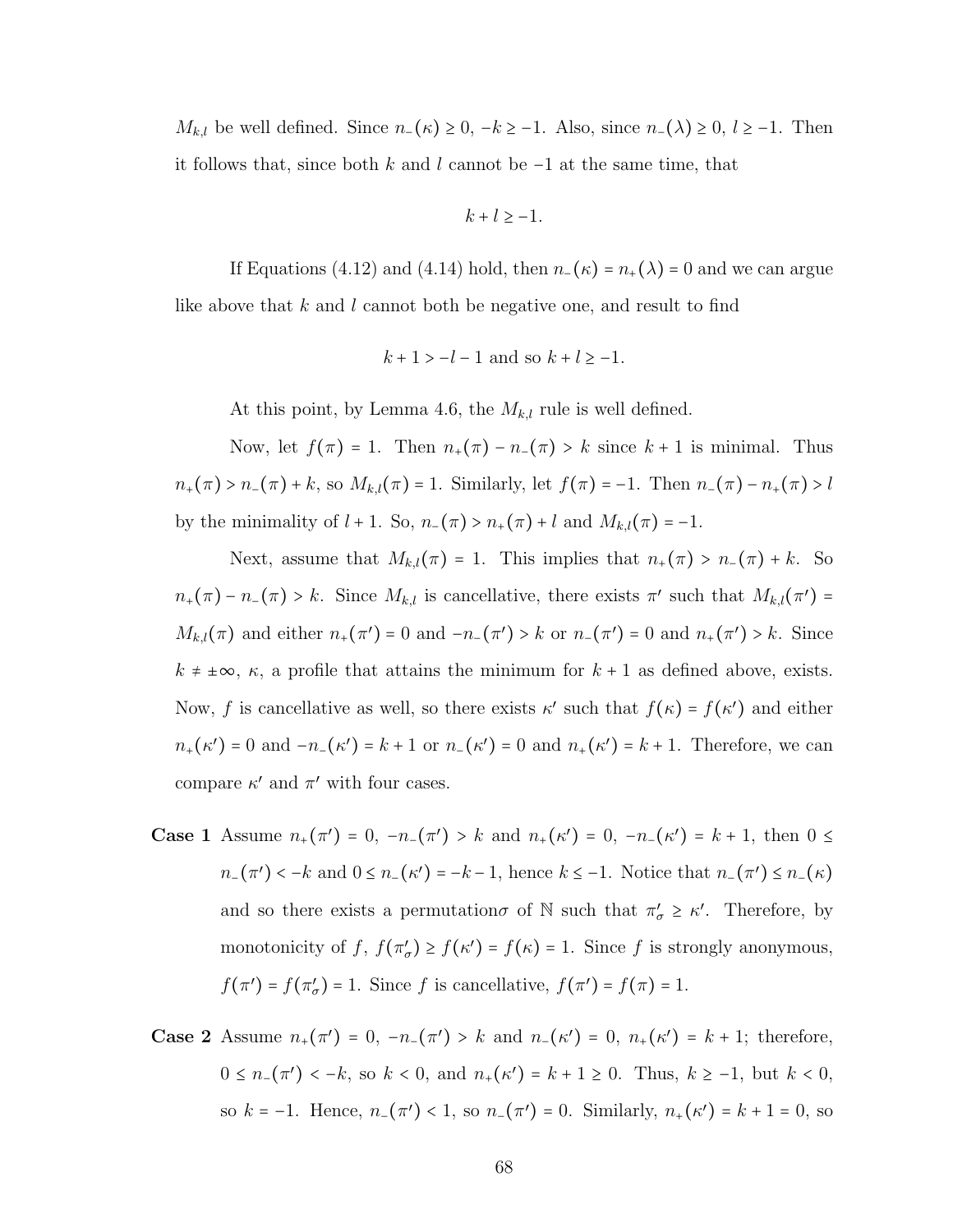$n_+(\pi') = n_-(\pi') = n_-(\kappa') = n_+(\kappa') = 0$ . Thus,  $\kappa' = \pi'$ , so  $f(\kappa') = f(\pi') = 1$ . Since f is cancellative,  $f(\pi') = f(\pi) = 1$ .

- Case 3 Assume  $n_-(\pi') = 0$ ,  $n_+(\pi') > k$  and  $n_-(\kappa') = 0$ ,  $-n_+(\kappa') = k + 1$ . Since both f and  $M_{k,l}$  are strongly anonymous, there exists  $\sigma \in S_{\mathbb{N}}$  such that  $\pi'_{\sigma} \geq \kappa'$ . Therefore, by monotonicity of  $f, f(\pi'_{\sigma}) \ge f(\kappa') = f(\kappa) = 1$ . Since f is anonymous,  $f(\pi') = f(\pi'_{\sigma}) = 1$ . Since f is cancellative,  $f(\pi') = f(\pi) = 1$ .
- Case 4 Assume  $n_-(\pi') = 0$ ,  $n_+(\pi') > k$  and  $n_+(\kappa') = 0$ ,  $-n_-(\kappa') = k + 1$ . Then 0 ≤  $n_-(\kappa') = -k - 1$ , so  $k \le -1$ , but  $n_+(\pi') > k$ . Therefore,  $\pi' \ge (0, 0, 0, ...)$  and  $(0, 0, 0, ...) \geq \kappa'$ . Thus by transitivity,  $\pi' \geq \kappa'$ , so by monotonicity  $f(\pi') \geq$  $f(\kappa') = f(\kappa) = 1$ . Since f is cancellative,  $f(\pi) = f(\pi') = 1$ .

Similarly, assume that  $M_{k,l}(\pi) = -1$ . Therefore, it follows that  $n_{-}(\pi)$  –  $n_+(\pi) > l$ . Since  $M_{k,l}$  is cancellative, there exists  $\pi'$  such that  $M_{k,l}(\pi') = M_{k,l}(\pi)$ and either  $n_-(\pi') = 0$  and  $-n_+(\pi') > l$  or  $n_-(\pi') = 0$  and  $n_-(\pi') > k$ . Since  $l \neq \pm \infty$ ,  $\lambda$ , a profile that attains the minimum for  $l + 1$  as defined above, exists. Now, f is cancellative as well, so there exists  $\lambda'$  such that  $f(\lambda) = f(\lambda')$  and either  $n_+(\lambda') = 0$ and  $n_{-}(\lambda') = k + 1$  or  $n_{-}(\lambda') = 0$  and  $-n_{+}(\lambda') = k + 1$ . Therefore, we can compare  $\lambda'$ and  $\pi'$  with four cases.

- Case 1 Assume  $n_-(\pi') = 0$ ,  $-n_+(\pi') > l$  and  $n_-(\lambda') = 0$ ,  $-n_+(\lambda') = l + 1$ . Therefore,  $0 \leq n_+(\pi') < -l$  and  $0 \leq n_+(\lambda') = -l - 1$ . Since both f and  $M_{k,l}$  are strongly anonymous, there exists  $\sigma \in S_{\mathbb{N}}$  such that  $\pi'_{\sigma} \leq \lambda'$ . Therefore, by monotonicity of  $f, f(\pi'_{\sigma}) \le f(\lambda') = f(\lambda) = -1$ . Since f is anonymous,  $f(\pi') = f(\pi'_{\sigma}) = -1$ . Since f is cancellative,  $f(\pi') = f(\pi) = -1$ .
- **Case 2** Assume  $n_+(\pi') = 0$ ,  $n_-(\pi') > l$  and  $n_-(\lambda') = 0$ ,  $-n_+(\lambda') = l + 1$ . So  $0 \le n_+(\lambda') =$  $-l-1$  and  $n_-(\pi') > l$ . So  $\pi' \leq (0,0,0,...)$  and  $\lambda' \geq (0,0,0,...)$ , so by transitivity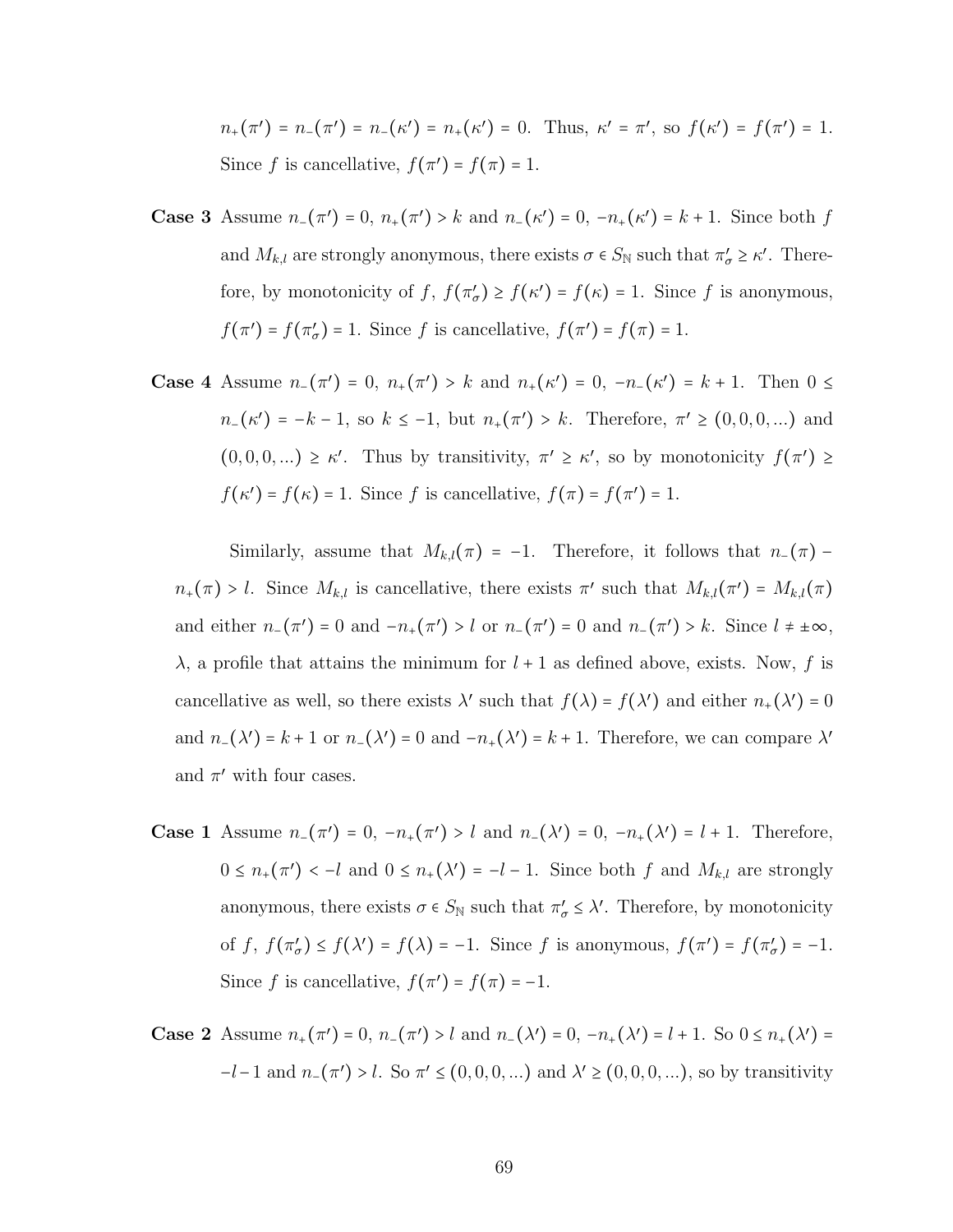$\pi' \leq \lambda'$ . Therefore, since f is monotone,  $f(\pi') \leq f(\lambda') = f(\lambda) = -1$ . Since f is cancellative,  $f(\pi) = f(\pi') = -1$ .

- **Case 3** Assume  $n_+(\pi') = 0$ ,  $n_-(\pi') > l$  and  $n_+(\lambda') = 0$ ,  $n_-(\lambda') = l + 1$ . Since both f and  $M_{k,l}$  are strongly anonymous, there exists  $\sigma \in S_{\mathbb{N}}$  such that  $\pi'_{\sigma} \leq \lambda'$ . Therefore, by monotonicity of  $f, f(\pi_{\sigma}') \leq f(\lambda') = f(\lambda) = -1$ . Since f is anonymous,  $f(\pi') = f(\pi'_{\sigma}) = -1$ . Since f is cancellative,  $f(\pi') = f(\pi) = -1$ .
- Case 4 Assume  $n_-(\pi') = 0$ ,  $-n_+(\pi') > l$  and  $n_+(\lambda') = 0$ ,  $n_-(\lambda') = l + 1$ . Then 0 ≤  $n_+(\pi') < -l$ , so  $l < 0$ , and  $0 \le n_-(\lambda') = l + 1$ , so  $l + 1 \ge 0$ . Thus  $l \ge -1$  and l < 0, so l = -1. Therefore,  $n_+(\pi') < 1$  and  $n_-(\lambda') = 0$ . So  $n_-(\pi') = n_+(\pi') = 0$  $n_+(\lambda') = n_-(\lambda') = 0$ . Hence  $\pi' = \lambda'$ , so  $f(\pi') = f(\lambda') = f(\lambda) = -1$ . Since f is cancellative,  $f(\pi) = f(\pi') = -1$ .

Thus, we have shown that for all  $\pi \in \{-1,0,1\}^{\mathbb{N}}, f(\pi) = 1$  if and only if  $M_{k,l}(\pi) = 1$ and  $f(\pi) = -1$  if and only if  $M_{k,l}(\pi) = -1$ . Therefore, it can be concluded that  $f(\pi) = 0$  if and only if  $M_{k,l}(\pi) = 0$ , so  $f(\pi) = M_{k,l}(\pi)$ .  $\Box$ 

The Theorems in this Chapter have completely characterized the  $M_k$  rules for the infinite model with a countably infinite set of voters. While this extends many of the results from Chapter 3, we have not yet looked deeper into characterizing the infinite aggregation functions that do not satisfy neutrality. Doing so, and extending Corollary 3.3 and its preceding Theorems, has been left for future work.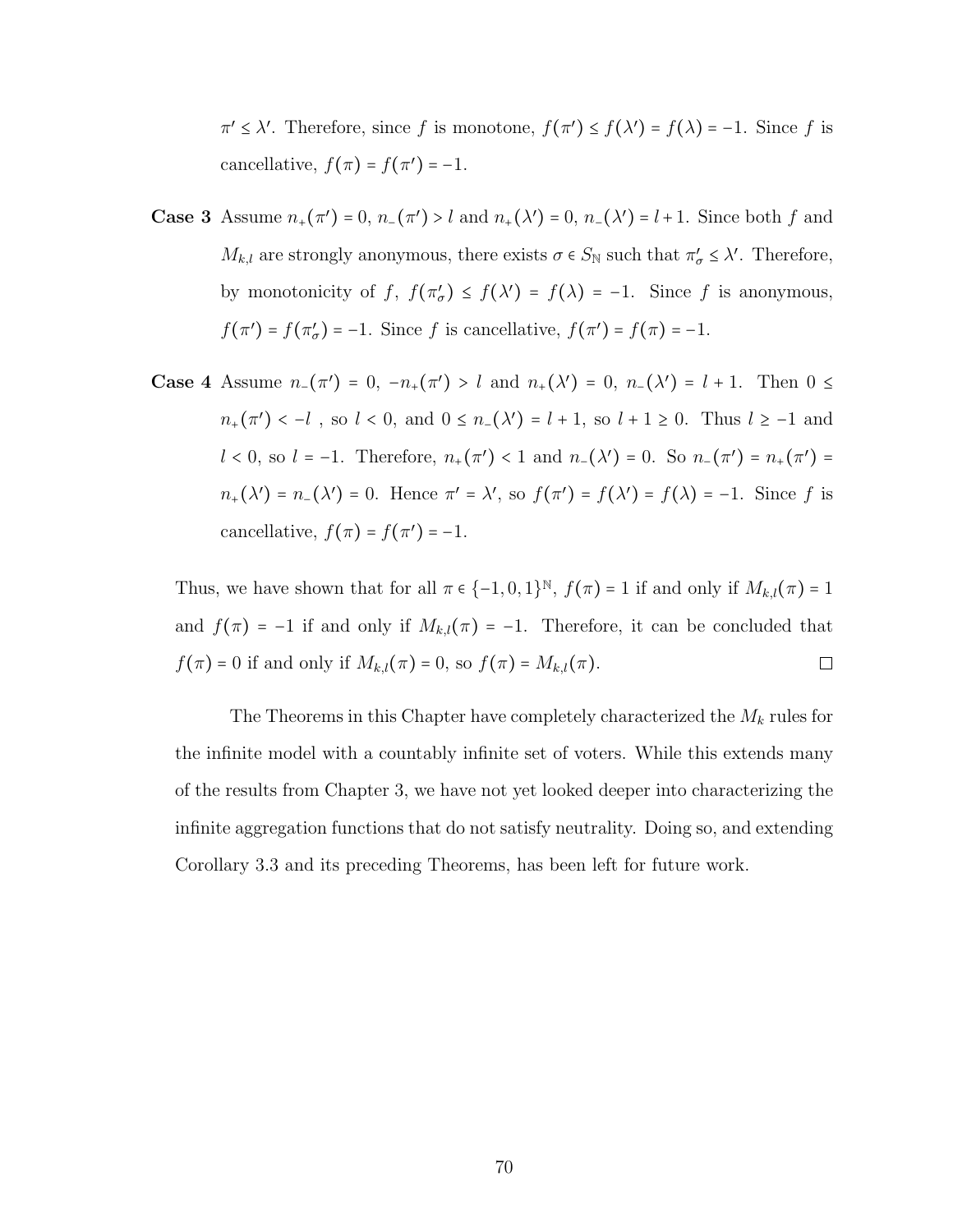#### CHAPTER 5

### DIFFERENCE OF VOTES RULES ON THE FUZZY VOTING MODEL

Now that the  $M_k$  and  $M_{k,l}$  rules have been characterized in our first two models, we will look at the third and final model which we call the fuzzy voting model. Extending the  $M_k$  rules to the fuzzy model was first done by Garcia-Lapresta and Llamazares in 2010 [8]. They were able to completely characterize these rules in the fuzzy model. Our goal in this chapter is to give a new proof of the main result given in [8]. We will first state and prove two new lemmas and use them to prove the characterization of the  $M_k$  rules in the fuzzy domain, similar to our previous models.

Recall that in the fuzzy decision model, there are two definitions for the difference of votes rules. These two classes of functions are known as the  $\widetilde{M}_k$  rules defined in Definition 2.26 and the  $\widetilde{M}'_k$  rules defined in Definition 2.27. They are stated again below for convenience. In this section, we will use the notation  $sum(\pi)$ to indicate the sum of all the entries in the profile  $\pi$ . That is if  $\pi = (d_1, d_2, ..., d_m)$ , then  $sum(\pi) = \sum^{m}$  $\sum_{i=1} d_i$ .

**DEFINITION 5.1.** Given a real number  $k \in [0, m)$ , the fuzzy  $\widetilde{M}_k$  majority is the fuzzy decision rule defined by:

$$
\widetilde{M}_k(\pi) = \begin{cases}\n1 & \text{if } \frac{1}{m} \sum_{i=1}^m d_i > \frac{1}{2} + \frac{k}{2m}, \\
\frac{1}{2} & \text{if } |\frac{1}{m} \sum_{i=1}^m d_i - \frac{1}{2}| \le \frac{k}{2m}, \\
0 & \text{if } \frac{1}{m} \sum_{i=1}^m d_i < \frac{1}{2} - \frac{k}{2m}.\n\end{cases}
$$
\n(5.1)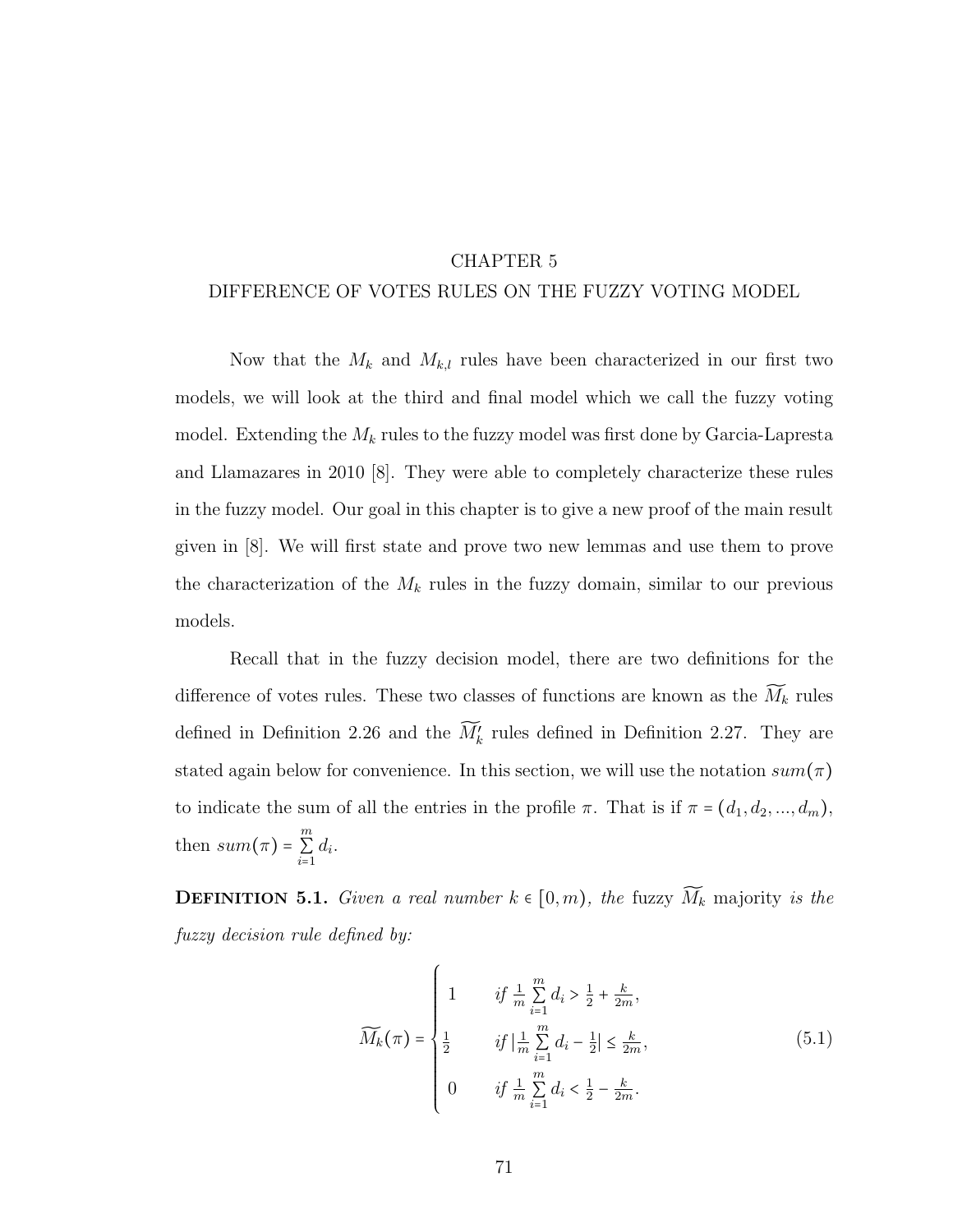**DEFINITION 5.2.** Given a real number  $k \in (0, m]$ , the fuzzy  $\widetilde{M}'_k$  majority is the fuzzy decision rule defined by:

$$
\widetilde{M}'_k(\pi) = \begin{cases}\n1 & \text{if } \frac{1}{m} \sum_{i=1}^m d_i \ge \frac{1}{2} + \frac{k}{2m}, \\
\frac{1}{2} & \text{if } |\frac{1}{m} \sum_{i=1}^m d_i - \frac{1}{2}| < \frac{k}{2m}, \\
0 & \text{if } \frac{1}{m} \sum_{i=1}^m d_i \le \frac{1}{2} - \frac{k}{2m}.\n\end{cases} \tag{5.2}
$$

Before stating our lemmas, we will confirm that both the  $\widetilde{M}_k$  and  $\widetilde{M}'_k$  classes of fuzzy aggregation functions satisfy the axioms necessary for the characterization.

**THEOREM 5.1.** For any  $k \in [0, m)$  the fuzzy aggregation function  $\widetilde{M}_k$  satisfies cancellation, Pareto, monotonicity and neutrality.

*Proof.* For this proof, we will use the definition of  $\widetilde{M}_k$  given in Equation (2.7). First, note that the output of  $\widetilde{M}_k$  is completely determined by the  $sum(\pi)$  and the value of  $k$ .

We will now show that  $\widetilde{M}_k$  is cancellative. Consider  $\pi = (d_1, d_2, ..., d_m)$ , such that  $sum(\pi) = M$ . Suppose  $\pi' = (d'_1, d'_2, ... d'_m)$  satisfies  $d'_i = d_i + \epsilon$ ,  $d'_j = d_j - \epsilon$ , and  $d'_{k} = d_{k}$  for all  $k \neq i, j$ . Then it follows that  $sum(\pi') = M - \epsilon + \epsilon = M = sum(\pi)$ . Since k is fixed, it follows that  $\widetilde{M}_k(\pi) = \widetilde{M}_k(\pi').$ 

Next we will show that  $\widetilde{M}_k$  is Pareto. Consider  $\widetilde{M}_k(0,0,...,0)$ . It follows that  $sum(0, 0, ..., 0) = 0$ , and  $\frac{1}{2}(m - k)$  is minimal as k approaches m, since  $k < m$ . Thus, for all  $k, \frac{1}{2}$  $\frac{1}{2}(m-k) > 0 = sum(0,0,...,0),$  hence  $\widetilde{M}_k(0,0,...,0) = 0$ . Now consider  $\widetilde{M}_k(1,1,...,1)$ . It follows that  $sum(1,1,...,1) = m$ , and  $\frac{1}{2}(m+k)$  is maximal as k approaches m, since  $k < m$ . Therefore,  $\frac{1}{2}(m+k) < m = sum(1, 1, ..., 1)$ . Hence  $\widetilde{M}_k(1,1,...,1) = 1$  and  $\widetilde{M}_k$  is Pareto.

Now we will show that  $\widetilde{M}_k$  is neutral. Consider  $N(\pi)$ . We can easily see that  $sum(N(\pi)) = \sum^{m}$  $\sum_{i=1}^{m} (1 - d_i) = m - sum(\pi)$ . Furthermore, if  $\widetilde{M}_k(\pi) = 1$ , then  $sum(\pi) > \frac{1}{2}$  $\frac{1}{2}(m+k)$ , so  $sum(N(\pi)) = m - sum(\pi) < m - \frac{1}{2}$  $\frac{1}{2}(m+k) = \frac{1}{2}$  $\frac{1}{2}(m-k)$ . Thus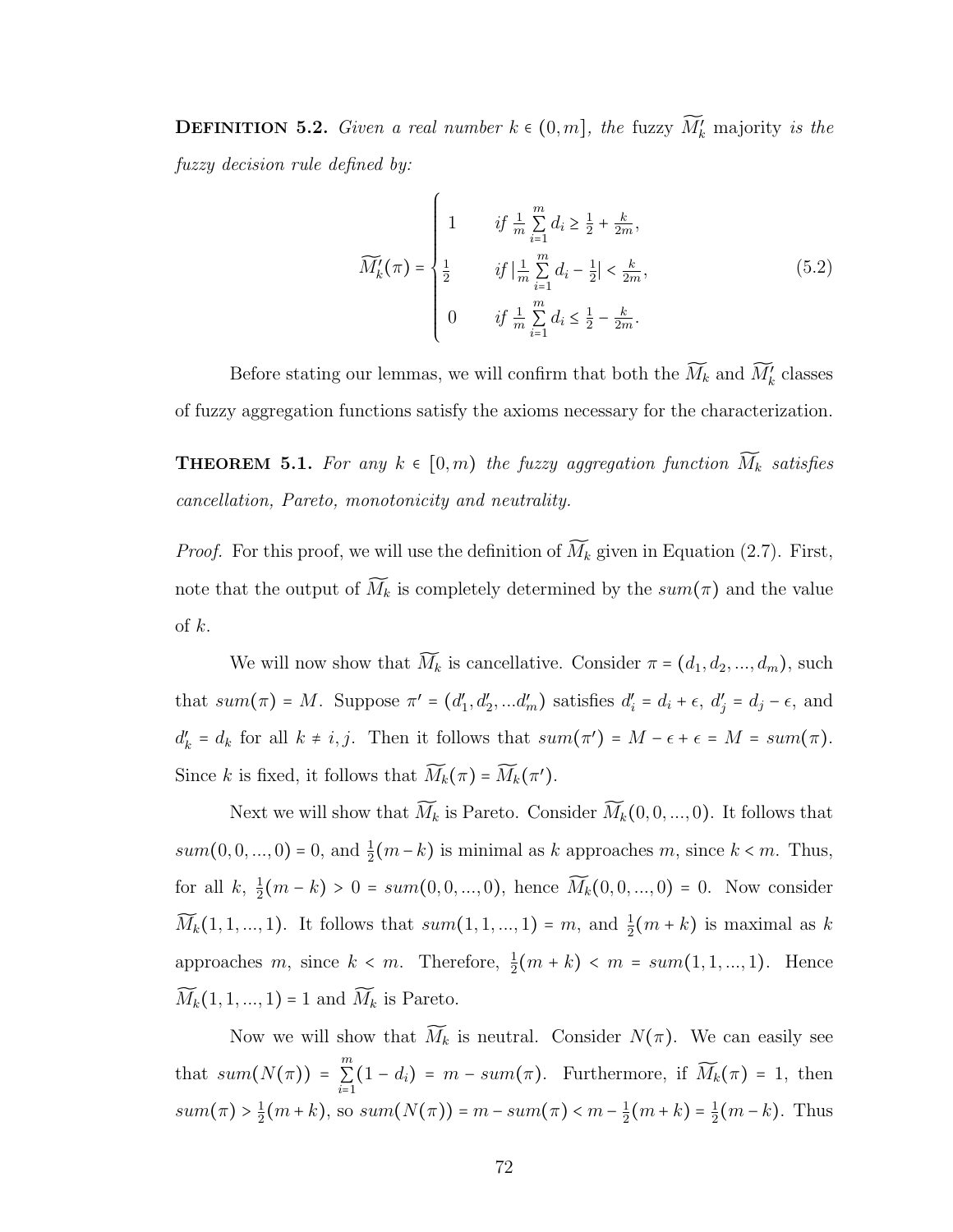$\widetilde{M}_k(N(\pi)) = -1$ . Similarly, if  $\widetilde{M}_k(\pi) = -1$ , then by the same algebra,  $\widetilde{M}_k(N(\pi)) = 1$ . Lastly, if  $\widetilde{M}_k(\pi) = 0$ , then  $|sum(\pi) - \frac{m}{2}|$  $\left|\frac{n}{2}\right| \leq \frac{1}{2}$  $\frac{1}{2}k$ . It follows that

$$
|sum(N(\pi)) - \frac{m}{2}| = |m - sum(\pi) - \frac{m}{2}|
$$

$$
= |\frac{m}{2} - sum(\pi)|
$$

$$
= |sum(\pi) - \frac{m}{2}|.
$$

Therefore,  $|sum(N(\pi)) - \frac{m}{2}|$  $\left|\frac{m}{2}\right| = |sum(\pi) - \frac{m}{2}|$  $\left|\frac{n}{2}\right| \leq \frac{1}{2}$  $\frac{1}{2}k$ , so  $\widetilde{M}_k(N(\pi)) = 0$ . Hence  $\widetilde{M}_k$  is neutral.

Finally, we will show that  $\widetilde{M}_k$  is monotone. Let  $\pi' \geq \pi$ , then it follows that  $sum(\pi') \geq sum(\pi)$ . Therefore, by the definition of  $\widetilde{M}_k$  it is clear that  $\widetilde{M}_k(\pi') \geq$  $\widetilde{M}_k(\pi)$ .  $\Box$ 

Next, we need to show that class of fuzzy aggregation functions  $\widetilde{M}'_k$  rules satisfy cancellation, Pareto, monotonicity and neutrality, as well. This class of fuzzy aggregation functions is markedly different than the  $\widetilde{M}_k$  rules, even though that may not be obvious at first. Before proving the theorem about this class of functions, consider this remark, to understand the differences and necessity of two proofs.

**REMARK 5.1.** The  $\widetilde{M}'_k$  rules allow for values of  $k \in (0, m]$ , which allows for  $k = m$ . In this case, notice that  $\widetilde{M}'_k(\pi) = 1$  only if sum $(\pi) = m$ , and  $\widetilde{M}'_k(\pi) = 0$  only if  $sum(\pi) = 0$ . However,  $\widetilde{M}_k$  allows for values of  $k \in [0, m)$ , so while  $k \neq m$ , it does allow  $k = 0$ , which cannot happen in the  $\widetilde{M}'_k$  rules. With  $k = 0$ , the  $\widetilde{M}_k = \widetilde{f_m}$ , the fuzzy simple majority rule. There are other slight differences in the  $\widetilde{M}_k$  and  $\widetilde{M}'_k$ rules, based on whether the sum is strictly less(greater) than or whether its allowed to be less(greater) than or equal to. While these differences seem slight at first, the difference is distinct and necessary when considering the range of k for each class of functions. So, while they are inherently similar, these two classes are functions are indeed two different classes of functions.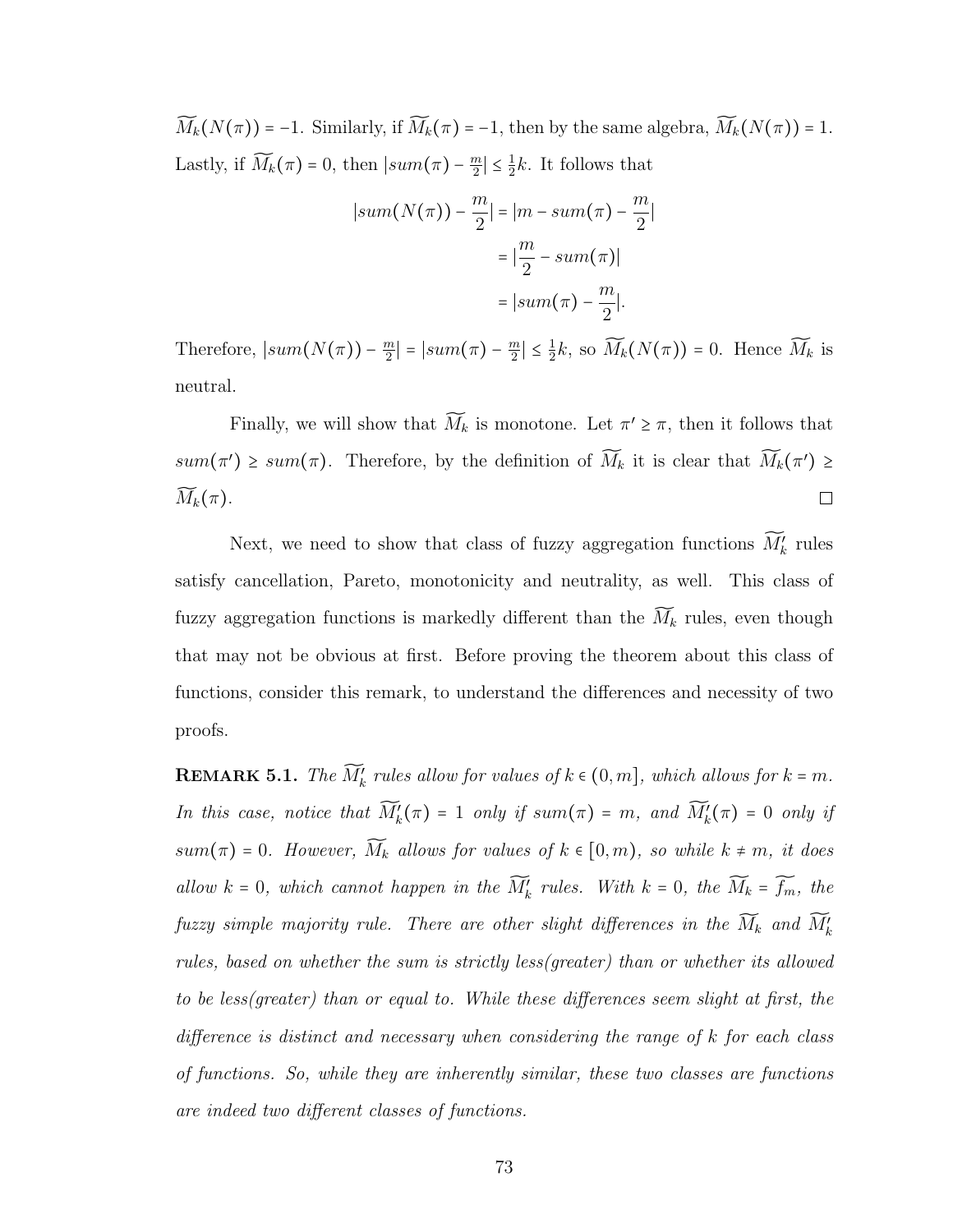Now, we may continue with the proof for  $\widetilde{M}'_k$  rules.

**THEOREM 5.2.** For any  $k \in (0, m]$  the fuzzy aggregation functions  $\widetilde{M}'_k$  satisfies cancellation, Pareto, monotonicity and neutrality.

*Proof.* For this proof, we will use the definition of  $\widetilde{M}'_k$  given in Equation (2.8). First, note that, as with the previous proof, the output of  $\widetilde{M}'_k$  is completely determined by the sum $(\pi)$  and the value of k.

We will now show that  $\widetilde{M}'_k$  is cancellative. Consider  $\pi = (d_1, d_2, ..., d_m)$ , such that  $sum(\pi) = S$ . Then for  $\pi' = (d'_1, d'_2, \dots, d'_m)$  such that  $d'_i = d_i + \epsilon$ ,  $d'_j = d_j - \epsilon$ , and  $d'_{k} = d_{k}$  for all  $k \neq i, j$ . Then it follows that  $sum(\pi') = S - \epsilon + \epsilon = S = sum(\pi)$ . Since k is fixed, it follows that  $\widetilde{M}'_k(\pi) = \widetilde{M}'_k(\pi').$ 

Next we will show that  $\widetilde{M}'_k$  is Pareto. Consider  $\widetilde{M}'_k(0,0,...,0)$ . It follows that  $sum(0, 0, ..., 0) = 0$ . Also  $\frac{1}{2}(m-k)$  is minimal when  $k = m$ , and  $\frac{1}{2}(m-m) = 0$ . Thus, for all  $k, \frac{1}{2}$  $\frac{1}{2}(m-k) \geq 0 = sum(0,0,...,0),$  hence  $\widetilde{M}'_k(0,0,...,0) = 0$ . Now consider  $\widetilde{M}'_k(1,1,...,1)$ . It follows that  $sum(1,1,...,1) = m$ , and  $\frac{1}{2}(m+k)$  is maximal when  $k = m$ , and  $\frac{1}{2}(m + m) = m$ . Therefore,  $\frac{1}{2}(m + k) \le m = sum(1, 1, ..., 1)$ . Hence  $\widetilde{M}'_k(1,1,...,1) = 1$  and  $\widetilde{M}'_k$  is Pareto.

Now we will show that  $\widetilde{M}'_k$  is neutral. Consider  $N(\pi)$ . We can easily see that  $sum(N(\pi)) = \sum^{m}$  $\sum_{i=1}^{m} (1 - d_i) = m - sum(\pi)$ . Furthermore, if  $\widetilde{M}'_k(\pi) = 1$ , then  $sum(\pi) \geq \frac{1}{2}$  $\frac{1}{2}(m+k)$ , so  $sum(N(\pi)) = m - sum(\pi) \le m - \frac{1}{2}$  $\frac{1}{2}(m+k) = \frac{1}{2}$  $\frac{1}{2}(m-k)$ . Thus  $\widetilde{M}'_k(N(\pi)) = -1$ . Similarly, if  $\widetilde{M}'_k(\pi) = -1$ , then by the same algebra,  $\widetilde{M}'_k(N(\pi)) = 1$ . Lastly, if  $\widetilde{M}'_k(\pi) = 0$ , then  $|sum(\pi) - \frac{m}{2}$  $\frac{n}{2}$  | <  $\frac{1}{2}$  $\frac{1}{2}k$ . It follows that

$$
|sum(N(\pi)) - \frac{m}{2}| = |m - sum(\pi) - \frac{m}{2}|
$$

$$
= |\frac{m}{2} - sum(\pi)|
$$

$$
= |sum(\pi) - \frac{m}{2}|.
$$

Therefore,  $|sum(N(\pi)) - \frac{m}{2}|$  $\left|\frac{m}{2}\right| = |sum(\pi) - \frac{m}{2}|$  $\frac{n}{2}$  | <  $\frac{1}{2}$  $\frac{1}{2}k$ , so  $\widetilde{M}_k'(N(\pi)) = 0$ . Hence  $\widetilde{M}_k'$  is neutral.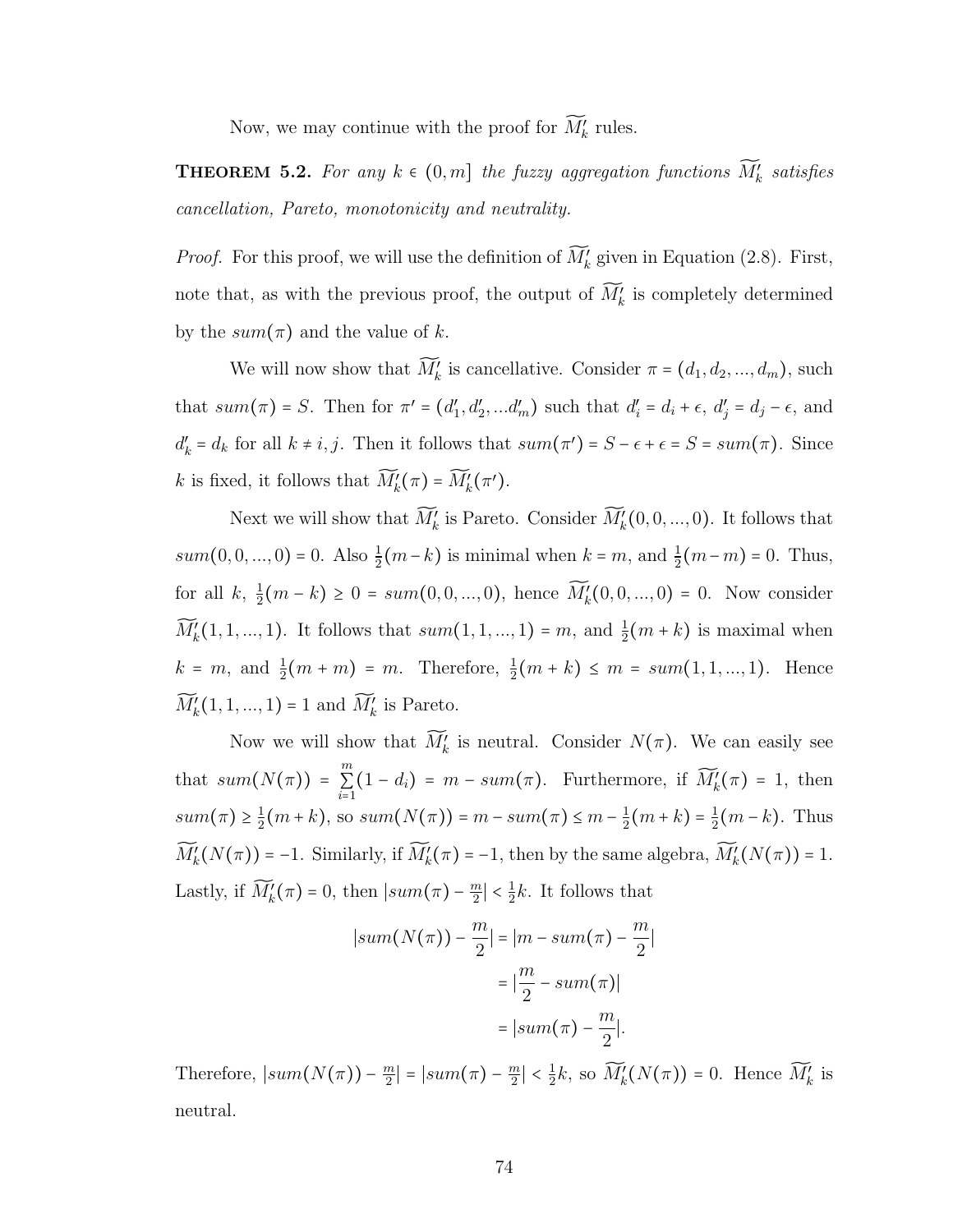Finally, we will show that  $\widetilde{M}'_k$  is monotone. Let  $\pi' \geq \pi$ , then it follows that  $sum(\pi') \geq sum(\pi)$ . Therefore, by the definition of  $\widetilde{M}'_k$  it is clear that  $\widetilde{M}'_k(\pi') \geq$  $\widetilde{M}_{k}^{\prime}(\pi).$  $\Box$ 

The definition of the various axioms were presented in Chapter 2. To begin looking at the fuzzy model, we will prove a few lemmas based on these axioms. The first lemma, requires only that the function be cancellative, as it was proven by Garcia-Lapresta and Llamazares that cancellation completely implies anonymity in this model [8].

**LEMMA 5.1.** Let the fuzzy decision rule  $F : [0,1]^m \rightarrow \{0,\frac{1}{2}\}$  $\frac{1}{2}$ , 1} satisfy cancellation. For any two profiles  $\pi = (x_1, ..., x_m)$  and  $\rho = (y_1, ..., y_m)$  such that  $sum(\pi) = sum(\rho)$ , then  $F(\pi) = F(\rho)$ .

*Proof.* We will use induction on the length of the profile  $m$  to prove this lemma. First, assume that  $m = 2$ , then  $x_1 + x_2 = y_1 + y_2$ . Without loss of generality, let  $x_1 \geq y_1$ , if  $x_1 = y_1$ , then  $x_2 = y_2$ , and we are done, so assume the contrary. Then there exists some  $\epsilon > 0$  such that  $x_1 = y_1 + \epsilon$  and  $x_2 = y_2 - \epsilon$ . Thus, by cancellation,  $F(\pi) = F(\rho).$ 

Now, we will assume that the cancellation condition holds for  $m-1$  length profiles,  $m \geq 3$ .

**Case 1:** Suppose there exists j such that  $x_j = y_j$ , define the mapping G:  $[0,1]^{m-1} \rightarrow \{0,\frac{1}{2}\}$  $\{\frac{1}{2},1\}$  by  $G(z_1,...,z_{m-1}) = F(\alpha)$ , where  $\alpha = (a_1, a_2,..., a_m)$  such that  $a_j = x_j$ ,  $a_i = z_i$  for  $i < j$  and  $\alpha(i) = z_{i-1}$  for  $i \ge j+1$ . G is cancellative, since F is cancellative. So, define  $\pi' = (x'_1, ..., x'_m)\rho' = (y'_1, ..., y'_m) \in [0, 1]^{m-1}$  such that  $x'_i = x_i$ for  $i < j$ , and  $x'_i = x_{i+1}$  for  $i \ge j$ , and  $\rho'$  is defined similarly. Then  $G(\pi') = F(\pi)$ and  $G(\rho') = F(\rho)$ . Now,  $sum(\pi') = sum(\pi) - x_j$  and  $sum(\rho') = sum(\rho) - y_j$ . Since  $x_j = y_j$  and  $sum(\pi) = sum(\rho)$ , it follow that  $sum(\pi') = sum(\rho')$ . Thus, by our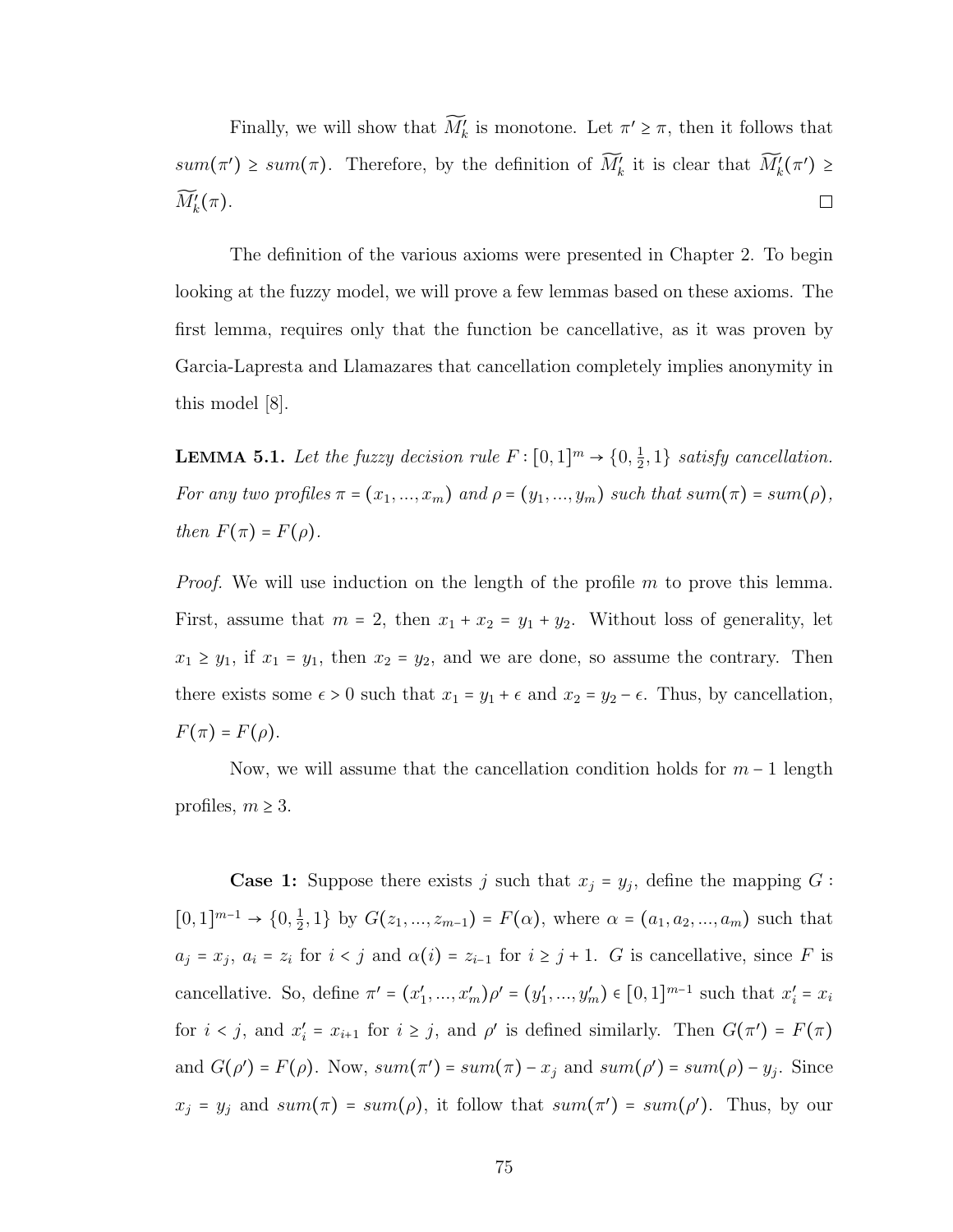inductive hypothesis,  $G(\pi') = G(\rho')$ . Hence, by our definition of  $G, G(\pi') = F(\pi) =$  $F(\rho) = G(\rho').$ 

**Case 2:** Suppose no such j exists such that  $x_j = y_j$ , that is  $x_i \neq y_i$  for all i. Then, consider  $E = \{ |x_j - y_j| : i = 1, 2, ..., m \}$  and let  $\epsilon = \min E$ , and call one of the terms where this occurs j. Without loss of generality, let  $x_j > y_j$ . Then there exists  $i \in \mathcal{N}_m$  such that  $x_i < y_i$ , since  $sum(\pi) = sum(\rho)$ . Create  $\rho'$  such that  $y'_j = y_j + \epsilon$ ,  $y_i' = y_i - \epsilon$  and  $y_k = y_k$ , for all  $k \neq i, j$ . Then, by cancellation,  $F(\rho') = F(\rho)$ . Now, consider  $F(\pi)$  and  $F(\rho')$ , by construction,  $y'_j = x_j$ . Then, we can use Case 1 to assert that  $F(\pi) = F(\rho')$ . Thus, by transitivity,  $F(\pi) = F(\rho)$ .  $\Box$ 

Next, monotonicity is added to the axioms the fuzzy aggregation function satisfies. Once that is done, we can compare the output of the function on two profiles,  $\pi$  and  $\rho$ , based solely on  $sum(\pi)$  and  $sum(\rho)$ .

**LEMMA 5.2.** Let the fuzzy decision rule  $F : [0,1]^m \rightarrow \{0,\frac{1}{2}\}$  $\frac{1}{2}$ , 1} satisfy cancellation and monotonicity. For any two profiles  $\pi = (x_1, ..., x_m)$  and  $\rho = (y_1, ..., y_m)$  such that sum( $\pi$ )  $\leq$  sum( $\rho$ ), then  $F(\pi) \leq F(\rho)$ .

*Proof.* If  $sum(\pi) = sum(\rho)$ , we know from Lemma 5.1 that  $F(\pi) = F(\rho)$ . So we will assume that  $sum(\pi) < sum(\rho)$ . Then there exists some  $\epsilon > 0$ , such that  $sum(\rho) = sum(\pi) + m\epsilon$ . Create  $\rho' = (y'_1, ..., y'_m)$  such that  $y'_i = min\{x_i + \epsilon, 1\}$  for all  $i \in \mathcal{N}_m$ . Then note that  $\pi \leq \rho'$  and  $sum(\rho) \geq sum(\rho') \geq sum(\pi)$ . Then let  $\delta = \sum^{m}$  $\sum_{i=1} \epsilon - (y_i - x_i)$ . Notice  $\delta = sum(\pi) + m\epsilon - sum(\rho')$ . If  $\delta = 0$ , then let  $\tilde{\rho} = \rho'$ .

If  $\delta > 0$ , create  $\tilde{\rho}$  as follows, so that  $sum(\tilde{\rho}) = sum(\rho') + \delta = sum(\rho)$ . For  $i = 1, 2, ..., m - 1$ , let  $\delta_i = y'_i + \delta_{i-1} - 1$  with the convention  $\delta_0 = \delta$ . For example  $\delta_1 = \rho'(1) + \delta - 1$ . If  $\delta_1 \leq 0$ , then  $\tilde{\rho}$  is defined by

$$
\widetilde{\rho} = y_1' + \delta, y + 2', y_3', \dots, y_m').
$$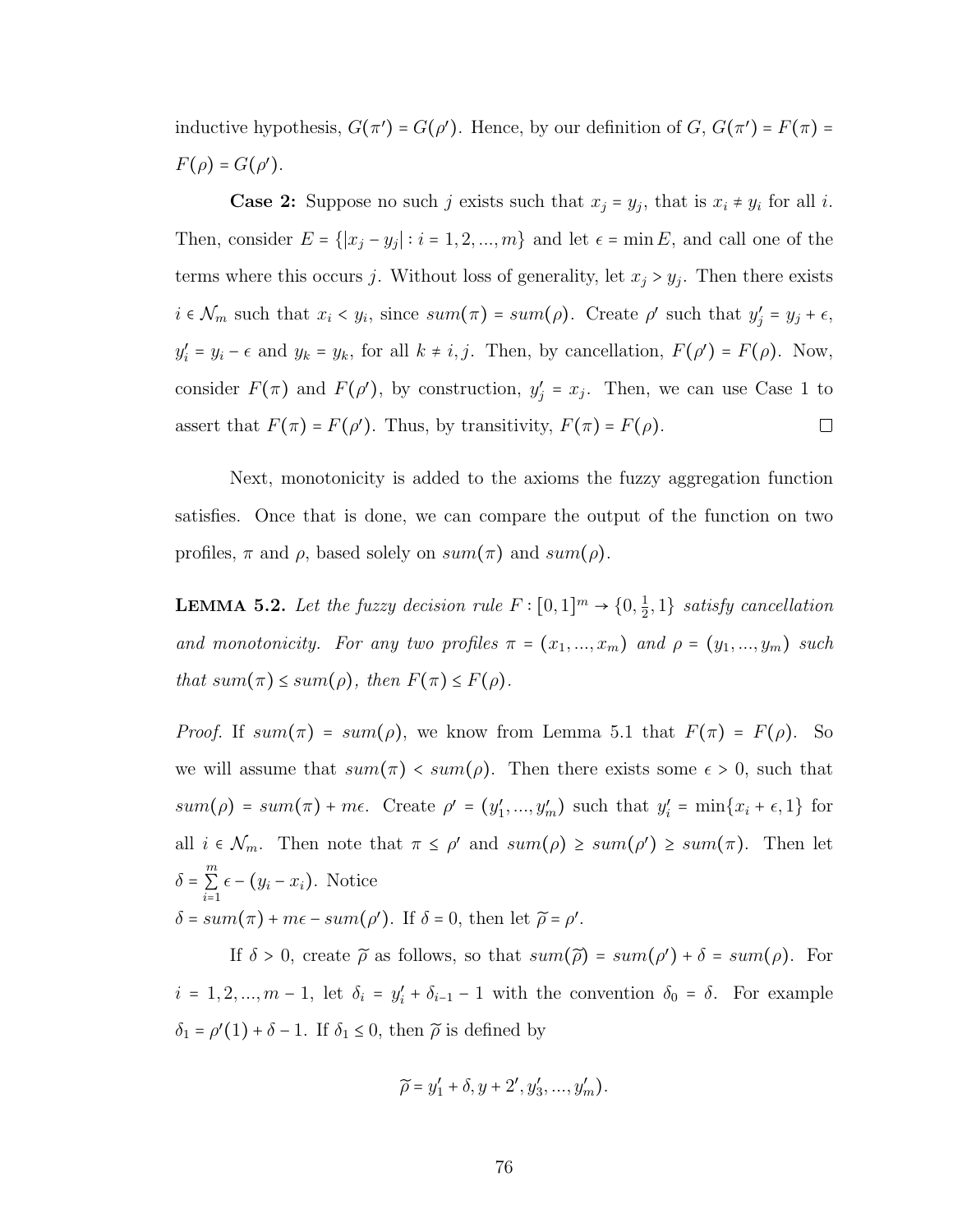If  $\delta_1 > 0$  and  $\delta_2 \leq 0$ , the  $\tilde{\rho}$  is defined by

$$
\widetilde{\rho} = (1, y + 2' + \delta_1, y'_3, ..., y'_m).
$$

This pattern continues until we either find the first index i such that  $\delta_i > 0$  and  $\delta_{i+1}\leq 0$  or we get  $\delta_i>0$  for all  $i=1,2,...,m-1.$  Observe that

δ<sup>m</sup>−<sup>1</sup> = y ′ <sup>m</sup>−<sup>1</sup> + δ<sup>m</sup>−<sup>2</sup> − 1 = (y ′ <sup>m</sup>−<sup>1</sup> − 1) + +ρ ′ (m − 2) + δ<sup>m</sup>−<sup>3</sup> = y ′ <sup>m</sup>−<sup>1</sup> + y ′ <sup>m</sup>−<sup>2</sup> − 2 + δ<sup>m</sup>−<sup>3</sup> . . . = n ∑ i=1 y ′ <sup>i</sup> − (m − 1) + δ

Since  $\delta = sum(\rho) - sum(\rho')$ , we can determine

$$
\delta_{m-1} = \sum_{i=1}^{m-1} y'_i - (m-1) + sum(\rho) - sum(\rho')
$$
  
=  $-y'_m - m + 1 + sum(\rho)$   
 $y'_m + \delta_{m-1} = sum(\rho) - m + 1$   
 $\leq m - m + 1$   
= 1.

If  $\delta_{m-1} \geq 0$ , then  $\widetilde{\rho} = (z_1, ..., z_m) = (1, 1, ..., 1, y'_m + \delta_{m-1})$ . If  $\delta_{m-1} \leq 0$ , then there exists a first index j such that  $1 \leq j \leq m-1$ ,  $\delta_j \leq 0$ , and  $\delta_i > 0$  for all integers  $i \in [0, j-1]$ . In this case, we let  $z_i = 1$  for all  $i < j$ ,  $z_j = y'_j + \delta_{j-1}$ , and  $z_k = y'_k$ for all integers  $k \in [j + 1, m]$ . Therefore,  $sum(\rho) = sum(\rho') + \delta = sum(\tilde{\rho})$ , so by Lemma5.1,  $F(\rho) = F(\tilde{\rho})$ . Furthermore, each  $z_i \geq x_i$ , it follows from monotonicity that  $F(\pi) \leq F(\widetilde{\rho})$ . Hence  $F(\pi) \leq F(\rho)$ .  $\Box$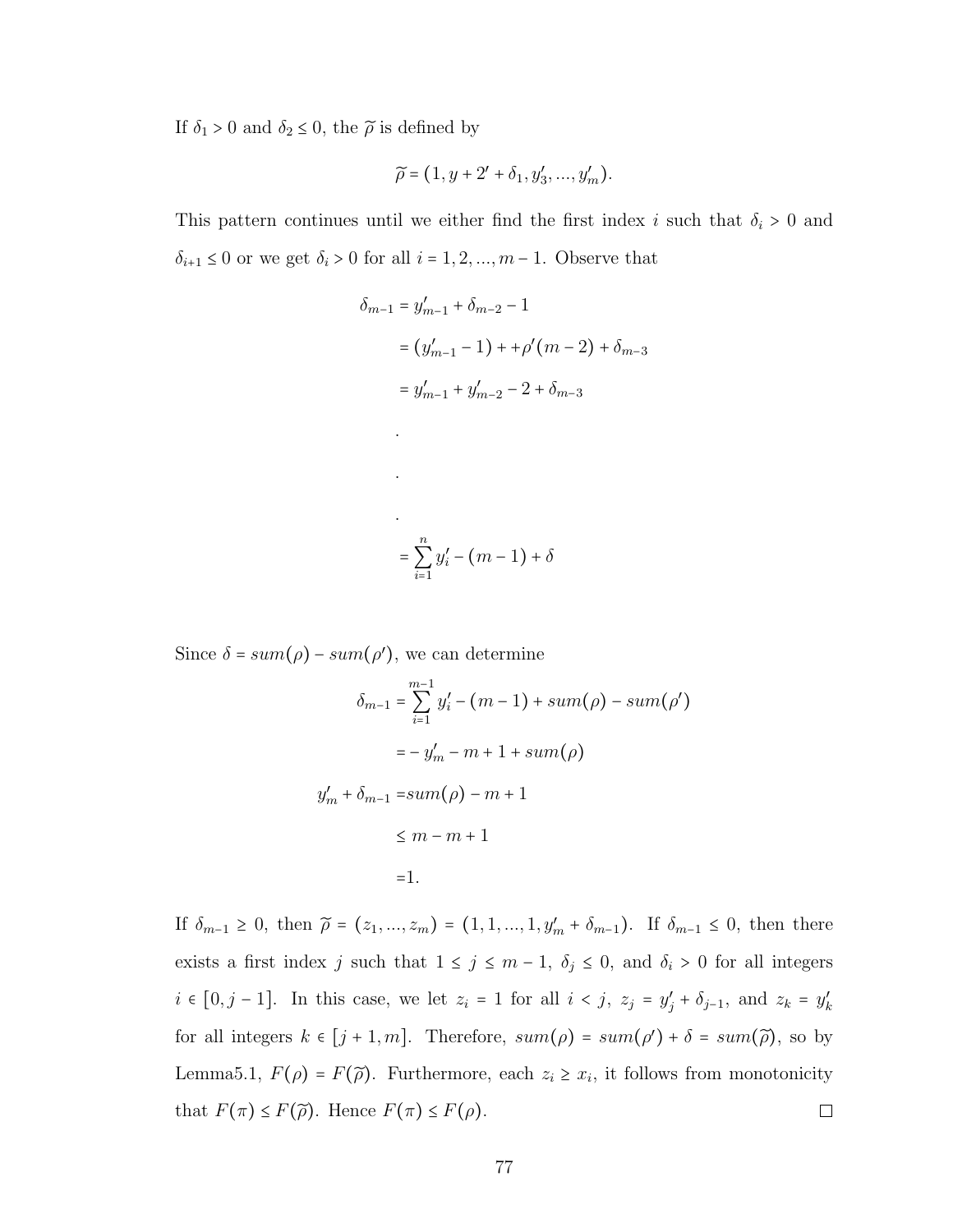These two lemmas allow us to prove the Llamazares and Garcia-Lapresta characterization result of the  $\widetilde{M}_k$  and  $\widetilde{M}'_k$  rules [8]. Our proof uses a different approach than Llamazares and Garcia-Lapresta, but has the same conclusion.

**THEOREM 5.3.** Let  $F : [0,1]^m \to \{0,\frac{1}{2}\}$  $\frac{1}{2}$ , 1} satisfy cancellation, Pareto, monotonicity and neutrality, then F is either an  $\widetilde{M}_k$  or  $\widetilde{M}'_k$  rule.

*Proof.* Consider  $F : [0,1]^m \rightarrow \{0,\frac{1}{2}\}$  $\frac{1}{2}$ , 1} and let  $k = \inf\{2sum(\pi) - m : F(\pi) = 1\}.$ Now since F is Pareto,  $F(1, 1, ..., 1) = 1$  and since F is neutral,  $F(\frac{1}{2})$  $\frac{1}{2}, \frac{1}{2}$  $\frac{1}{2},...,\frac{1}{2}$  $(\frac{1}{2}) = \frac{1}{2}$  $\frac{1}{2}$ . We know  $sum(\frac{1}{2})$  $\frac{1}{2}, \frac{1}{2}$  $\frac{1}{2}, \ldots, \frac{1}{2}$  $\frac{1}{2}$ ) =  $\frac{1}{2}m$  and sum(1,1,..., 1) = 1 so by Lemma 5.2, if  $F(\pi)$  = 1,  $\frac{1}{2}m < sum(\pi) \le m$ . So  $0 < k \le m$ . If there exists a profile  $\rho$  such that  $F(\rho) = 1$  and  $2sum(\rho) - m = k$ , then we will show that  $F = \widetilde{M}'_k$  rule with this k. Otherwise, we will show that  $F = \widetilde{M}_k$  rule.

First, assume that F attains its infimum. Let  $\pi = (d_1, d_2, ..., d_m)$  and assume that  $F(\pi) = 1$ . By Lemma 5.2 and the nature of the infimum,  $2sum(\pi) - m \ge k$ . Since  $sum(\pi) \geq \frac{1}{2}$  $\frac{1}{2}(m+k)$ , it follows from Equation (2.8) that  $\widetilde{M_k}'(\pi) = 1$ .

Now assume that  $F(\pi) = 0$ . Since F is neutral,  $F(N(\pi)) = 1$ . Therefore,  $2sum(N(\pi)) - m \ge k$ , so  $m-2sum(\pi) \ge k$ . Since  $sum(\pi) \le \frac{1}{2}$  $\frac{1}{2}(m-k)$  it follows from Equation (2.27) that  $\widetilde{M_k}'(\pi) = 0$ .

Now, let  $F(\pi) = \frac{1}{2}$  $\frac{1}{2}$ , then neither  $2sum(\pi) - m \ge k$  nor  $m - 2sum(\pi) \ge k$ ; therefore,  $|sum(\pi) - \frac{m}{2}|$  $\left|\frac{n}{2}\right| < \frac{k}{2}$  $\frac{k}{2}$  and so  $\widetilde{M_k}'(\pi) = \frac{1}{2}$  $\frac{1}{2}$ .

Finally, assume that there does not exist a profile  $\rho$  such that  $F(\rho) = 1$  and  $2sum(\rho) - m = k$ . Let  $F(\pi) = 1$ , then from Lemma 5.2 and the nature of the infimum,  $2sum(\pi) - m > k$ . Thus  $\frac{1}{m}$ m  $\sum_{i=1}^{m} d_i > \frac{1}{2}$  $rac{1}{2} + \frac{k}{2n}$  $\frac{k}{2m}$ , so  $\widetilde{M}_k(\pi) = 1$ .

Now, let  $F(\pi) = 0$ , then since F is neutral,  $F(N(\pi)) = 1$ . Therefore,  $2sum(N(\pi)) - m > k$ , so  $m - 2sum(\pi) > k$ , so  $\widetilde{M}_k(\pi) = 0$ .

Lastly, let  $F(\pi) = \frac{1}{2}$  $\frac{1}{2}$ , then neither  $2sum(\pi) - m > k$  nor  $m - 2sum(\pi) > k$ ; therefore,  $|sum(\pi) - \frac{m}{2}|$  $\left|\frac{n}{2}\right| \leq \frac{k}{2}$  $\frac{k}{2}$ , so  $\widetilde{M}_k(\pi) = \frac{1}{2}$  $\frac{1}{2}$ .  $\Box$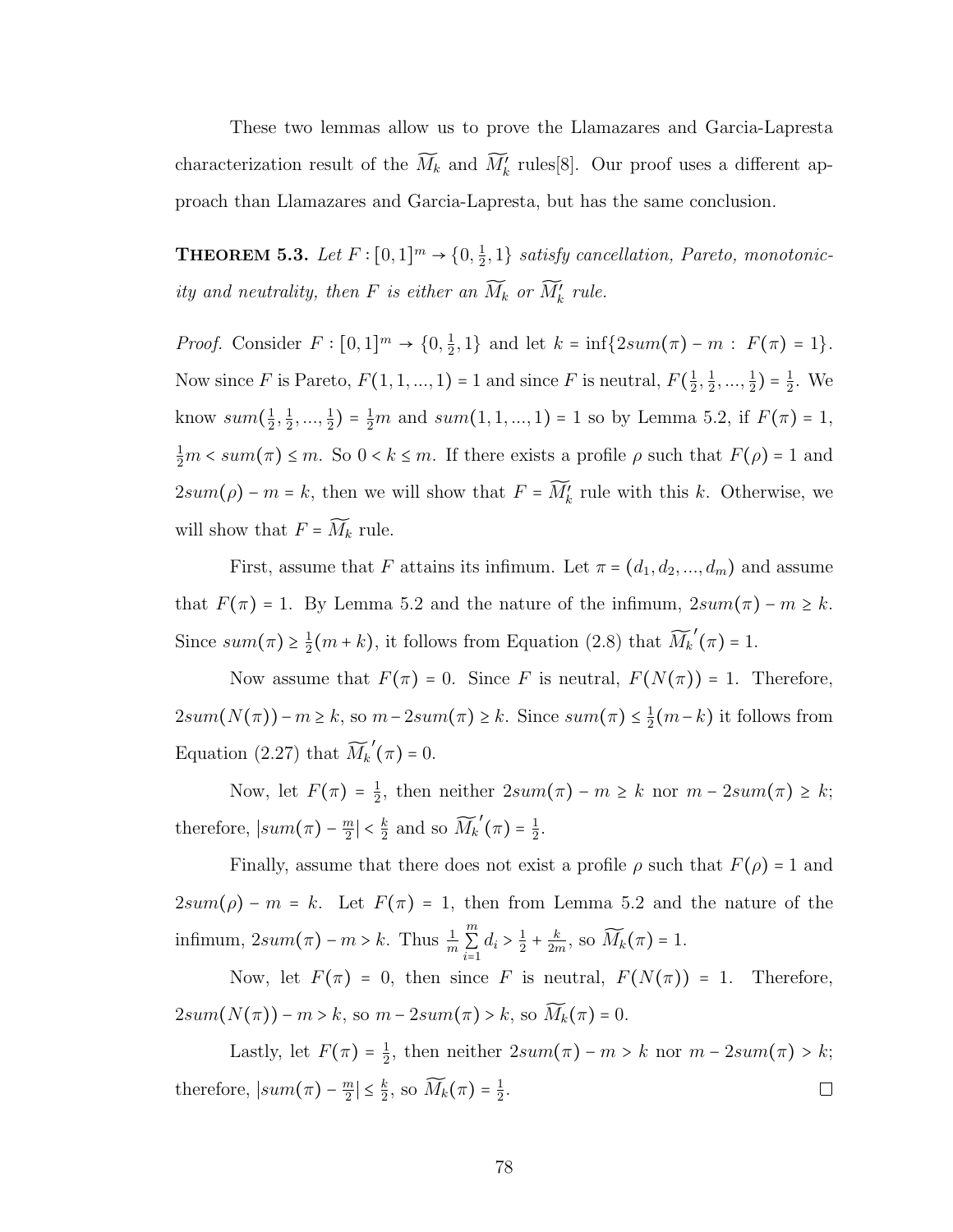Combining Theorems 5.1 and 5.2 with Theorem 5.3, the following corollary falls out as a consequence and confirms the main result from the Garcia-Lapresta and Llamazares [8].

**COROLLARY 5.1.** A fuzzy aggregation function  $F : [0,1]^m \rightarrow \{0,\frac{1}{2}\}$  $\frac{1}{2}, 1$ } satisfies cancellation, Pareto, monotonicity and neutrality if and only if  $F = \widetilde{M}_k$  or  $F = \widetilde{M}'_k$ .

The fuzzy aggregation model is the third and final model where we explored the difference of votes rules. It is notable that when characterizing these rules in this model and the infinite model, an additional axiom was needed as opposed to characterizing these rules in the finite model. In the fuzzy model, we had the addition of Pareto, and in our infinite model, we had the addition of the zero cofinite axiom. We were not able to look into the extended difference of votes rules that are not neutral, as we did in the previous two models. Though, we believe a similar characterization can be proven. This characterization will be left for future work. The next Chapter will discuss the application of such rules, by the use of computer simulations and statistics to predict the variability of such rules from the simple majority rule function in the appropriate model.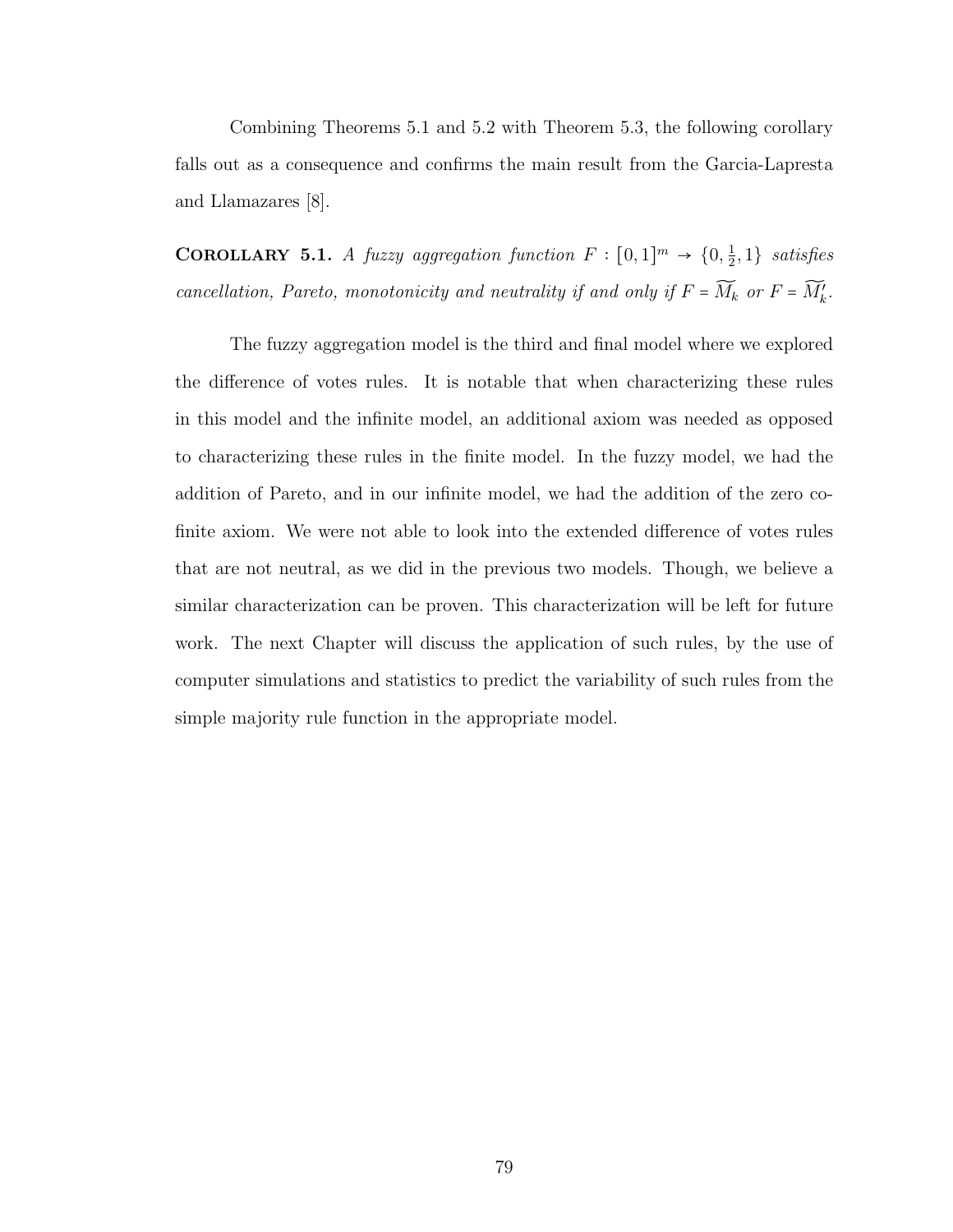## CHAPTER 6 SIMULATING DIFFERENCE OF VOTES RULES AND OTHER VOTING RULES

In this chapter, we take a turn and look at making comparisons between two voting rules in the finite voting model. Theoretically, we can calculate the probability that Llamazares' difference of votes rule  $(M_k)$  would have an output that is different than that of the simple majority rule function (SMR). However, through computer simulations we can look at the actual difference that occurs. It turns out the probability we thought would hold did not hold in simulation and indicates there is more going on than we immediately thought. Furthermore, we can use computer simulations to compare the output of simple majority rule with the output of the Electoral College. The Electoral College is the voting method used by the United States to elect its President. First, we will compare the hypothesized agreement to the simulation agreement of the  $M_k$  rule with (SMR). Then we will compare the Electoral College to simple majority rule. While the Electoral College is not in the class of functions we discussed in the previous chapters, we wanted to use it since it is such an important voting method in the United States. Our hope is that the simulation and analysis given in this chapter will provide some insight into the electoral system in the United States. For this chapter, we will be assuming that we are in the finite aggregation model, but will not have a fixed value of the size of the voting population  $N$ , in fact we will look at what happens as this number changes.

First, let's take a look at the theoretical set of profiles where an  $M_k$  rule,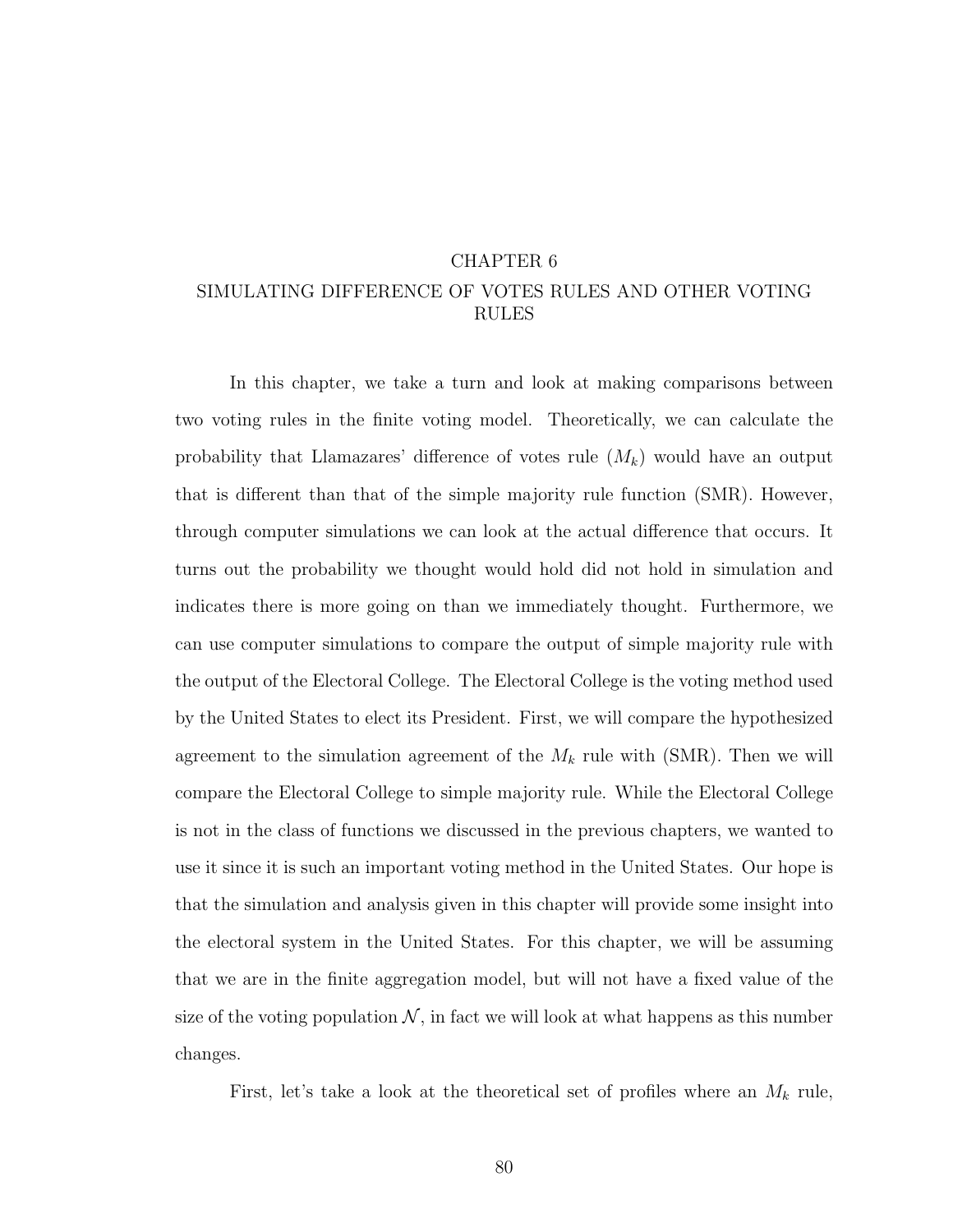with  $k \geq 1$ , would differ from (SMR). Recall that (SMR) can be defined using the difference of vote rule  $M_0$ . We will let  $|\mathcal{N}| = N$ . We can see that for each N, there are  $3^N$  profiles. However, for all  $\pi = (x_1, x_2, ..., x_N) \in \{-1, 0, 1\}^N$ , both aggregation functions can be determined solely by  $n_+(\pi) - n_-(\pi) = \sum_{n=0}^{N}$  $\sum_{i=1} x_i$ . Thus we assumed that we need to only count the profiles in  $\pi$  that have different sums. So initially, the idea was this. There are  $2N + 1$  different possible sums. For each k, there are  $2k$ sums where  $M_k$  rules differ from (SMR). Therefore, we can say the probability that the outputs differ is

$$
\frac{2k}{2N+1} \tag{6.1}
$$

If we want the outputs to differ at a level that is statistically significant, then for some  $0 < \alpha < 1$ , we need

$$
\frac{2k}{2N+1} > \alpha
$$
  
or 
$$
N < \frac{k}{\alpha} - \frac{1}{2}.
$$

That is to say, we want N to be smaller than  $\frac{k}{\alpha} - \frac{1}{2}$  $\frac{1}{2}$  for  $M_k$  and (SMR) to have a statistically significant difference of their outputs at a level of  $\alpha = .05$ . With  $k = 10$ and  $\alpha$  = .05, that would require your population to be less than 200 for the  $M_k$  to vary from (SMR) significantly. However, in our simulation, this looks to be off. This program was run ten times, generating 1,000 comparisons with  $N > 200$  and  $k = 10$ , and the difference in the outputs was highly significant. Whereas, this hypothesis would indicate the difference would be statistically insignificant. An example of one of the runs of the program can be noticed below in Figure 6.1.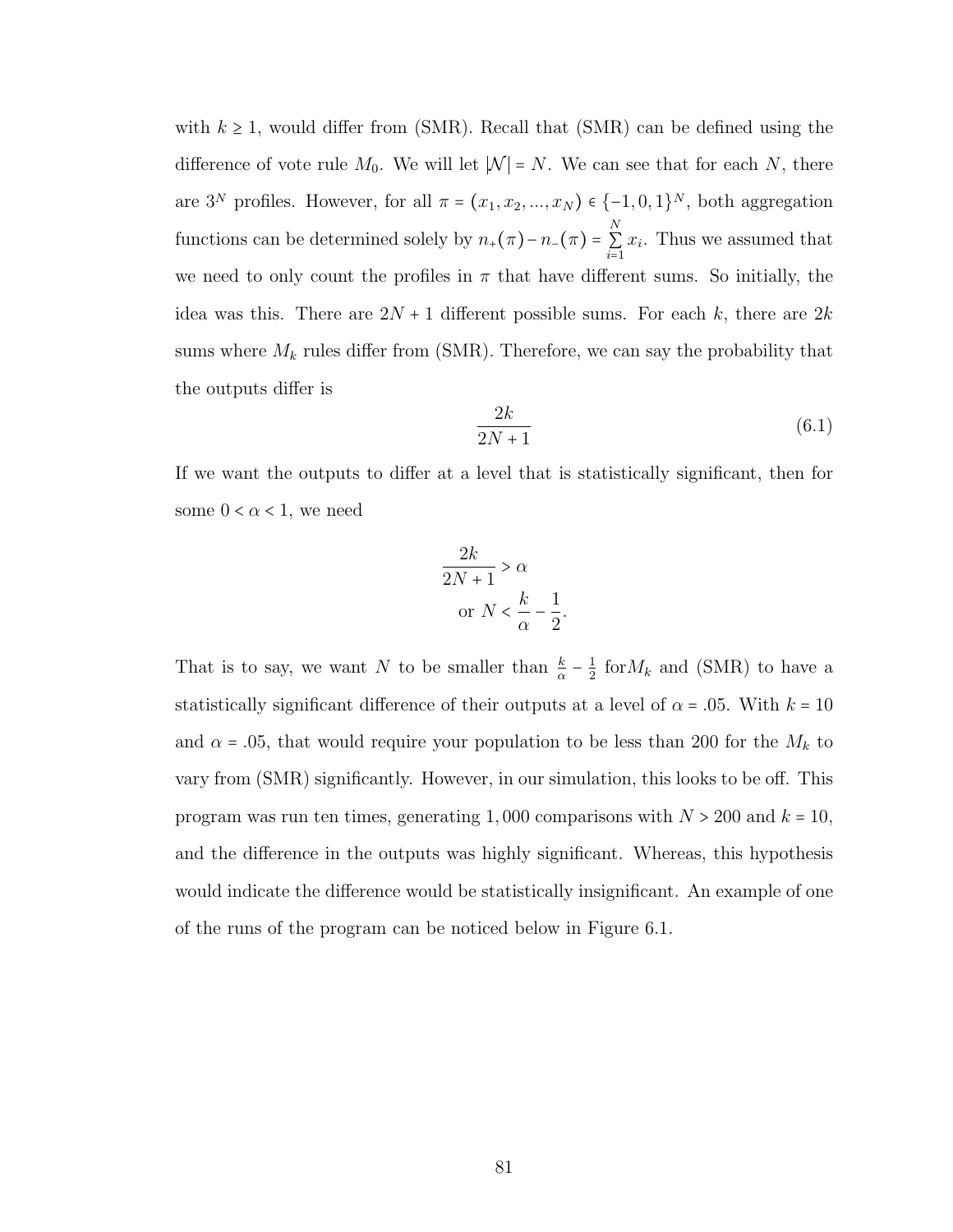

Figure 6.1: For  $N = 211$  and  $k = 10$ , the  $M_k$  v. (SMR).

Notice that with  $N = 211$ , as in Figure 6.1, we get a probability of agreement of 0.31. This is a very low probability of agreement. As mentioned above, this same simulation was run many times, with similar results. When looking further into this, it was determined that we were not including the number of different times when each sum occurs, but how to include this seems unclear. Notice that while there is only one way to get a sum of  $N$ , there are  $N$  ways to get a sum of  $N-1$ , and  $\frac{N(N+1)}{2}$  ways to get a sum of  $N-2$ . Now, most of these cancel out, as they will get the same output in  $M_k$  as in (SMR). Determining this statistically proved to be harder than expected. Therefore, it was easier to use simulations to get an estimate of the relationship between k and N. For the results to be meaningful, we must fix k and adjust the values of N. Therefore, we ran the simulation with fixed  $k = 10$ and growing numbers of  $N$ , we can see that  $N$  must be much larger in order for the results to not be significant. The reader can look at the code that generated these results in the Appendix. Some of the results are highlighted below.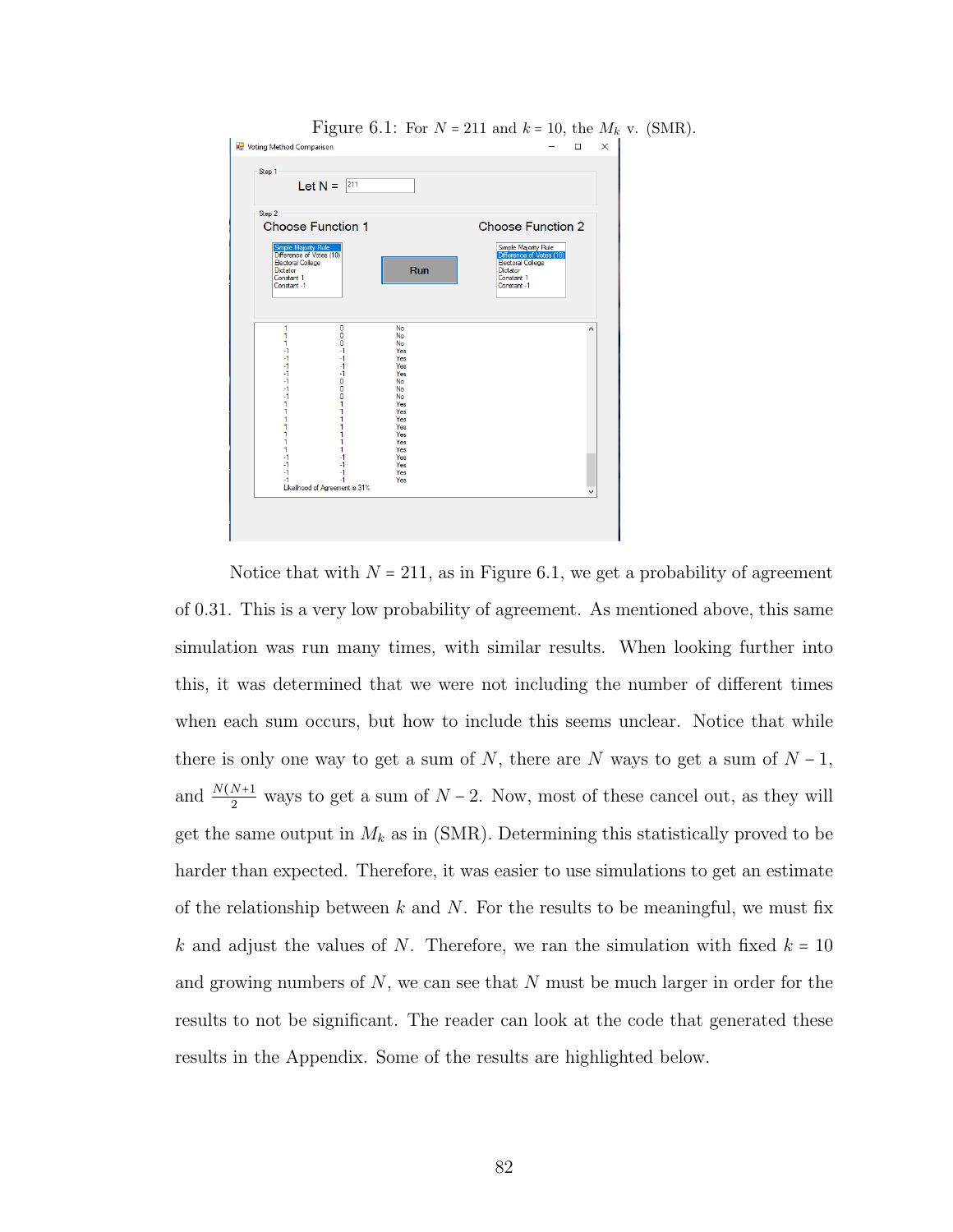| <b>Choose Function 1</b><br>Simple Majority Rule<br>Difference of Votes (10)<br>Electoral College | <b>Run</b>            | <b>Choose Function 2</b><br>Simple Majority Rule<br>Difference of Votes (10)<br><b>Electoral College</b> |          |
|---------------------------------------------------------------------------------------------------|-----------------------|----------------------------------------------------------------------------------------------------------|----------|
|                                                                                                   |                       |                                                                                                          |          |
|                                                                                                   |                       | Dictator<br>Constant 1<br>Constant -1                                                                    |          |
| 1                                                                                                 | Yes<br>Yes            |                                                                                                          | $\wedge$ |
|                                                                                                   |                       |                                                                                                          |          |
|                                                                                                   | Yes                   |                                                                                                          |          |
|                                                                                                   |                       |                                                                                                          |          |
|                                                                                                   |                       |                                                                                                          |          |
|                                                                                                   | No                    |                                                                                                          |          |
|                                                                                                   | No                    |                                                                                                          |          |
|                                                                                                   |                       |                                                                                                          |          |
| 41                                                                                                | No                    |                                                                                                          |          |
| 4                                                                                                 | No                    |                                                                                                          |          |
|                                                                                                   |                       |                                                                                                          |          |
| и                                                                                                 | Yes                   |                                                                                                          |          |
| 4                                                                                                 | Yes                   |                                                                                                          |          |
|                                                                                                   | No                    |                                                                                                          |          |
|                                                                                                   | No                    |                                                                                                          |          |
|                                                                                                   |                       |                                                                                                          |          |
|                                                                                                   | 4<br>4<br>и<br>и<br>1 | Yes<br>Yes<br>No<br>No<br>No<br>No<br>No<br>Yes<br>Yes<br>No                                             |          |

 $\frac{1}{2}$ 

Figure 6.2: For  $N = 1000$  and  $k = 10$ , the  $M_k$  v. (SMR).

Figure 6.3: For  $N = 1750$  and  $k = 10$ , the  $M_k$  v. (SMR).

| Let $N =$                                                                                                             | 1750                                                                                                                                                         |                                                                                                                                                  |                                                                                                                       |
|-----------------------------------------------------------------------------------------------------------------------|--------------------------------------------------------------------------------------------------------------------------------------------------------------|--------------------------------------------------------------------------------------------------------------------------------------------------|-----------------------------------------------------------------------------------------------------------------------|
| Sep 2<br><b>Choose Function 1</b>                                                                                     |                                                                                                                                                              |                                                                                                                                                  | Choose Function 2                                                                                                     |
| Simple Majority Rule<br>Difference of Votes (10)<br><b>Electoral College</b><br>Dictator<br>Constant 1<br>Constant -1 |                                                                                                                                                              | <b>Run</b>                                                                                                                                       | Simple Majority Rule<br>Difference of Votes (10)<br><b>Electoral College</b><br>Dictator<br>Constant 1<br>Constant -1 |
| 0<br>ö<br>0<br>Ō<br>ō<br>ō<br>1<br>١<br>1<br>1<br>1<br>1<br>1<br>4<br>4<br>ă<br>4<br>ă<br>$\mathbf{A}$<br>4<br>-1     | -1<br>4<br>$-1$<br>$\cdot$ 1<br>$\cdot$ 1<br>-1<br>1<br>1<br>1<br>1<br>1<br>1<br>1<br>4<br>-1<br>$\mathbf{A}$<br>4<br>$\cdot$ 1<br>$-1$<br>$-1$<br>$\cdot$ 1 | No<br>No<br>No<br><b>No</b><br>No<br>No<br>Yes<br>Yes<br>Yes<br>Yes<br>Yes<br>Yes<br>Yes<br>Yes<br>Yes<br>Yes<br>Yes<br>Yes<br>Yes<br>Yes<br>Yes | ۸                                                                                                                     |
| Likelihood of Agreement is 79%                                                                                        |                                                                                                                                                              |                                                                                                                                                  | v                                                                                                                     |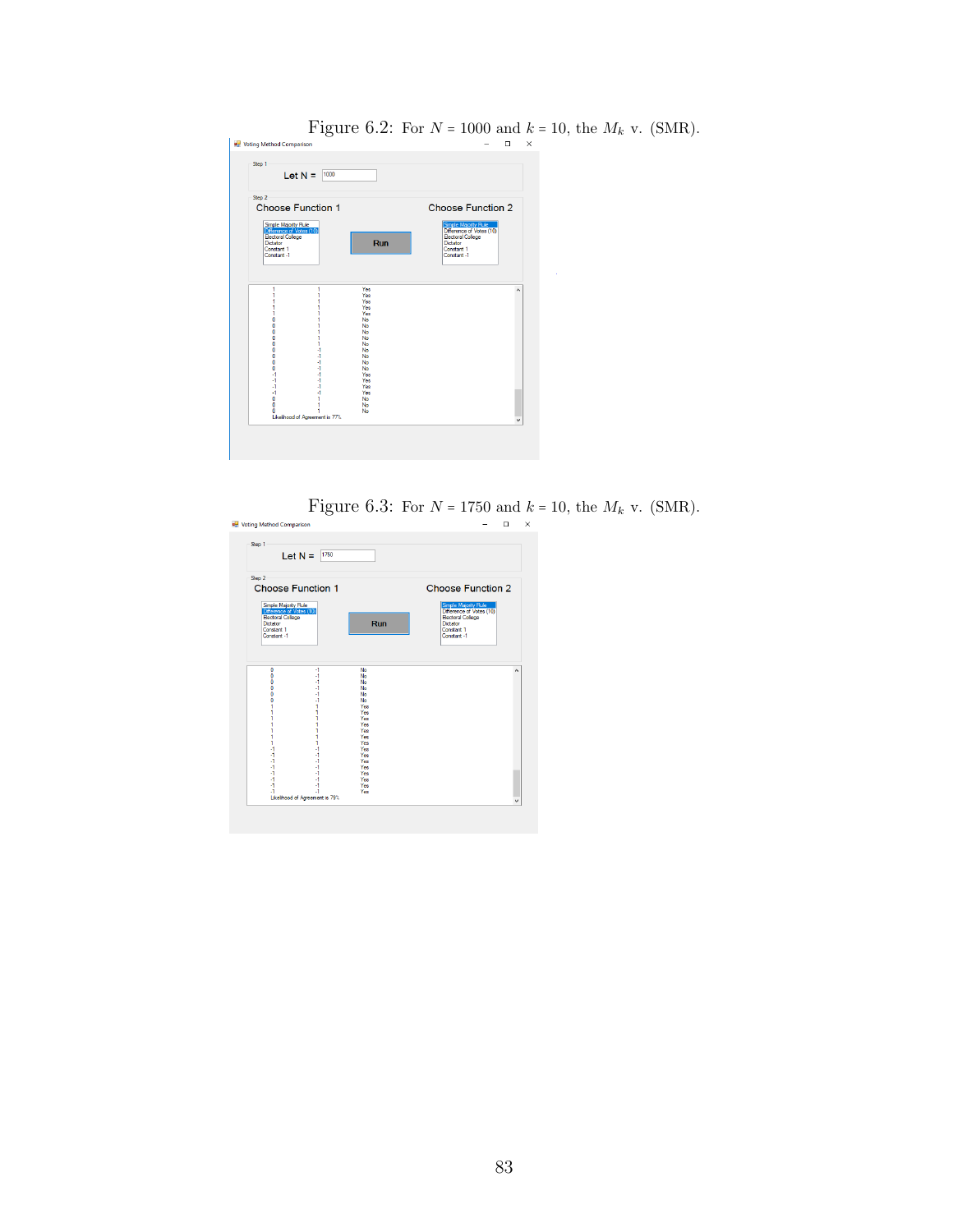| Step 2<br><b>Choose Function 1</b>                                                                                           |            | <b>Choose Function 2</b>                                                                                              |
|------------------------------------------------------------------------------------------------------------------------------|------------|-----------------------------------------------------------------------------------------------------------------------|
|                                                                                                                              |            |                                                                                                                       |
| Simple Majority Rule<br>Difference of Votes (10)<br><b>Electoral College</b><br><b>Dictator</b><br>Constant 1<br>Constant -1 | Run        | Simple Majority Rule<br>Difference of Votes (10)<br><b>Electoral College</b><br>Dictator<br>Constant 1<br>Constant -1 |
| 1<br>1                                                                                                                       | Yes        |                                                                                                                       |
| ١                                                                                                                            | Yes        |                                                                                                                       |
|                                                                                                                              | Yes<br>Yes |                                                                                                                       |
|                                                                                                                              | Yes        |                                                                                                                       |
|                                                                                                                              | Yes        |                                                                                                                       |
|                                                                                                                              | Yes        |                                                                                                                       |
|                                                                                                                              | Yes        |                                                                                                                       |
|                                                                                                                              | Yes<br>Yes |                                                                                                                       |
|                                                                                                                              | Yes        |                                                                                                                       |
|                                                                                                                              | Yes        |                                                                                                                       |
| 1                                                                                                                            | Yes        |                                                                                                                       |
| ١                                                                                                                            | Yes        |                                                                                                                       |
| -1<br>4<br>4<br>4                                                                                                            | Yes<br>Yes |                                                                                                                       |
|                                                                                                                              | Yes        |                                                                                                                       |
|                                                                                                                              | Yes        |                                                                                                                       |
| 4<br>4                                                                                                                       |            |                                                                                                                       |
| 4<br>$-1$<br>$\cdot$ 1                                                                                                       |            |                                                                                                                       |
| 4<br>4<br>4                                                                                                                  | Yes<br>Yes |                                                                                                                       |
| ă<br>-1<br>Likelihood of Agreement is 93%                                                                                    | Yes        |                                                                                                                       |

Figure 6.4: For  $N = 2000$  and  $k = 10$ , the  $M_k$  v. (SMR).

Figure 6.5: For  $N = 2000$  and  $k = 10$ , the  $M_k$  v. (SMR).

| Let $N =$                                                                                                             | 2000                           |            |                                                                                                                       |
|-----------------------------------------------------------------------------------------------------------------------|--------------------------------|------------|-----------------------------------------------------------------------------------------------------------------------|
| Step 2<br><b>Choose Function 1</b>                                                                                    |                                |            | <b>Choose Function 2</b>                                                                                              |
|                                                                                                                       |                                |            |                                                                                                                       |
| Simple Majority Rule<br>Difference of Votes (10)<br><b>Electoral College</b><br>Dictator<br>Constant 1<br>Constant -1 |                                | <b>Run</b> | Simple Majority Rule<br>Difference of Votes (10)<br><b>Electoral College</b><br>Dictator<br>Constant 1<br>Constant -1 |
| 1<br>٦                                                                                                                | 1                              | Yes<br>Yes | $\overline{\phantom{a}}$                                                                                              |
|                                                                                                                       |                                | Yes        |                                                                                                                       |
|                                                                                                                       |                                | Yes<br>Yes |                                                                                                                       |
|                                                                                                                       |                                | Yes        |                                                                                                                       |
|                                                                                                                       |                                | Yes<br>Yes |                                                                                                                       |
|                                                                                                                       |                                | Yes        |                                                                                                                       |
|                                                                                                                       |                                | Yes<br>Yes |                                                                                                                       |
| 1                                                                                                                     | 1                              | Yes        |                                                                                                                       |
| 4<br>4                                                                                                                | -1<br>4                        | Yes<br>Yes |                                                                                                                       |
| -1<br>4                                                                                                               | 4<br>-1                        | Yes        |                                                                                                                       |
| 4                                                                                                                     | 41                             | Yes<br>Yes |                                                                                                                       |
| 4<br>4                                                                                                                | 4<br>-1                        | Yes        |                                                                                                                       |
| 1                                                                                                                     | 1                              | Yes<br>Yes |                                                                                                                       |
| 1                                                                                                                     | ٠                              | Yes        |                                                                                                                       |
|                                                                                                                       | Likelihood of Agreement is 87% |            | $\checkmark$                                                                                                          |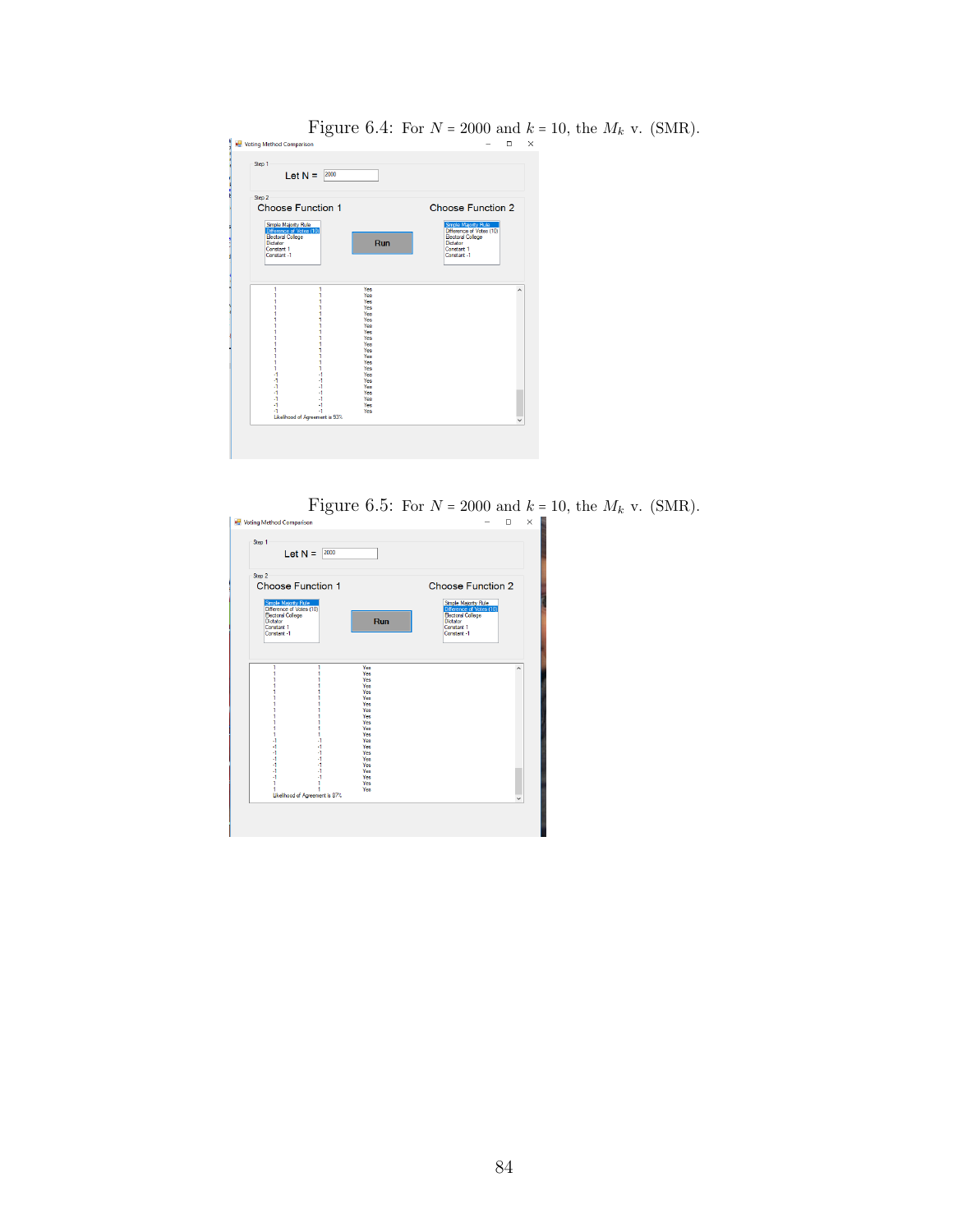| Step 2<br><b>Choose Function 1</b>                                                                                    |                          | <b>Choose Function 2</b>                                                                                                     |
|-----------------------------------------------------------------------------------------------------------------------|--------------------------|------------------------------------------------------------------------------------------------------------------------------|
| Simple Majority Rule<br>Difference of Votes (10)<br><b>Electoral College</b><br>Dictator<br>Constant 1<br>Constant -1 | <b>Run</b>               | Simple Majority Rule<br>Difference of Votes (10)<br><b>Electoral College</b><br><b>Dictator</b><br>Constant 1<br>Constant -1 |
| 1<br>1<br>$\cdot$ 1<br>4<br>4<br>$\cdot$ 1<br>4<br>-1                                                                 | Yes<br>Yes<br>Yes<br>Yes | ۸                                                                                                                            |
| 4<br>4<br>1<br>1<br>1<br>1<br>1<br>1                                                                                  | Yes<br>Yes<br>Yes<br>Yes |                                                                                                                              |
| 1<br>1<br>1<br>1<br>4<br>4                                                                                            | Yes<br>Yes<br>Yes        |                                                                                                                              |
| 4<br>$\mathbf{A}$<br>4<br>$-1$<br>-1<br>$\cdot$ 1<br>4<br>4                                                           | Yes<br>Yes<br>Yes<br>Yes |                                                                                                                              |
| 4<br>4<br>-1<br>4<br>١<br>١<br>١<br>۱                                                                                 | Yes<br>Yes<br>Yes<br>Yes |                                                                                                                              |
| ۹<br>1<br>1<br>Likelihood of Agreement is 92%                                                                         | Yes<br>Yes               |                                                                                                                              |

Figure 6.6: For  $N = 5000$  and  $k = 10$ , the  $M_k$  v. (SMR).

Figure 6.7: For  $N = 8500$  and  $k = 10$ , the  $M_k$  v. (SMR).

|                                                                                                                       | Let $N = 8500$ |            |                                                                                                                       |
|-----------------------------------------------------------------------------------------------------------------------|----------------|------------|-----------------------------------------------------------------------------------------------------------------------|
| Step 2                                                                                                                |                |            |                                                                                                                       |
| <b>Choose Function 1</b>                                                                                              |                |            | <b>Choose Function 2</b>                                                                                              |
| Simple Majority Rule<br>Difference of Votes (10)<br><b>Electoral College</b><br>Dictator<br>Constant 1<br>Constant -1 |                | <b>Run</b> | Simple Majority Rule<br>Difference of Votes (10)<br><b>Electoral College</b><br>Dictator<br>Constant 1<br>Constant -1 |
| -1<br>$-1$                                                                                                            | -1<br>$-1$     | Yes<br>Yes | ۸                                                                                                                     |
| 4                                                                                                                     | 4              | Yes        |                                                                                                                       |
| 4                                                                                                                     | -1             | Yes        |                                                                                                                       |
| $\mathbf{A}$                                                                                                          | -1             | Yes        |                                                                                                                       |
| -1<br>4                                                                                                               | 4<br>4         | Yes<br>Yes |                                                                                                                       |
| f                                                                                                                     | 1              | Yes        |                                                                                                                       |
| ١                                                                                                                     | ١              | Yes        |                                                                                                                       |
| ĭ                                                                                                                     | ١              | Yes        |                                                                                                                       |
| 1                                                                                                                     | 1              | Yes        |                                                                                                                       |
| $\mathbf{A}$<br>4                                                                                                     | 4              | Yes        |                                                                                                                       |
| 4                                                                                                                     | 4<br>4         | Yes<br>Yes |                                                                                                                       |
| 1                                                                                                                     | 1              | Yes        |                                                                                                                       |
| 1                                                                                                                     | 1              | Yes        |                                                                                                                       |
| 1                                                                                                                     | 1              | Yes        |                                                                                                                       |
| ĭ                                                                                                                     | 1              | Yes        |                                                                                                                       |
| 4                                                                                                                     | $-1$           | Yes        |                                                                                                                       |
| 4<br>$-1$                                                                                                             | $-1$           | Yes        |                                                                                                                       |
|                                                                                                                       | -1             | Yes        |                                                                                                                       |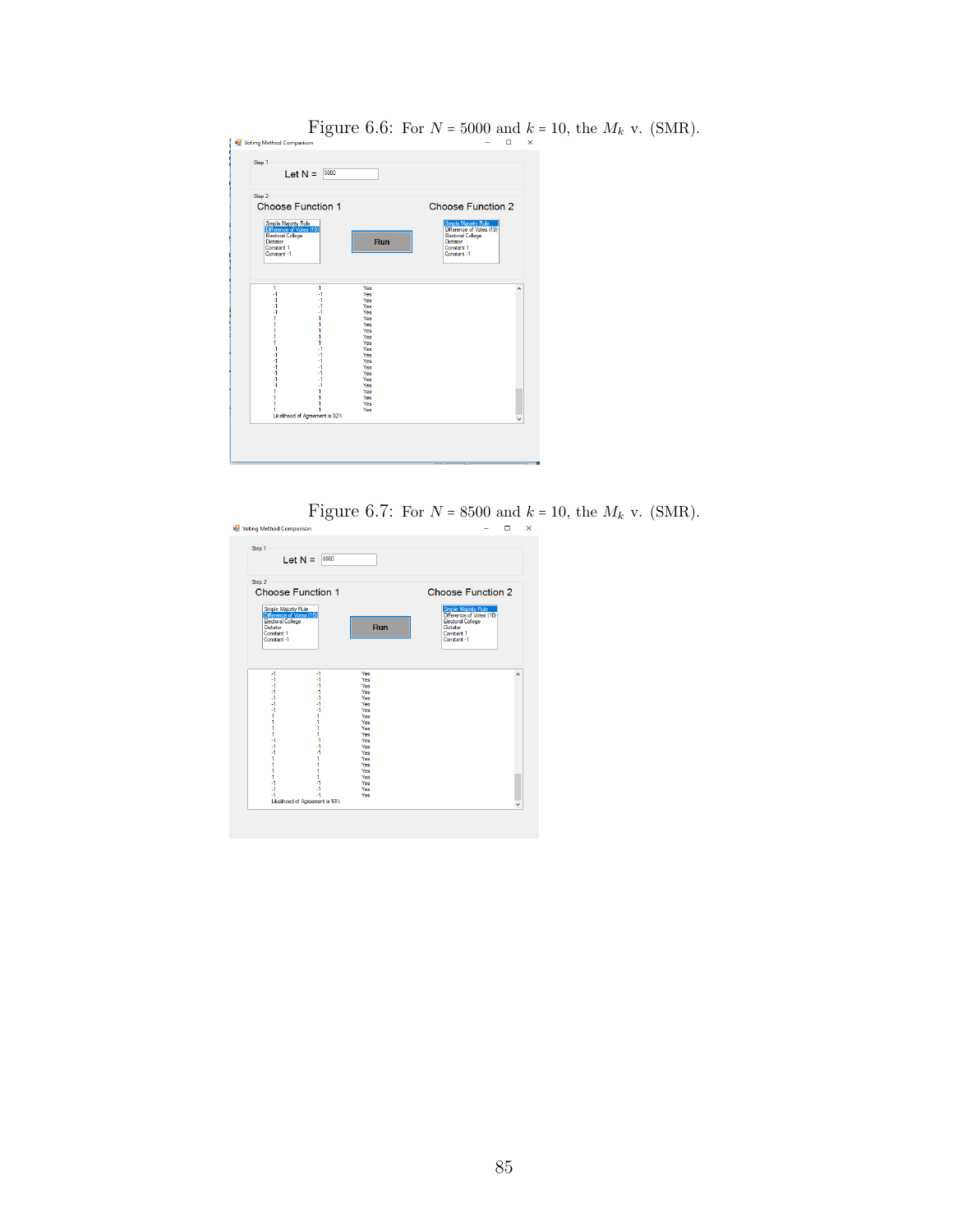

Figure 6.8: For  $N = 9500$  and  $k = 10$ , the  $M_k$  v. (SMR).

Figure 6.9: For  $N = 9300$  and  $k = 10$ , the  $M_k$  v. (SMR).



The above figures show that the outputs of the  $M_k$  rule and (SMR) did not become statistically close to identical until  $N = 9500$ . It was not until  $N = 9500$ , that in 500 trials we were able to get similarity with 95% probability. In this simulation, we see that while the difference of votes rules looks to be very close to (SMR), the two aggregation functions differ quite significantly for  $N < 90k$ . While this is not a mathematically proven result, it is an applicable modeling that we can use to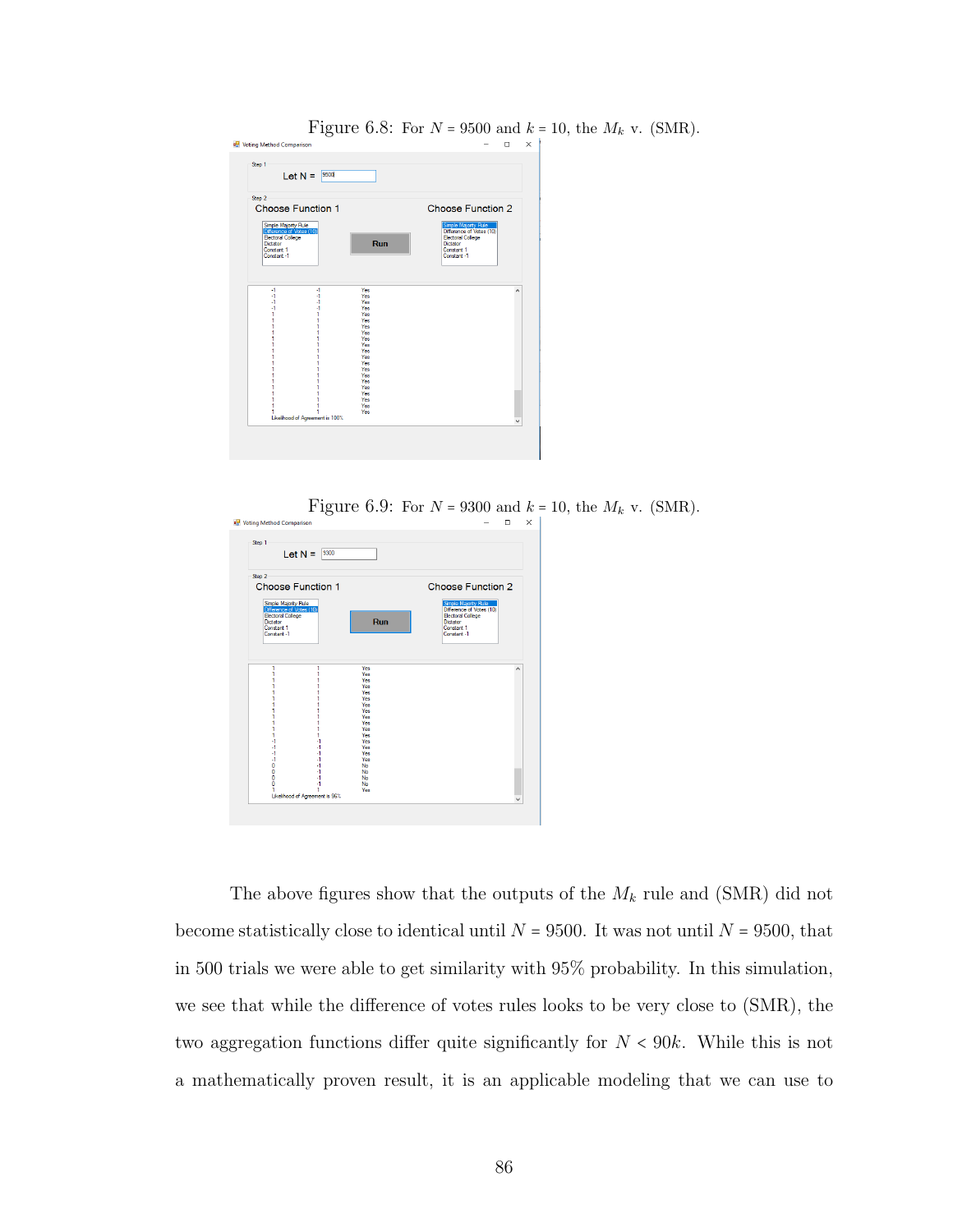estimate the relationship between k and N.

Now, we would like to give an application of this simulator on two aggregation functions that come up quite often when discussing voting theory. One of these two voting methods is commonly referred to as "popular vote," but is the same as (SMR). The other voting method is known as the Electoral College. In the Electoral College, voters vote for electors that then vote for the winner. The Appendix contains all of the  $C#$  code used for this simulation, if the reader wants to see the entirety of how the Electoral College is calculated. In this section, we will explain some assumptions made, then give a brief overview of the calculations, as they are quite involved.

When analyzing the results, it is important to note there were a few assumptions made. The first assumption is that all of the states use winner take all elector appointment. While there are a few states that do not, this has not affected the outcome of any election in history. The second assumption made was that the electors use (SMR) to pick the winner of the election. In actuality, the winner has to receive 270 of the 538 votes, which is one more that 50%. Our assumption allows for the output of 0 if both candidates receive 269 votes, but in all of our simulations, the Electoral College function has never output 0. Also, our simulation makes one large profile and then partitions the profile based on the population of each state, alphabetically. Therefore, another assumption is that the population of each state was fixed with the population determined by the 2010 Census. The Census population determines the number of electors that each state receives, but if a number of people moved after the Census, this could change where the partition should occur in the profile. However, the state populations have not changed drastically in recent years. In the case of extreme movement away from or to any state(s), this simulation should be reworked.

For example, we started with Alabama where 1.5% of the population of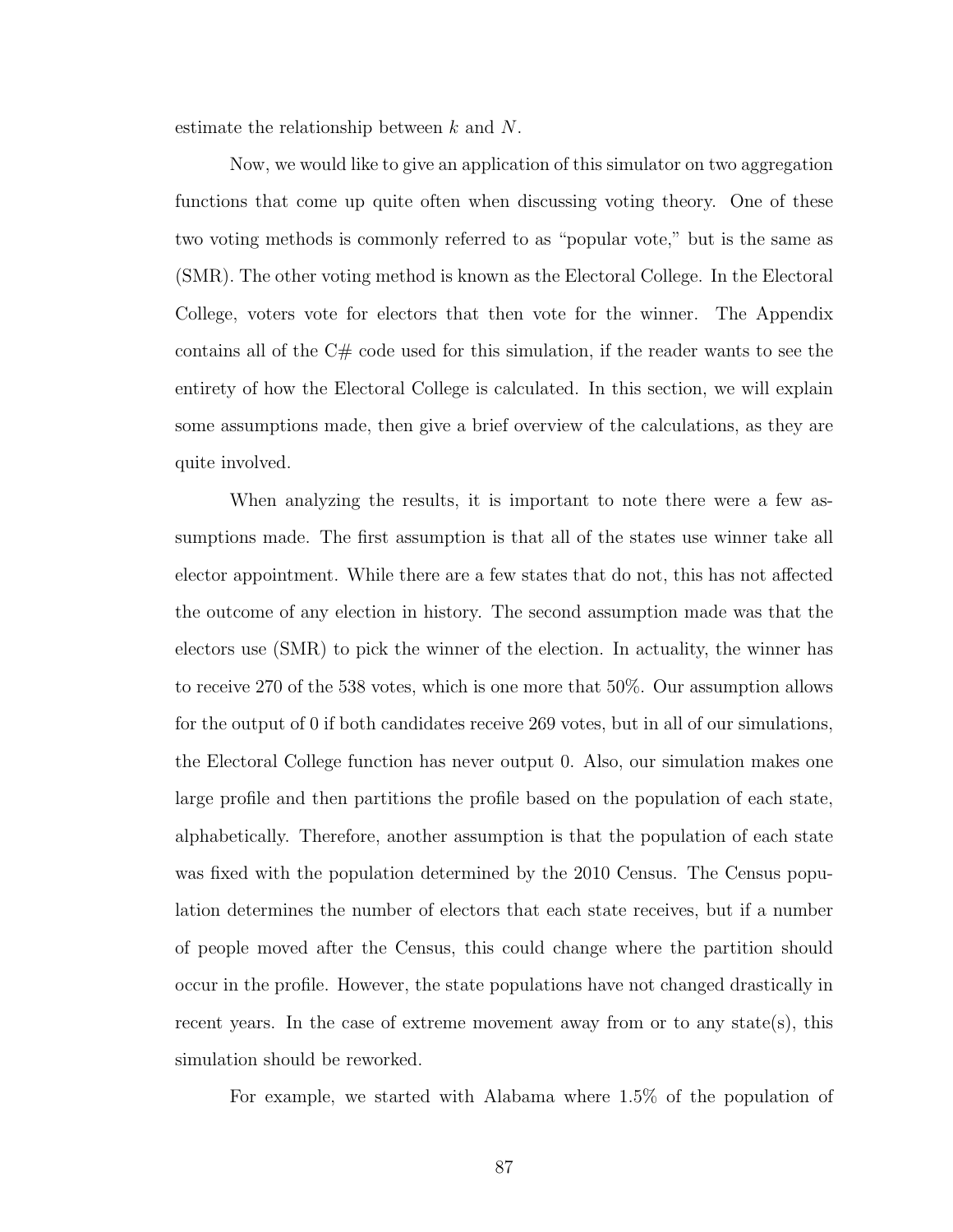the United States live, so we multiplied our  $N$  by 0.015, and made the Alabama partition go from the first voter to the  $0.015 \cdot N$  voter. If the ending number was not an integer, the program rounded down, because if we rounded up, there could be an error in the program not being able to run on the states at the end. Once the Alabama partition was made, (SMR) was run on the votes in that partition. The alternative chosen by the Alabama partition was then inputted into a weighted majority rule function, with all the other states partitions' outcomes. Each state's choice, 1, −1, or 0, was then multiplied by the number of Electoral College votes it has. In example, Alabama's choice would be multiplied by six. All of these weighted alternative choices are then summed together and the sign function determines the output. That is, if the sign is positive, 1 is chosen, and if the sign is negative, −1 is chosen.

With each run of the simulation, our simulator generates 100 profiles at a time of size N and runs each of them through both aggregation functions. The constant function 1 and the constant function -1 were used as control functions to make sure that the profiles we were working with were truly a random sample. Below we have included one of these tests, that shows the constant function 1 agrees with (SMR) about 50% of the time. This comparison was also run with the Electoral College, generating a similar result.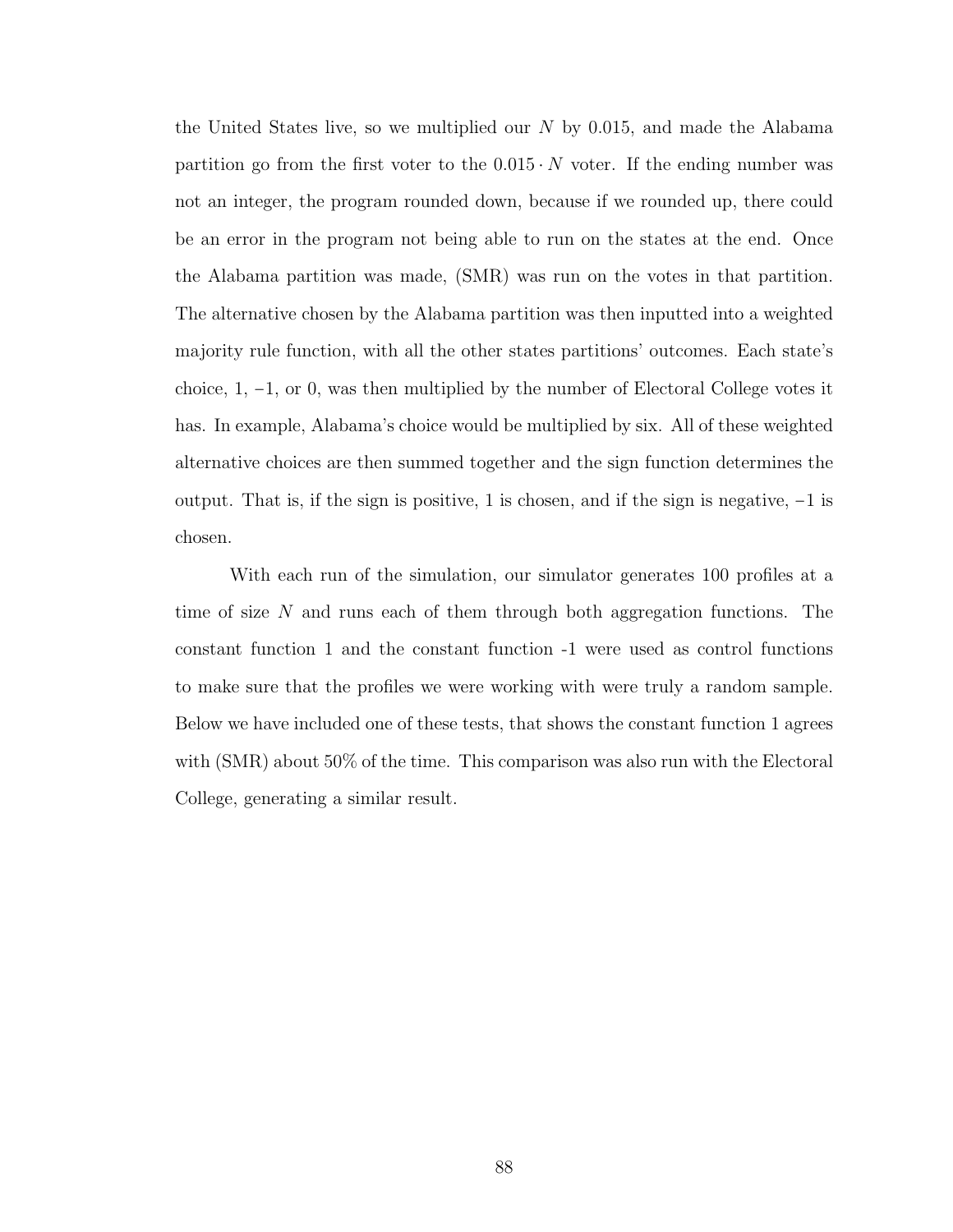|                                                  | Let $N =$                      |                  |                                                  |
|--------------------------------------------------|--------------------------------|------------------|--------------------------------------------------|
| Step 2                                           |                                |                  |                                                  |
| <b>Choose Function 1</b>                         |                                |                  | <b>Choose Function 2</b>                         |
|                                                  |                                |                  |                                                  |
| Simple Majority Rule<br>Difference of Votes (10) |                                |                  | Simple Majority Rule<br>Difference of Votes (10) |
| <b>Electoral College</b>                         |                                |                  | <b>Electoral College</b>                         |
| Dictator<br>Constant 1                           |                                | <b>Run</b>       | Dictator<br>Constant 1                           |
| Constant -1                                      |                                |                  | Constant -1                                      |
|                                                  |                                |                  |                                                  |
|                                                  |                                |                  |                                                  |
|                                                  |                                |                  |                                                  |
| 1<br>-1                                          | 1<br>1                         | Yes<br>No        | $\wedge$                                         |
| 4                                                |                                | No               |                                                  |
| $-1$                                             |                                | No               |                                                  |
| 1                                                | 1                              | Yes              |                                                  |
| 1<br>-1                                          | 1<br>1                         | Yes<br><b>No</b> |                                                  |
| 1                                                | 1                              | Yes              |                                                  |
| $-1$                                             | 1                              | No               |                                                  |
| 1                                                | 1                              | Yes              |                                                  |
| $-1$                                             | 1                              | No               |                                                  |
| 4                                                | 1                              | No               |                                                  |
| $-1$                                             | 1                              | No               |                                                  |
| 1                                                | 1                              | Yes              |                                                  |
| $-1$<br>1                                        | 1<br>1                         | No<br>Yes        |                                                  |
| $-1$                                             | 1                              | No               |                                                  |
| $-1$                                             | 1                              | No               |                                                  |
| $-1$                                             | 1                              | No               |                                                  |
| $-1$                                             | 1                              | No               |                                                  |
| $-1$                                             | 1                              | No               |                                                  |
|                                                  | Likelihood of Agreement is 49% |                  | w                                                |

Figure 6.10: For  $N = 300,000,000$  the Constant Function 1 v. (SMR).

When starting this simulation, it was hypothesized that as  $N$  grew, the probability of agreement between the two voting methods would become more precise, or that the variance in the simulations would shrink. This was thought because we assumed that the true probability of difference would be more distinct for larger N. It was also hypothesized that as N grew the probability of disagreement would increase. This hypothesis was based on the fact that out of the 58 presidential elections in the history of the United States of America, only five have resulted in the Electoral College picking a different winner than the candidate that won the popular vote. Moreover, two of these five elections happened in the past 20 years, when the voter population of the United States is now more than 5, 000 times the size of the voter population in the first election in 1792. There were only 28, 579 voters in the first presidential election and in 2016 there were nearly 139, 000, 000 [15]. Since we can see from historical evidence that the popular vote and the Electoral College disagreed on 5 times in 55 elections, we would hypothesize that the overall probability of agreement would be close to 90%, since that is the historical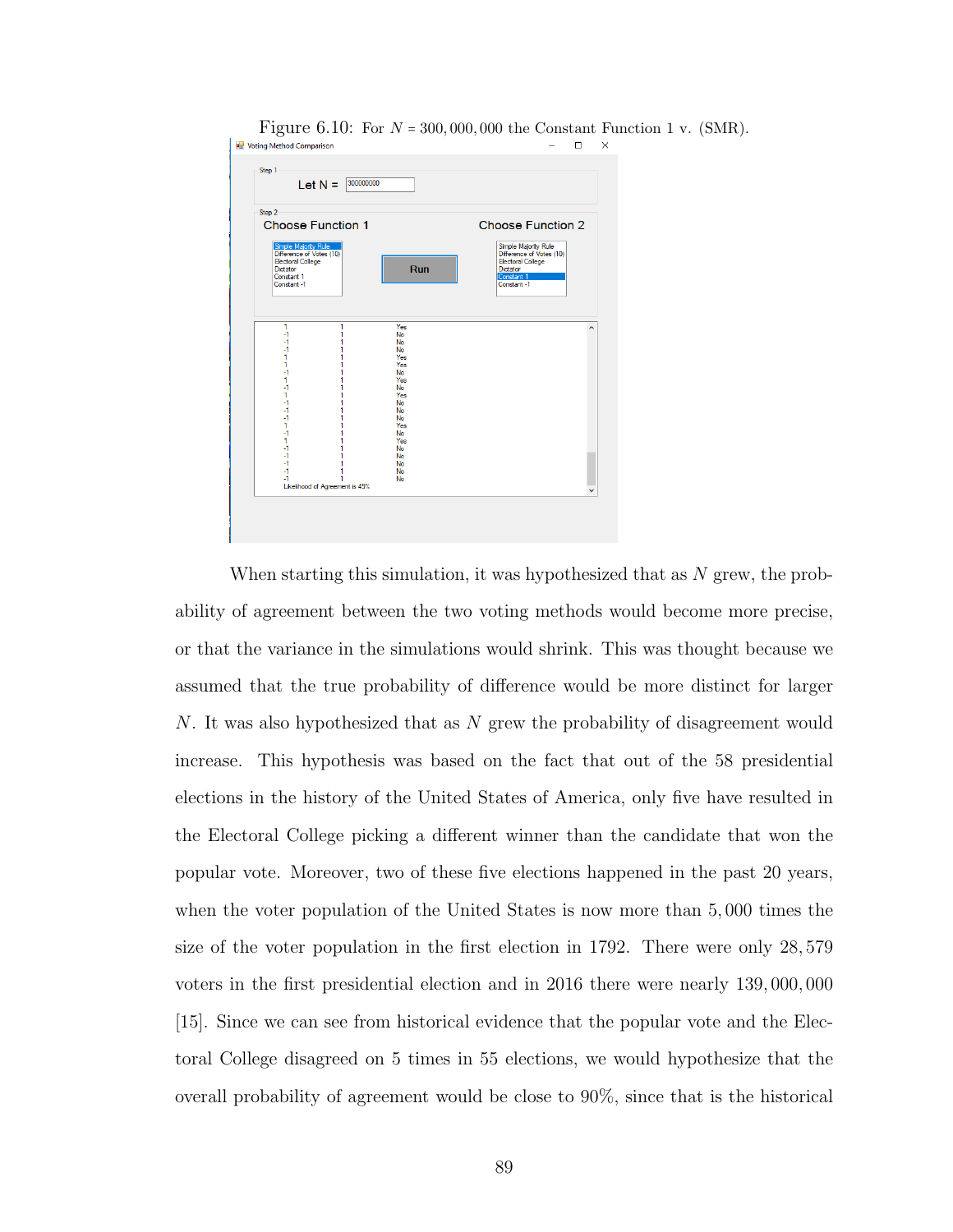average.

When we started to run the simulations, the averages for each value of N seemed to be fairly close to each other, with outliers for both small and large N. Some notable outliers include an agreement as low as 49% and as high as 92%. It is important to note, we ran the program 10 times generating 1000 comparisons at  $N = 2000$  and 10 times generating 1000 comparisons at  $N = 300,000,000$ . Once all of these were run, the percent of agreement for  $N = 2000$  was 82.1% with a standard deviation of 10.47, and for  $N = 300,000,000$  was 75.5% with a standard deviation of 9.65. These values were calculated with the help of Microsoft Excel. This Excel sheet also ran a T-Test analysis to determine if there was a statistically significant difference in the means, as well as an F-Test to see if their was a statistically significant difference in the variances. With an  $\alpha$  level of 0.10, the T-Test showed that the means were statistically significant. This indicates that the probability of agreement for  $N = 300,000,000$  is actually statistically smaller than the probability of agreement for  $N = 2000$ . While that seems to affirm our hypothesis, this would not hold true for smaller  $\alpha$  levels. Therefore, a more powerful CPU would be needed to generate more simulations, faster, in order to get a more affirming result. While the T-Test seems to affirm our hypothesis, the F-Test clearly rejected the hypothesis that the variance would get smaller for larger values of  $N$ . The results of these tests are listed below.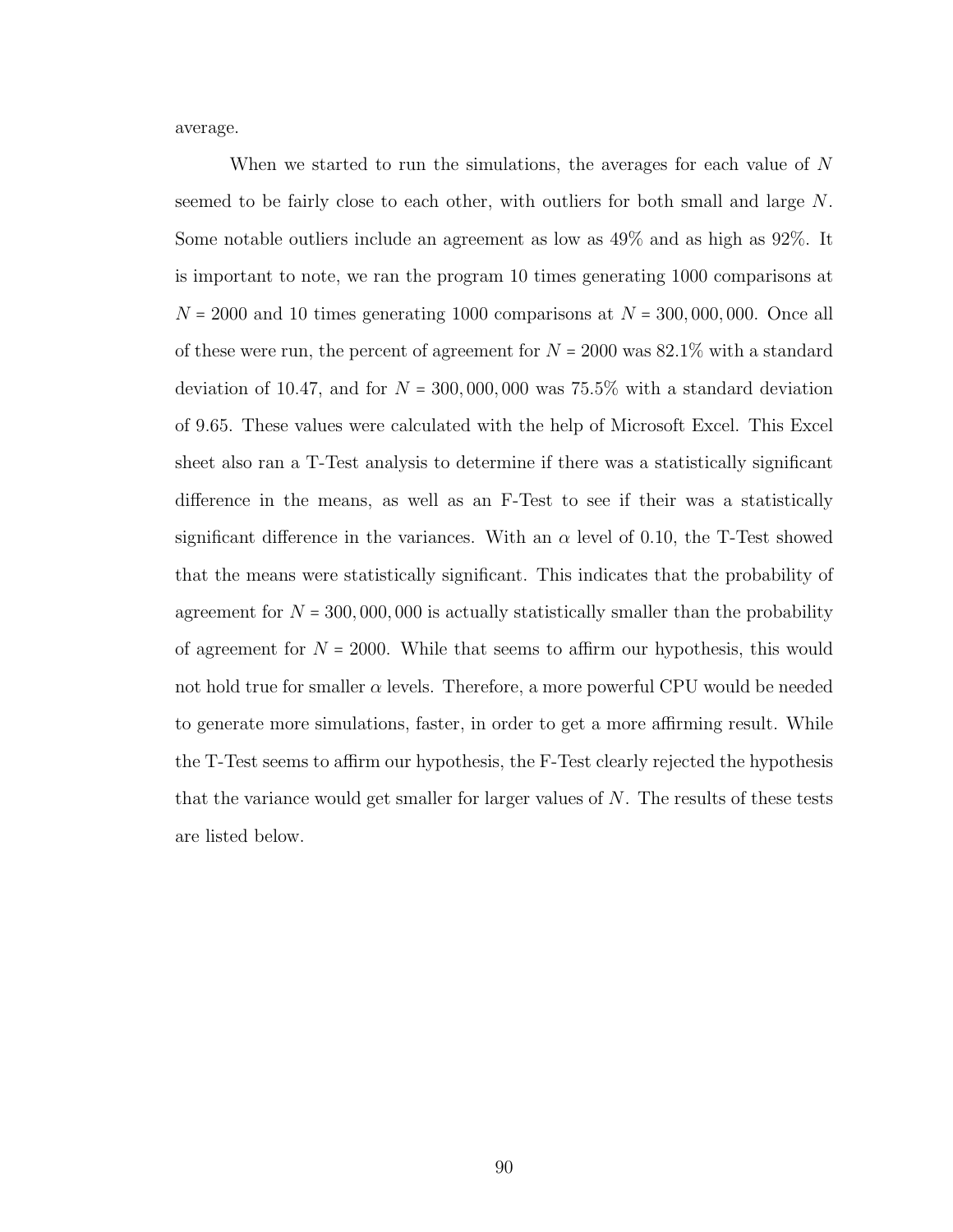|                | A                                                                      | B               | C                                        | D | F | F |
|----------------|------------------------------------------------------------------------|-----------------|------------------------------------------|---|---|---|
|                | <b>SIMULATION RESULTS</b>                                              | $\alpha = 0.10$ |                                          |   |   |   |
| $\overline{2}$ |                                                                        | $N = 2000$      | $N = 300,000,000$                        |   |   |   |
| 3              | 1                                                                      | 84              | 76                                       |   |   |   |
| 4              | $\overline{2}$                                                         | 81              | 76                                       |   |   |   |
| 5              | 3                                                                      | 70              | 78                                       |   |   |   |
| 6              | 4                                                                      | 88              | 78                                       |   |   |   |
| 7              | 5                                                                      | 86              | 49                                       |   |   |   |
| 8              | 6                                                                      | 58              | 77                                       |   |   |   |
| 9              | 7                                                                      | 87              | 78                                       |   |   |   |
| 10             | 8                                                                      | 84              | 83                                       |   |   |   |
| 11             | 9                                                                      | 91              | 83                                       |   |   |   |
| 12             | 10                                                                     | 92              | 77                                       |   |   |   |
| 13             | Average                                                                | 82.1            | 75.5                                     |   |   |   |
| 14             | <b>Standard Deviation</b>                                              | 10.471655       | 9.652288157                              |   |   |   |
| 15             |                                                                        |                 |                                          |   |   |   |
| 16             |                                                                        |                 |                                          |   |   |   |
| 17             | Testing one tailed T-test   with null hypothesis that means are equal  |                 |                                          |   |   |   |
| 18             | alternative hypothesis that mean is smaller when N=300,000,000         |                 |                                          |   |   |   |
| 19             | <b>T-test Value</b>                                                    | α               |                                          |   |   |   |
| 20             | 0.093314748                                                            | < 0.10          | significant, null hypothesis rejected    |   |   |   |
| 21             |                                                                        |                 |                                          |   |   |   |
| 22             | Testing an F-test for variance, null hypothesis that variance is equal |                 |                                          |   |   |   |
| 23             | 0.812175231                                                            | $\gg \alpha$    | not significant, null hypothesis is kept |   |   |   |
| 24             |                                                                        |                 |                                          |   |   |   |
| 25             |                                                                        |                 |                                          |   |   |   |

Figure 6.11: Statistical Values Used for Calculations and Conclusions

In each of our simulations, whether  $N = 2,000$  or  $N = 500,000,000$ , the likelihood of agreement was almost always between 75% and 88%, with a few outliers. We expected that maybe this likelihood would get closer to a more constant number as N grew, however, that was not the case. Below are three of these runs of the simulation.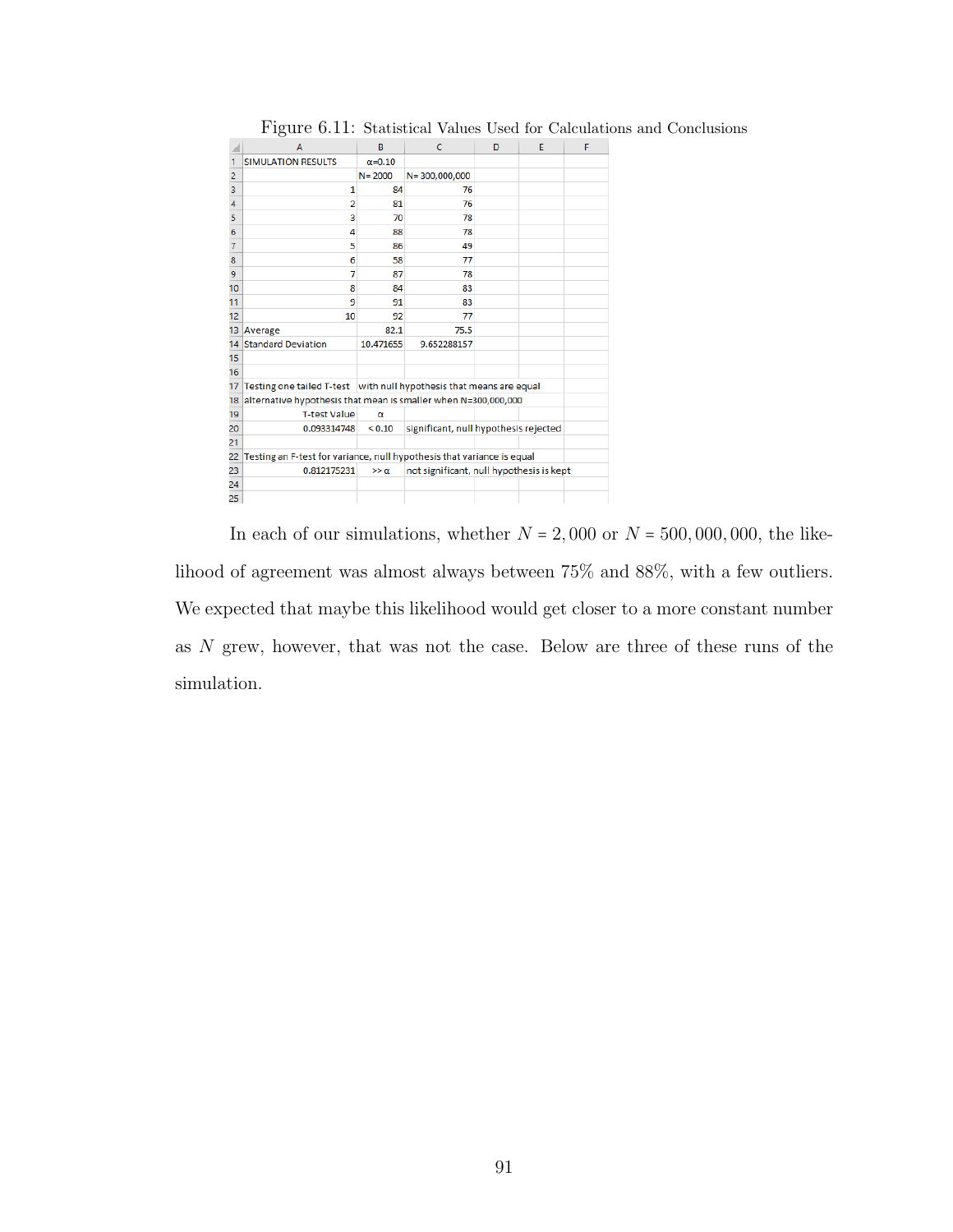|                                                                                                                       | Let $N = 2000$                 |            |                                                                                                                       |
|-----------------------------------------------------------------------------------------------------------------------|--------------------------------|------------|-----------------------------------------------------------------------------------------------------------------------|
| Step 2<br><b>Choose Function 1</b>                                                                                    |                                |            | <b>Choose Function 2</b>                                                                                              |
|                                                                                                                       |                                |            |                                                                                                                       |
| Simple Majority Rule<br>Difference of Votes (10)<br><b>Electoral College</b><br>Dictator<br>Constant 1<br>Constant -1 |                                | <b>Run</b> | Simple Majority Rule<br>Difference of Votes (10)<br><b>Electoral College</b><br>Dictator<br>Constant 1<br>Constant -1 |
| -1                                                                                                                    | -1                             | Yes        | $\lambda$                                                                                                             |
| $\cdot$ 1<br>٠                                                                                                        | 4<br>٠                         | Yes        |                                                                                                                       |
| 1                                                                                                                     | 1                              | Yes<br>Yes |                                                                                                                       |
| ٠                                                                                                                     | 1                              | Yes        |                                                                                                                       |
| 1                                                                                                                     | 1                              | Yes        |                                                                                                                       |
| 4                                                                                                                     | $-1$                           | Yes        |                                                                                                                       |
| 4                                                                                                                     | 4                              | Yes        |                                                                                                                       |
| $\cdot$ 1<br>4                                                                                                        | $-1$<br>4                      | Yes<br>Yes |                                                                                                                       |
| 4                                                                                                                     | 4                              | Yes        |                                                                                                                       |
| -1                                                                                                                    | 1                              | No         |                                                                                                                       |
| 4                                                                                                                     | ٦                              | No         |                                                                                                                       |
| $-1$                                                                                                                  | 1                              | No         |                                                                                                                       |
| $\cdot$ 1                                                                                                             | 1                              | No         |                                                                                                                       |
| $-1$                                                                                                                  | 4                              | Yes        |                                                                                                                       |
| $-1$<br>$\cdot$ 1                                                                                                     | 4<br>$\cdot$ 1                 | Yes<br>Yes |                                                                                                                       |
| $-1$                                                                                                                  | $-1$                           | Yes        |                                                                                                                       |
| 1                                                                                                                     | 1                              | Yes        |                                                                                                                       |
| 1                                                                                                                     | ٠                              | Yes        |                                                                                                                       |
|                                                                                                                       | Likelihood of Agreement is 88% |            |                                                                                                                       |

Figure 6.12: For  $N = 2000$  the Electoral College v. (SMR).

Figure 6.13: For  $N = 300,000,000$  the Electoral College v. (SMR).

| Voting Method Comparison                                                                                              |                                |            | п<br>$\times$                                                                                                         |  |
|-----------------------------------------------------------------------------------------------------------------------|--------------------------------|------------|-----------------------------------------------------------------------------------------------------------------------|--|
|                                                                                                                       |                                |            |                                                                                                                       |  |
| Step 1                                                                                                                |                                |            |                                                                                                                       |  |
|                                                                                                                       | Let $N = 300000000$            |            |                                                                                                                       |  |
| Step 2                                                                                                                |                                |            |                                                                                                                       |  |
|                                                                                                                       | <b>Choose Function 1</b>       |            | <b>Choose Function 2</b>                                                                                              |  |
| Simple Majority Rule<br>Difference of Votes (10)<br><b>Electoral College</b><br>Dictator<br>Constant 1<br>Constant -1 |                                | Run        | Simple Majority Rule<br>Difference of Votes (10)<br><b>Electoral College</b><br>Dictator<br>Constant 1<br>Constant -1 |  |
| $\cdot$ 1                                                                                                             | -1                             | Yes        | $\lambda$                                                                                                             |  |
| ٦<br>٦                                                                                                                | 1<br>١                         | Yes<br>Yes |                                                                                                                       |  |
| 4                                                                                                                     | 4                              | Yes        |                                                                                                                       |  |
| 1                                                                                                                     | ١                              | Yes        |                                                                                                                       |  |
| 1                                                                                                                     | 1                              | Yes        |                                                                                                                       |  |
| 4                                                                                                                     | ٦                              | <b>No</b>  |                                                                                                                       |  |
| 1                                                                                                                     | 1                              | Yes        |                                                                                                                       |  |
| 1                                                                                                                     | ٦                              | Yes        |                                                                                                                       |  |
| ١                                                                                                                     | 4                              | <b>No</b>  |                                                                                                                       |  |
| 4<br>1                                                                                                                | 1<br>1                         | No<br>Yes  |                                                                                                                       |  |
| 4                                                                                                                     | 1                              | <b>No</b>  |                                                                                                                       |  |
| 4                                                                                                                     | 1                              | <b>No</b>  |                                                                                                                       |  |
| ٦                                                                                                                     | ٦                              | Yes        |                                                                                                                       |  |
| 4                                                                                                                     | ٠                              | No         |                                                                                                                       |  |
| ٦                                                                                                                     | ٠                              | Yes        |                                                                                                                       |  |
| -1                                                                                                                    | 4                              | Yes        |                                                                                                                       |  |
| $\cdot$ 1                                                                                                             | $-1$                           | Yes        |                                                                                                                       |  |
| $\cdot$ 1                                                                                                             | ٠                              | <b>No</b>  |                                                                                                                       |  |
| 4                                                                                                                     | 4                              | Yes        |                                                                                                                       |  |
|                                                                                                                       | Likelihood of Agreement is 78% |            |                                                                                                                       |  |
|                                                                                                                       |                                |            |                                                                                                                       |  |
|                                                                                                                       |                                |            |                                                                                                                       |  |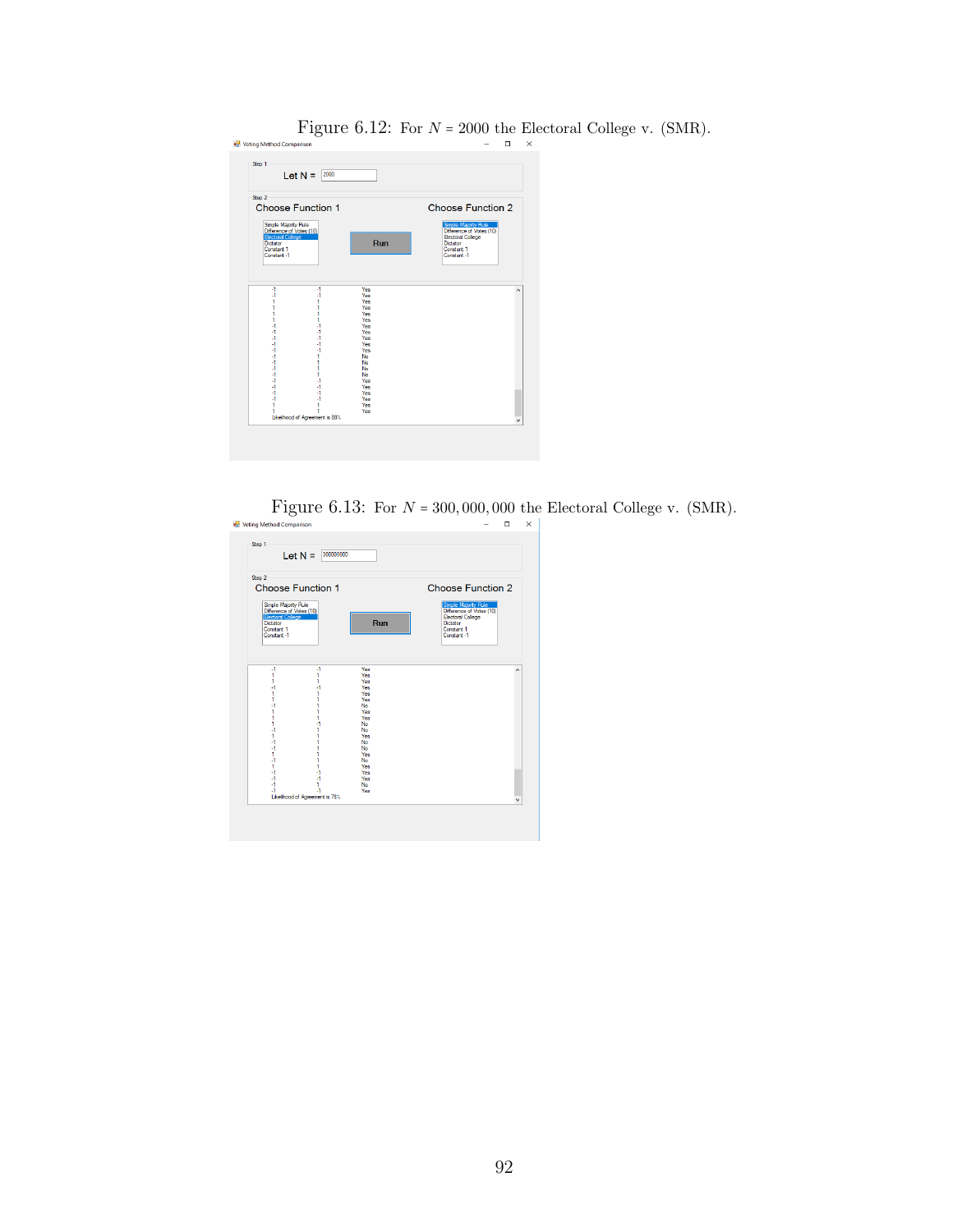| Voting Method Comparison                                                                                                                                                                                                               |                                                                                                               | п                                                                                                                            |
|----------------------------------------------------------------------------------------------------------------------------------------------------------------------------------------------------------------------------------------|---------------------------------------------------------------------------------------------------------------|------------------------------------------------------------------------------------------------------------------------------|
| Step 1<br>500000000<br>Let $N =$                                                                                                                                                                                                       |                                                                                                               |                                                                                                                              |
| Step 2<br><b>Choose Function 1</b>                                                                                                                                                                                                     |                                                                                                               | <b>Choose Function 2</b>                                                                                                     |
| Simple Majority Rule<br>Difference of Votes (10)<br><b>Electoral College</b><br>Dictator<br>Constant 1<br>Constant -1                                                                                                                  | Run                                                                                                           | Simple Majority Rule<br>Difference of Votes (10)<br><b>Electoral College</b><br><b>Dictator</b><br>Constant 1<br>Constant -1 |
| 1<br>1<br>1<br>$\cdot$ 1<br>1<br>٢<br>1<br>f<br>1<br>1<br>1<br>1<br>-1<br>1<br>4<br>4<br>-1<br>$\cdot$ 1<br>-1<br>-1<br>4<br>1<br>$\cdot$ 1<br>и<br>1<br>1<br>1<br>$\cdot$ 1<br>$\cdot$ 1<br>1<br>$\mathbf{d}$<br>-1<br>$\cdot$ 1<br>1 | Yes<br>No<br>Yes<br>Yes<br>Yes<br>Yes<br>No<br>Yes<br>Yes<br>Yes<br>No<br>Yes<br>Yes<br>No<br>No<br>Yes<br>No | ۸                                                                                                                            |
| 4<br>-1<br>$\cdot$ 1<br>$\cdot$ 1<br>4<br>٠<br>1<br>٠<br>Likelihood of Agreement is 83%                                                                                                                                                | Yes<br>Yes<br>No<br>Yes                                                                                       |                                                                                                                              |

Figure 6.14: For  $N = 300,000,000$  the Electoral College v. (SMR).

For these large values of  $N$ , the simulator took 20-30 minutes to run. While the simulation was run on 300, 000, 000 multiple times, it was not run as many times on 500, 000, 000, since the result seemed to be similar after two runs, or 200 comparisons. The average, over  $1,000$  comparisons, with varying values of N was 79% agreement. This percentage was lower than hypothesized, but not unbelievable. However, this is more than 10% smaller than our historical average.

In order to truly determine if  $N$  is significant in the agreement between (SMR) and the Electoral College, we need a computer with a larger memory and more powerful CPU. This will allow for many more comparisons to be run at once. Once we do that, we can better compare the percent of agreement. Hopefully we can get access to such a computer in the future to help verify the results we see from the simulation.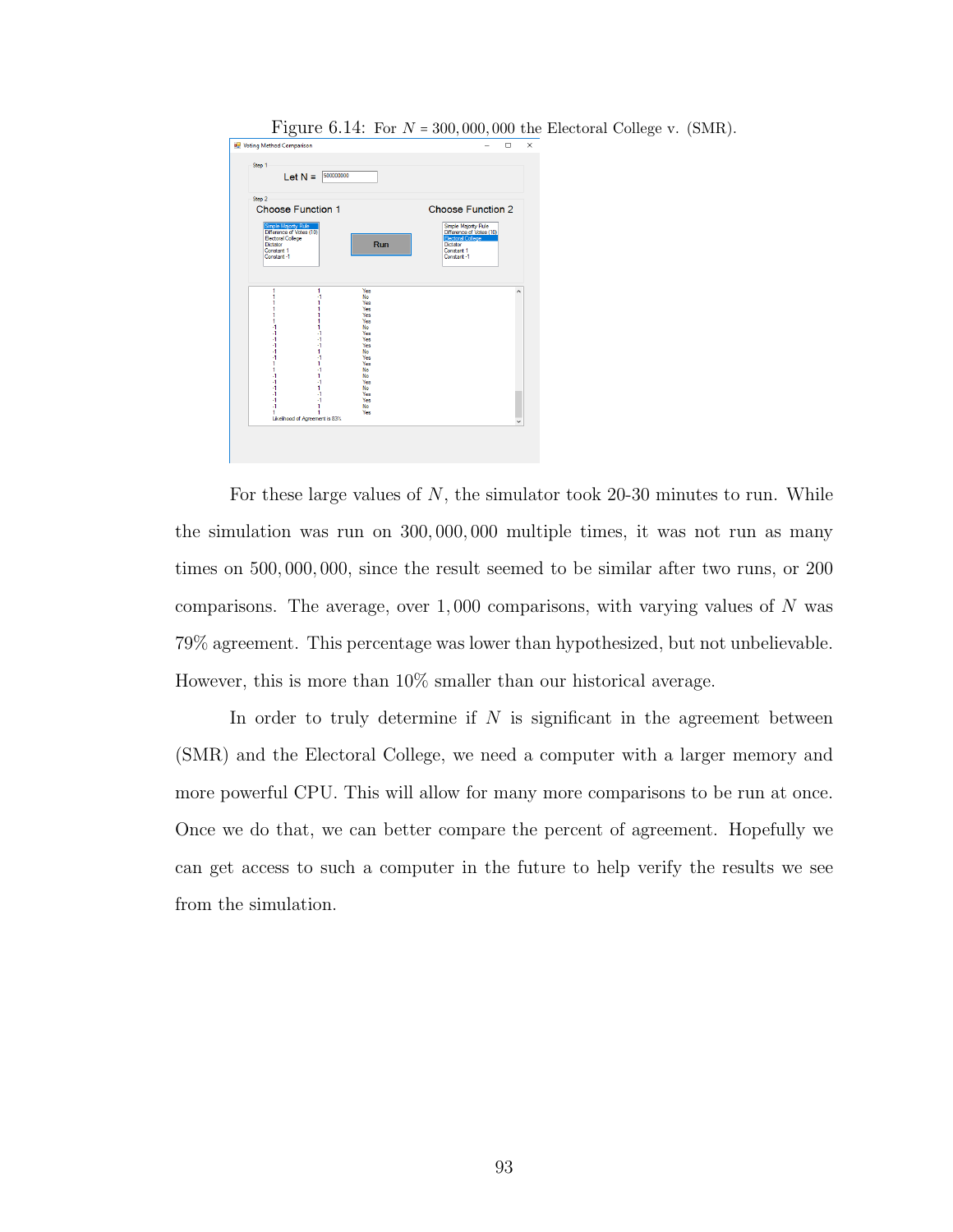## CHAPTER 7 REMARKS AND CONCLUSION

In this dissertation we explored three different voting models, analyzing the classes of difference of votes rules in each. In the finite aggregation model, we characterized a new extension, the  $M_{k,l}$  rules, as well as characterizing all finite aggregation rules that satisfied only two axioms: cancellation and monotonicity. From there, these difference of votes rules were extended into the infinite model. There was no previous characterization of the difference of votes rules in the infinite model. So we first defined and characterized the  $M_k$  rules and then extended the definition of the  $M_{k,l}$  rules. In the third model, the fuzzy aggregation model, the  $M_k$ rules were defined and characterized in previous research, but we re-examined them to find a proof of the characterization in line with the previous two models. Lastly, a computer simulation was used to analyze the probability of agreement between the outputs of an  $M_k$  rule with  $k = 10$  and simple majority rule (SMR), as well as other voting methods that are commonly used. This simulation showed that the difference of votes rules agreed with (SMR) less often than we expected.

In the finite voting model, a notable characterization was that of May in 1952, which used neutrality, anonymity and strict monotonicity to characterize  $(SMR)$ . All of the characterizations in this paper have utilized the axiom of cancellation, which was not part of May's characterization, but is an axiom satisfied by (SMR). While cancellation can easily seem like an axiom one would want an aggregation function to satisfy, cancellation does not allow for the voting rule to demand a certain percentage of the population to not abstain. This means, for any voter set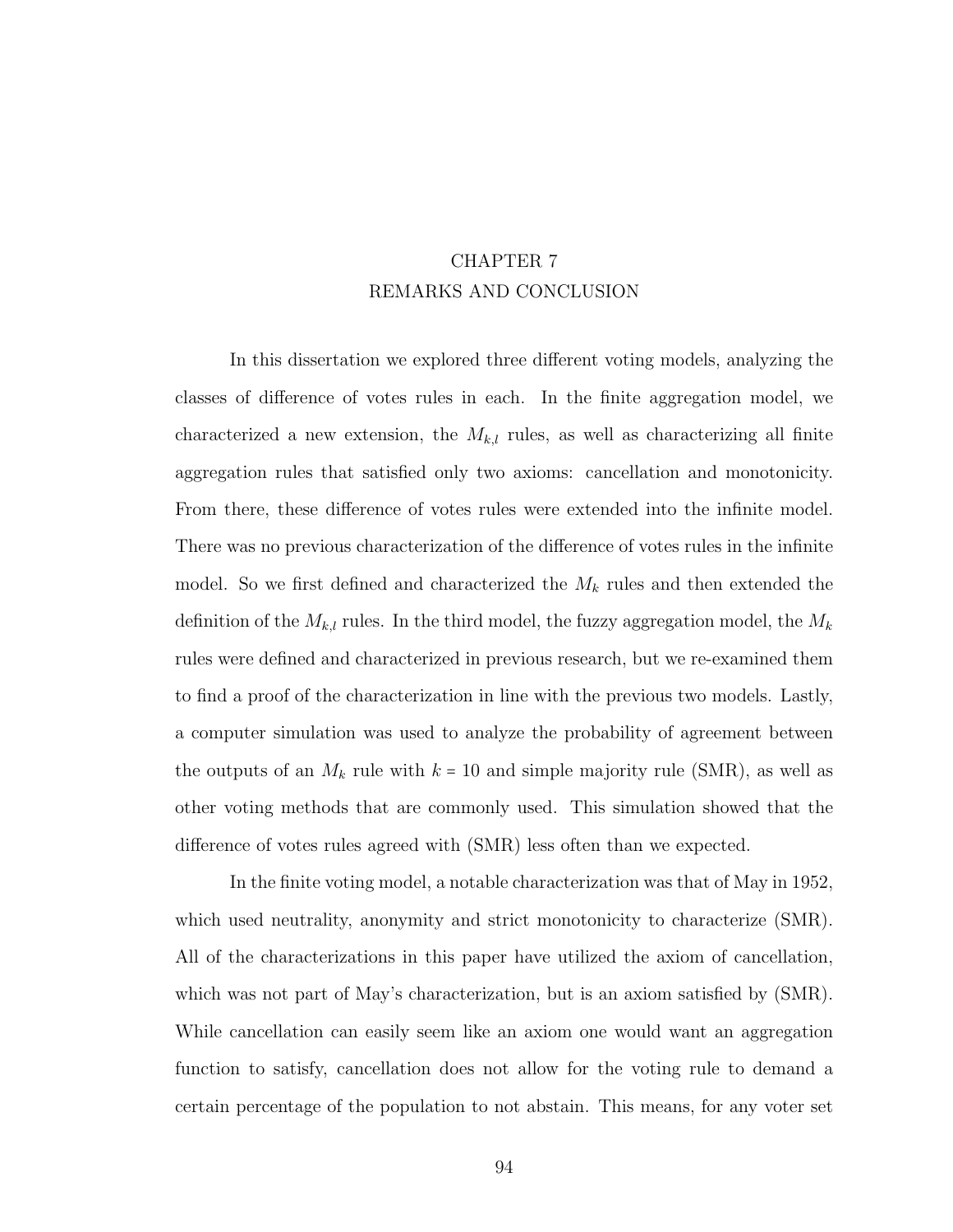N of size n and integer k, we could determine a winner with only  $k+1$  voters not abstaining. This could present a problem when n is significantly larger than  $k$ .

There have been a number of characterizations of various classes of voting rules given in the finite model where the axiom of cancellation was not used. Examples of such characterizations can be found in the work by Hoots and Powers [9], Dasgupta and Maskin [4], as well as Perry and Powers [16], and many others [17], [10]. These characterizations look further into anonymity and monotonicity without including cancellation. Other extensions of May's Theorem can be found in the work by Asan and Sanver[1], [2], as well as Cato [3]. With the addition of our characterizations, the only axiom that has yet to be completely eliminated is anonymity. Our research has eliminated anonymity, but by including cancellation, we did not completely eliminate it. The next step is to possibly characterize the class of voting rules that satisfy only strict monotonicity and neutrality.

May's Theorem was extended to the infinite voting model by Fey [5], but his characterization used a different representation for the alternatives than was used in the finite voting model. By defining the alternatives in this model to mimic the finite model, we were able to redefine the axioms to extend naturally from the finite model. After doing this, we were able to extend many of the results from the finite model. In particular, we were able to characterize the  $M_k$  and  $M_{k,l}$  rules in the finite model. However, we were not able to completely describe the class of infinite aggregation rules that satisfy only monotonicity and cancellation. A solution to this problem will require more analysis and is significantly more complex since one needs to consider cases where a subset of voters is infinite.

The fuzzy aggregation model has been used to deal with preference intensities and was first introduced by H. Nurmi [13]. Garcia-Lapresta and Llamazares defined the  $M_k$  rules in the fuzzy model and were able to characterize them. While we were able to redefine these rules to be more in line with our definition of the  $M_k$  rules in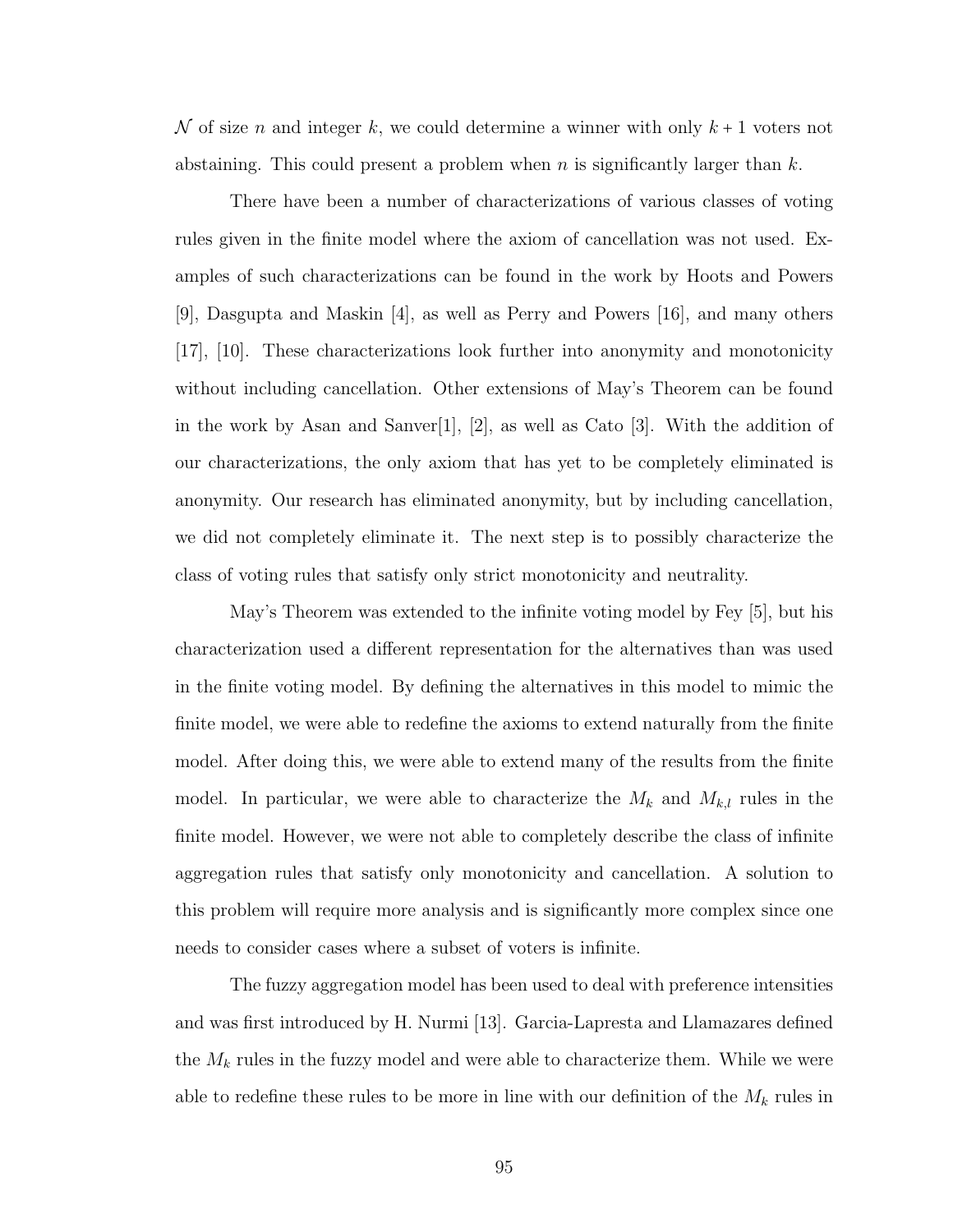the finite model, and verify the Garcia-Lapresta and Llamazares' characterization of the fuzzy  $M_k$  rules, we were not able to characterize a fuzzy version of the  $M_{k,l}$ rules. However, the lemmas that were introduced and proven in this thesis should be of assistance in solving this problem.

The computer simulation modeled a truly random sampling of voting profiles. This data showed that while historically the Electoral College only disagreed with popular vote roughly 9% of the time, its probability of disagreement is actually much higher. While this simulator gives profiles that are truly random, that randomness could be part of the reason that the probability is different from the actual practice of the voting methods. Another step would be to try to make the voting profiles more in-line with what we see in the United States, with no more than 60% choosing any one alternative and no less than 40% choosing any one alternative. This may or may not effect the comparison of the voting methods, but may be able to give some additional insight into the matter.

The focus of this thesis has been on three voting models and yet there are other models one could consider. For example, we could allow the size of the voting population to be the cardinality of R, the real numbers. For more information on this model see the article by K. Surekha and K.P.S Bhaskara Rao [18].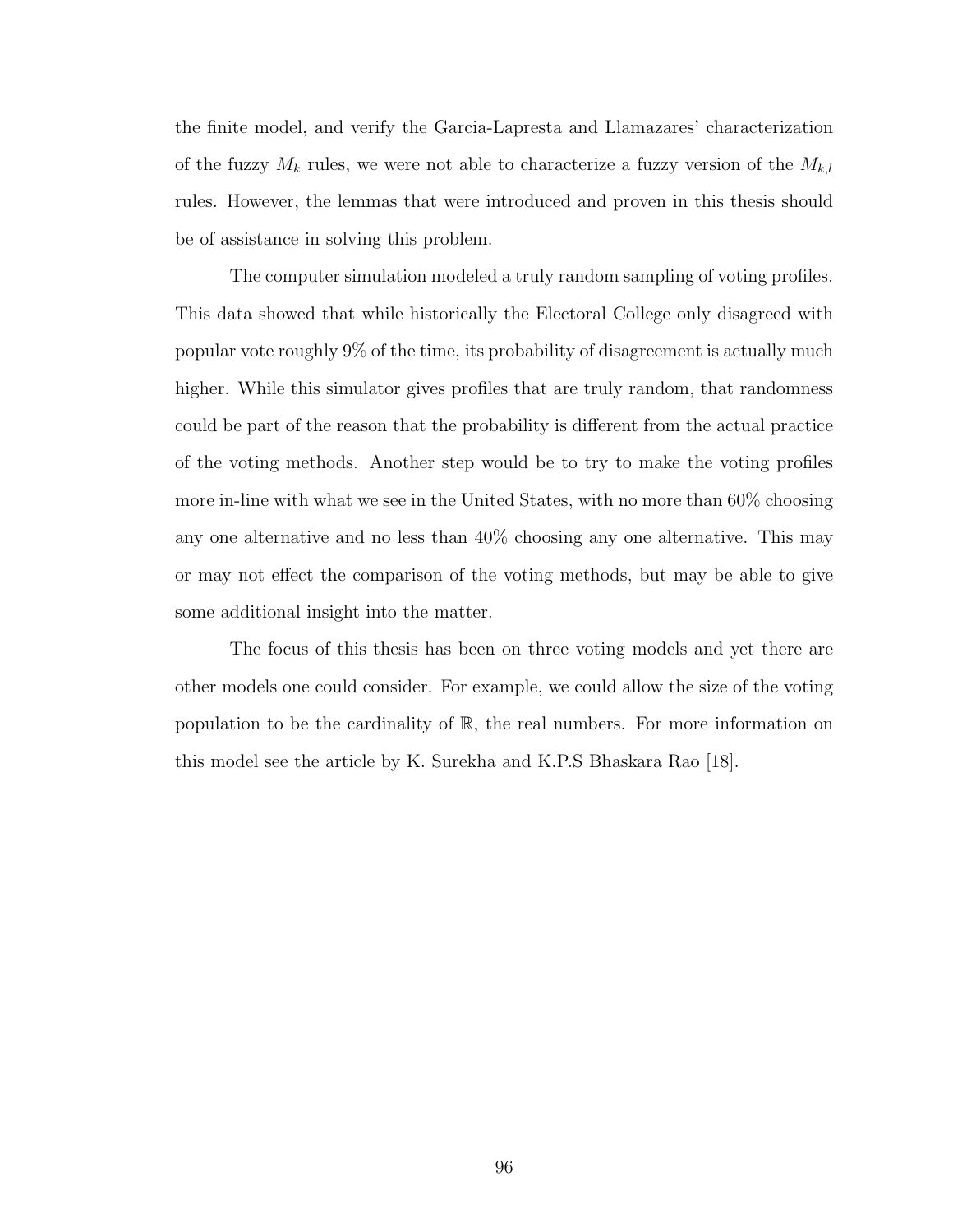#### REFERENCES

- [1] G. Asan and M. R. Sanver, Another characterization of the majority rule, Economics Letters  $75(3)$  (2002), 409–412.
- $[2]$   $\_\_\_\_\_\$ , *Maskin monotonic aggregation rules*, Economics Letters **91(2)** (2006), 179–183.
- [3] Susumu Cato, Pareto principles, positive responsiveness, and majority decisions, Theory Dec.  $71(4)$  (2011), 503-518.
- [4] P. Dasgupta and E. Maskin, On the robustness of majority rule, Journal of the European Economic Association 6(5) (2008), 949–973.
- [5] Mark Fey, May's theorem with an infinite population, Social Choice and Welfare 23(2) (2004), 275–293.
- [6] P.C. Fishburn, The theory of social choice, Princeton University Press, Princeton, NJ, 1973.
- [7] J. L. Garcia-Lapresta and B. Llamazares, Majority decisions based on difference of votes, Journal of Mathematical Economics 35 (2001), 463–481.
- [8] \_\_\_\_\_, Preference intensities and majority decisions based on difference of support between alternatives, Group Decis Negot 19 (2010), 527–542.
- [9] L. Hoots and R.C. Powers, Anonymous and positively responsive aggregation rules, Mathematical Social Sciences (2015), 9–14.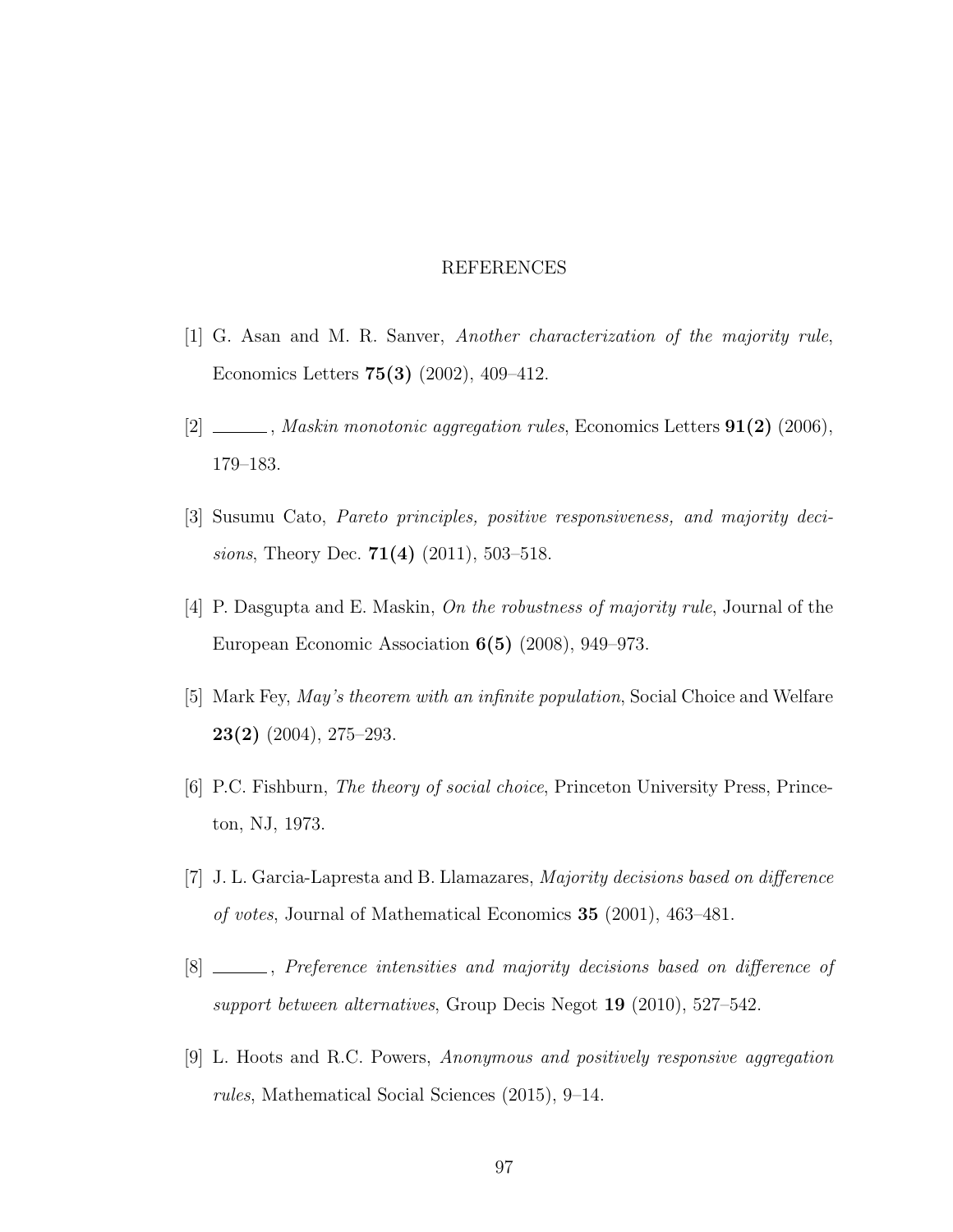- [10] N. Houy, A characterization of qualified majority voting rules, Mathematical Social Sciences 54 (2007), 17–24.
- [11] B. Llamazares, The forgotten decision rules: Majority rules based on difference of votes, Mathematical Social Sciences  $51, (3)$   $(2006), 311-326$ .
- [12] K.O. May, A set of independent necessary and sufficient conditions for simple majority decision, Econometrica 20 (1952), 680–684.
- [13] H. Nurmi, Approaches to collective decision making with fuzzy preference relations, Fuzzy Sets Syst 6 (1981), 249–259.
- [14] \_\_\_\_, Fuzzy social choice: a selective retrospect, Soft Comput 12 (2008), 281–288.
- [15] Library of Congress, Presidential elections, June 2, 2017.
- [16] J. Perry and R.C. Powers, Anonymity, monotonicity, and quota pair systems, Mathematical Social Sciences 60 (2010), 57–60.
- [17] AK Sen, Collective choice and social welfare, Holden-Day, 1970.
- [18] K. Surekha and K.P.S. Bhaskara Rao, May's theorem in an infinite setting, Journal of Mathematical Economics 46 (2010), 50–55.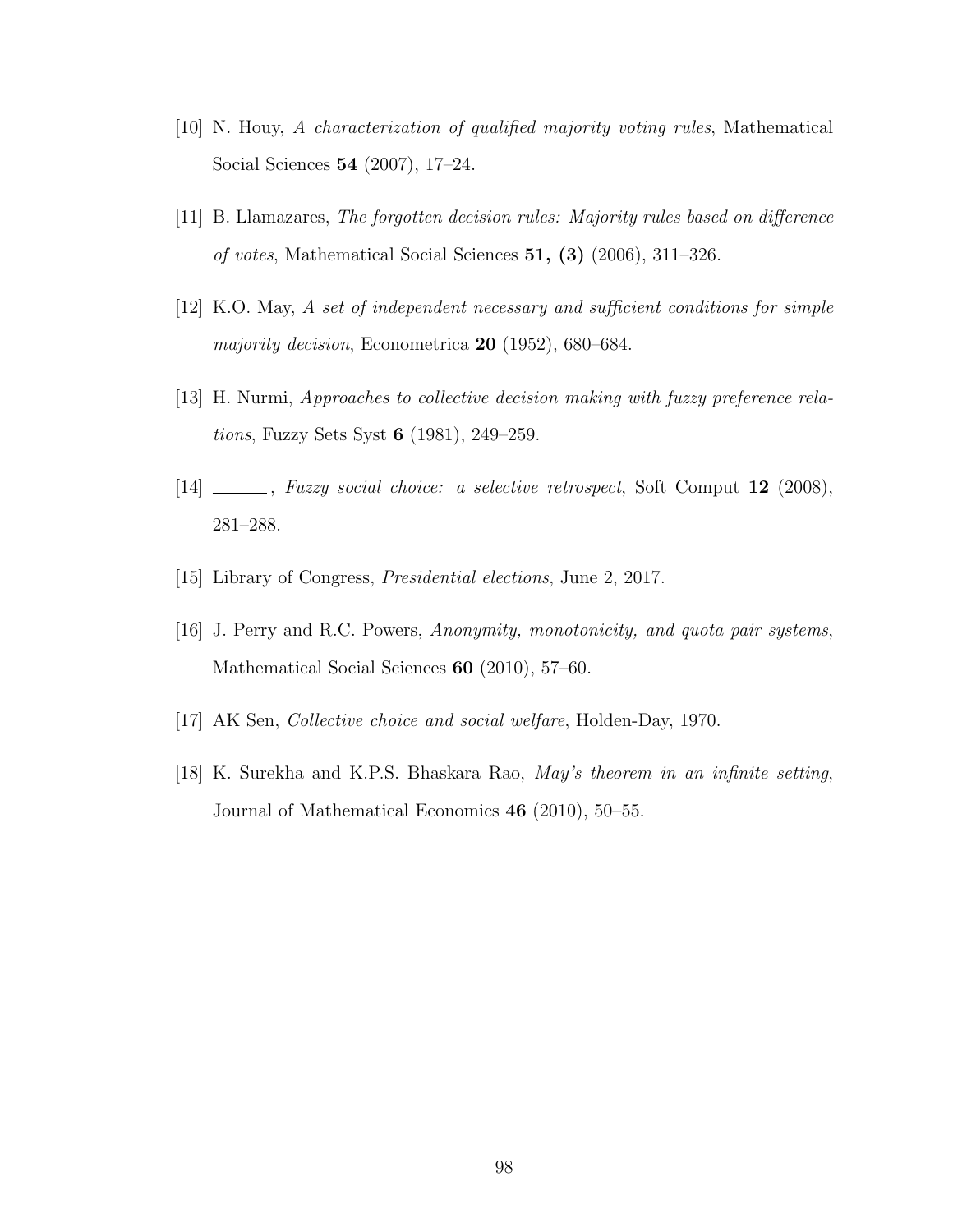## APPENDIX

Below is the C $#$  code used to calculate the various aggregation functions used in the simulations in Chapter 6.

```
using System;
using System.Collections.Generic;
using System.Linq;
using System.Text;
using System.Threading.Tasks;
namespace kin2
{
    public class CalculationClass
   {
        int N;
        int[] vec;
        public int SMR(int[] rho, int start, int stop, out int fs)
        {
            int total = 0;
            for (var index = start; index \leq stop; index++)
            {
                total += rho[index];
            }
            if (total == 0){
                fs = total;}
            else if (total > 0)
            {
                fs = 1;}
            else if (total < 0)
            {
                fs = -1;
            }
            else
            {
                fs = 100;}
            return fs;
        }
        public int DVR(int[] rho, out int dr)
```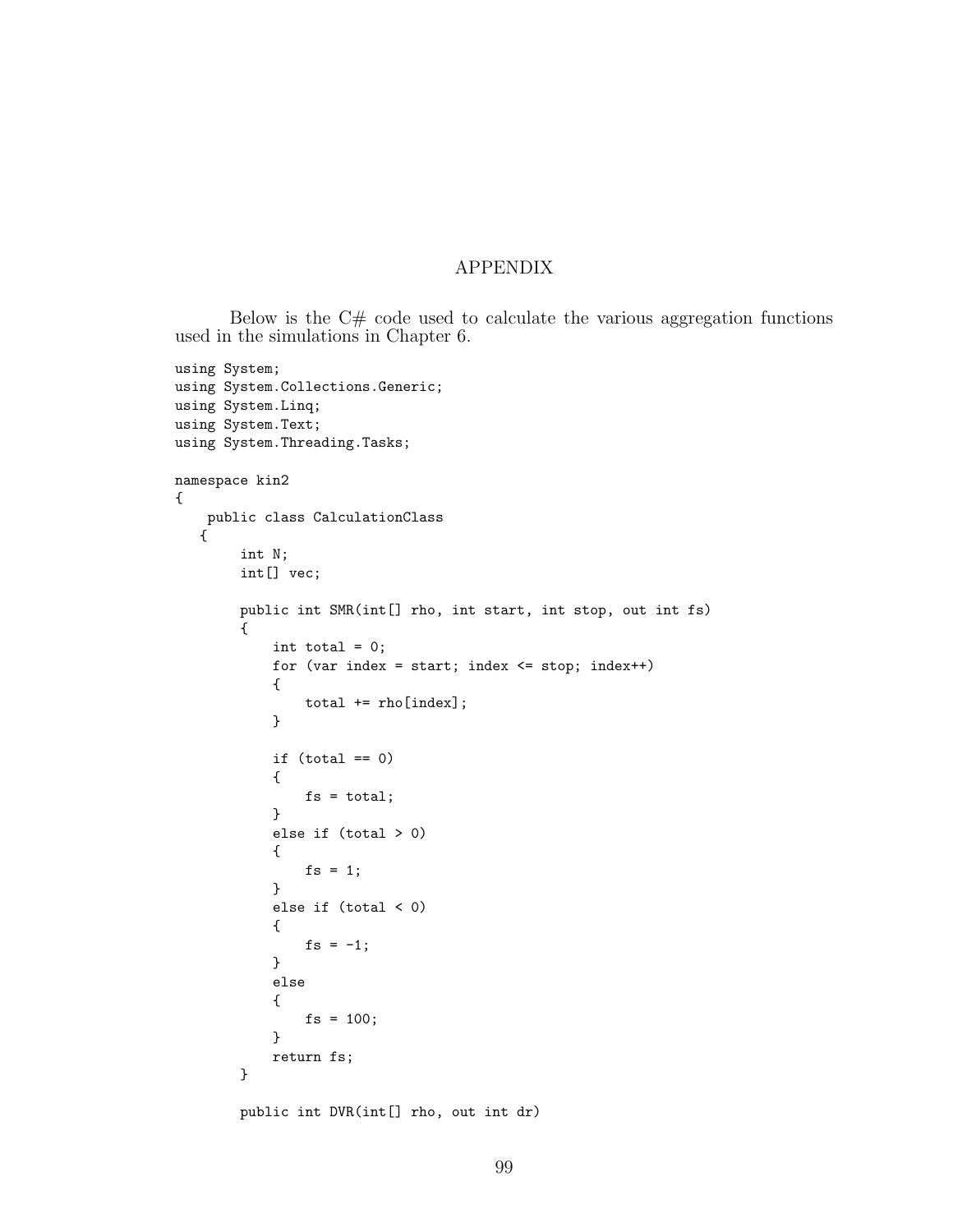```
{
    int pos = 0;
    int neg = 0;
    int count;
    foreach (int i in rho)
    {
       if (i == -1)
        {
           neg++;
        }
       else if (i == 1){
           pos++;
        }
        else
        {
        }
    }
    count = Math.Abs(pos - neg);int choose = pos - neg;
    if (count < 10)
    {
       dr = 0;}
    else if (choose > 0)
    {
       dr = 1;}
    else if (choose < 0)
    {
       dr = -1;}
    else
       dr = 101;return dr;
}
public int WMR(int[] rho, out int fb)
{
   //state variables, alphabetical
   int total = 0;
    int A = 0;
    int B = 0;
    int C = 0;
    int D = 0;
    int E = 0;
    int f = 0;
    int g = 0;
```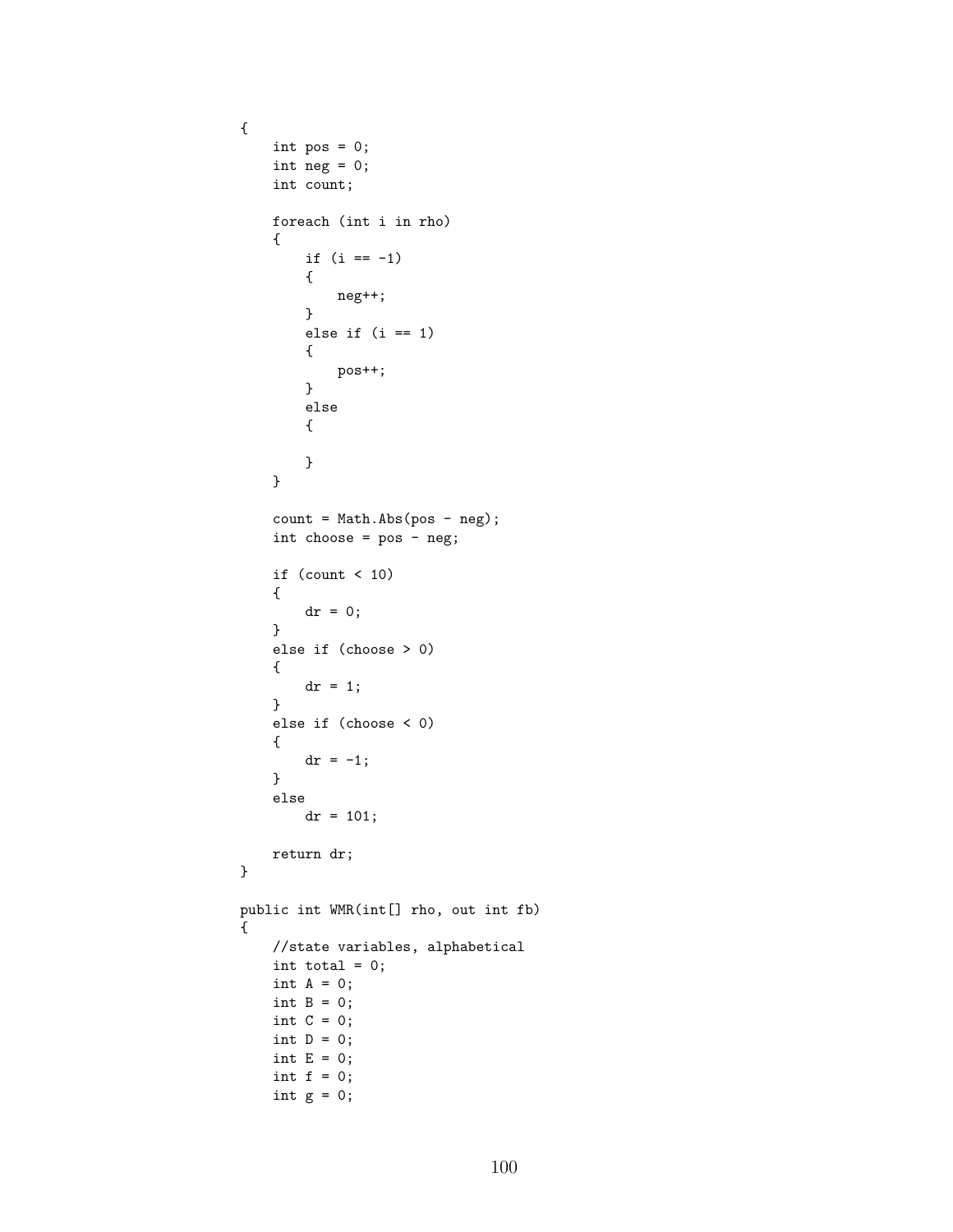```
int h = 0;
int i = 0;
int j = 0;
int k = 0;
int l = 0;
int m = 0;
int n = 0;
int o = 0;
int p = 0;
int q = 0;
int r = 0;
int s = 0;
int t = 0;
int u = 0;
int v = 0;
int w = 0;
int x = 0;
int y = 0;
int Aa = 0;
int Bb = 0;
int Cc = 0;int Dd = 0;
int Ee = 0;
int ff = 0;
int gg = 0;
int hh = 0;
int ii = 0;
int jj = 0;
int kk = 0;
int 11 = 0;
int mm = 0;
int nn = 0;
int oo = 0;
int pp = 0;
int qq = 0;
int rr = 0;
int ss = 0;
int tt = 0;
int uu = 0;
int vv = 0;
int ww = 0;
int xx = 0;
int yy = 0;
int zz = 0; //District of Columbia
//state population variables by percentage
double Ap = (N * 0.015);
double Bp = (Ap + (N * 0.0023));double Cp = (Bp + (N * 0.0212));double Dp = (Cp + (N * 0.0093));double ep = (Dp + (N * 0.1218));double fp = (ep + (N * 0.0170));double gp = (fp + (N * 0.0113));
```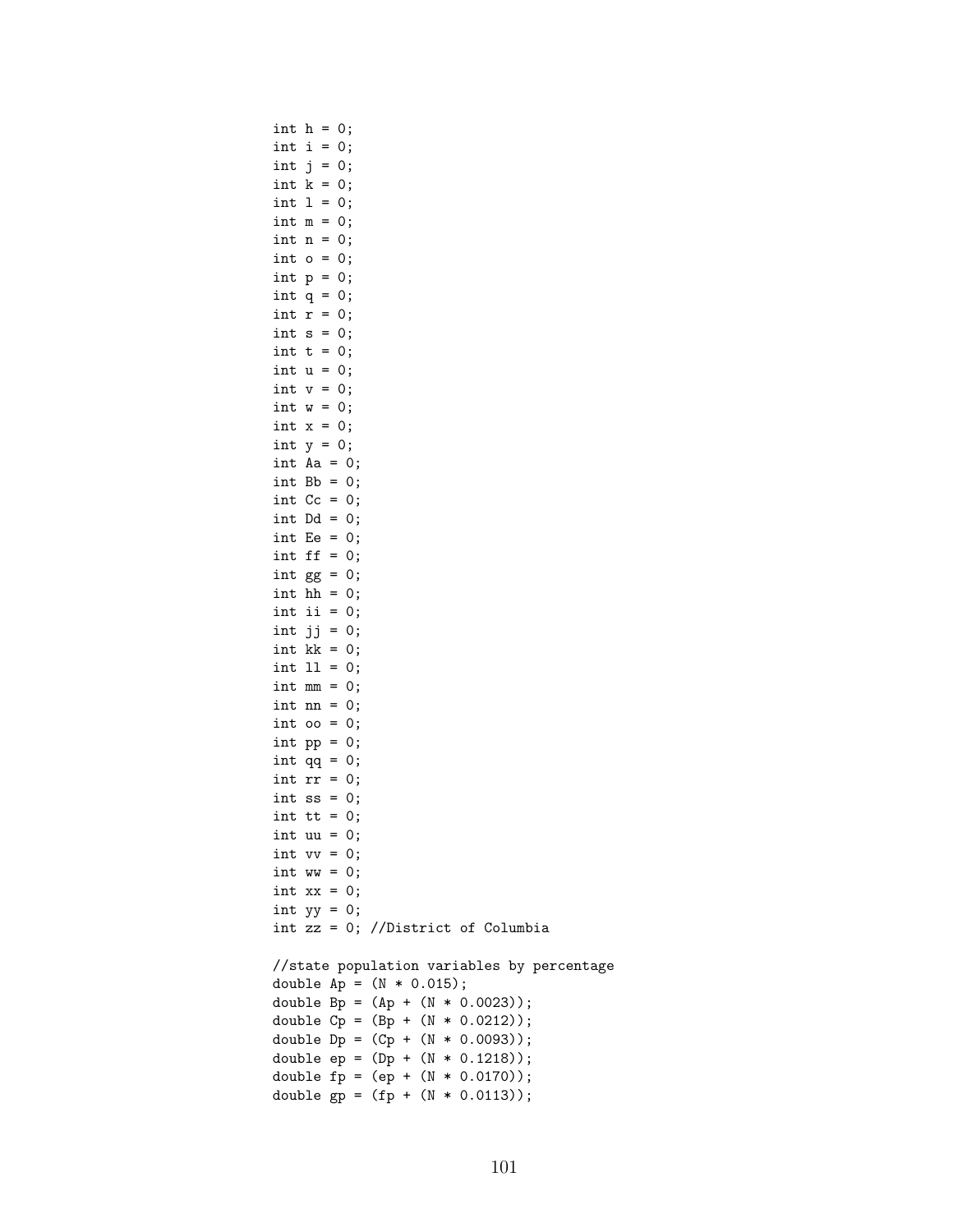```
double hp = (gp + (N * 0.0029));double ip = (hp + (N * 0.0631));double jp = (ip + (N * 0.0318));double kp = (jp + (N * 0.0045));double lp = (kp + (N * 0.0051));double mp = (1p + (N * 0.04));double np = (mp + (N * 0.0206));double op = (np + (N * 0.0097));double ppo = (op + (N * 0.0091));double qp = (ppo + (N * 0.0138));double rp = (qp + (N * 0.0145));double sp = (rp + (N * 0.0041));double tp = (sp + (N * 0.0187));double up = (tp + (N * 0.0211));double vp = (up + (N * 0.0311));double wp = (vp + (N * 0.0171));double xp = (wp + (N * 0.0093));double yp = (xp + (N * 0.0189));double Aap = (yp + (N * 0.0032));double Bbp = (Aap + (N * 0.0059));double Ccp = (Bbp + (N * 0.0090));double Ddp = (Ccp + (N * 0.0041));double Eep = (Ddp + (N * 0.0279));double ffp = (Eep + (N * 0.0065));double ggp = (ffp + (N * 0.0616));double hhp = (ggp + (N * 0.0312));double iip = (hhp + (N * 0.0024));double jjp = (iip + (N * 0.0361));double kkp = (jjp + (N * 0.0122));double llp = (kkp + (N * 0.0125));double mmp = (llp + (N * 0.0398));double nnp = (mmp + (N * 0.0033));double oop = (nnp + (N * 0.0152));double pp = (oop + (N * 0.0027));double qqp = (ppp + (N * 0.0205));double rrp = (qqp + (N * 0.0855));double ssp = (rrp + (N * 0.0093));double ttp = (ssp + (N * 0.0019));double uup = (ttp + (N * 0.0261));double vvp = (uup + (N * 0.0223));double wwp = (vvp + (N * 0.0057));double xxp = (wwp + (N * 0.018));double yyp = (xxp + (N * 0.0018));double zzp = (yyp + (N * 0.0021));//for (var index = 0; index < Ap; index++)
//{
int Alabama = 0;
int place = Convert.ToInt32(Ap);
SMR(vec, Alabama, place, out A);
//}
//for (var index = Convert.ToInt32(Ap); index < Bp; index++)
```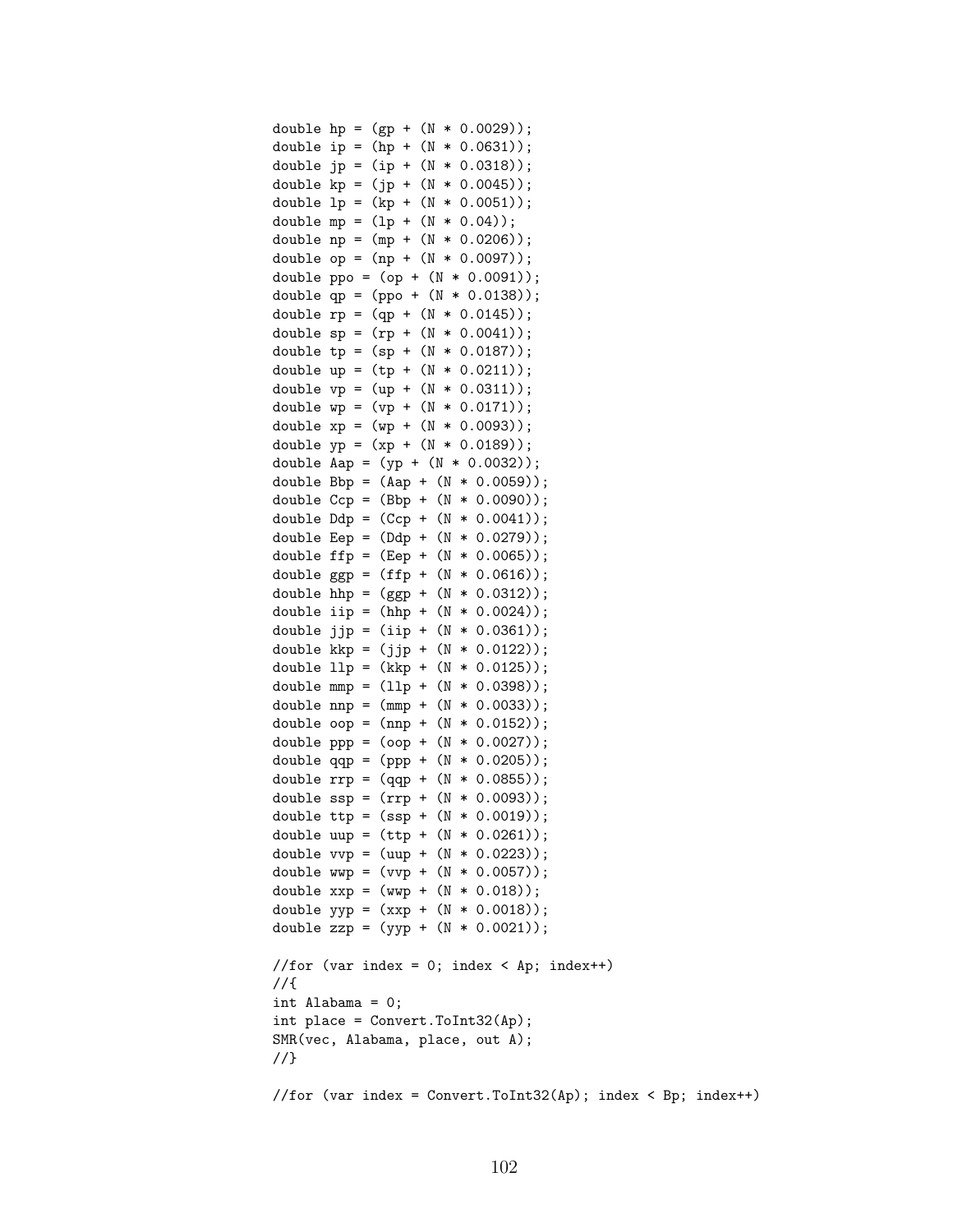```
//{
int Alaska = Convert.ToInt32(Ap);
place = Convert.ToInt32(Bp);
SMR(vec, Alaska, place, out B);
// }
//for (var index = Convert.ToInt32(Bp); index < Cp; index++)
//{
int Arizona = Convert.ToInt32(Bp);
place = Convert.ToInt32(Cp);
SMR(vec, Arizona, place, out C);
// }
//for (var index = Convert.ToInt32(Cp); index < Dp; index++)
//{
int Arkansas = Convert.ToInt32(Cp);
place = Convert.ToInt32(Dp);
SMR(vec, Arkansas, place, out D);
//}
//for (var index = Convert.ToInt32(Dp); index < ep; index++)
//{
int California = Convert.ToInt32(Dp);
place = Convert.ToInt32(ep);
SMR(vec, California, place, out E);
//}
//for (var index = Convert.ToInt32(ep); index < fp; index++)
//{
int Colorado = Convert.ToInt32(ep);
place = Convert.ToInt32(fp);
SMR(vec, Colorado, place, out f);
// }
//for (var index = Convert.ToInt32(fp); index < gp; index++)
//{
int Connecticut = Convert.Tolnt32(fp);place = Convert.ToInt32(gp);
SMR(vec, Connecticut, place, out g);
//}
//for (var index = Convert.ToInt32(gp); index < hp; index++)
//{
int Delaware = Convert.ToInt32(gp);
place = Convert.ToInt32(hp);
SMR(vec, Delaware, place, out h);
//}
//for (var index = Convert.ToInt32(hp); index < ip; index++)
//{
int Florida = Convert.ToInt32(hp);
place = Convert.ToInt32(ip);
SMR(vec, Florida, place, out i);
//}
```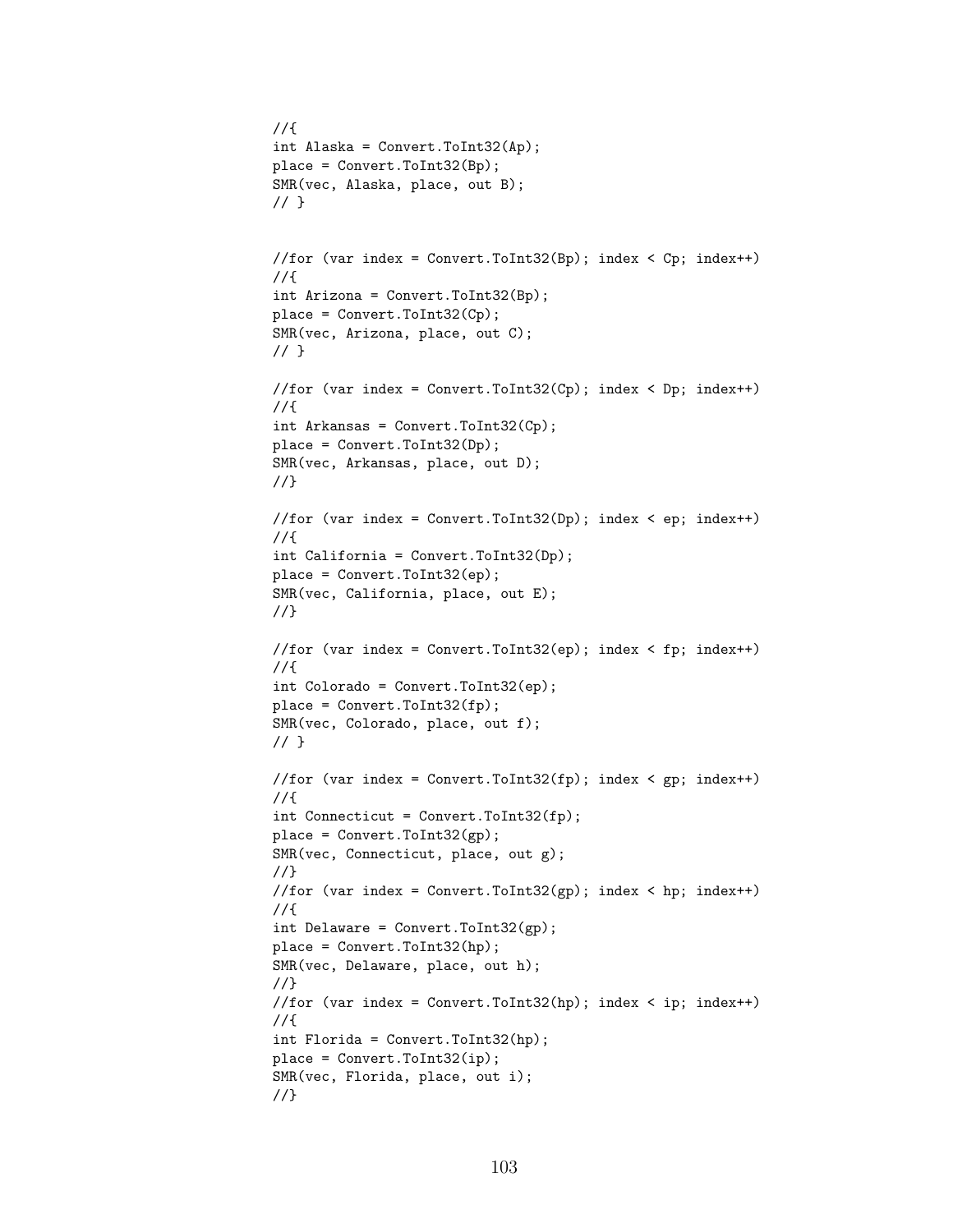```
//for (var index = Convert.ToInt32(ip); index < jp; index++)
//{
int Georgia = Convert.ToInt32(ip);
place = Convert.Tolnt32(ip);SMR(vec, Georgia, place, out j);
//}
//for (var index = Convert.ToInt32(jp); index < kp; index++)
//{
int Hawaii = Convert.ToInt32(jp);
place = Convert.ToInt32(kp);
SMR(vec, Hawaii, place, out k);
//}
//for (var index = Convert.ToInt32(kp); index < lp; index ++)
//{
int Idaho = Convert.ToInt32(kp);
place = Convert.ToInt32(lp);
SMR(vec, Idaho, place, out l);
//}
//for (var index = Convert.ToInt32(lp); index < mp; index++)
//{
int Illinois = Convert.ToInt32(lp);
place = Convert.ToInt32(mp);
SMR(vec, Illinois, place, out m);
//}
//for (var index = Convert.ToInt32(mp); index < np; index++)
//{
int Indiana = Convert.ToInt32(mp);
place = Convert.ToInt32(np);
SMR(vec, Indiana, place, out n);
//}
//for (var index = Convert.ToInt32(np); index < op; index++)
//{
int Iowa = Convert.ToInt32(np);
place = Convert.ToInt32(op);
SMR(vec, Iowa, place, out o);
//}
//for (var index = Convert.ToInt32(op); index < ppo; index++)
//{
int Kansas = Convert.ToInt32(op);
place = Convert.ToInt32(ppo);
SMR(vec, Kansas, place, out p);
//}
//for (var index = Convert.ToInt32(ppo); index < qp; index++)
//{
int Kentucky = Convert.ToInt32(ppo);
place = Convert.ToInt32(qp);
SMR(vec, Kentucky, place, out q);
//}
//for (var index = Convert.ToInt32(qp); index < rp; index++)
//{
int Louisiana = Convert.ToInt32(qp);
place = Convert.ToInt32(rp);
SMR(vec, Louisiana, place, out r);
```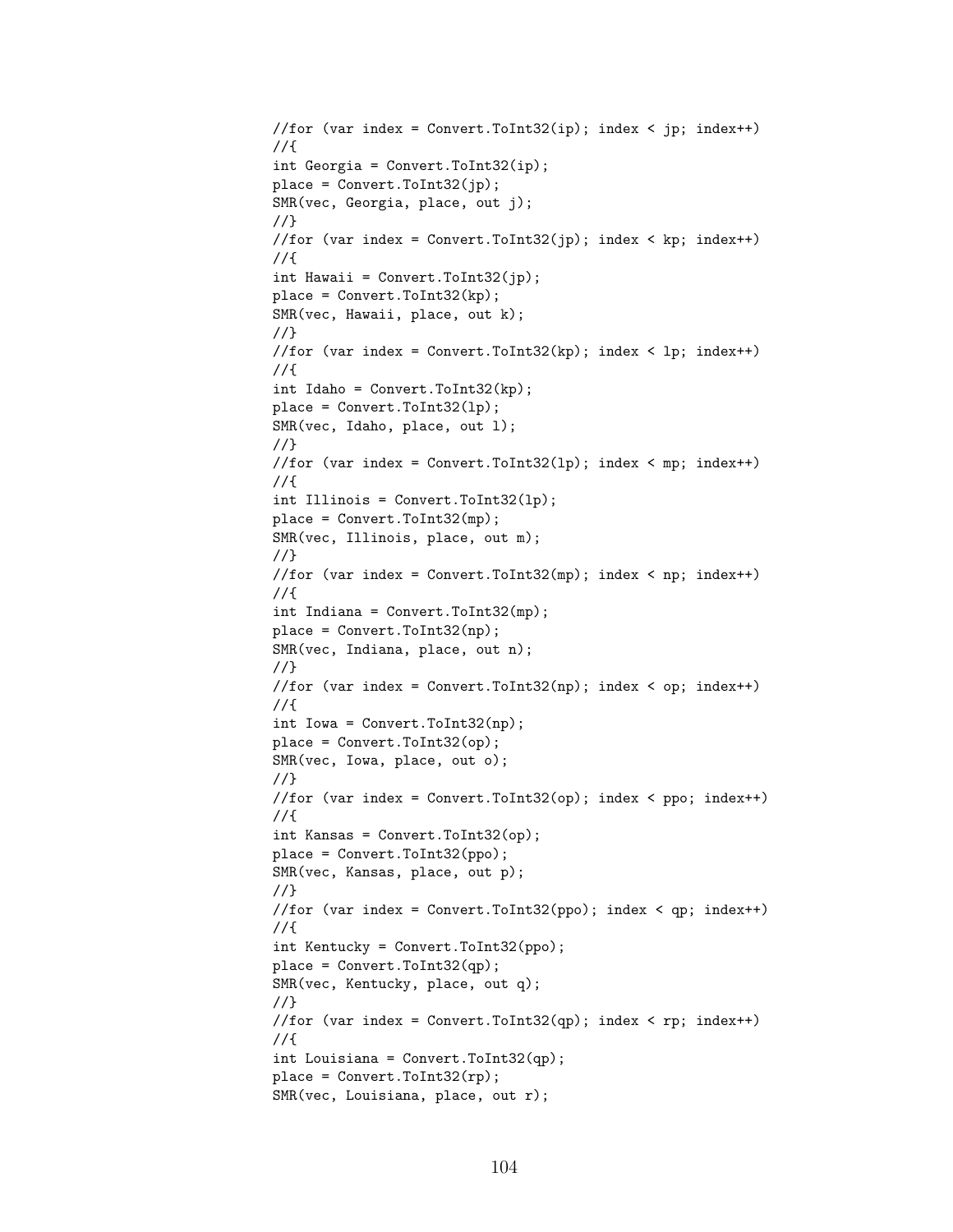```
//}
//for (var index = Convert.ToInt32(rp); index < sp; index++)
//{
int Maine = Convert.Tolnt32(rp);place = Convert.ToInt32(sp);
SMR(vec, Maine, place, out s);
//}
//for (var index = Convert.ToInt32(sp); index < tp; index++)
//{
int Maryland = Convert.ToInt32(sp);
place = Convert.ToInt32(tp);
SMR(vec, Maryland, place, out t);
//}
//for (var index = Convert.ToInt32(tp); index < up; index++)
//{
int Massachusetts = Convert.ToInt32(tp);
place = Convert.ToInt32(up);
SMR(vec, Massachusetts, place, out u);
//}
//for (var index = Convert.ToInt32(up); index < vp; index++)
//{
int Michigan = Convert.ToInt32(up);
place = Convert.ToInt32(vp);
SMR(vec, Michigan, place, out v);
//}
//for (var index = Convert.ToInt32(vp); index < wp; index++)
//{
int Minnesota = Convert.ToInt32(vp);
place = Convert.ToInt32(wp);
SMR(vec, Minnesota, place, out w);
//}
//for (var index = Convert.ToInt32(wp); index < xp; index++)
//{
int Mississippi = Convert.ToInt32(wp);
place = Convert.ToInt32(xp);
SMR(vec, Mississippi, place, out x);
//}
//for (var index = Convert.ToInt32(xp); index < yp; index++)
//{
int Missouri = Convert.ToInt32(xp);
place = Convert.ToInt32(yp);
SMR(vec, Missouri, place, out y);
//}
//for (var index = Convert.ToInt32(yp); index < Aap; index++)
//{
int Montana = Convert.ToInt32(yp);
place = Convert.ToInt32(Aap);
SMR(vec, Montana, place, out Aa);
//}
//for (var index = Convert.ToInt32(Aap); index < Bbp; index++)
//{
int Nebraska = Convert.ToInt32(Aap);
place = Convert.ToInt32(Bbp);
```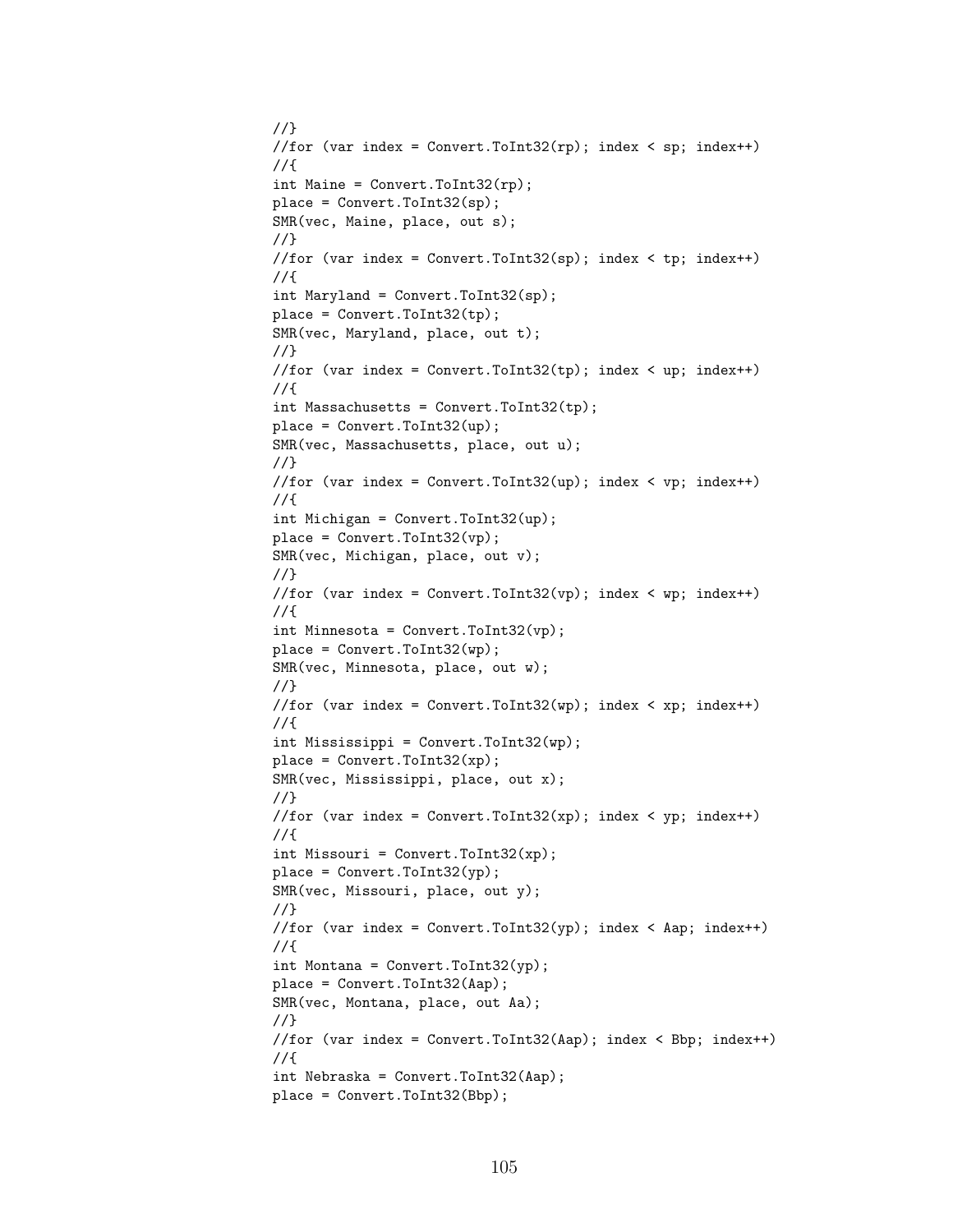```
SMR(vec, Nebraska, place, out Bb);
//}
//for (var index = Convert.ToInt32(Bbp); index < Ccp; index++)
//{
int Nevada = Convert.ToInt32(Bbp);
place = Convert.ToInt32(Ccp);
SMR(vec, Nevada, place, out Cc);
//}
//for (var index = Convert.ToInt32(Ccp); index < Ddp; index++)
//{
int NewHampshire = Convert.ToInt32(Ccp);
place = Convert.ToInt32(Ddp);
SMR(vec, NewHampshire, place, out Dd);
//}
//for (var index = Convert.ToInt32(Ddp); index < Eep; index++)
//{
int NewJersey = Convert.ToInt32(Ddp);
place = Convert.ToInt32(Eep);
SMR(vec, NewJersey, place, out Ee);
//}
//for (var index = Convert.ToInt32(Eep); index < ffp; index++)
//{
int NewMexico = Convert.ToInt32(Eep);
place = Convert.ToInt32(ffp);
SMR(vec, NewMexico, place, out ff);
//}
//for (var index = Convert.ToInt32(ffp); index < ggp; index++)
//{
int NewYork = Convert.ToInt32(ffp);
place = Convert.ToInt32(ggp);
SMR(vec, NewYork, place, out gg);
//}
//for (var index = Convert.ToInt32(ggp); index < hhp; index++)
//{
int NorthCarolina = Convert.ToInt32(ggp);
place = Convert.ToInt32(hhp);
SMR(vec, NorthCarolina, place, out hh);
//}
//for (var index = Convert.ToInt32(hhp); index < iip; index++)
//{
int NorthDakota = Convert.ToInt32(hhp);
place = Convert.ToInt32(iip);
SMR(vec, NorthDakota, place, out ii);
//}
//for (var index = Convert.ToInt32(iip); index < jjp; index++)
//{
int Ohio = Convert.ToInt32(iip);
place = Convert.ToInt32(jjp);
SMR(vec, Ohio, place, out jj);
////for (var index = Convert.ToInt32(jjp); index < kkp; index++)
//{
int Oklahoma = Convert.ToInt32(jjp);
```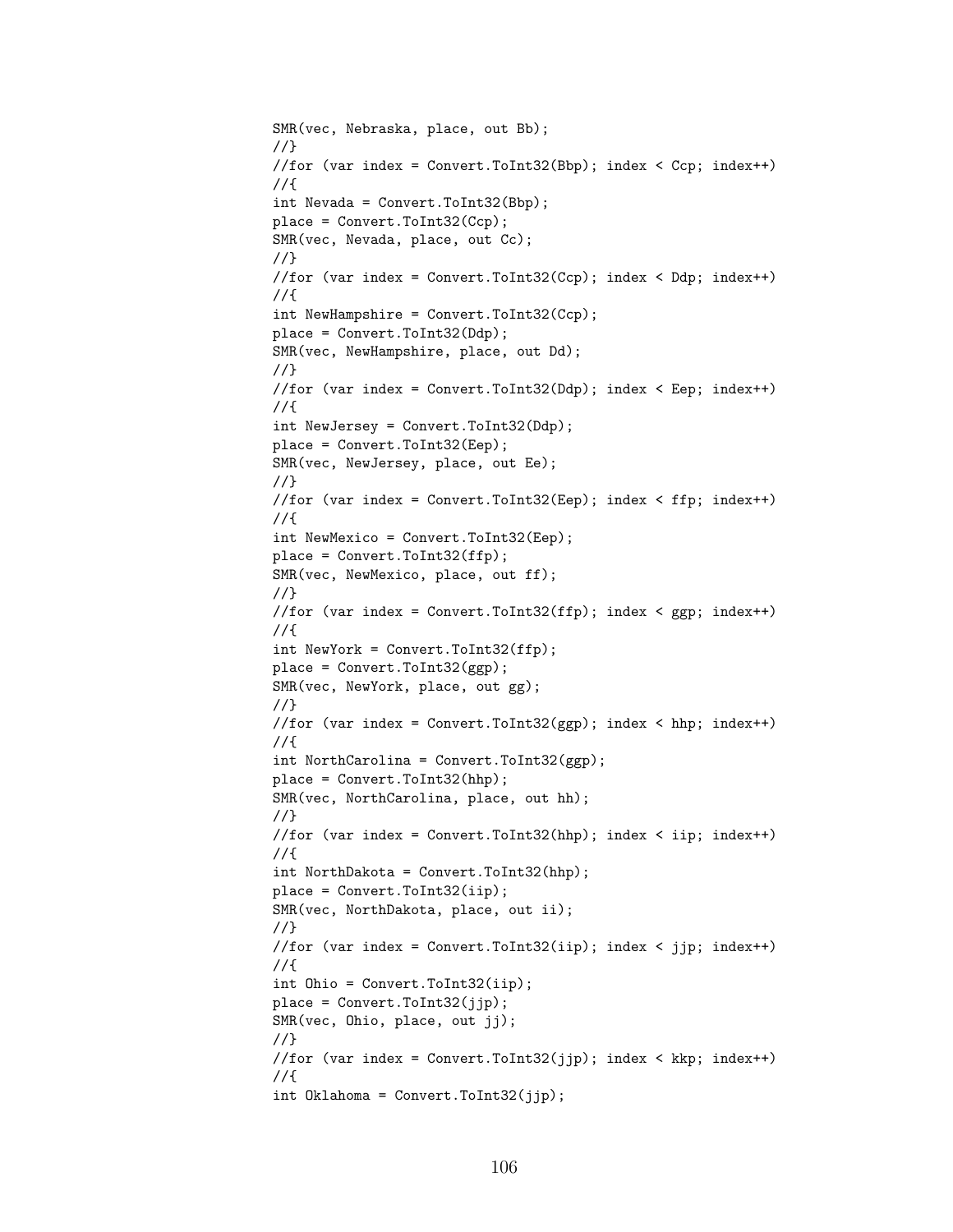```
place = Convert.ToInt32(kkp);
SMR(vec, Oklahoma, place, out kk);
//}
//for (var index = Convert.ToInt32(kkp); index < llp; index ++)
//{
int Oregon = Convert.ToInt32(kkp);
place = Convert.ToInt32(llp);
SMR(vec, Oregon, place, out ll);
//}
//for (var index = Convert.ToInt32(llp); index < mmp; index++)
//{
int Pennsylvania = Convert.ToInt32(llp);
place = Convert.ToInt32(mmp);
SMR(vec, Pennsylvania, place, out mm);
//}
//for (var index = Convert.ToInt32(mmp); index < nnp; index++)
//{
int RhodeIsland = Convert.ToInt32(mmp);
place = Convert.ToInt32(nnp);
SMR(vec, RhodeIsland, place, out nn);
//}
//for (var index = Convert.ToInt32(nnp); index < oop; index++)
//{
int SouthCarolina = Convert.ToInt32(nnp);
place = Convert.ToInt32(oop);
SMR(vec, SouthCarolina, place, out oo);
//}
//for (var index = Convert.ToInt32(oop); index < qqp; index++)
//{
int SouthDakota = Convert.ToInt32(oop);
place = Convert.ToInt32(qqp);
SMR(vec, SouthDakota, place, out qq);
////for (var index = Convert.ToInt32(qqp); index < rrp; index++)
//{
int Texas = Convert.ToInt32(qqp);
place = Convert.ToInt32(rrp);
SMR(vec, Texas, place, out rr);
//}
//for (var index = Convert.ToInt32(rrp); index < ssp; index++)
//{
int Utah = Convert.ToInt32(rrp);
place = Convert.ToInt32(ssp);
SMR(vec, Utah, place, out ss);
//}
//for (var index = Convert.ToInt32(ssp); index < ttp; index++)
//{
int Vermont = Convert.ToInt32(ssp);
place = Convert.ToInt32(ttp);
SMR(vec, Vermont, place, out tt);
//}
//for (var index = Convert.ToInt32(ttp); index < uup; index++)
//{
```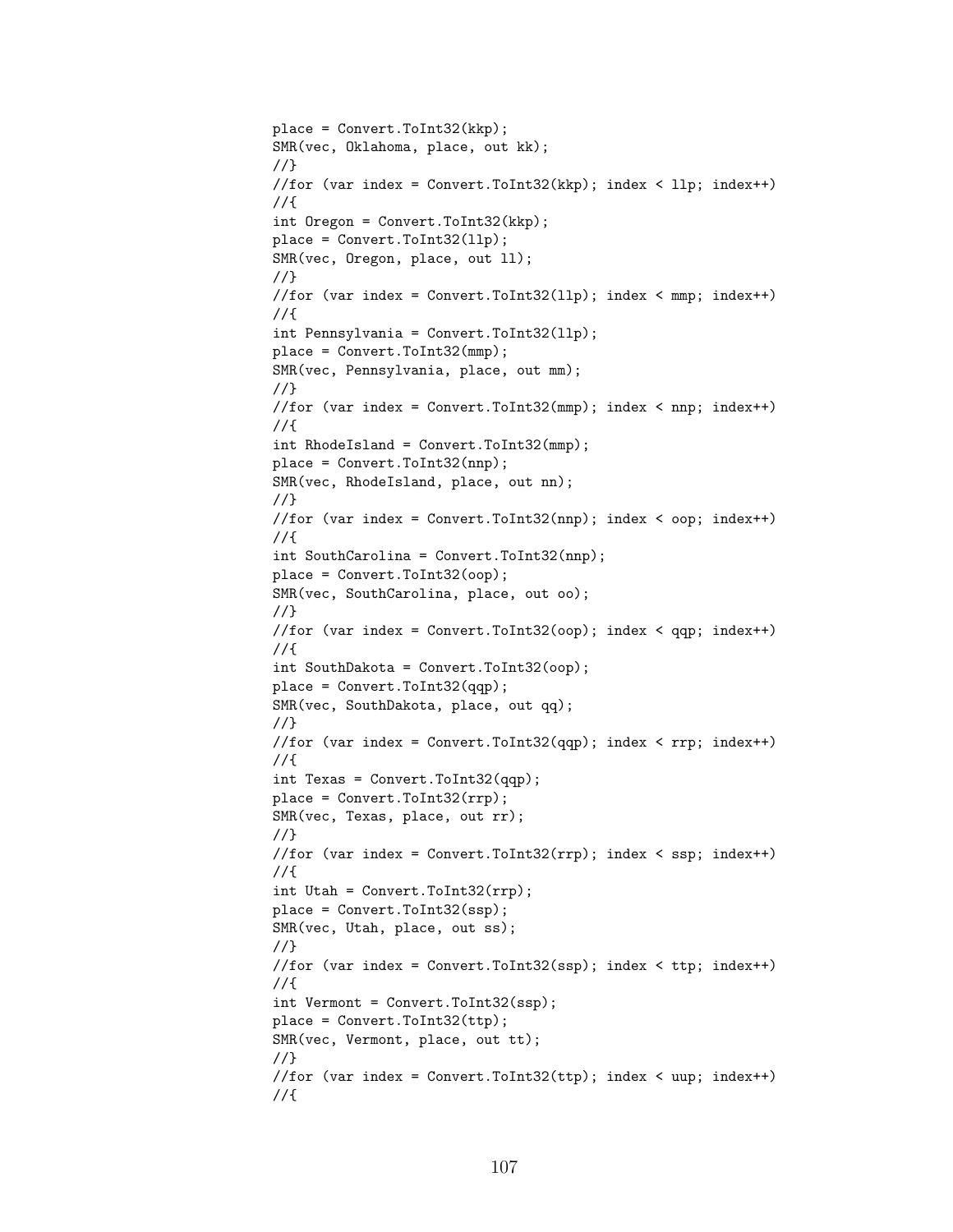```
int Virginia = Convert.ToInt32(ttp);
           place = Convert.ToInt32(uup);
           SMR(vec, Virginia, place, out uu);
           //}
           //for (var index = Convert.ToInt32(uup); index < vvp; index++)
           //{
           int Washington = Convert.ToInt32(uup);
           place = Convert.ToInt32(vvp);
           SMR(vec, Washington, place, out vv);
           //}
           //for (var index = Convert.ToInt32(vvp); index < wwp; index++)
           //{
           int WestVirginia = Convert.ToInt32(vvp);
           place = Convert.ToInt32(wwp);
           SMR(vec, WestVirginia, place, out ww);
           //}
           //for (var index = Convert.ToInt32(wwp); index < xxp; index++)
           //{
           int Wisconsin = Convert.ToInt32(wwp);
           place = Convert.ToInt32(xxp);
           SMR(vec, Wisconsin, place, out xx);
           //}
           //for (var index = Convert.ToInt32(xxp); index < yyp; index++)
           //{
           int Wyoming = Convert.ToInt32(xxp);
           place = Convert.ToInt32(yyp);
           SMR(vec, Wyoming, place, out yy);
           //}
           //for (var index = Convert.ToInt32(yyp); index < zzp; index++)
           //{
           int DC = Convert.Tolnt32(vvp);place = N - 1;SMR(vec, DC, place, out zz);
           // }
total = ((9 * A) + (3 * B) + (11 * C) + (6 * D) + (55 * E) + (9 * f) + (7 * g) + (3 * h)+ (29 * i) + (16 * j) + (4 * k) + (l * 4) + (m * 20) + (11 * n) + (o * 6) + (p * 6)
+ (q * 8) + (r * 8) + (s * 4) + (t * 10) + (u * 11) + (v * 16) + (w * 10) + (x * 6)
+ (y * 10) + (Aa * 3) + (Bb * 5) + (Cc * 6) + (Dd * 4) + (Ee * 14) + (ff * 5) + (gg * 29)
+ (hh * 15) + (ii * 3) + (jj * 18) + (kk * 7) + (ll * 7) + (mm * 20) + (nn * 4) + (oo * 9)
+ (pp * 3) + (qq * 11) + (rr * 38) + (ss * 6) + (tt * 3) + (uu * 13) + (vv * 12) + (ww * 5)
+ (xx * 10) + (yy * 3) + (zz * 3));if (total == 0){
               fb = 0;
           }
           else if (total > 0)
           {
               fb = 1;
           }
           else if (total < 0)
           {
               fb = -1;
```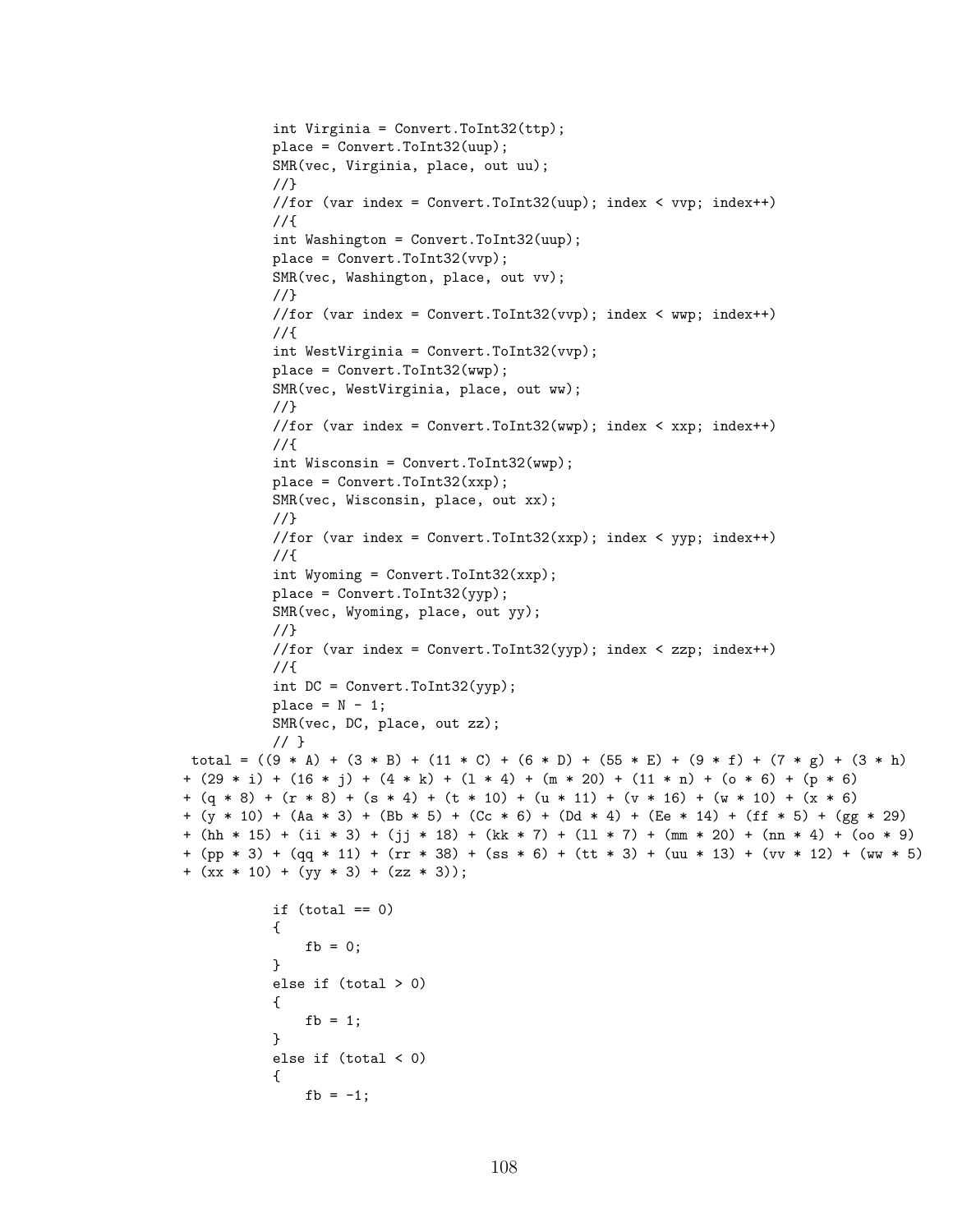```
}
    else fb = 102;
    return fb;
}
public int D(int[] profile, out int d)
{
    d = profile[1];return d;
}
public void NewSample(string fun1, string fun2, int numberN, out string outputText, out
{
   N = numberN;
    vec = new int[N];Random rnd = new Random();
    int num = rnd.Next(-1, 2);vec[0] = num;int out1;
    int out2;
    count = 0;outputText = string.Empty;
    for (int i = 1; i < N; i++){
        num = rnd.Next(-1, 2);vec[i] = num;}
    if (fun1.Equals("Simple Majority Rule"))
    {
        SMR(vec, 0, (N - 1), out out1);outputText = outputText + "\r\n\tt\i' + out1. ToString();if (fun2.Equals("Difference of Votes (10)"))
        {
            DVR(vec, out out2);
            outputText = outputText + "\t\tt\" + out2.ToString();if (out1 == out2){
                outputText = outputText + "\t\tt\&" + "Yes";count = count + 1;}
            else
            {
                outputText = outputText + "\t\tt\to "\t\" + "\t\
            }
        }
```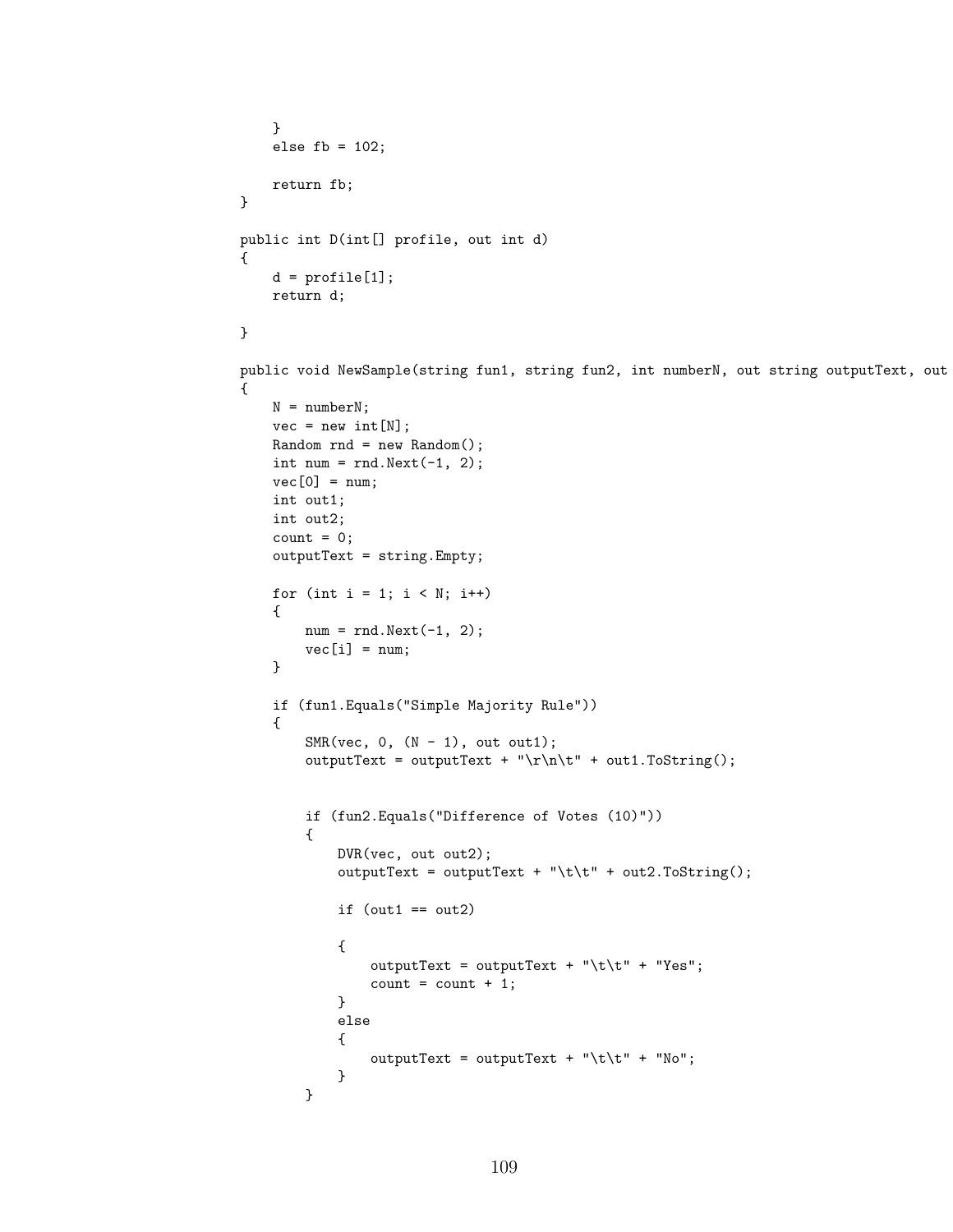```
else if (fun2.Equals("Electoral College"))
{
    WMR(vec, out out2);
    outputText = outputText + "\t\tt\t" + out2.ToString();if (out1 == out2){
        outputText = outputText + "\t\tt\% + "\Yes";count = count + 1;}
    else
    {
        outputText = outputText + "\t\tt\to "No";}
}
else if (fun2.Equals("Constant 1"))
{
    out2 = 1;outputText = outputText + "\t\tt\% + out2. ToString();if (out1 == out2){
        outputText = outputText + "\t\tt\% + "\Yes";count = count + 1;}
    else
    {
        outputText = outputText + "\t\tt\% + "\no";}
}
else if (fun2.Equals("Constant -1"))
{
    out2 = -1;outputText = outputText + "\t\tt\text{'} + out2.ToString();if (out1 == out2)
    {
        outputText = outputText + "\t\tt\% + "\es";count = count + 1;}
    else
    {
        outputText = outputText + "\t\tt\to "\t\" + "\t\
    }
}
else if (fun2.Equals("Dictator"))
{
    D(vec, out out2);
    outputText = outputText + "\t\tt\" + out2.ToString();if (out1 == out2){
```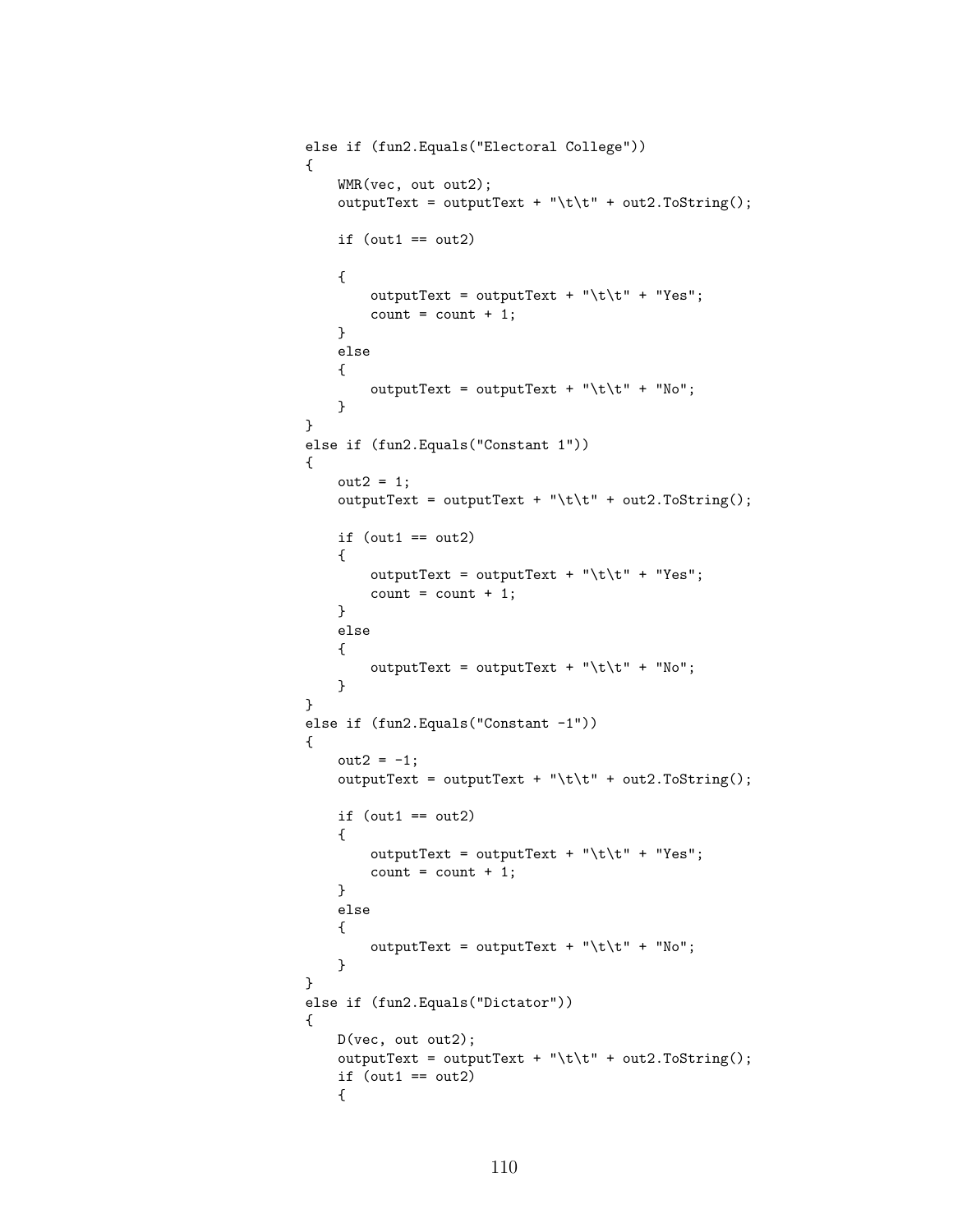```
outputText = outputText + "\t\tt\" + "Yes";count = count + 1;}
        else
        {
            outputText = outputText + "\t\tt\" + "\no";}
    }
}
else if (fun1.Equals("Difference of Votes (10)"))
{
    DVR(vec, out out1);
    outputText = outputText + "\r\r\" + out1.ToString();
    if (fun2.Equals("Simple Majority Rule"))
    {
        SMR(vec, 0, (N - 1), out out2);
        outputText = outputText + "\t\tt\t" + out2.ToString();if (out1 == out2){
            outputText = outputText + "\t\tt\" + "Yes";count = count + 1;}
        else
        {
            outputText = outputText + "\t\tt\% + "\No";}
    }
    else if (fun2.Equals("Electoral College"))
    {
        WMR(vec, out out2);
        outputText = outputText + "\t\tt\to out2.ToString();if (out1 == out2){
            outputText = outputText + "\t\tt\" + "Yes";count = count + 1;}
        else
        {
            outputText = outputText + "\t\tt\% + "\No";}
    }
    else if (fun2.Equals("Constant 1"))
    {
        out2 = 1;outputText = outputText + "\t\tt\to out2.ToString();if (out1 == out2)
```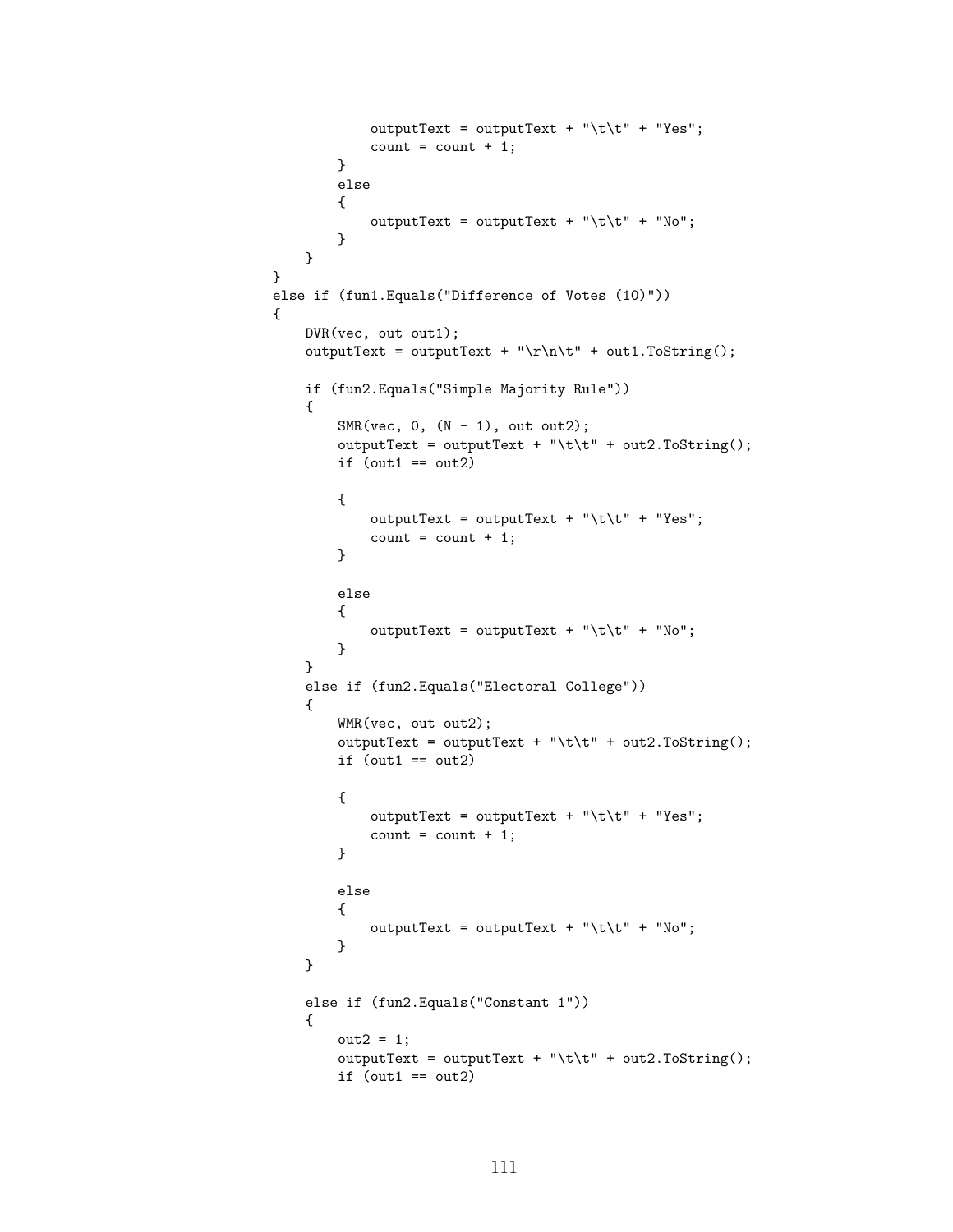```
{
             outputText = outputText + "\t\tt\" + "Yes";count = count + 1;}
        else
        {
             outputText = outputText + "\t\tt\to "\t\" + "\t\
        }
    }
    else if (fun2.Equals("Constant -1"))
    {
        out2 = -1;
        outputText = outputText + "\tilde{\text{t}}" + out2.ToString();
        if (out1 == out2)
        {
             outputText = outputText + "\t\tt\" + "\Yes";count = count + 1;}
        else
        {
             outputText = outputText + "\t\tt\to "\t\" + "\t\
        }
    }
    else if (fun2.Equals("Dictator"))
    {
        D(vec, out out2);
        outputText = outputText + "\tilde{\text{t}}" + out2.ToString();
        if (out1 == out2){
             outputText = outputText + "\t\tt\% + "\F\count = count + 1;}
        else
        {
             outputText = outputText + "\t\tt\%" + "\no";}
    }
}
else if (fun1.Equals("Electoral College"))
{
    WMR(vec, out out1);
    outputText = outputText + "\r \n\cdot" + out1.ToString();
    if (fun2.Equals("Simple Majority Rule"))
    {
```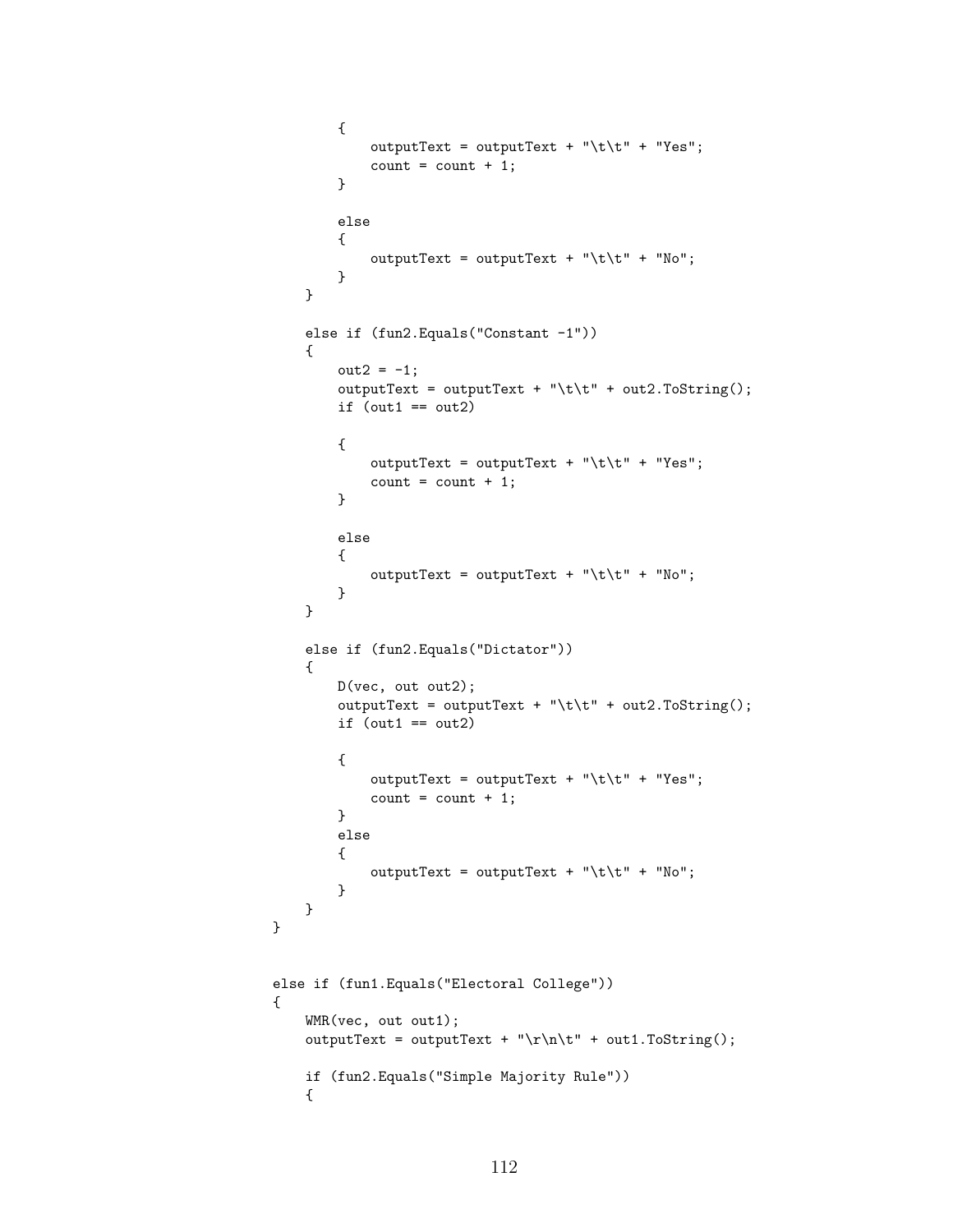```
SMR(vec, 0, (N - 1), out out2);outputText = outputText + "\t\tt\" + out2.ToString();if (out1 == out2){
        outputText = outputText + "\t\tt\% + "\F\count = count + 1;}
   else
    {
        outputText = outputText + "\t\tt\to "\0";}
}
else if (fun2.Equals("Difference of Votes (10)"))
{
   DVR(vec, out out2);
    outputText = outputText + "\t\tt\" + out2.ToString();}
else if (fun2.Equals("Constant 1"))
{
   out2 = 1;outputText = outputText + "\t\tt\" + out2.ToString();if (out1 == out2)
    {
        outputText = outputText + "\t\tt\%" + "Yes";count = count + 1;
   }
   else
    {
        outputText = outputText + "\t\tt\% + "\no";}
}
else if (fun2.Equals("Constant -1"))
{
   out2 = -1;outputText = outputText + "\t\tt\" + out2.ToString();if (out1 == out2){
        outputText = outputText + "\t\tt\&" + "Yes";count = count + 1;}
   else
    {
        outputText = outputText + "\t\tt\% + "\no";}
```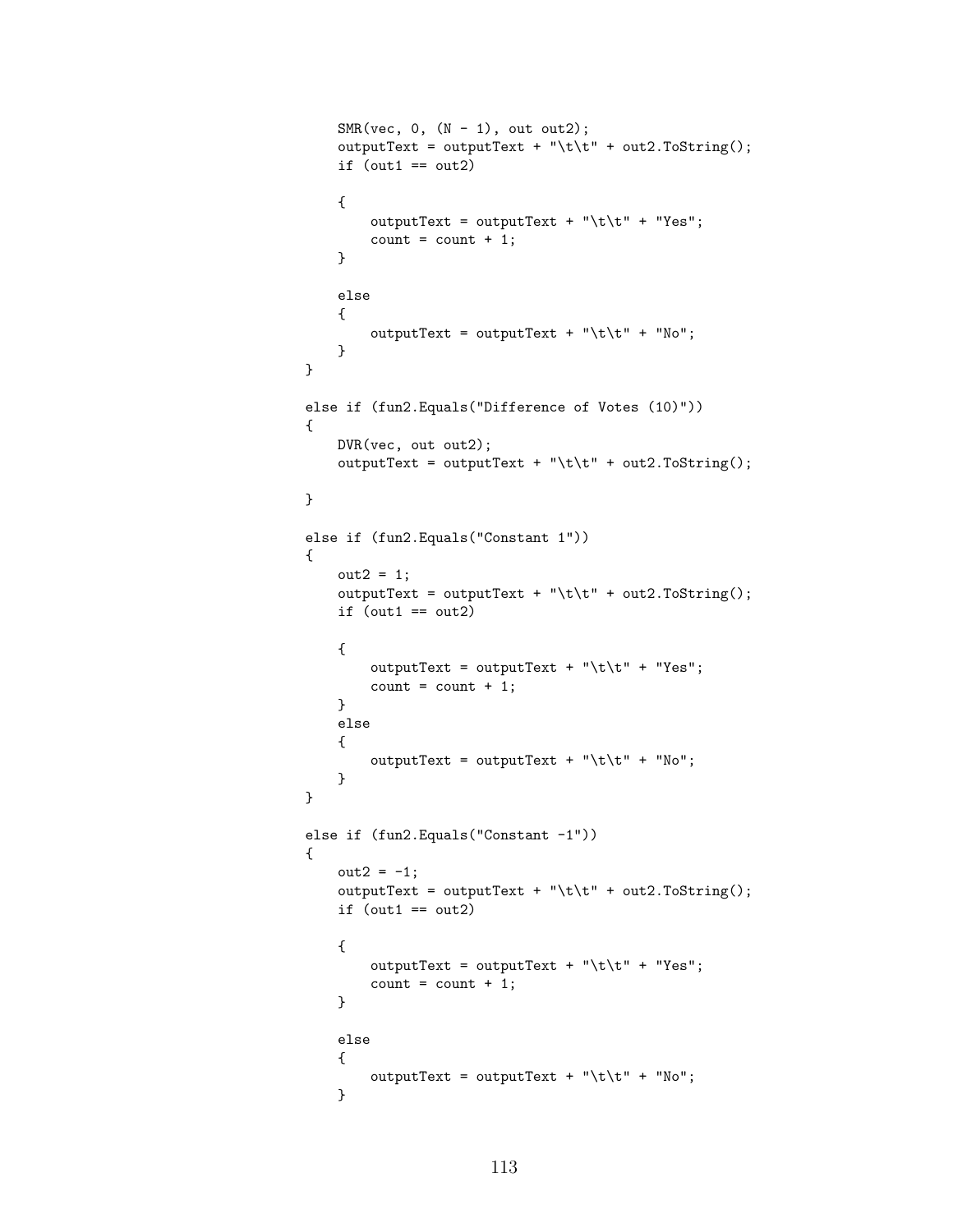```
}
    else if (fun2.Equals("Dictator"))
    {
        D(vec, out out2);
        outputText = outputText + "\t\tt\t" + out2.ToString();if (out1 == out2){
            outputText = outputText + "\t\t" + "Yes";
            count = count + 1;}
        else
        {
            outputText = outputText + "\t\tt\to "No";}
    }
}
else if (fun1.Equals("Constant 1"))
{
    out1 = 1;outputText = outputText + "\r\n\nt" + out1.ToString();if (fun2.Equals("Simple Majority Rule"))
    {
        SMR(vec, 0, (N - 1), out out2);outputText = outputText + "\t\tt\" + out2.ToString();if (out1 == out2){
            outputText = outputText + "\t\tt\" + "Yes";count = count + 1;}
        else
        {
            outputText = outputText + "\t\tt\to "\t\" + "\t\
        }
    }
    else if (fun2.Equals("Difference of Votes (10)"))
    {
        DVR(vec, out out2);
        outputText = outputText + "\tt \tilde{\tt}" + out2.ToString();
        if (out1 == out2){
            outputText = outputText + "\t\t" + "Yes";
            count = count + 1;}
        else
```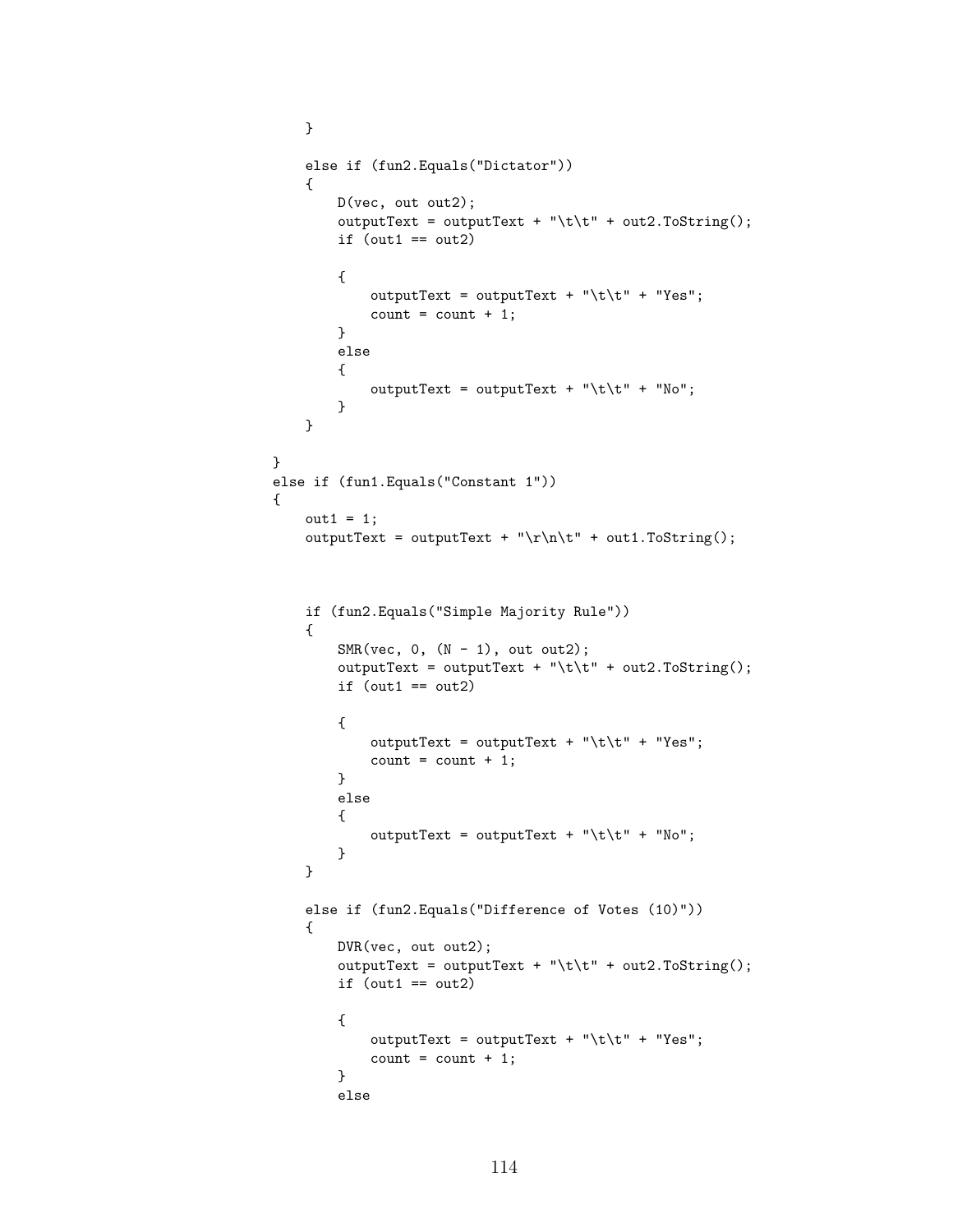```
{
            outputText = outputText + "\t\tt\to "\t\" + "\t\
        }
    }
    else if (fun2.Equals("Electoral College"))
    {
        WMR(vec, out out2);
        outputText = outputText + "\t\tt\" + out2.ToString();if (out1 == out2)
        {
            outputText = outputText + "\t\tt\%" + "Yes";count = count + 1;
        }
        else
        {
            outputText = outputText + "\t\tt\% + "\no";}
    }
    else if (fun2.Equals("Constant -1"))
    {
        out2 = -1;outputText = outputText + "\t\tt\" + out2.ToString();if (out1 == out2){
            outputText = outputText + "\t\tt\&" + "Yes";count = count + 1;}
        else
        {
            outputText = outputText + "\t\tt\to "\t\" + "\t\
        }
    }
    else if (fun2.Equals("Dictator"))
    {
        D(vec, out out2);
        outputText = outputText + "\t\tt\to out2.ToString();if (out1 == out2)
        {
            outputText = outputText + "\t\tt\" + "Yes";count = count + 1;}
        else
        {
            outputText = outputText + "\t\tt\to "\t\" + "\t\
        }
    }
}
```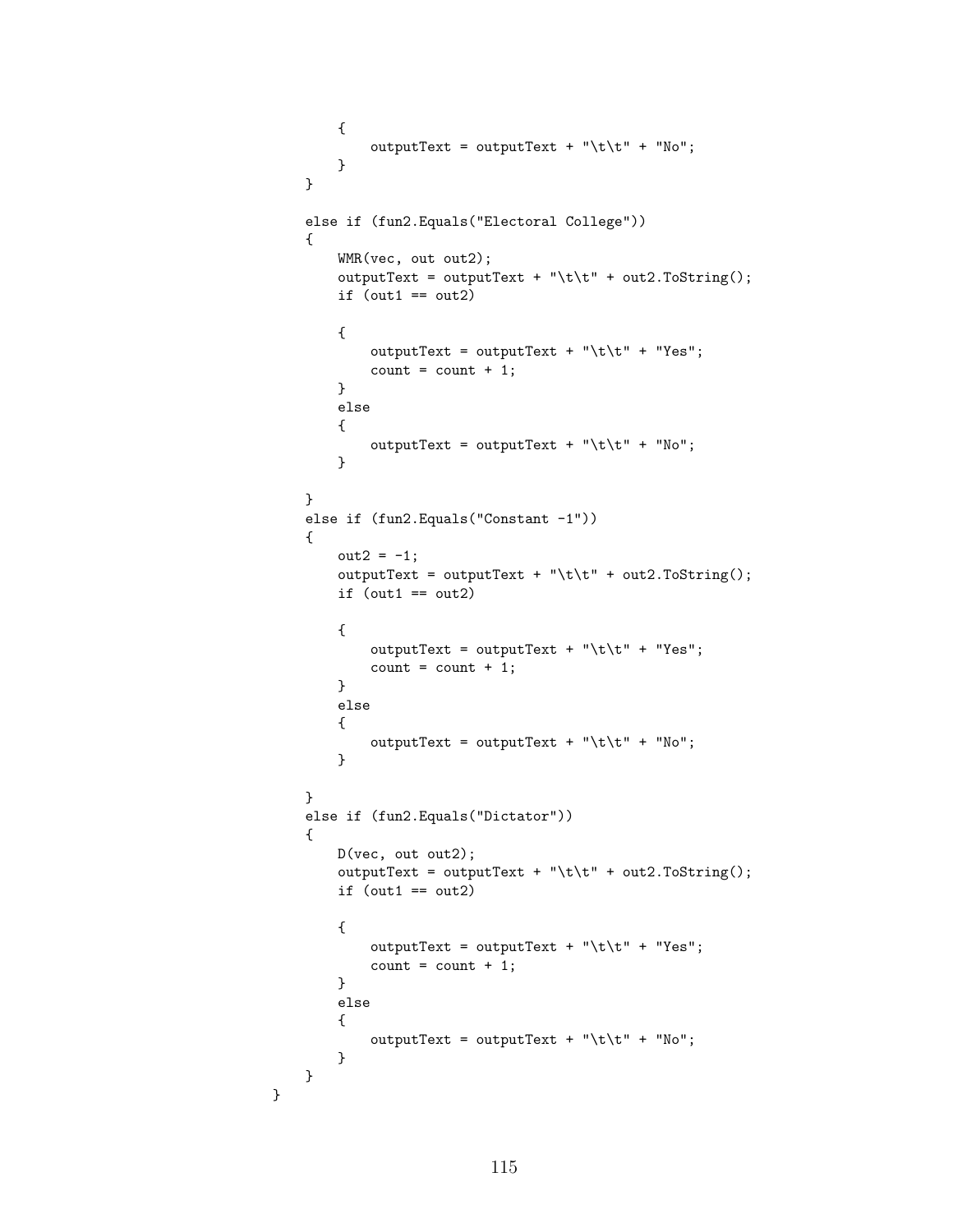```
else if (fun1.Equals("Constant -1"))
{
    out1 = -1;outputText = outputText + "\r \n\cdot" + out1.ToString();
    if (fun2.Equals("Simple Majority Rule"))
    {
        SMR(vec, 0, (N - 1), out out2);outputText = outputText + "\t\tt\" + out2.ToString();if (out1 == out2){
            outputText = outputText + "\t\tt\&+ "Yes";count = count + 1;}
        else
        {
            outputText = outputText + "\t\tt\" + "\no";}
    }
    else if (fun2.Equals("Difference of Votes (10)"))
    {
        DVR(vec, out out2);
        outputText = outputText + "\t\tt\text{'} + out2. ToString();if (out1 == out2)
        {
            outputText = outputText + "\t\tt\%" + "Yes";count = count + 1;
        }
        else
        {
            outputText = outputText + "\t\tt\% + "\no";}
    }
    else if (fun2.Equals("Electoral College"))
    {
        WMR(vec, out out2);
        outputText = outputText + "\t\tt\" + out2.ToString();if (out1 == out2)
        {
            outputText = outputText + "\t\tt\&" + "Yes";count = count + 1;}
        else
        {
            outputText = outputText + "\t\tt\to "\t\" + "\t\
        }
```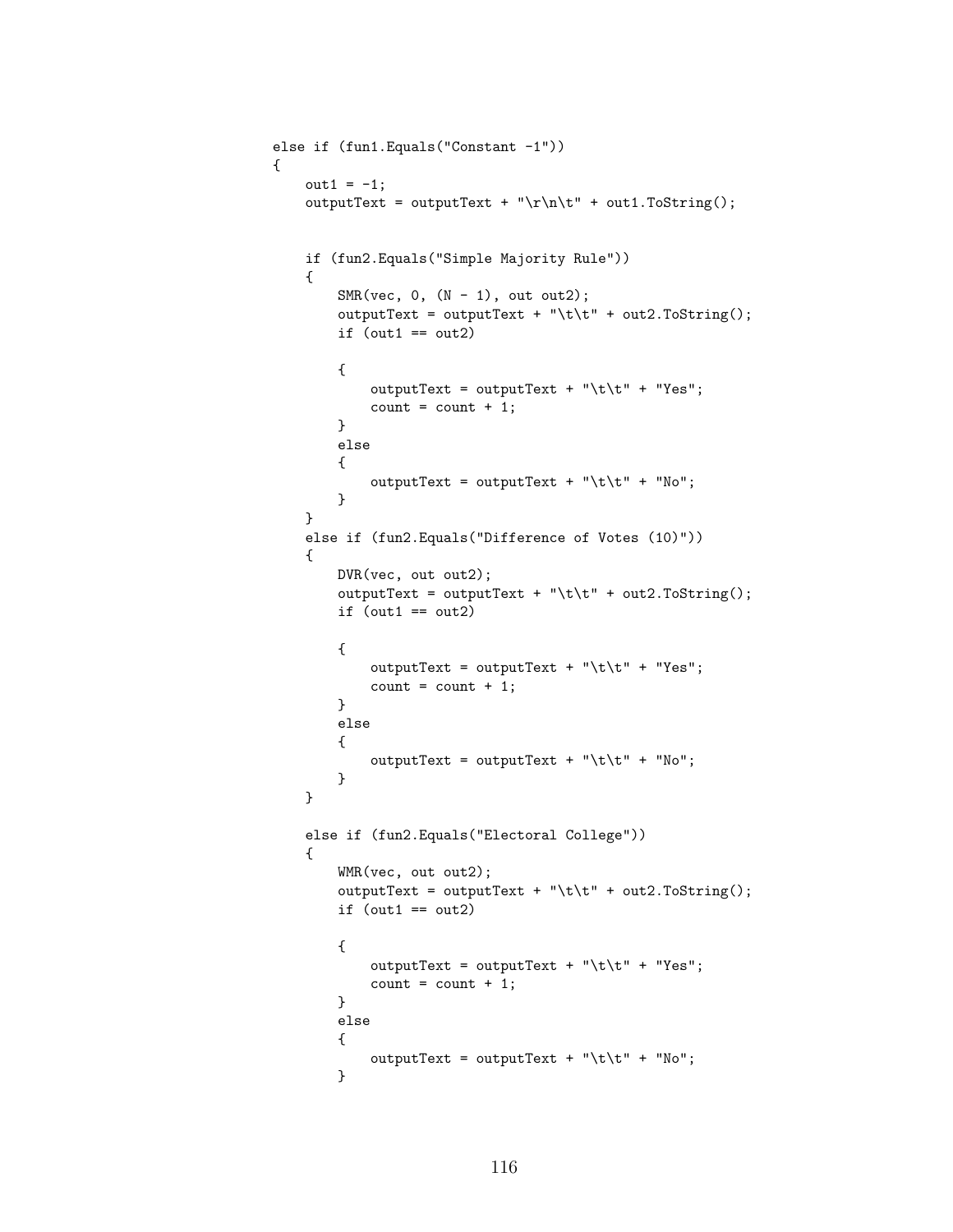```
}
    else if (fun2.Equals("Constant 1"))
    {
        out2 = 1;outputText = outputText + "\t\tt\" + out2.ToString();if (out1 == out2){
            outputText = outputText + "\t\tt\" + "Yes";count = count + 1;}
        else
        {
            outputText = outputText + "\t\tt\to "\t\" + "\t\
        }
    }
    else if (fun2.Equals("Dictator"))
    {
        D(vec, out out2);
        outputText = outputText + "\tilde{\text{t}}" + out2.ToString();
        if (out1 == out2){
            outputText = outputText + "\t\tt\" + "Yes";count = count + 1;}
        else
        {
            outputText = outputText + "\t\tt\to "\t\" + "\t\
        }
    }
}
else if (fun1.Equals("Dictator"))
{
    D(vec, out out1);
    outputText = outputText + "\r\n\nt" + out1.ToString();if (fun2.Equals("Simple Majority Rule"))
    {
        SMR(vec, 0, (N - 1), out out2);outputText = outputText + "\t\tt\" + out2.ToString();if (out1 == out2){
            outputText = outputText + "\t\tt\&" + "Yes";count = count + 1;}
        else
        {
            outputText = outputText + "\t\tt\to "\t\" + "\t\
        }
    }
```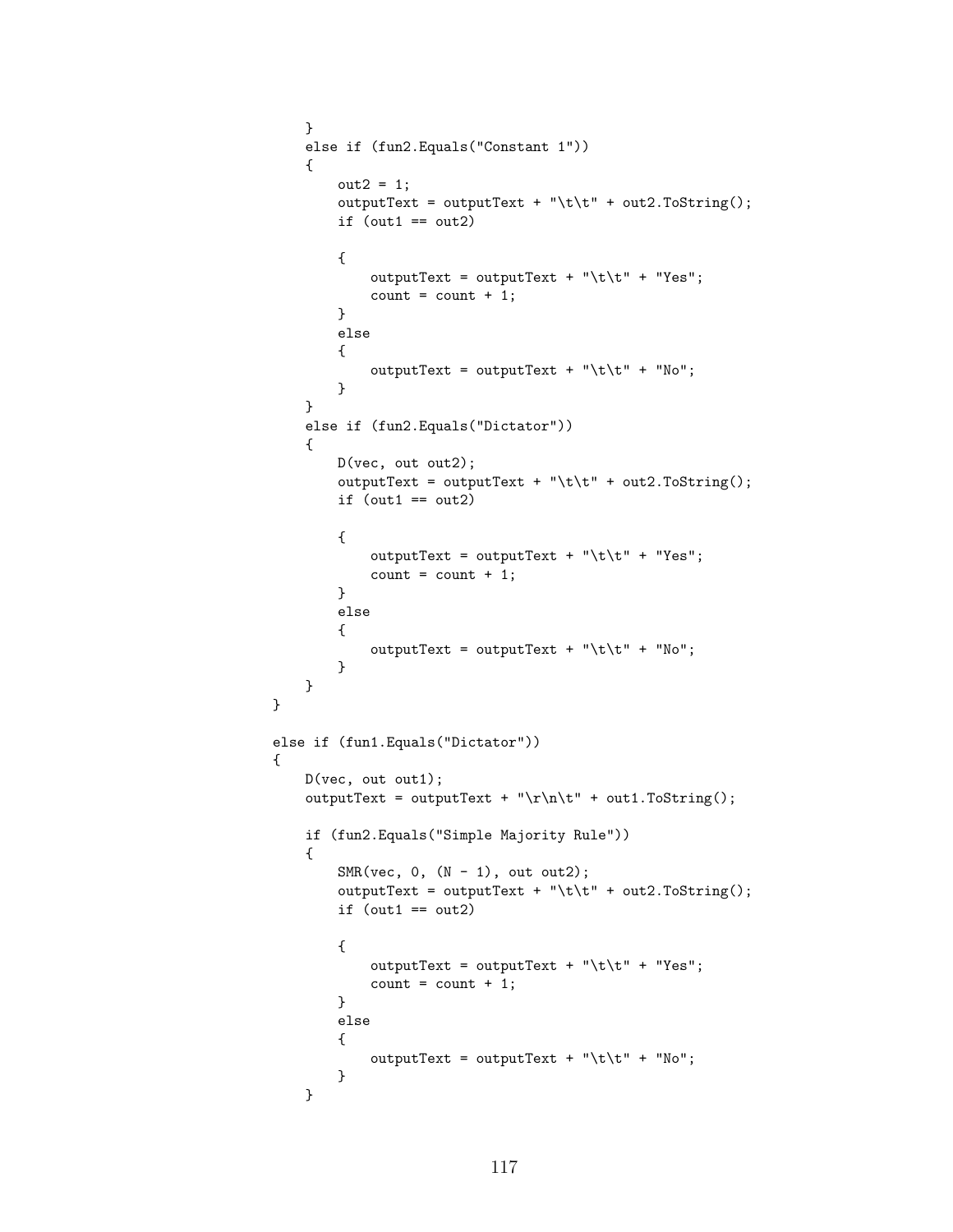```
else if (fun2.Equals("Difference of Votes (10)"))
{
    DVR(vec, out out2);
    outputText = outputText + "\tilde{\text{t}}" + out2.ToString();
    if (out1 == out2)
    {
        outputText = outputText + "\t\tt\" + "Yes";count = count + 1;}
    else
    {
        outputText = outputText + "\t\tt\to "\t\" + "\t\
    }
}
else if (fun2.Equals("Electoral College"))
{
    WMR(vec, out out2);
    outputText = outputText + "\t\tt\" + out2.ToString();if (out1 == out2){
        outputText = outputText + "\t\tt\" + "Yes";count = count + 1;}
    else
    {
        outputText = outputText + "\t\tt\% + "\no";}
}
else if (fun2.Equals("Constant 1"))
{
    out2 = 1;outputText = outputText + "\tilde{\text{t}}" + out2.ToString();
    if (out1 == out2)
    {
        outputText = outputText + "\t\tt\" + "Yes";count = count + 1;}
    else
    {
        outputText = outputText + "\t\tt\to "\t\" + "\t\
    }
}
else if (fun2.Equals("Constant -1"))
{
    out2 = -1;outputText = outputText + "\t\tt\% + out2. ToString();
```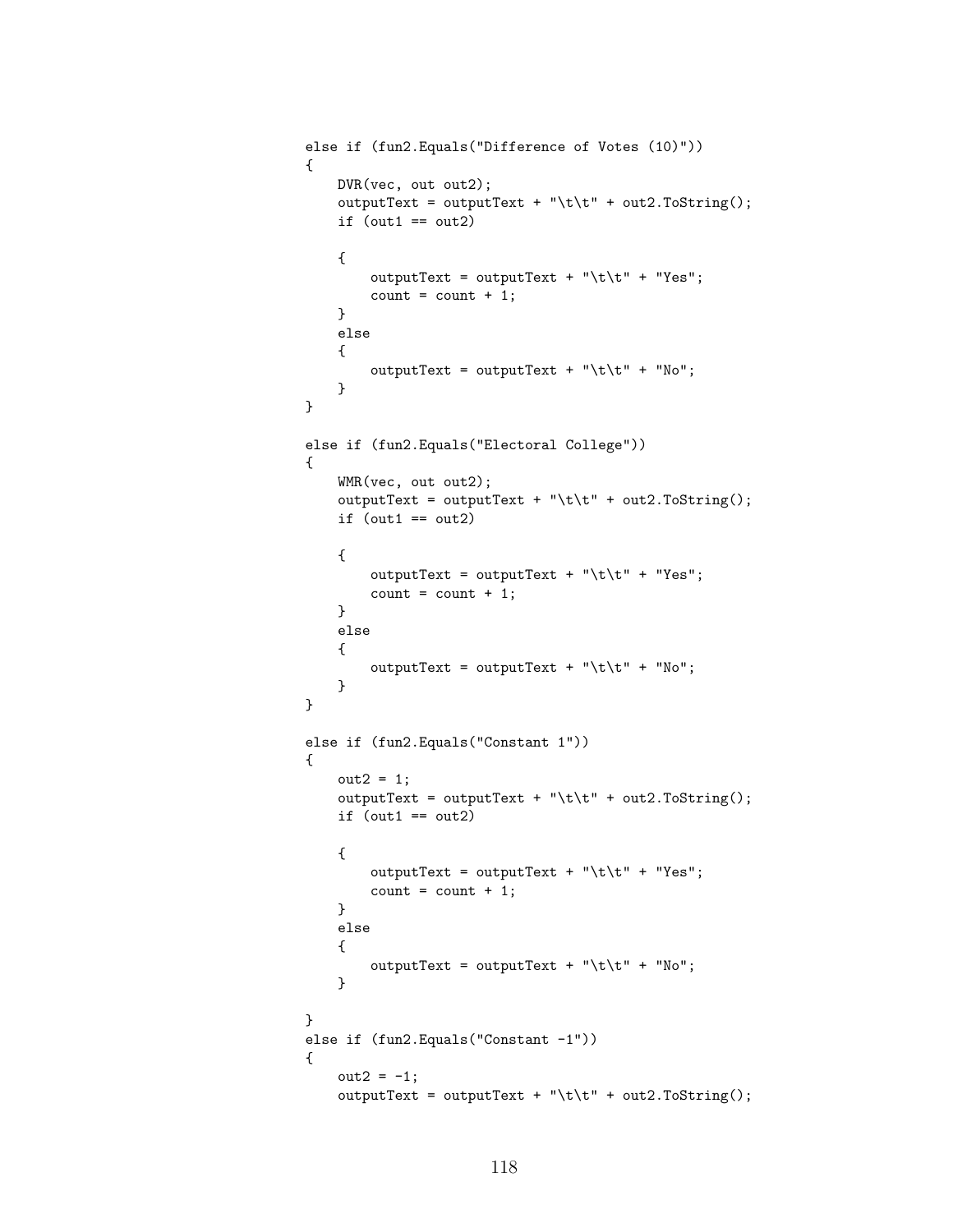```
if (out1 == out2){
                         outputText = outputText + "\t\tt\t" + "Yes";count = count + 1;}
                     else
                     {
                         outputText = outputText + "\t\tt\% + "\No";}
                }
            }
        }
    }
}
```
The C# code below was the code used to create the profiles and run the aggregation functions written above.

```
using System;
using System.Collections.Generic;
using System.ComponentModel;
using System.Data;
using System.Drawing;
using System.Linq;
using System.Text;
using System.Threading.Tasks;
using System.Windows.Forms;
namespace kin2
{
   public partial class VotingMethodComp : Form
    {
        int N;
        public VotingMethodComp()
        {
            InitializeComponent();
            //Setup the progress bar
            progressBar1.Visible = false;
            progressBar1.Minimum = 1;
            progressBar1.Maximum = 100;
            progressBar1.Step = 1;
        }
        private void Run_Click(object sender, EventArgs e)
        {
            bool res = int.TryParse(txtN.Text, out N);
    //Check if a numeric value has been entered for N
   if (!res)
            {
   MessageBox.Show("Please enter a valid numeric value for N", "Error",
    MessageBoxButtons.OK, MessageBoxIcon.Error);
```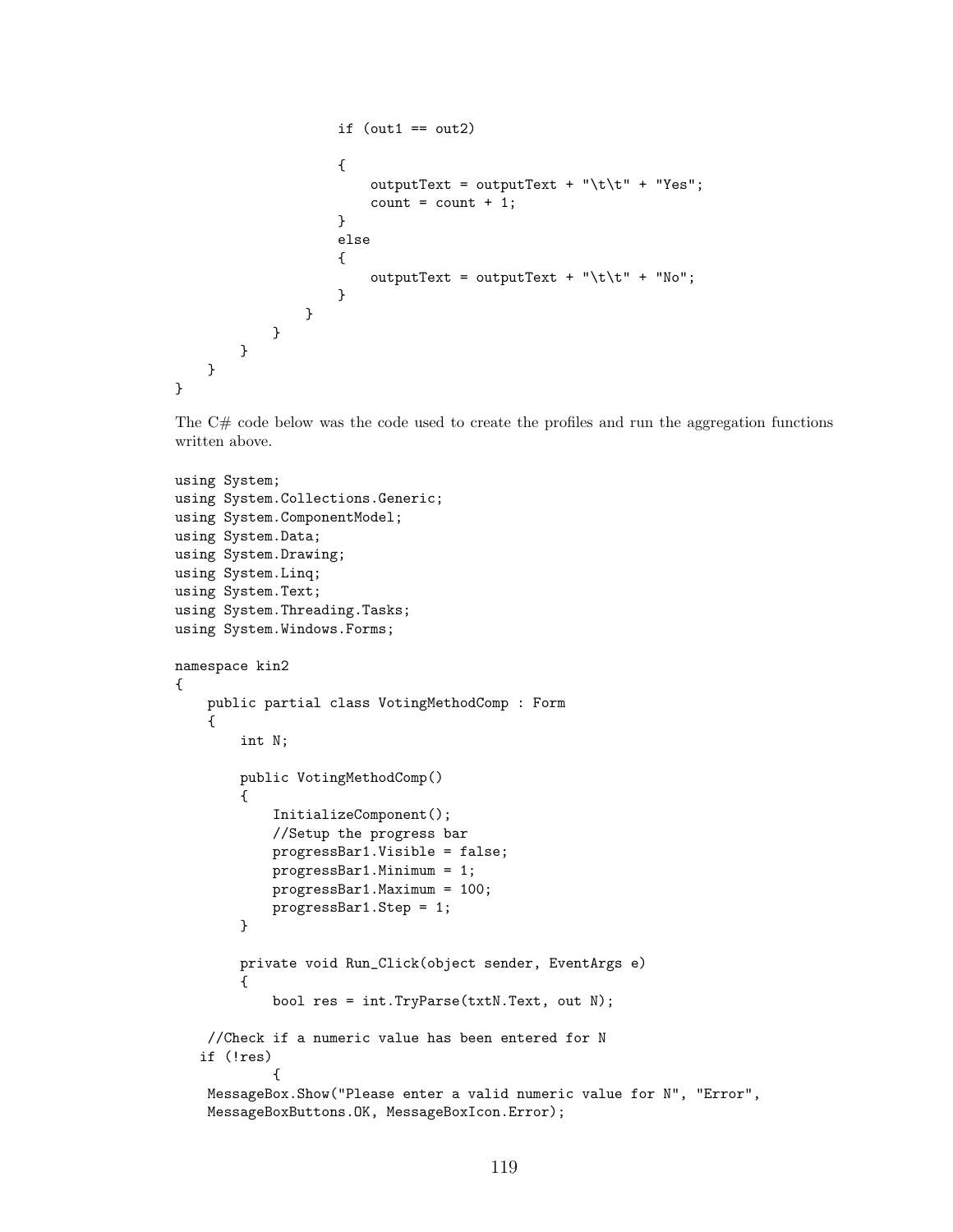```
}
    //Check if both options are chosen , if not return an error message
    else if (f1.SelectedIndex == -1 || f2.SelectedIndex == -1){
    MessageBox.Show("Please make selection for both function 1
     and function 2",
     "Error", MessageBoxButtons.OK, MessageBoxIcon.Error);
            }
       else
            {
    //Clear out any previous output
    Output.Text = string.Empty;
    string fun1 = f1.SelectedItem.ToString();
    string fun2 = f2.SelectedItem.ToString();
    string sampleOutputs = string.Empty;
    int count = 0;
    decimal prob = 0;
       if (fun1.Equals(fun2))
                {
                    Output.Text = "Functions agree 100%";
                }
                else
                {
     //Display the progress bar
         progressBar1.Visible = true;
        progressBar1.Value = 1;
 Output.Text = "Function 1 Value Function 2 Value Agree(Y/N)";
   for(int j = 1; j < 101; j++){
string newOutputText = string.Empty;
//get the output text for this current sample
int countSample = 0;
//gets the count for current sample
     //Invoke the method to create a new sample
        CalculationClass newCalcInstance = new CalculationClass();
       newCalcInstance.NewSample(fun1, fun2, N,
        out newOutputText, out countSample);
       //Aggregate values collected from current sample
          Output.Text = Output.Text + newOutputText;
          count = count + countSample;
                    //update the progressbar
                    progressBar1.PerformStep();
                    }
prob = (count / 100);Output. Text = Output. Text + "\r\n\tLikelihood of Agreement is "
+ Convert.ToString(count) + "%";
                    //hide the progress bar again
                    progressBar1.Visible = false;
                }
```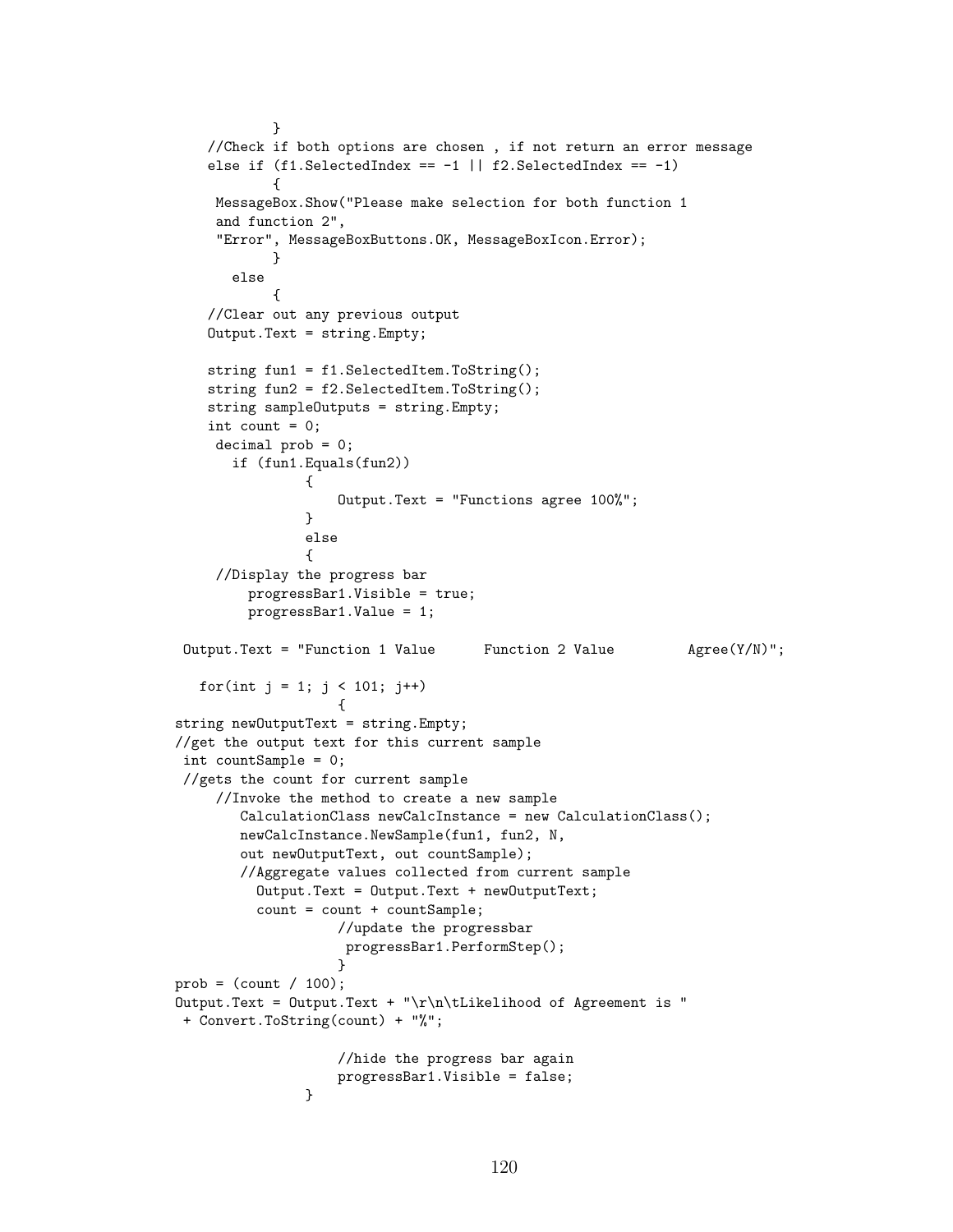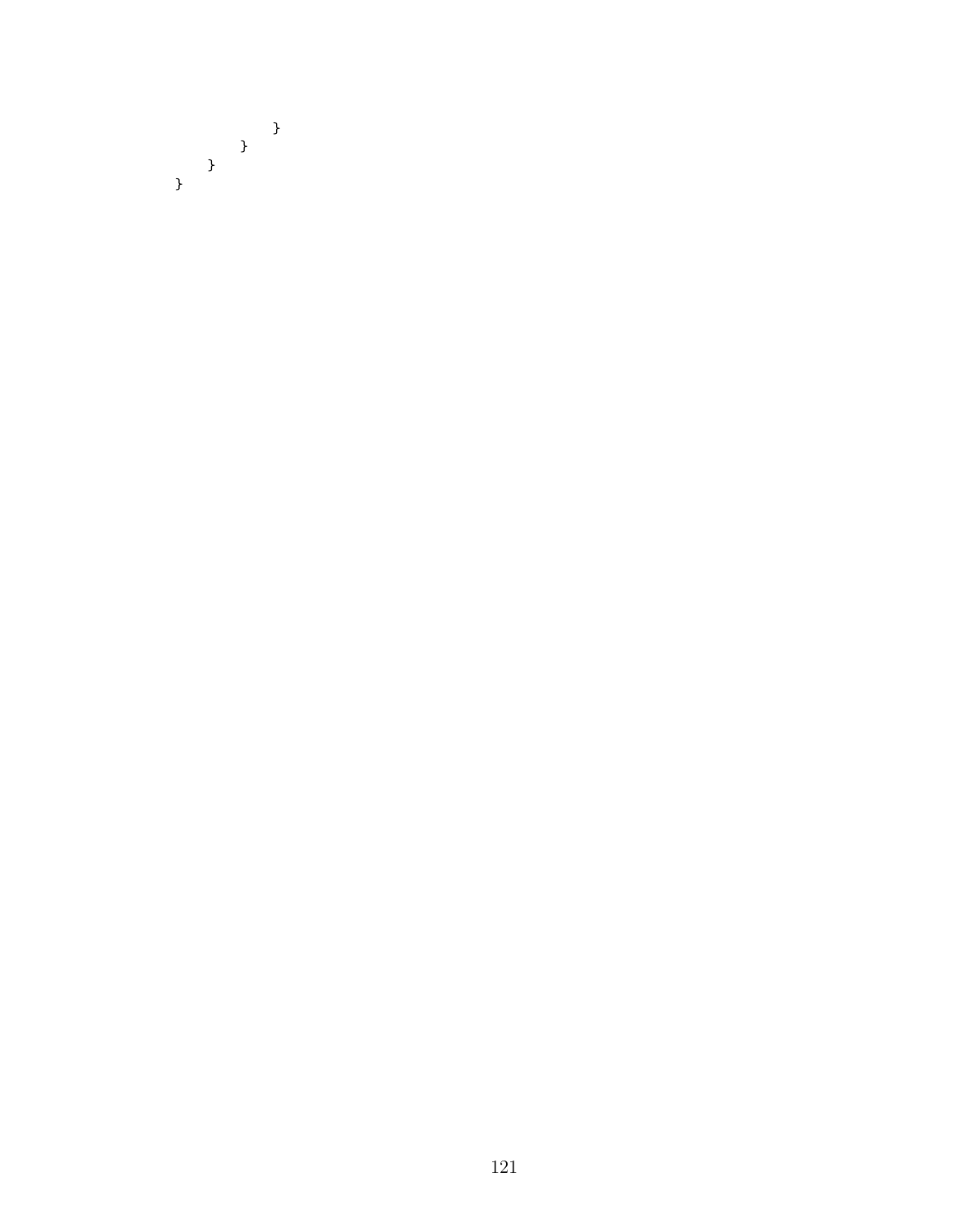## CURRICULUM VITAE

### Sarah Schulz King

### Academic Record

University of Louisville, Louisville, KY

Ph.D. in Applied and Industrial Mathematics Expected August 2017 Areas of Concentration: Social Choice Theory

Specialty Areas: Operations Research, Optimization, Efficiency, Statistical Reasoning, Social Choice and Voting Theory

Advisor: Dr. Robert Powers

Qualifiers Passed: Real Analysis, Modern Algebra, Mathematical Statistics Topics Studied: Adv. Combinatorics, Adv. Graph Theory, Foundations of Optimization, Adv. Modern Algebra, Probability and Measure Theory, Mathematical Modeling, Adv. Topics in Social Choice Theory, Complex Analysis, Mathematical Programming, Simulating Discrete Systems, Statistical Inference, Linear Statistical Modeling, Regression Analysis with R full transcripts available upon request.

### Eastern Kentucky University, Richmond, KY

### M.A. Mathematics July 2013

Master's Thesis: Eigenvalue Comparisons and Positive Solutions to a Fourth-Order Three-Point Boundary Value Problem

Advisor: Dr. Jeffrey Neugebauer

Topics Studied: Advanced Seminar in Differential Equations, Multivariate Statistics, Modern Algebra, Mathematical Statistics, Complex Analysis, Advanced Real Analysis

#### University of Evansville, Evansville, IN

B.A. Mathematics and the mathematics of the mathematics of  $\mathbf{M}$ ay 2010 Undergraduate Thesis: Using Differential Equations to Model Human Evacuation and Determine Room Capacities Based on Seconds Allotted to Evacuate. Advisor: Dr. Talitha Washington

B.S. Political Science May 2010

Undergraduate Research Area: Revamping Neoliberalism in Columbia Concentration: International Political Economy Advisor: Dr. Wesley Milner American University, Washington Semester Program Spring 2008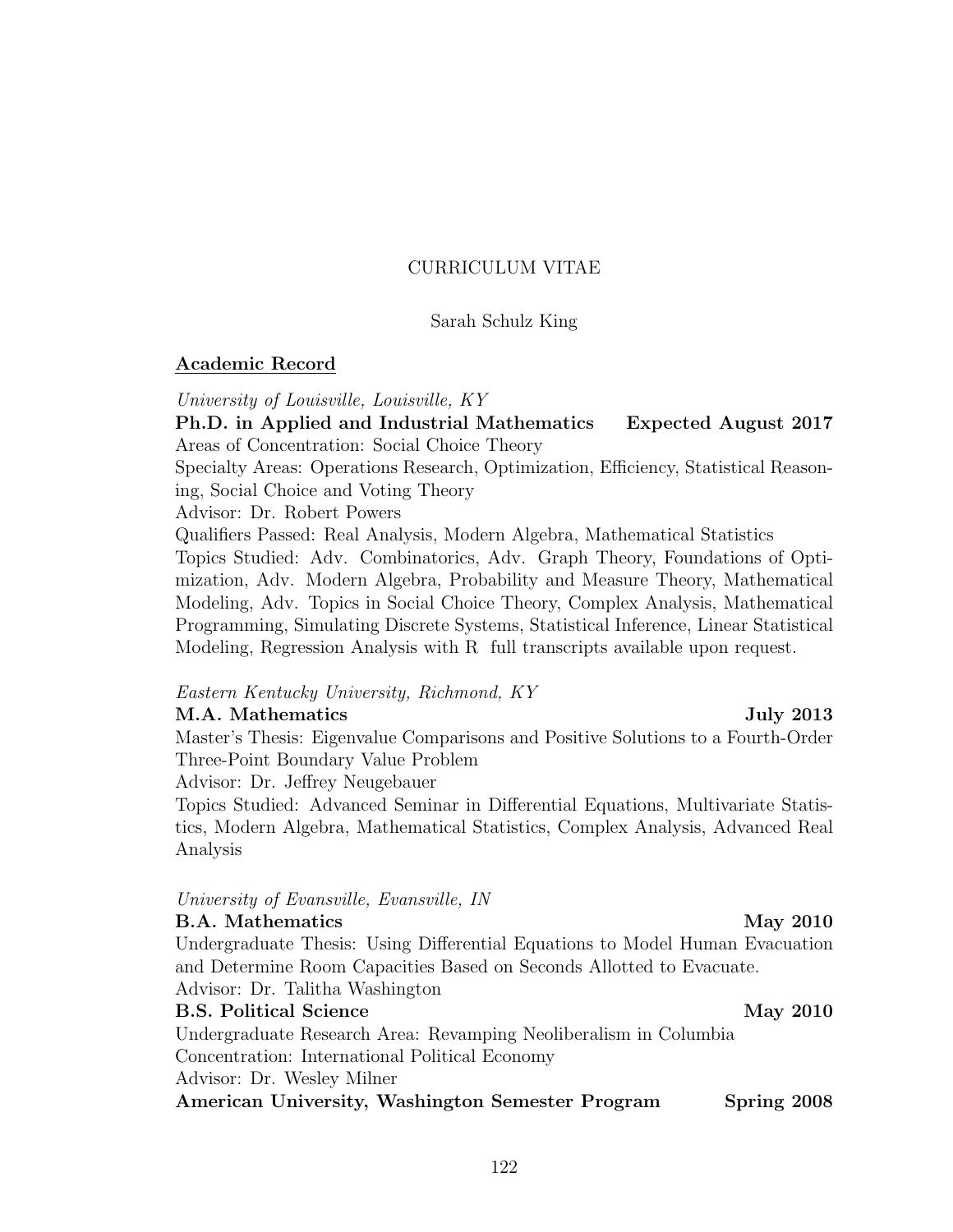Economic Policy and Procedure Research Intern at Hudson Institute, Supervisor: Richard Weitz Concentration: Central Asian Economics and the Need for Kazakhstani Leadership

#### Presentations and Papers

EKU Mathematics Symposium / Eastern Kentucky University / April 21, 2017: Beyond Neutrality: Extending Difference of Votes Rules. Advisor: Dr. Robert Powers

EKU Mathematics Colloquium / Eastern Kentucky University / April 19, 2017: Extending Difference of Votes Rules of Three Domains. Advisor: Dr. Robert Powers

S. S. King, R. Powers, Beyond Neutrality: Extended Difference of Votes Rules, in progress.

KyMAA Kentucky State Meeting / Northern Kentucky University / April 2016: Extending Mk Rules to a Countable Population. Advisor: Dr. Robert Powers

EKU Mathematics Symposium / Eastern Kentucky University / April 2015: Mays Theorem; Majority Rule and Extensions through Axiomatic Modifications. Advisor: Dr. Robert Powers

S. S. King, J. T. Neugebauer, Smallest eigenvalues, extremal points, and positive solutions of a fourth order three point boundary value problem, Dynam. Systems Appl., 23 (2014) no. 4

AMS Regional Conference / Louisville, KY / October 2013: Special Section: Extremal points of a fourth order three point boundary value problem. Advisor: Dr. Jeffrey Neugebauer

SEARCDE / University of Tennessee / September 2013 Smallest eigenvalues and positive solutions of a fourth order three point boundary value problem. Advisor: Dr. Jeffrey Neugebauer

Mathematics in Everyday / University of Evansville / May 2010: Using Differential Equations to Model Human Evacuation and Determine Room Capacities Based on Seconds Allotted to Evacuate.

MESCON / University of Evansville / March 2010: Using Differential Equations to Model the Cellular Takeover, Growth, and Regeneration of DNA by the HIV Viron. Advisor: Dr. Talitha Washington

NAM Math Fest 2009: University of the District of Columbia, November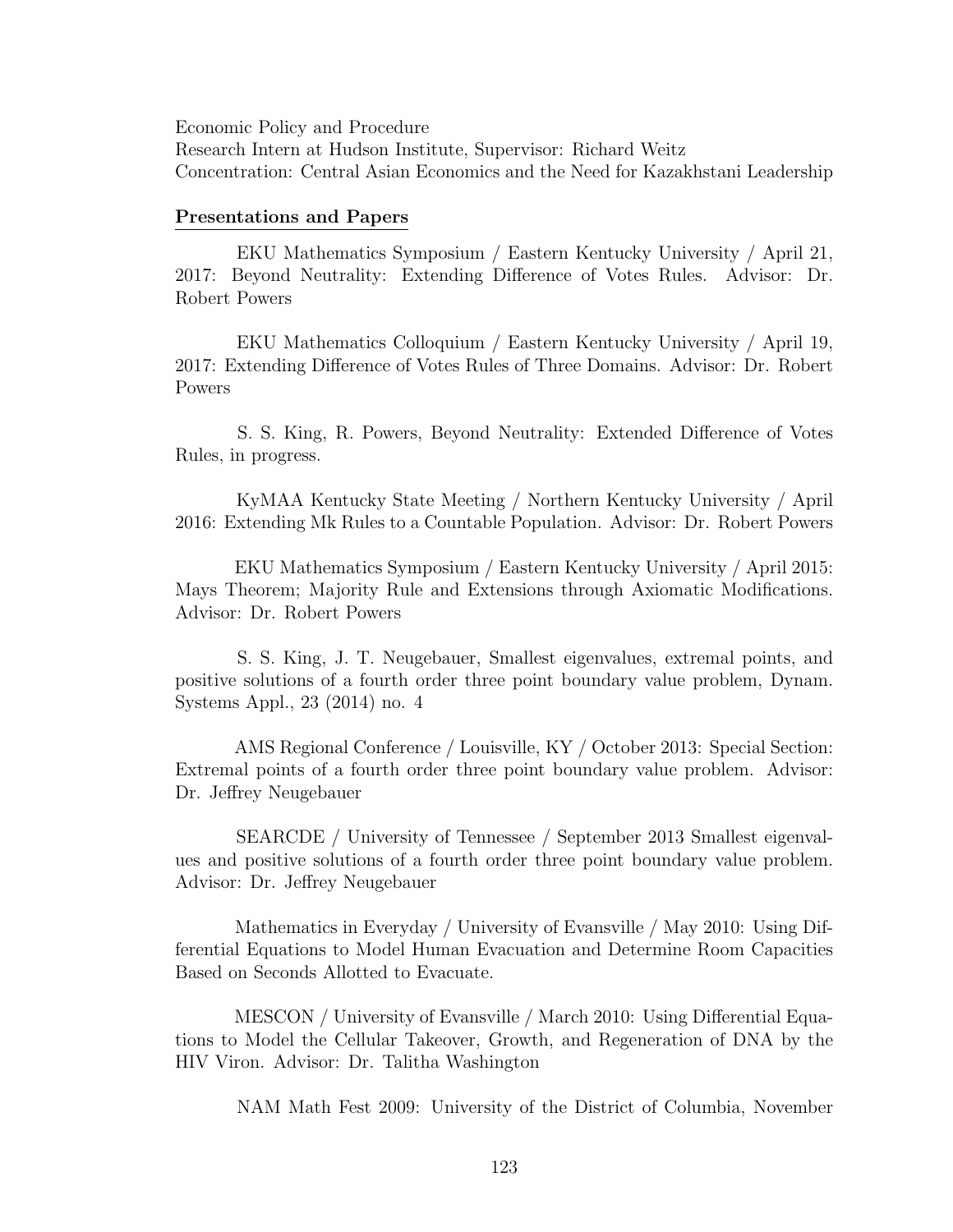2009: Using Differential Equations to Model the Cellular Takeover, Growth, and Regeneration of DNA by the HIV Viron.

## Teaching Experience

University of Louisville, August 2013-Present, Graduate Fellow Courses Resuscitated: College Algebra, Elements of Calculus, Elementary Statistics Courses Taught: College Algebra, Contemporary Mathematics

Christian Academy of Indiana, August 2015-June 2016, Instructor Courses Taught: AP and Dual Credit Calculus, Dual Credit offered through Ivy Tech in Sellersburg, IN

Eastern Kentucky University, January 2012-July 2013, Graduate Assistant Courses Assisted: Mathematics with Application, College Algebra, Pre-Calculus, Calculus I, Calculus II, Introduction to Statistical Reasoning, Applied Statistics, Business Statistics Courses Taught: Pre-Algebra, Algebra

University of Evansville, August 2006-May 2010, Official Department Tutor Aided students with sight and hearing impairments in Calculus II and Calculus III Tutored Students in College Algebra, Calculus I, World History, U.S. History, Psychology, American Government, and World Politics

## Leadership and Volunteer Experience

Hope Southern Indiana: New Albany, IN, July 2015-Present

Organizing, planning and strategizing block parties and other outreach events to the local, impoverished community, to help raise awareness for the services offered at Hope. Teaching and developing new leaders to carry on the tasks of the block party, so myself and other leaders can focus on scaling the events to have the greatest community impact.

### Fitness 19 KY 200: Lexington KY, August 2010-Present

Club Manager: Organized and Analyzed Personnel and Membership Data, Facilitated Payroll, and Managed Accounts Payable and Receivable, Co-Lead Monthly Team Meetings, cooperated with other Managers in the area to set up Promotional Events, Marketing Strategies, and Advertising Campaigns

Senior Representative: Model U.N, University of Evansville, 2007-2010 Aided in the Arrangements of Mock Debates and Student events, Competed in multiple State-Wide Events, and winning awards for our school

Kids Club Supervisor: Crossroads Christian Church, 2006-2010 Managed, scheduled and processed payroll for child caregivers during multiple events